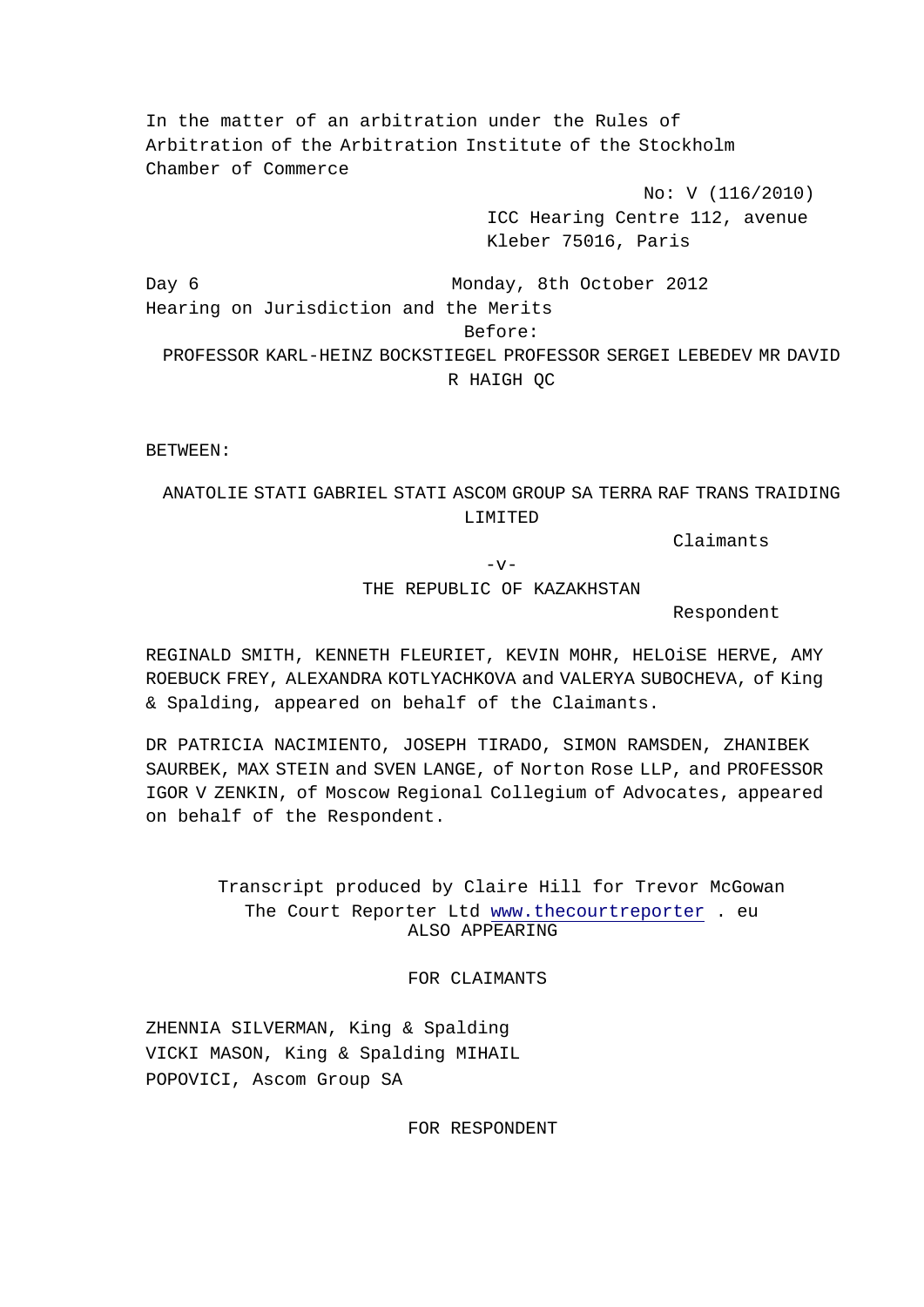ANASTASIA MALTSEVA, Norton Rose LLP NATALIA NIKIFOROVA, Norton Rose LLP MARAT BEKETAYEV, Secretary of the Ministry of Justice and Deputy Minister of Justice YERLAN TUYAKBAYEV, Director of the Department of Legal Support and International Cooperation of the Financial Police ALAN TLENCHIEV, Head of the Division on the Supervision over Compliance with Environmental Legislation of the Department of Supervision over Compliance with Legislation in the socio-economic sphere of the General Prosecutor's Office AMAN SAGATOV, Senior Prosecutor of the Division on the Supervision over Compliance with Environmental Legislation of the Department of Supervision over Compliance with Legislation in the socio-economic sphere of the General Prosecutor's Office

GANI BITENOV, Chief Expert of the Department of Protection of State Property Rights of the Ministry of Justice PROFESSOR MARTHA BRILL OLCOTT, Carnegie Endowment for International Peace

FOR THE TRIBUNAL

KATHERINE SIMPSON, Secretary to the Tribunal

## INTERPRETERS

ALEXANDRE TCHEKHOV, Russian-English Interpreter NATALY HOLM, Russian-English Interpreter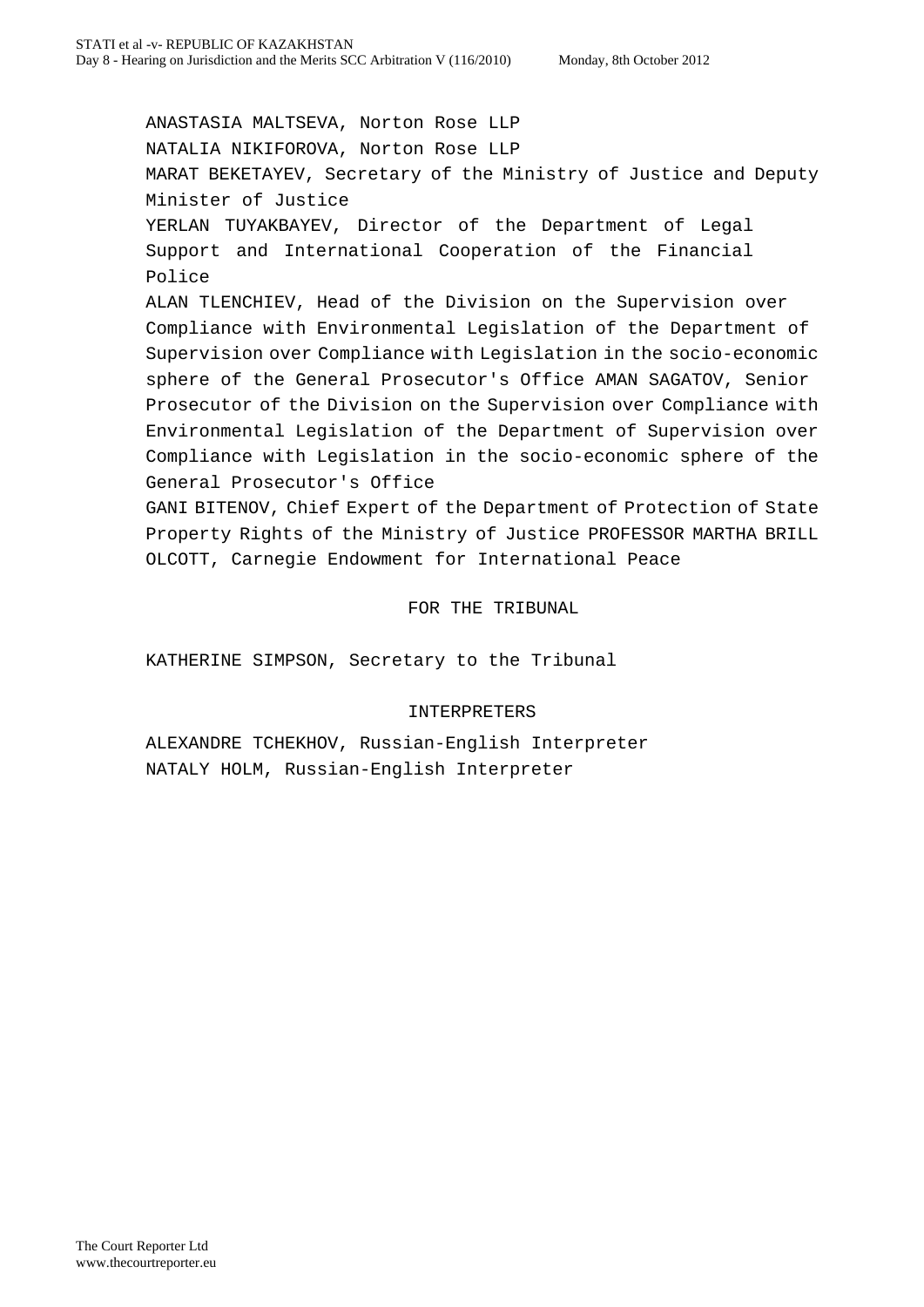| 09:24 1        | Monday, 8th October 2012                                                                             | 09:34 1          | $(9.34 \text{ am})$                                                                                              |
|----------------|------------------------------------------------------------------------------------------------------|------------------|------------------------------------------------------------------------------------------------------------------|
|                |                                                                                                      |                  |                                                                                                                  |
| 2              | $(9.30 \text{ am})$                                                                                  | $\boldsymbol{2}$ | Direct examination by DR NACIMIENTO                                                                              |
| 3              | DR SEONG HOON KIM (called)                                                                           | 3                | Q. Good afternoon, Dr Kim. First of all, could you please                                                        |
| $\overline{4}$ | (Via video conference)                                                                               | 4                | identify the people in the room with you?                                                                        |
| 5              | (Evidence interpreted)                                                                               | 5                | A. They are: myself, Seong Hoon Kim, the senior executive                                                        |
| 6              | THE CHAIRMAN: Everybody is here who should be here.                                                  | 6                | vice president of Korea National Oil Corporation; and to                                                         |
| 7              | I resume the hearing. I would suggest to counsel that                                                | 7                | my right is the interpreter; and the other three people                                                          |
| 8              | we have a couple of procedural matters, I know, but                                                  | 8                | in this room are the legal counsels.                                                                             |
| 9              | I would suggest we do this video conference first, not                                               | 9                | Q. Thank you.                                                                                                    |
| 10             | to interrupt things in that connection, and then we can                                              | 10               | Dr Kim, you have in front of you Exhibit R-41.2. It                                                              |
| 11             | discuss whatever procedural matters we have. Is that                                                 | 11               | is a letter dated August 12th 2011 from you to                                                                   |
| 12             | okay? Okay.                                                                                          | 12               | Mr Safinov of the Ministry of Oil and Gas in Kazakhstan.                                                         |
| 13             | Okay, I welcome Dr Kim in Korea. My name is                                                          | 13               | Could you please describe the circumstances how this                                                             |
| 14             | Karl Bocksteigel, I am the Chairman of the Tribunal. As                                              | 14               | letter was created?                                                                                              |
| 15             | you know, we are here in a hearing of which you know the                                             | 15               | A. Yes. This letter is in response to a letter sent by                                                           |
| 16             | details, which I do not have to repeat.                                                              | 16               | Mr Safinov to me dated May 27th 2011, and in that letter                                                         |
| 17             | I will read out to you a declaration in English,                                                     | 17               | Mr Safinov enquired about the LLP deal involving TNG and                                                         |
| 18             | which I would like the interpreter to interpret into                                                 | 18               | KPM. He asked me to verify some of the factual                                                                   |
| 19             | Korean so that Mr Kim can hear that, and if he has heard                                             | 19               | circumstances in that letter, and I responded to those                                                           |
| 20             | it, he can tell us whether he agrees with that. Did the                                              | 20               | questions.                                                                                                       |
| 21             | interpreter understand what I said?                                                                  | 21               | Q. Thank you. Could you please describe KNOC's involvement<br>in phase 1 of Project Zenith?                      |
| 22             | THE INTERPRETER: Yes, I did. Can you hear me?                                                        | 22               |                                                                                                                  |
| 23<br>24       | THE CHAIRMAN: Could you get closer to the microphone? You<br>are difficult to hear.                  | 23<br>24         | A. Yes. As of phase 1, we received information from the<br>investment bank representing Tristan Group, which was |
|                | 25 THE INTERPRETER: Can you hear me now? Can you hear me?                                            | 25               | Renaissance Capital, with regard to the sale of the                                                              |
|                |                                                                                                      |                  |                                                                                                                  |
|                | Page 1                                                                                               |                  | Page 3                                                                                                           |
|                |                                                                                                      |                  |                                                                                                                  |
|                |                                                                                                      |                  |                                                                                                                  |
| 09:321         | This is the interpreter speaking.                                                                    | 09:391           | assets in question. And at that time we were engaging                                                            |
|                |                                                                                                      |                  |                                                                                                                  |
| 2              | THE CHAIRMAN: Well, I hear you; not very well, but anyway.                                           | 2                | Merrill Lynch as our investment bank adviser, and we                                                             |
| 3              | Okay.                                                                                                | 3                | were getting that information about this from                                                                    |
| 4              | I will read the declaration, and you will be kind                                                    | 4                | Merrill Lynch. And we reviewed the information                                                                   |
| 5              | enough to translate that into Korean. I will read very                                               | 5                | memorandum submitted to us by Renaissance Capital, and                                                           |
| 6              | slowly. I am aware --                                                                                | 6                | as part of this one, we submitted the indicative                                                                 |
| $\tau$         | THE INTERPRETER: Can I just translate what you just said?                                            | $\boldsymbol{7}$ | proposal dated September 26th 2008.                                                                              |
| 8<br>9         | THE CHAIRMAN: -- that in my testimony --<br>MR HAIGH: She asked whether she could translate what you | 8<br>9           | But in November 2008, Renaissance Capital informed<br>us that the proposal was not accepted and they asked us    |
| 10             | just said.                                                                                           | 10               | to increase the bid price. So from then on, no further                                                           |
| 11             | THE CHAIRMAN: Oh, yes. Please go ahead. (Pause)                                                      | 11               | progress was made. And in 2009 we reviewed some                                                                  |
| 12             | Alright. Can I now read out the declaration? You                                                     | 12               | additional material to that deal.                                                                                |
| 13             | tell us the answers, please. Is it okay to read it out                                               | 13               | MR MOHR: Mr Chairman, it appears to me that the witness was                                                      |
| 14             | now?                                                                                                 | 14               | reading his answer. May I obtain a clarification of                                                              |
| 15             | THE WITNESS: Yes.                                                                                    | 15               | what documents Dr Kim has with him?                                                                              |
| 16             | THE CHAIRMAN: Okay. The declaration is as follows: I am                                              |                  | 16 A. No, these are copies of the evidentiary documents                                                          |
| 17             | aware that in my testimony I have to tell the truth and                                              | 17               | submitted for the arbitration. And the first document                                                            |
| 18             | nothing but the truth. I am also aware that if I do not                                              | 18               | I have with me here is a letter that I sent to                                                                   |
| 19             | comply with this obligation, I may face severe legal                                                 | 19               | Mr Safinov dated August 12th 2011.                                                                               |
| 20             | consequences. All right, if you kindly translate that.                                               | 20               | Document number 2 is Exhibit C-108, and this is                                                                  |
| 21             | THE WITNESS: Yes, I agree.                                                                           | 21               | a copy of the indicative proposal sent by KNOC to                                                                |
| 22             | THE CHAIRMAN: Thank you very much.                                                                   | 22               | Renaissance Capital dated September 26th 2008.                                                                   |
| 23             | I will now turn you over to the direct examination                                                   | 23               | Document number 3 is C-303. Now, this is just                                                                    |
| 24             | by the counsel of respondent. Please.                                                                | 24               | general information on the bid, dated August 15 th 2008,                                                         |
| 25             | DR NACIMIENTO: Thank you, Mr Chairman.                                                               | 25               | which is sent to us, at KNOC, by Renaissance Capital.                                                            |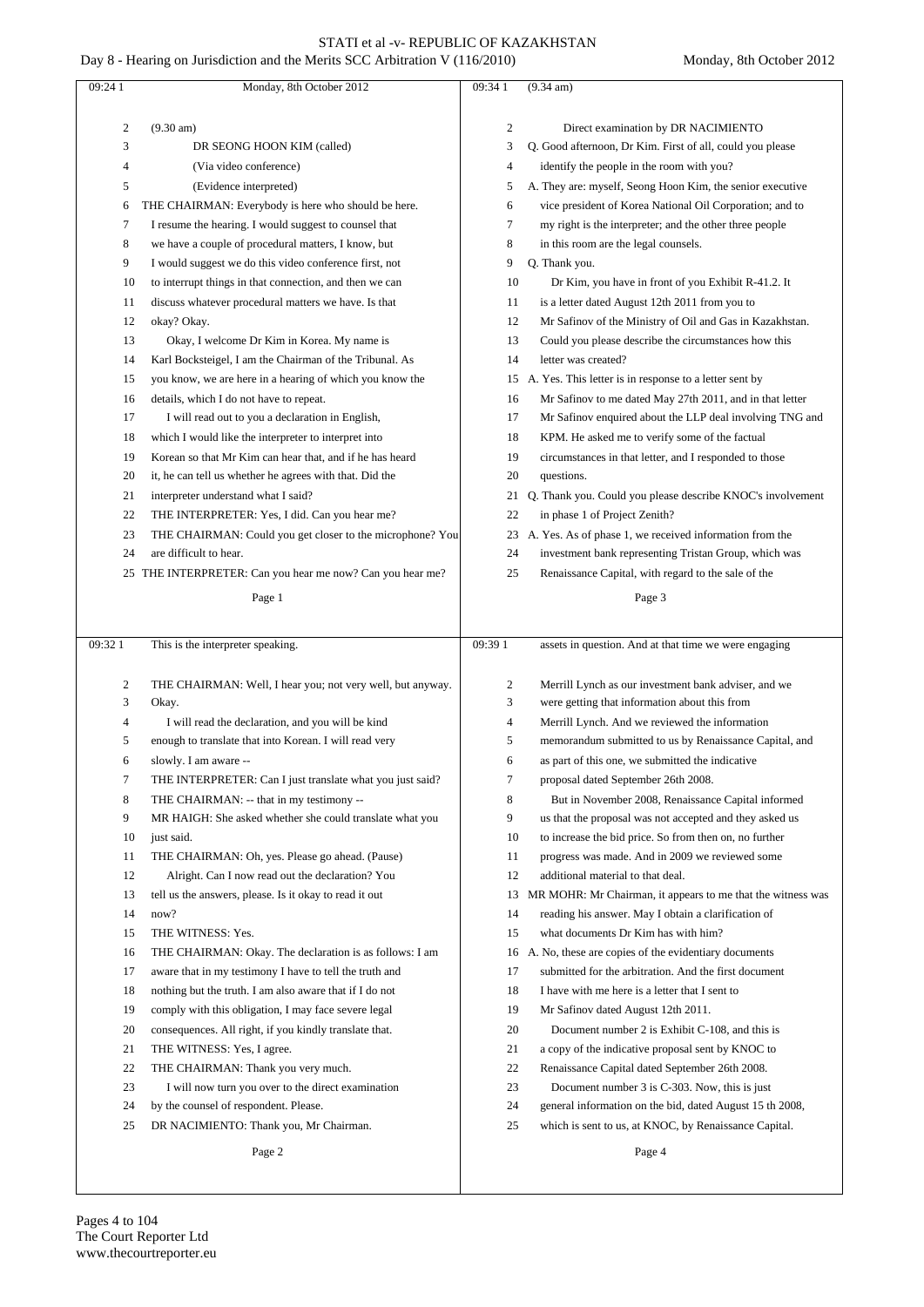| 09:43 1  | Number 4 is Exhibit C-70: it is the confidential                                                                     | 09:48 1  | including review of pertinent data and materials,                                  |
|----------|----------------------------------------------------------------------------------------------------------------------|----------|------------------------------------------------------------------------------------|
| 2        | information memorandum given to us by Renaissance                                                                    | 2        | on-site visits, and also review of relevant contracts.                             |
| 3        | Capital with regard to Project Zenith.                                                                               | 3        | And upon such due diligence, we could then be able to                              |
| 4        | Do you want me to go through this entire list of                                                                     | 4        | formulate a more accurate pricing. This is the internal                            |
| 5        | what I have in front of me?                                                                                          | 5        | practice.                                                                          |
| 6        | (Interruption in video conference)                                                                                   | 6        | Q. Thank you. What happened after phase 1?                                         |
| 7        | DR NACIMIENTO: Maybe while this is being dealt with, am                                                              | 7        | A. As I mentioned earlier, can I take a moment to verify                           |
| 8        | I correct in assuming that you sent documents to Dr Kim?                                                             | 8        | the date, please? Yes, on September 26th 2008 KNOC                                 |
| 9        | MR MOHR: Yes, that's correct, and those are the documents                                                            | 9        | submitted its indicative offer to Renaissance Capital.                             |
| 10       | so far that he has gone through. I think it would be                                                                 | 10       | However, Renaissance Capital did not accept our offer                              |
| 11       | helpful just to have him complete the list and then                                                                  | 11       | and phase 1 pretty much ended there, with no further                               |
| 12       | confirm that he has no other documents, notes,                                                                       | 12       | progress being made. And then in July 2009 we visited                              |
| 13       | correspondence, things like that, with him.                                                                          | 13       | Bucharest to attend a presentation and a session to                                |
|          | 14 DR NACIMIENTO: Yes. Why don't you do this when you ask the                                                        | 14       | review some of the relevant material. Then no                                      |
| 15       | questions then?                                                                                                      | 15       | significant further progress was made after that, and                              |
|          | 16 MR MOHR: I think before you continue asking questions,                                                            | 16       | then the case closed thereafter.                                                   |
| 17       | I need a complete list of everything he has in front of                                                              | 17       | Q. Did you ever make a binding offer?                                              |
| 18       | him and a confirmation that he has no notes or other                                                                 | 18       | A. No.                                                                             |
| 19       | documents with him.                                                                                                  | 19       | Q. Can you explain why not?                                                        |
|          | 20 DR NACIMIENTO: Then we can just ask him to put it aside;                                                          | 20       | A. Let me provide an answer to that in two steps.                                  |
| 21       | that should be fine.                                                                                                 | 21       | Step number 1: according to the bid information and                                |
|          | 22 THE WITNESS: Then I will continue to describe the documents                                                       | 22       | the deadline information provided to us by Renaissance                             |
| 23       | that I have in front of me --                                                                                        | 23       | Capital, we needed to submit an indicative offer, and                              |
|          | 24 DR NACIMIENTO: Dr Kim, just a second, please.                                                                     | 24       | then the seller would review that indicative offer and                             |
| 25       | So can we ask him to just put it aside?                                                                              | 25       | go through a bidder selection process. When the bidders                            |
|          | Page 5                                                                                                               |          | Page 7                                                                             |
|          |                                                                                                                      |          |                                                                                    |
| 09:45 1  | THE CHAIRMAN: Yes, I think that is what he should do.                                                                | 09:52 1  |                                                                                    |
|          |                                                                                                                      |          | are selected in this process then we would move on to                              |
| 2        | MR MOHR: Yes, if he could remove all the documents he has                                                            | 2        | phase 2. However, as I mentioned earlier, after we                                 |
| 3        | in front of him.                                                                                                     | 3        | submitted the indicative offer as part of phase 1,                                 |
| 4        | DR NACIMIENTO: Dr Kim, may I ask you for the time being to                                                           | 4        | Renaissance Capital did not accept that offer, so no                               |
| 5        | put aside this binder of documents, and once counsel for                                                             | 5        | further progress was made thereon.                                                 |
| 6        | claimant starts asking questions, you can refer to this                                                              | 6        | Please allow me to explain what happened in                                        |
| $\tau$   | again.                                                                                                               | 7        | July 2009. The actual owner of the oilfields, Mr Stati,                            |
| 8        | A. Yes, that is fine with me.                                                                                        | 8        | in the course of talking to him, he told us that the                               |
| 9        | Q. Dr Kim, you were referring to your indicative offer in                                                            | 9        | deal is actually not yet closed and there still remains                            |
| 10       | phase 1 of Project Zenith. Could you tell us what was                                                                | 10       | an opportunity open for us to participate in the bid,                              |
| 11       | the information that this indicative offer was based on?                                                             | 11       | and with that comment he invited myself and the KNOC                               |
| 12       | A. That indicative proposal was created based on the                                                                 | 12       | team to visit Bucharest for a management presentation                              |
| 13       | information contained in the confidential information                                                                | 13       | and an opportunity to review some of the relevant                                  |
| 14       | memorandum that was submitted to us by Renaissance                                                                   | 14       | materials.                                                                         |
| 15       | Capital, which is the investment bank representing the                                                               | 15       | So I took my team to Bucharest and we went through                                 |
| 16       | seller of the assets.                                                                                                | 16       | some of the materials that became available to us. But                             |
| 17       | Q. Would you consider this indicative offer as a reflection                                                          | 17       | upon review of those presentation materials, we                                    |
| 18       | of a fair market value?                                                                                              | 18       | discovered that there were some unsolved questions with                            |
| 19       | A. I do not believe that I can say so.                                                                               | 19       | regard to the project. So from then on, no further                                 |
| 20<br>21 | Q. Can you elaborate on that? Why not?                                                                               | 20       | progress has been made.                                                            |
| 22       | A. Because typically in a sale involving an oilfield the<br>seller usually provides an information memorandum, which | 21<br>22 | Q. Thank you. Did Korean National Oil Company ever speak                           |
| 23       | we base on to create our indicative offer. And if that                                                               | 23       | to the Kazakh authorities about the purchase of the two<br>companies, KPM and TNG? |
| 24       | indicative offer is accepted by the seller, then we move                                                             | 24       | A. No.                                                                             |
| 25       | on to the next step, which involves due diligence,                                                                   | 25       | Q. Did the Kazakh authorities ever try to discourage you                           |
|          | Page 6                                                                                                               |          | Page 8                                                                             |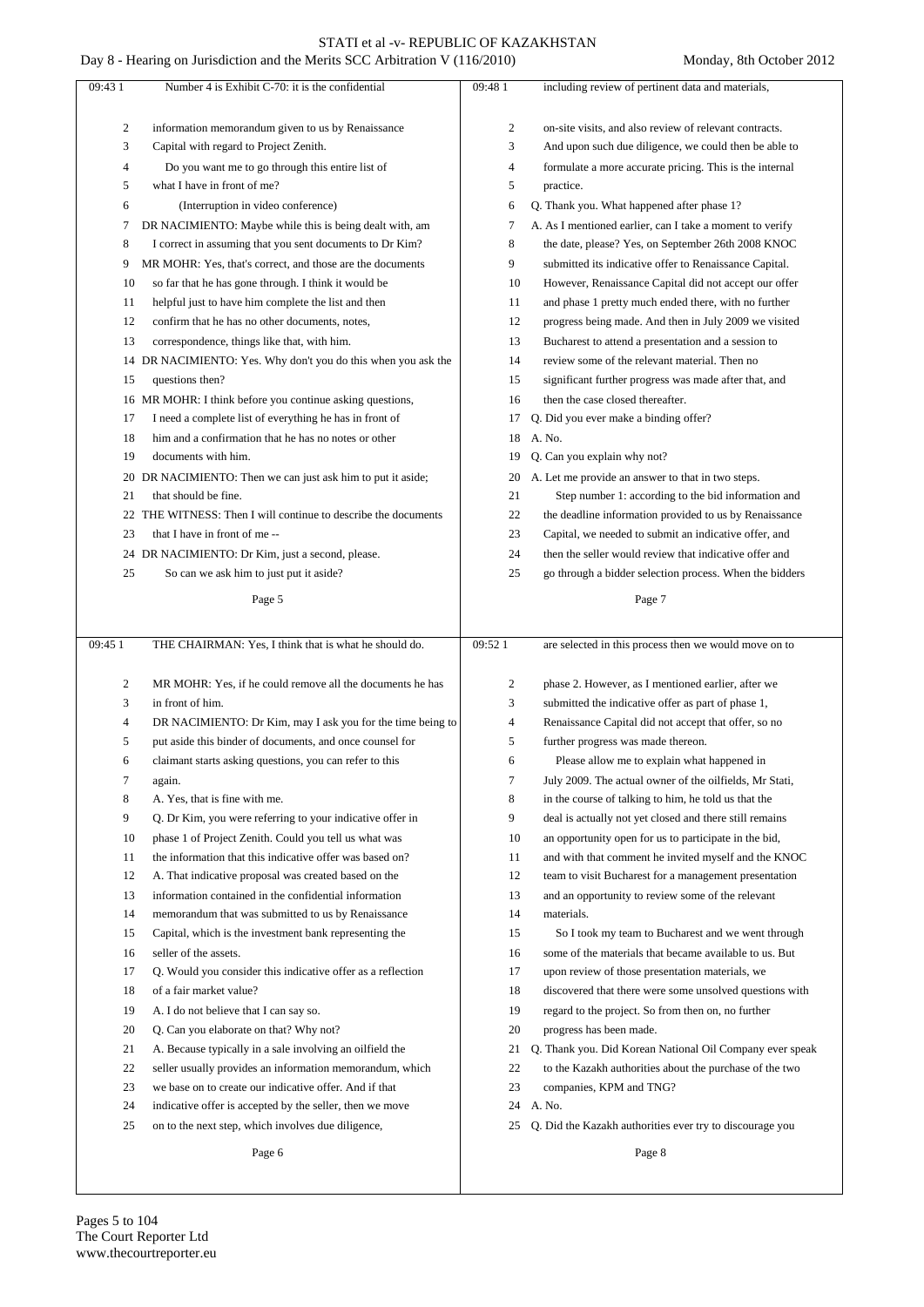| 09:55 1 | from buying those companies?                                | 10:01 1 | A. I have no clear recollection of that, but I assume that  |
|---------|-------------------------------------------------------------|---------|-------------------------------------------------------------|
| 2       | A. No. That decision for us to withdraw from the bid        | 2       | Merrill Lynch did work with some of the staff here at       |
| 3       | process was purely based on KNOC's decision after their     | 3       | KNOC.                                                       |
| 4       | review of relevant information and also the management      | 4       | Q. Did your staff prepare an evaluation or an economic      |
| 5       | presentation and the material provided to us in             | 5       | model that led up to the \$1.55 billion indicative offer    |
| 6       | Bucharest back in July 2009.                                | 6       | that your company made?                                     |
| 7       | DR NACIMIENTO: Thank you. I have no further questions.      | 7       | A. Yes, they did.                                           |
| 8       | THE CHAIRMAN: Alright. We will continue now with the        | 8       | Q. If requested by this Tribunal, would you be willing to   |
|         |                                                             | 9       |                                                             |
| 9       | questioning from the claimant's side, please.               |         | provide copies of the valuation documents and any           |
| 10      | Cross-examination by MR MOHR                                | 10      | correspondence either internally or with Merrill Lynch      |
| 11      | Q. Dr Kim, good afternoon. Please turn to Exhibit C-18,     | 11      | related to that?                                            |
| 12      | which is the offer letter. I believe it is in tab 1 of      |         | 12 A. I don't think or I am not sure I would be able to do  |
| 13      | the documents that we provided.                             | 13      | that because those documents are basically our              |
| 14      | A. Yes, I have turned to that letter.                       | 14      | confidential internal documents. So if we were to           |
| 15      | Q. This letter in the -- I apologise, I believe we are      | 15      | submit this, we run the risk of disclosing sensitive        |
| 16      | looking now at tab 2, which is Exhibit C-18, which is       | 16      | information about how this price and the bid came about,    |
| 17      | the offer letter.                                           | 17      | and also some internal factors in our decision-making       |
| 18      | A. Yes, I am looking at it right now.                       | 18      | process. So unless there are any compulsory or              |
| 19      | Q. In paragraph 1 of the offer letter it states that KNOC's | 19      | mandatory obligations -- then I would be happy to do        |
| 20      | offer for the assets was US\$1.55 million; correct?         | 20      | so -- I do not want to disclose this information or         |
| 21      | A. Yes, that's correct.                                     | 21      | submit it to the Panel.                                     |
| 22      | Q. And the allocation of that offer is broken down on       | 22      | Q. Dr Kim, when you received the request from Mr Safinov,   |
| 23      | annex A to this letter, right? The last page.               | 23      | from the executive secretary of the Ministry of Oil and     |
| 24      | A. Are you referring to the information on page 6?          | 24      | Gas, that caused you to write your letter dated             |
| 25      | Q. Correct.                                                 | 25      | August 12th 2011, did you believe at that time that you     |
|         | Page 9                                                      |         | Page 11                                                     |
|         |                                                             |         |                                                             |
|         |                                                             |         |                                                             |
| 09:581  | A. Yes, that's correct.                                     | 10:04 1 | were under any legal obligation to respond to his           |
|         |                                                             |         |                                                             |
| 2       | Q. So that \$1.55-billion offer was broken down:            | 2       | request?                                                    |
| 3       | \$203 million for the Borankol oilfield, \$1.067 billion    | 3       | A. No, I did not think so.                                  |
| 4       | for the Tolkyn field, and \$280 million for the LPG         | 4       | Q. Is it your company's normal practice to provide          |
| 5       | plant; correct?                                             | 5       | information regarding the amount that it offered in         |
| 6       | A. Yes, that's correct.                                     | 6       | confidential negotiations and the status of confidential    |
| 7       | Q. Did that reflect your company's valuation of those       | 7       | acquisition negotiations to anyone who asks?                |
| 8       | assets at that time, at least based on the information      | 8       | A. Yes, in that letter, if you look at that letter, it was  |
| 9       | you had, and subject, of course, to all of the              | 9       | actually Mr Safinov who came to us with his prior           |
| 10      | conditions that are stated in your letter?                  | 10      | knowledge of that amount. He wrote that letter just to      |
| 11      | A. Yes. It is first of all based on the assumption that     | 11      | ask us to verify whether we did indeed submit the           |
| 12      | the information provided to us by Renaissance Capital in    | 12      | indicative offer with the price of \$1.55 billion on it.    |
| 13      | its information memorandum are all correct, and we used     | 13      | So we just responded to that request for confirmation;      |
| 14      | our internal valuation criteria to come up with this        | 14      | we did not volunteer to provide that price information      |
| 15      | condition-based price.                                      | 15      | to Safinov.                                                 |
| 16      | Q. Now, you also testified earlier that you engaged         | 16      | Q. Now, Renaissance Capital contacted your company in       |
| 17      | Merrill Lynch with respect to analysing this potential      | 17      | January or February 2009 to enquire whether your company    |
| 18      | transaction; correct?                                       | 18      | was interested in proceeding with the second phase of       |
| 19      | A. Merrill Lynch is actually our adviser. On the actual     | 19      | Project Zenith at that time; correct?                       |
| 20      | valuation, the amount that we came up with was              | 20      | A. No, I have no recollection of that.                      |
| 21      | determined internally at KNOC according to our own          | 21      | Q. Did you review any documents, any files of your company, |
| 22      | internal criteria.                                          | 22      | prior to testifying here today?                             |
| 23      | Q. Did Merrill Lynch provide you with any written analysis  | 23      | A. No. I run on a very tight and busy schedule, so I was    |
| 24      | or valuation reports or other written documents with        | 24      | not able to look at any other material outside of the       |
| 25      | respect to this transaction?                                | 25      | evidentiary documents that were submitted to me by the      |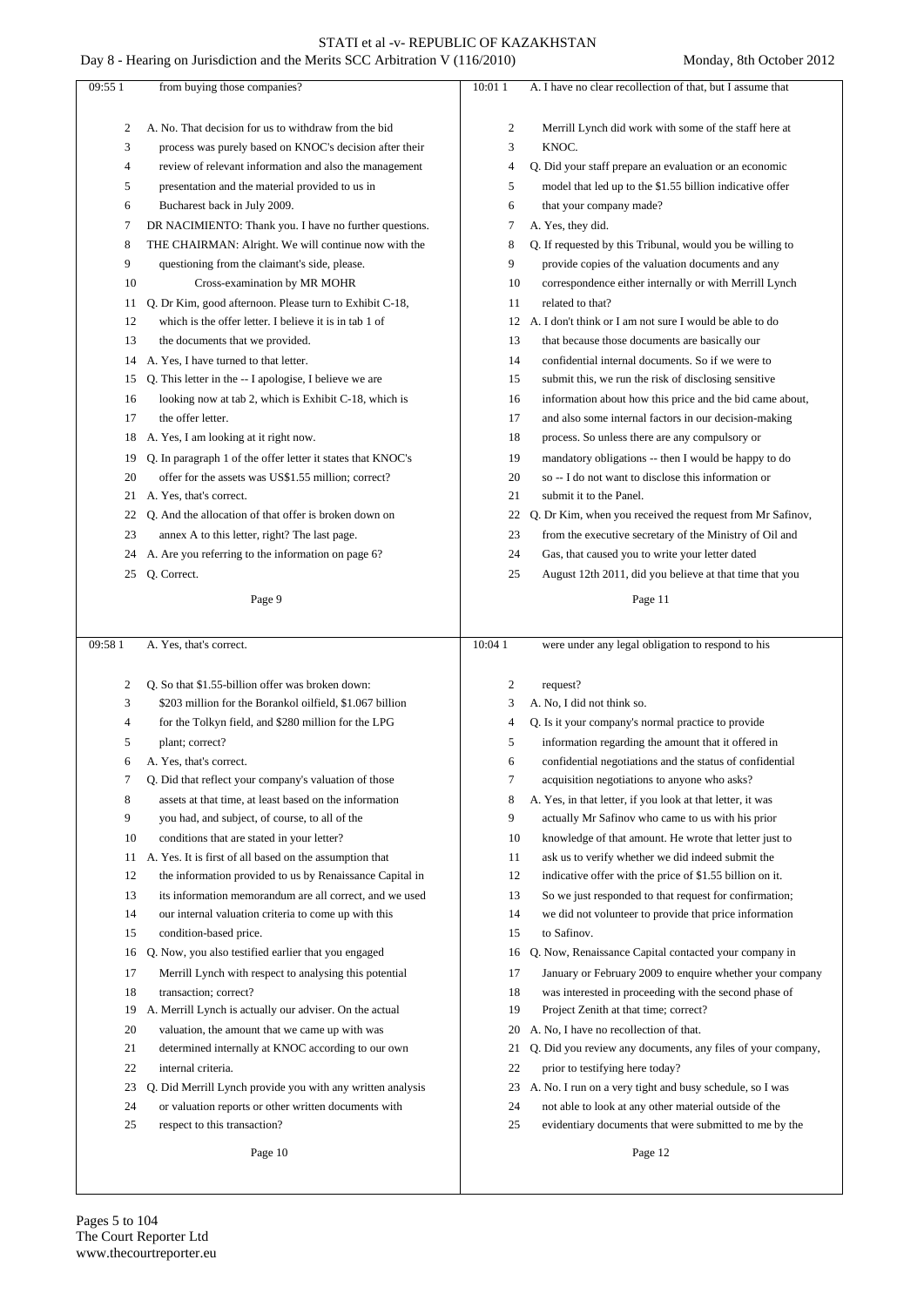Pages 6 to 104 The Court Reporter Ltd www.thecourtreporter.eu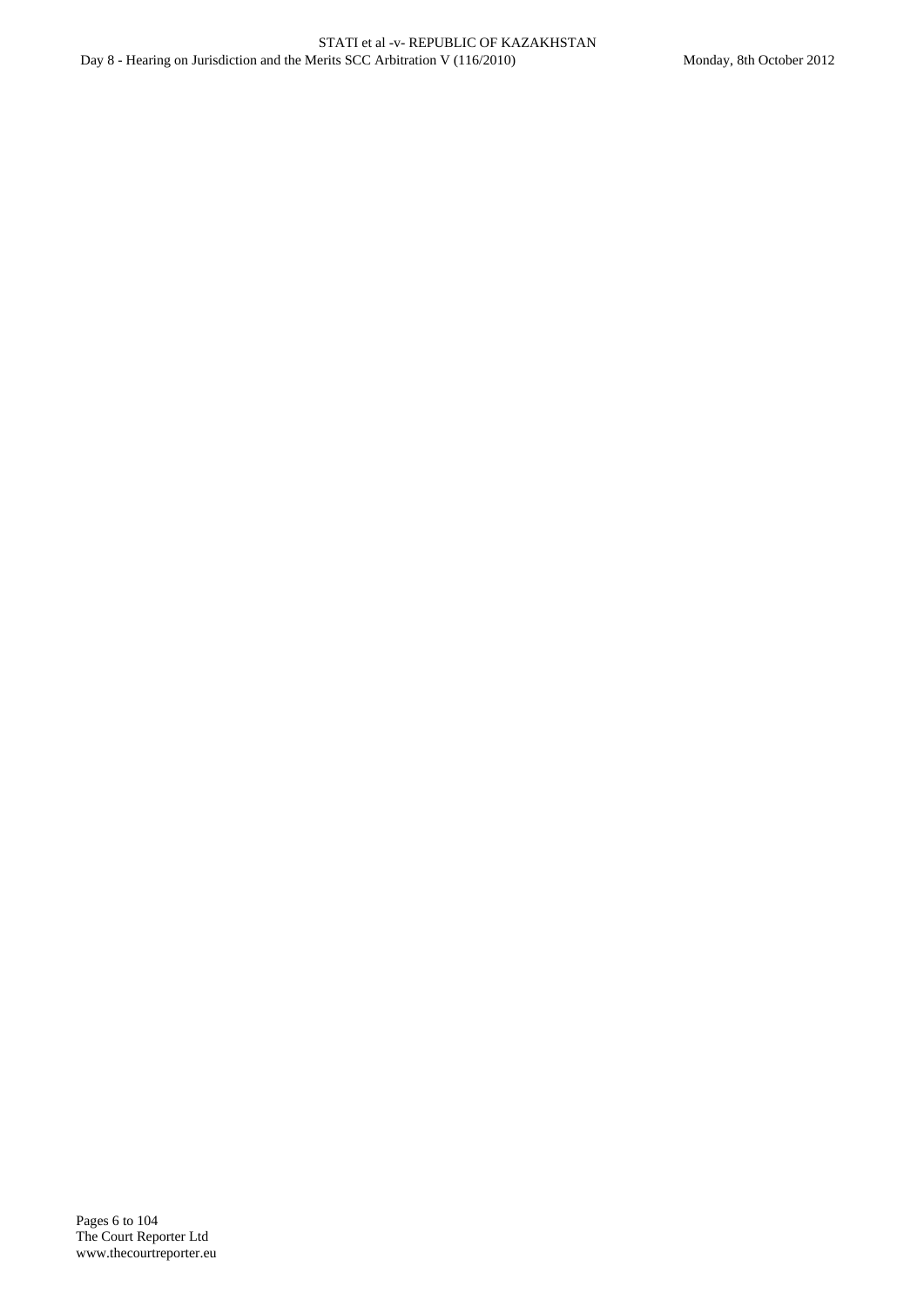| 10:08 1  | legal counsel.                                                                                                     | 10:16 1  | document, there is an email, I believe it is from you to                |
|----------|--------------------------------------------------------------------------------------------------------------------|----------|-------------------------------------------------------------------------|
| 2        | Q. Let me make sure that I know who worked on this project                                                         | 2        | Artur Lungu, I believe dated 20th July 2009, and the                    |
| 3        | with you. Who was the managing director of the project?                                                            | 3        | subject is "RE: Meeting in Bucharest". Do you see that                  |
| 4        | Was that EuGene Synn?                                                                                              | 4        | email?                                                                  |
| 5        | A. Yes, that's correct.                                                                                            | 5        | A. Yes, I am looking at it.                                             |
| 6        | Q. And was Mr Jong Woo Kim the team leader on the project?                                                         | 6        | Q. In this email you said:                                              |
| 7        | A. Yes, this is how the organisation is structured. I was                                                          | 7        | "Thank you very much for your hospitality and nice                      |
| 8        | head of the new energy exploration, new venture                                                                    | 8        | presentation during our stay in Bucharest.                              |
| 9        | division, and under me was Mr EuGene Synn, and under him                                                           | 9        | "I also hope we can reach a good result on this                         |
| 10       | was Mr Jong Woo Kim.                                                                                               | 10       | project."                                                               |
|          | 11 Q. Prior to testifying, did you speak with either of those                                                      | 11       | Is that what you wrote to Mr Lungu?                                     |
| 12       | two individuals to refresh your recollection about what                                                            |          | 12 A. Yes.                                                              |
| 13       | occurred in the course of these events from 2008 and                                                               | 13       | Q. At that point in time, after that meeting in Bucharest,              |
| 14       | 2009?                                                                                                              | 14       | you were interested in moving forward with the                          |
|          | 15 A. No, I did not meet with him. And just for your                                                               | 15       | acquisition, weren't you?                                               |
| 16       | information, I tend to have a very good memory of the                                                              |          | 16 A. No. Upon listening to the management presentation and             |
| 17       | fellow workers here at KNOC, with the great memory that                                                            | 17       | being provided materials, we discovered that there were                 |
| 18       | I have, and for your information I graduated from the                                                              | 18       | serious problems to the project from a commercial                       |
| 19       | top high school as well as the top university here in                                                              | 19       | perspective.                                                            |
| 20       | Korea.                                                                                                             | 20       | Q. Did you have any further communications with the sellers             |
| 21       | Q. Is it possible that Renaissance Capital contacted either                                                        | 21       | to try to resolve some of the -- I think you referred to                |
| 22       | Mr Synn or Mr Kim in the January/February 2009                                                                     | 22       | them as "unsolved questions" regarding the project?                     |
| 23       | timeframe?                                                                                                         | 23       | A. No.                                                                  |
| 24       | A. I am not aware of that fact.                                                                                    | 24       | Q. Is it normal for your company, after having                          |
| 25       | Q. But you simply don't know whether that happened one way                                                         | 25       | a several-day management meeting regarding a potential                  |
|          |                                                                                                                    |          |                                                                         |
|          | Page 13                                                                                                            |          | Page 15                                                                 |
|          |                                                                                                                    |          |                                                                         |
| 10:11 1  | or the other; correct?                                                                                             | 10:18 1  | acquisition, to drop the matter without so much as                      |
| 2        | A. Yes, that's correct. I don't know whether that happened                                                         | 2        | a phone call or an email to the seller?                                 |
| 3        | or not.                                                                                                            | 3        | A. Yes, it is.                                                          |
| 4        | Q. In July 2009, when your company resumed negotiations                                                            | 4        | Q. Do you know Mr Timur Kulibayev?                                      |
| 5        | with the sellers regarding these assets, were you aware                                                            | 5        | A. I don't know him.                                                    |
| 6        |                                                                                                                    | 6        | Q. Did you have any discussions with any representatives of             |
| 7        | at that time that the general manager of Kazpolmunay had                                                           | 7        |                                                                         |
| 8        | been arrested on charges of illegal entrepreneurial<br>activity by the Kazakhstan Government?                      | 8        | Mr Kulibayev, or, for that matter, with Mr Kulibayev                    |
| 9        | A. Let me make a correction to part of your question. In                                                           | 9        | himself, about Mr Stati or his companies in Kazakhstan?<br>A. No.       |
|          |                                                                                                                    | 10       |                                                                         |
| 10<br>11 | July 2009 KNOC did not re-enter the negotiations. At                                                               | 11       | Q. How many different holdings does your company have in<br>Kazakhstan? |
| 12       | that time we were listening to the management                                                                      | 12       |                                                                         |
| 13       | presentations that were prepared for us, and we looked<br>first at the relevant material. And I was not aware of   | 13       | A. Currently, or at that time?                                          |
| 14       | that arrest.                                                                                                       | 14       | Q. At that time, July 2009.<br>A. I recall around three.                |
| 15       |                                                                                                                    | 15       | Q. How many does it have currently?                                     |
| 16       | Q. In fact, in July 2009 your team attended a several day<br>meeting in Bucharest with the sellers, management and | 16       | A. Five.                                                                |
| 17       | technical staff; correct?                                                                                          | 17       |                                                                         |
|          |                                                                                                                    |          | Q. Do you know the approximate value of those holdings?                 |
|          | 18 A. Yes. It was over two days that were listening to                                                             | 18<br>19 | A. Yes. We have two explorative zones and three production              |
| 19<br>20 | a management presentation and looking through relevant<br>documents.                                               | 20       | zones, and with regard to the explorative zones, there                  |
| 21       |                                                                                                                    | 21       | is no oil discovered yet, we can't put a value on that;                 |
|          | Q. If you will turn to Exhibit C-709, which, if it is                                                              | 22       | but for the production sites, approximately                             |
| 22<br>23 | tabbed the same as our binders, is under tab 7. It is                                                              | 23       | \$900 million.                                                          |
|          | a series of emails from July 2009.                                                                                 | 24       | Q. If you turn to Exhibit C-538. If it is tabbed the same,              |
| 24       | A. Yes, I am looking at them right now.                                                                            |          | it is behind tab 8.                                                     |
| 25       | Q. If you turn to, I believe, the fifth page of the<br>Page 14                                                     | 25       | A. Yes, I am looking at it.<br>Page 16                                  |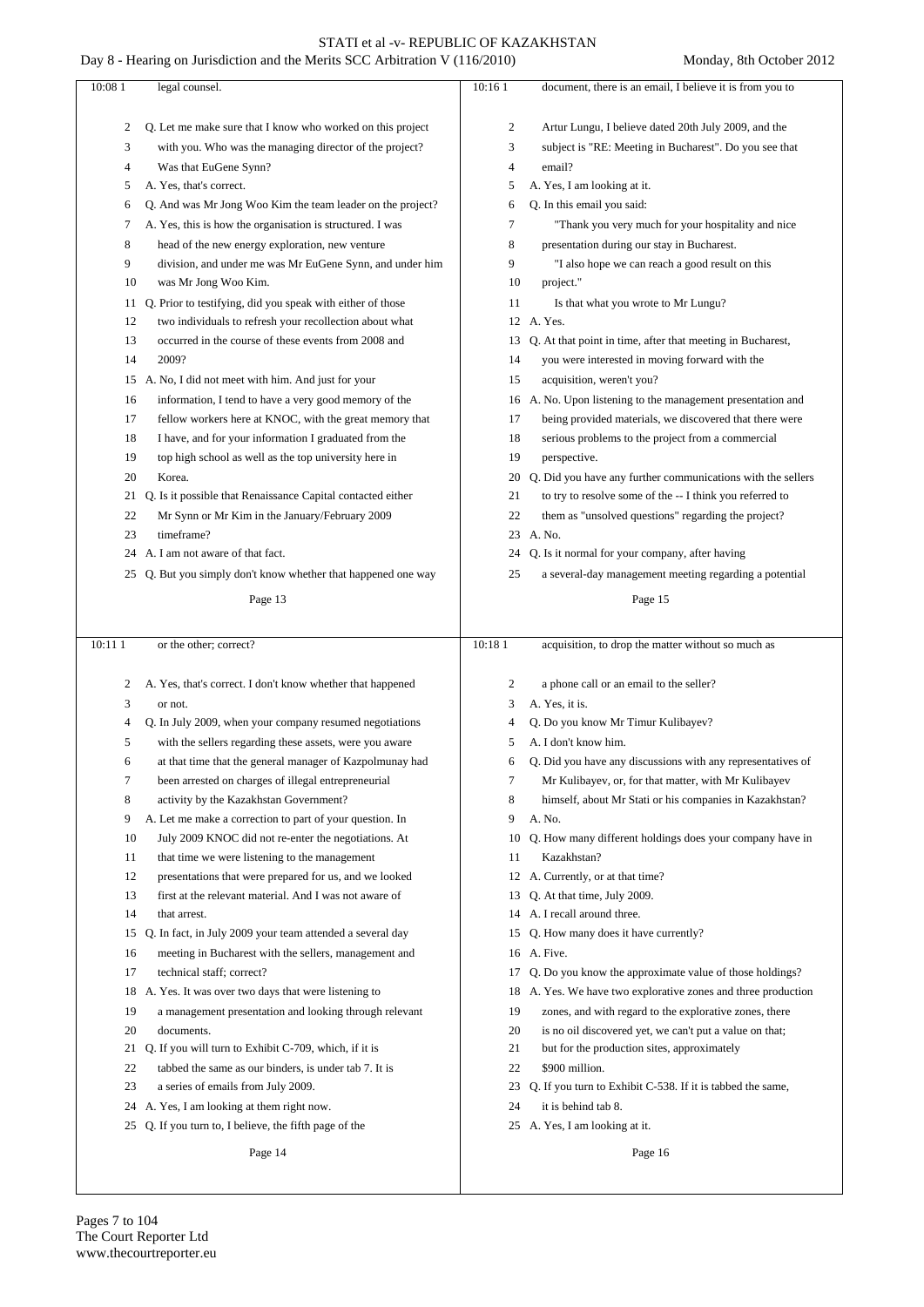| 10:22 1 | Q. This document from your company's website refers to              | 10:30 1 | and political issues that faced these companies in the     |
|---------|---------------------------------------------------------------------|---------|------------------------------------------------------------|
| 2       | a company in Kazakhstan called Sumbe that your company              | 2       | summer of 2009?                                            |
| 3       | acquired. Do you see that?                                          | 3       | A. Again, let me explain why we did not proceed with this. |
| 4       | A. Yes, I am aware of that.                                         | 4       | The assets in question were gasfields, and gasfields       |
| 5       | Q. Did that transaction close in December 2009, or around           | 5       | require a prior sales agreement in place in order to       |
| 6       | that time?                                                          | 6       | establish any market value on those assets. But there      |
| 7       | A. Yes, that's correct.                                             | 7       | were no sales contracts with regard to these assets in     |
| 8       | Q. This document refers to a deal, the deal being with              | 8       | question, and it was impossible to formulate any kind of   |
| 9       | a Kazakh partner who acquired 15% of Sumbe. Who is that             | 9       | market price or market value on that. And that was the     |
| 10      | Kazakh partner?                                                     | 10      | prime commercial reason, as I mentioned earlier, why we    |
| 11.     | A. Yes, it is a project partner of ours called Kernhem.             | 11      | did not further proceed with this deal. And hiring         |
| 12      | Q. Could you repeat that? I could not understand.                   | 12      | lawyers costs money, so we had already concluded that      |
| 13      | A. It is one of our project partners by the name of                 | 13      | there was no commercial viability to this deal, so why     |
| 14      | Kernhem.                                                            | 14      | would we spend money on legal fees?                        |
| 15      | Q. Perhaps it would be helpful just to spell that for the           | 15      | Q. Thank you. When did Kazakhstan's counsel contact you    |
| 16      | record.                                                             | 16      | about providing witness testimony in this case?            |
| 17      | A. It's Kernhem International, K-E-R-N-H-E-M, and then              | 17      | A. I recall about ten days ago.                            |
| 18      | International.                                                      | 18      | Q. Was that based on your recollection, or were you        |
| 19      | Q. Do you know the Minister of Natural Resources for the            | 19      | provided with that answer by your counsel?                 |
| 20      | Kurdistan region of Iraq, Dr Ashti Hawrami?                         | 20      | A. Again, I work on a very busy and tight schedule, so     |
| 21      | A. Yes, I know him.                                                 | 21      | I confirmed with KNOC's in-house legal counsel.            |
| 22      | Q. In fact, the -- let me ask a different question. Did             | 22      | Q. Did you have any meetings or telephone conferences with |
| 23      | you have any discussions with Dr Ashti Hawrami regarding            | 23      | counsel for Kazakhstan prior to your testimony today?      |
| 24      | the reasons why your company did not move forward with              | 24      | So I would ask you to testify to the best of your own      |
| 25      | an acquisition of these companies in Kazakhstan?                    | 25      | recollection, without consulting with the counsel there.   |
|         |                                                                     |         |                                                            |
|         | Page 17                                                             |         | Page 19                                                    |
|         |                                                                     |         |                                                            |
| 10:26 1 | A. If you would allow me some time, maybe I could give you          | 10:34 1 | A. Yes, we had one telephone conversation.                 |
|         |                                                                     |         |                                                            |
| 2       | more details as to why we decided to withdraw from the              | 2       | Q. Approximately how long did that conversation last?      |
| 3       | bid process.                                                        | 3       | DR NACIMIENTO: Counsel, I think you are getting really now |
| 4       | Q. Well, my question was whether you had any discussions            | 4       | into crossing the line to attorney-client privilege.       |
| 5       | with Dr Ashti Hawrami regarding that issue.                         | 5       | THE CHAIRMAN: I think so.                                  |
| 6       | A. No.                                                              | 6       | MR MOHR: Let me ask then a few foundational questions.     |
| 7       | Q. Please turn to tab 5, which is Exhibit C-625. This is            | 7       | Dr Kim, does Norton Rose represent the Korean              |
| 8       | an email dated December 18th. I think you can disregard             | 8       | National Oil Company with respect to your testimony        |
| 9       | the top half of the first page; I want to focus on the              | 9       | today?                                                     |
| 10      | Interfax news report dated December 18th that begins                | 10      | A. No.                                                     |
| 11      | about two-thirds of the way down this page.                         | 11      | MR MOHR: Mr Chairman, it is the claimant's position that   |
| 12      | A. Yes, I am looking at it.                                         | 12      | there is no privilege between counsel for the respondent   |
| 13      | Q. Were you aware in July 2009 that the Kazakh Government           | 13      | and a representative from a third party, the Korean        |
| 14      | had raised questions about the seller's title to TNG?               | 14      | National Oil Company, and so we do not believe that        |
|         | 15 A. No, because again -- I have to repeat myself -- we were       | 15      | there is any basis for a privilege objection to these      |
| 16      | only interested in the commercial aspects of the deal;              | 16      | communications.                                            |
| 17      | we had no interest in the political dimensions of it.               | 17      | THE CHAIRMAN: If this gets into a serious dispute, I will  |
| 18      | Q. Well, if you turn back to tab 7, which is Exhibit C-709,         | 18      | have to withdraw to talk to my colleagues. My              |
| 19      | the emails that we looked at earlier.                               | 19      | inclination would presently be that indeed there is        |
| 20      | A. Yes.                                                             | 20      | a privilege in that regard, but it doesn't really          |
| 21      | Q. This email that you wrote on July 20th copies                    | 21      | matter. He is a witness in this case, Norton Rose is       |
| 22      | Sean Mueller at Merrill Lynch; correct?                             | 22      | the law firm representing the respondent, so what they     |
| 23      | A. Let me take a look. Yes, I see Merrill Lynch on it.              | 23      | do -- we had this question earlier in the hearing. The     |
| 24      | Q. So is it your testimony that neither you nor                     | 24      | discussions between counsel and witnesses is, I think,     |
| 25      | Merrill Lynch conducted any analysis of the legal issues<br>Page 18 | 25      | beyond a certain limit, privileged.<br>Page 20             |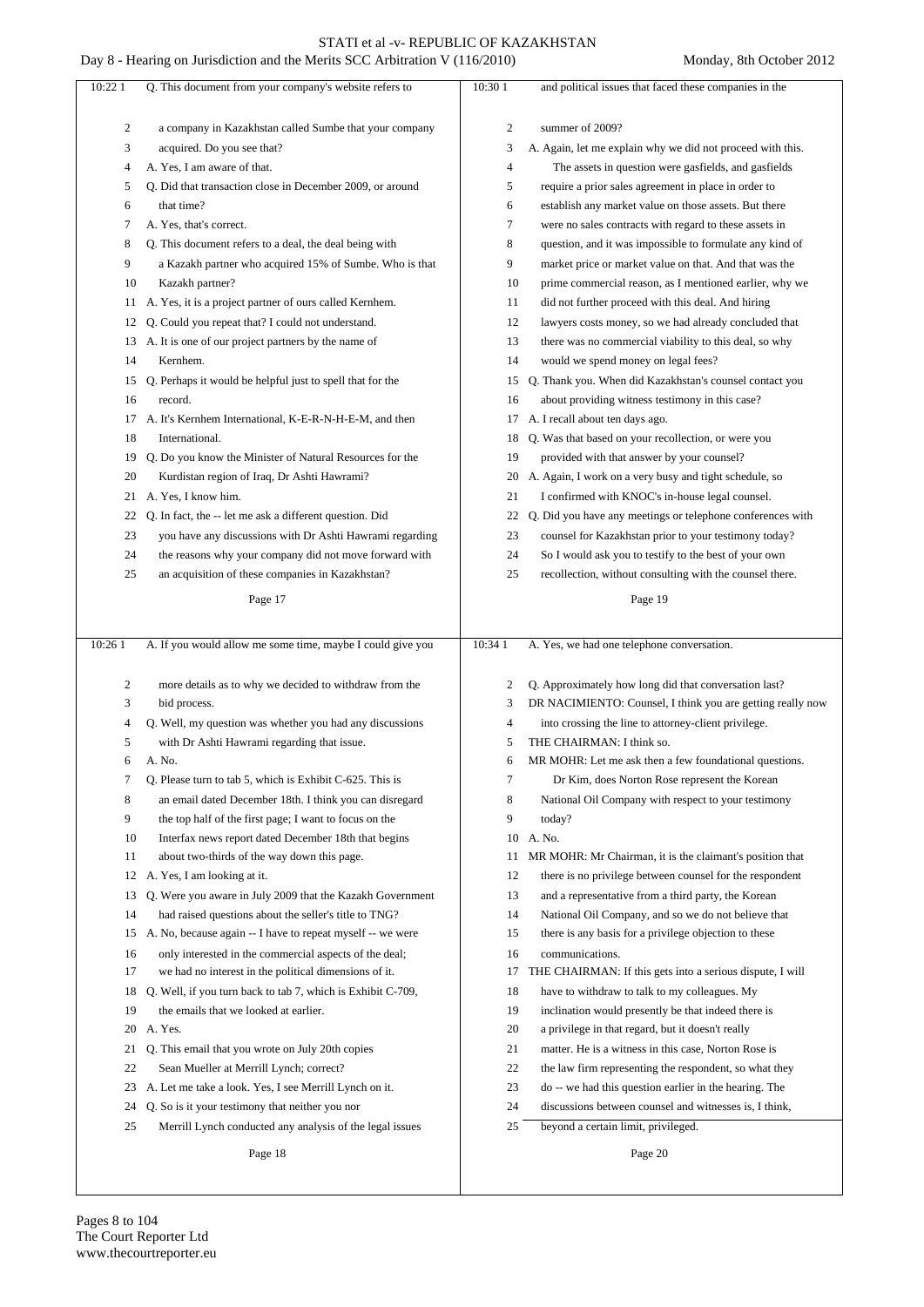| 10:36 1 | MR MOHR: What about the length of time of the discussion?    | 10:42 1 | Energy of Canada and Sumbe company of Kazakhstan to        |
|---------|--------------------------------------------------------------|---------|------------------------------------------------------------|
| 2       | THE CHAIRMAN: As I said before, I think that is part of it.  | 2       | fulfil the mission as part of the government budget        |
| 3       | MR HAIGH: Mr Chairman, if it would help, there is a concept  | 3       | agreement.                                                 |
| 4       | of litigation privilege and as I understand it, either       | 4       | So we no longer spent time with this deal involving        |
| 5       | party is free to interview a witness; but disclosing         | 5       | Tolkyn gasfield, and we closed the deal right then and     |
| 6       | what was discussed with the witness is a different           | 6       | there.                                                     |
| 7       | subject, it seems to me. In other words, there is no         | 7       | DR NACIMIENTO: Thank you. I have no further questions.     |
| 8       | property in a witness, but the communications that occur     | 8       | THE CHAIRMAN: Any questions from you, please, claimant?    |
| 9       | bilaterally between counsel and that witness may still       | 9       | MR MOHR: Just, I believe, one follow-up.                   |
| 10      | be part of the litigation brief.                             | 10      | $(10.43 \text{ am})$                                       |
| 11      | MR MOHR: I think in the interests of time, I will pass the   | 11      | Further cross-examination by MR MOHR                       |
| 12      | witness.                                                     | 12      | Q. The gas sales contract from the fall of 2008 that you   |
| 13      | THE CHAIRMAN: Any questions from respondent in re-direct?    | 13      | referenced in your answer, was that a contract that was    |
| 14      | $(10.37 \text{ am})$                                         | 14      | under negotiation that involved the supply of gas to       |
| 15      | Re-direct examination by DR NACIMIENTO                       | 15      | an ammonia plant by the name of KazAzot, if you recall?    |
| 16      | Q. Just one last question for clarification, Dr Kim. Upon    | 16      | A. No, I am not familiar with the details. But if you look |
| 17      | question from counsel for claimants, in the context of       | 17      | on page 10 of Exhibit C-70, it mentions something to the   |
| 18      | why KNOC never submitted a binding offer, your answer        | 18      | effect that gas sales contract negotiations are            |
| 19      | was that there were serious problems to the project from     | 19      | underway, and no such agreements or contracts have been    |
| 20      | a commercial perspective. Can you describe this with         | 20      | signed yet.                                                |
| 21      | more details?                                                | 21      | MR MOHR: Thank you.                                        |
|         | 22 A. Yes. Around the time we submitted the indicative offer | 22      | THE CHAIRMAN: Any questions from my colleagues? Mr Haigh?  |
| 23      | in September 2008 we had some anticipation with regard       | 23      | MR HAIGH: No, thank you.                                   |
| 24      | to the conclusion of gas sales contracts because             | 24      | PROFESSOR LEBEDEV: No, thank you.                          |
| 25      | according to the material and information submitted to       | 25      | THE CHAIRMAN: No questions from me.                        |
|         | Page 21                                                      |         | Page 23                                                    |
| 10:41 1 | us by Renaissance Capital with regard to the Tolkyn          | 10:45 1 | So thank you very much, Mr Kim, for taking the time        |
| 2       | gasfields, it said that negotiations for these sales         | 2       | of this testimony. This now concludes your testimony,      |
| 3       | agreements on those gas products are underway. So we         | 3       | and all the best to you and your staff in Korea. Thank     |
| 4       | naturally expected that agreement to come into existence     | 4       | you very much.                                             |
| 5       | pretty soon. But in July 2009, when we went to               | 5       | THE WITNESS: Yes, thank you.                               |
| 6       | Bucharest, even then no definitive gas sales agreements      | 6       | THE CHAIRMAN: Goodbye.                                     |
| 7       | had been signed then either. So we decided to withdraw       | 7       | $(10.45 \text{ am})$                                       |
| 8       | from that altogether.                                        | 8       | THE CHAIRMAN: That concludes this section, obviously. We   |
| 9       | For oil reserves and oilfields, we are dealing with          | 9       | have, of course, another video conference coming up, but   |
| 10      | crude oil, which is rather easy to store and also ship       | 10      | before -- has a time been set for that already?            |
| 11      | in itself. But for gas, you cannot put a price on it         | 11      | DR NACIMIENTO: Yes, we said we would start immediately     |
| 12      | without any pre-established gas sales agreements in          | 12      | after this first conference. The difference is that the    |
| 13      | place, and that is international practice and norms with     | 13      | person will speak in Russian, we have the interpreter      |
| 14      | regard to the distribution of energy products. So,           | 14      | here, sitting here with us in the room, and                |
| 15      | since there weren't any gas sales agreements in place        | 15      | translating --                                             |
| 16      | with regard to this deal in question, we were not able       | 16      | THE CHAIRMAN: Simultaneously?                              |
| 17      | to place a value on that deal. So after that visit to        | 17      | DR NACIMIENTO: No, consecutively, because she will be      |
| 18      | Bucharest in July 2009, we no longer progressed further      | 18      | sitting here in the room and not using the headphones.     |
| 19      | with this deal.                                              | 19      | THE CHAIRMAN: All right. Nevertheless, it will take        |
| 20      | At that time the Government of the Republic of Korea         | 20      | a little while to switch that; I don't know who will do    |
| 21      | gave the national budget to KNOC to come up with             | 21      | that. Because I would like at the same time to discuss     |
| 22      | definitive reserves. That was the mission that was           | 22      | with counsel the procedural questions that may have        |
| 23      | entrusted on us, and I was the person responsible to         | 23      | occurred, not to lose time, before we have a break, and    |
| 24      | carry out that mission given by the Government of the        | 24      | we would like to have some reaction.                       |
| 25      | Republic of Korea. So instead we purchased Harvest           | 25      | We have received -- and of course claimants as             |
|         | Page 22                                                      |         | Page 24                                                    |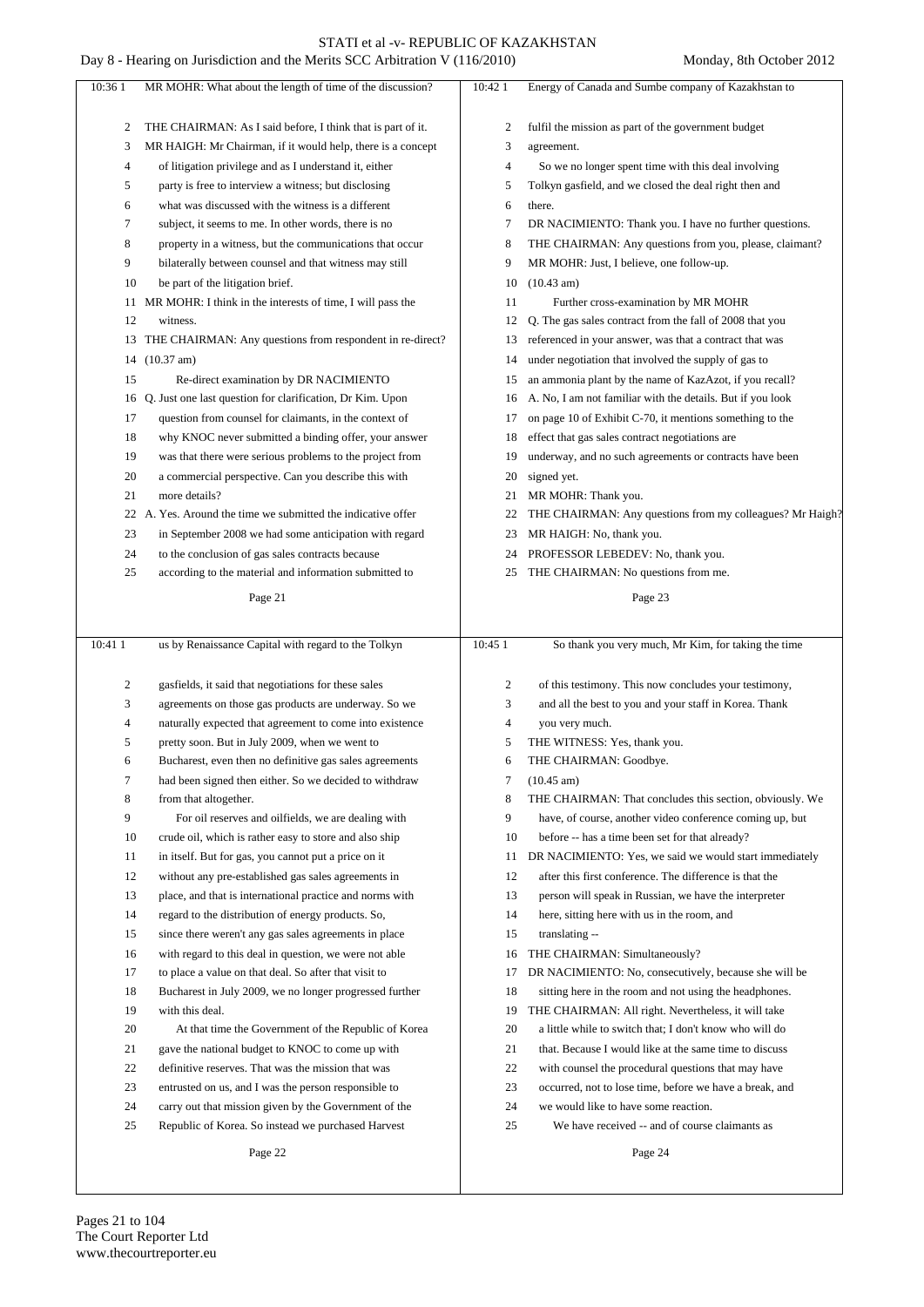| 10:46 1     |                                                                                       |         |                                                                                                          |
|-------------|---------------------------------------------------------------------------------------|---------|----------------------------------------------------------------------------------------------------------|
|             | well -- the request from respondent over the weekend                                  | 10:57 1 | a declaration to us, and the interpreter will read it                                                    |
| 2           | that Mr Akhmetov be also called to testify for direct,                                | 2       | out to you in Russian, and if you would kindly confirm                                                   |
| 3           | and obviously the question to claimants is: what is                                   | 3       | the declaration after you have heard it.                                                                 |
| 4           | their reaction to that?                                                               | 4       | THE INTERPRETER: (Reads out witness declaration)                                                         |
| 5           | MR SMITH: Well, the claimants had, until that request was                             | 5       | THE WITNESS: Yes, I confirm.                                                                             |
| 6           | made, waived cross-examination of the witness. We are                                 | 6       | THE CHAIRMAN: Thank you very much, Mr Rakhimov. I turn<br>you                                            |
| 7           | unsure what he would be asked on direct that is not                                   | 7       | over to the first examination by the respondent.                                                         |
| 8           | contained in his witness statement, given that the                                    | 8       | $(10.58 \text{ am})$                                                                                     |
| 9           | respondent got the last submission in the matter. We                                  | 9       | Direct examination by DR NACIMIENTO                                                                      |
| 10          | are unsure what new he would be responding to.                                        | 10      | Q. Good afternoon, Mr Rakhimov. You submitted a witness                                                  |
| 11          | So I guess the question for respondents is why they                                   | 11      | statement in this arbitration. Is there anything that                                                    |
| 12          | feel the need to call him for direct examination.                                     | 12      | you would like to add or amend?                                                                          |
| 13          | Obviously if they do, then we will cross-examine him.                                 | 13      | A. No, nothing at all.                                                                                   |
|             | 14 THE CHAIRMAN: Can you give any further information on that?                        | 14      | Q. Mr Rakhimov, could you please describe your position in                                               |
|             | 15 DR NACIMIENTO: Yes, very briefly, Mr Chairman.                                     | 15      | the summer of 2010?                                                                                      |
| 16          | Respondent has not waived Mr Akhmetov. We heard                                       | 16      | A. Do you mean in July?                                                                                  |
| 17          | from counsel for claimants last week -- I am not sure                                 | 17      | Q. Yes.                                                                                                  |
| 18          | whether it was Friday -- that Mr Akhmetov was not to be                               | 18      | A. At that time, in July 2010, I was senior investigator at                                              |
| 19          | called. By that time, he had already arrived here. We                                 | 19      | the department for investigating economic crimes at the                                                  |
| 20          | then reviewed also the transcript and we saw that there                               | 20      | financial police.                                                                                        |
| 21          | are questions arising with regard to the Agency of                                    | 21      | Q. Thank you. In your witness statement you refer to                                                     |
| 22          | Natural Monopolies, and he is here to answer those                                    | 22      | a document which has been submitted by claimants in this                                                 |
| 23          | questions.                                                                            | 23      | arbitration under the reference C-711.1. Could you                                                       |
| 24          | We respectfully request that we hear him on direct                                    | 24      | please describe when you first learned about this                                                        |
| 25          | examination. It is, of course, on respondent's time                                   | 25      | document?                                                                                                |
|             | Page 25                                                                               |         | Page 27                                                                                                  |
|             |                                                                                       |         |                                                                                                          |
|             |                                                                                       |         |                                                                                                          |
| 10:48 1     | budget. Nevertheless we will be short, but we think it                                | 11:00 1 | A. I learned about this document quite recently, a couple                                                |
|             |                                                                                       |         |                                                                                                          |
|             |                                                                                       |         |                                                                                                          |
| 2           | will be helpful for the Tribunal to hear that.                                        | 2       | of weeks ago. It was handed over to me by our                                                            |
| 3<br>4      | THE CHAIRMAN: Let's not dispute what is not disputed                                  | 3<br>4  | Prosecutor General's Office for review.                                                                  |
| 5           | anymore. I understand claimants are ready to                                          | 5       | Q. Could you describe the document?                                                                      |
|             | cross-examine Mr Akhmetov. The obvious question is only                               |         | A. As far as the form of this document is concerned, it is                                               |
| 6<br>$\tau$ | that you -- and this is how I understand you -- will                                  | 6<br>7  | a report to the chairman of the Agency for Financial Police,<br>General Kozhamzharov, and                |
| 8           | only examine him directly beyond the five minutes on                                  | 8       |                                                                                                          |
| 9           | anything that has occurred after his last statement?<br>DR NACIMIENTO: That's right.  | 9       | there is an abbreviated designation of the author<br>quoting my data, but there is no signature. And the |
|             |                                                                                       | 10      | text, the content of it is a description of criminal                                                     |
| 11          | 10 THE CHAIRMAN: And you say it will be short anyway?<br>DR NACIMIENTO: That's right. | 11      | cases before the period when I                                                                           |
|             | 12 THE CHAIRMAN: So I think we will proceed in that way.                              | 12      | THE INTERPRETER: It is a bit unclear about the period.                                                   |
| 13          | Shall we have a three-minute break? I think that                                      | 13      | (Consults the witness) The interpreter just asked about                                                  |
| 14          | would be good. Perhaps we can advise the witness that                                 | 14      | the period.                                                                                              |
| 15          | he bear with us for another three to five minutes                                     | 15      | A. So the text contains description of criminal cases and                                                |
| 16          | because we have just finished another examination. So                                 | 16      | inspections carried out before that time, before                                                         |
| 17          | make sure he doesn't run away!                                                        | 17      | July 2010, namely in 2008, 2009 and early or probably                                                    |
|             | 18 (10.50 am)                                                                         | 18      | mid-2010, but not July or August. This document also                                                     |
| 19          | (A short break)                                                                       | 19      | describes certain facts about which I learnt quite                                                       |
|             | 20 (10.55 am)                                                                         | 20      | recently, probably a couple of weeks ago.                                                                |
| 21          | MR SERIK DOSYMOVICH RAKHIMOV (called)                                                 | 21      | Q. Thank you, Mr Rakhimov. Did you write this report?                                                    |
| 22          | (Via video conference)                                                                | 22      | A. Well, if you abstract yourselves away from the                                                        |
| 23          | (Evidence interpreted)                                                                | 23      | abbreviations which indicate that I am senior inspector                                                  |
|             | 24 THE CHAIRMAN: We resume the hearing. Welcome, Mr                                   | 24      | and lieutenant colonel, the rest of this document does                                                   |
|             | Rakhimov.                                                                             |         |                                                                                                          |
| 25          | Our procedure is here that every witness has to read out<br>Page 26                   | 25      | not correspond to true facts, is not true. Such report<br>Page 28                                        |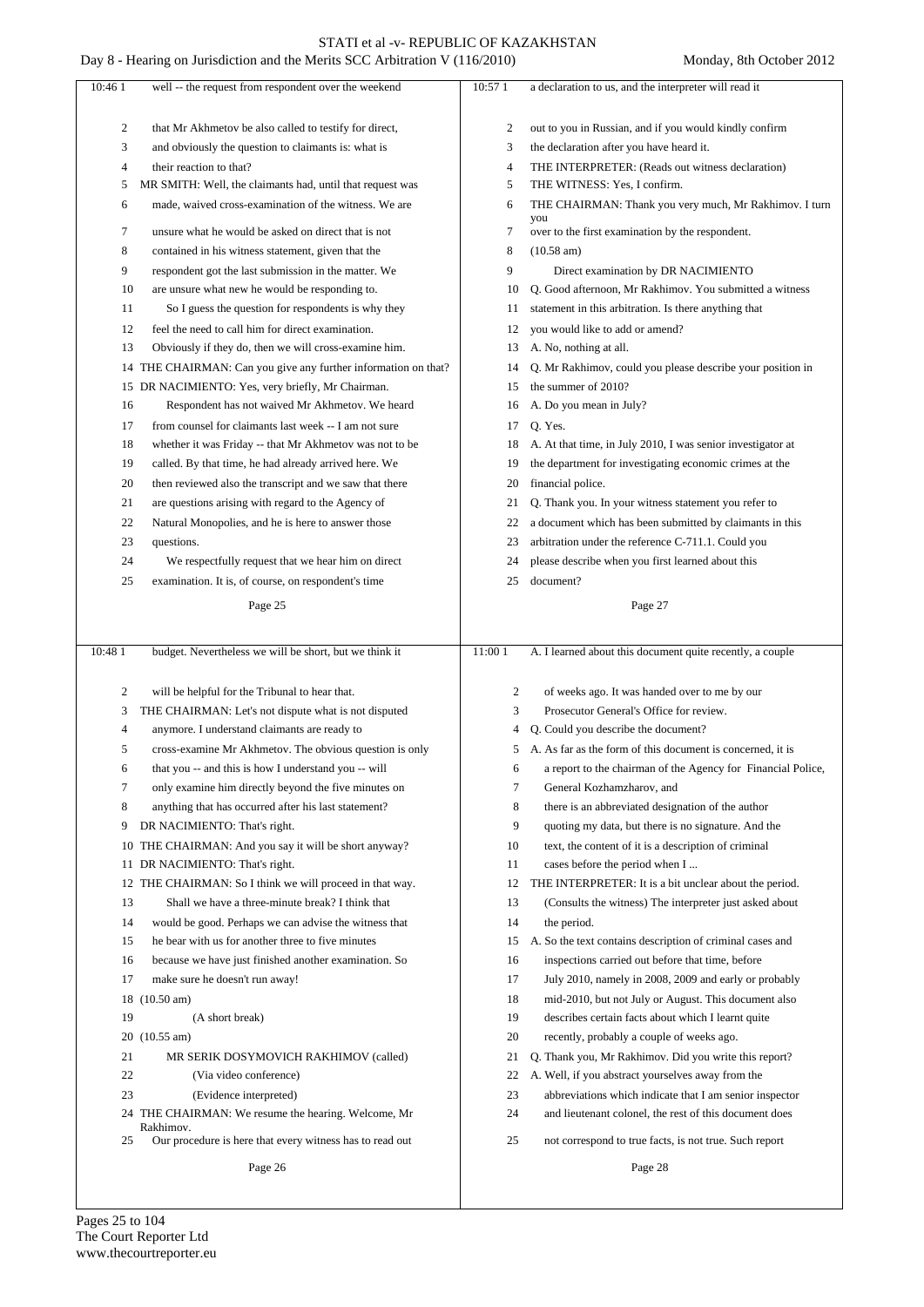| 11:05 1        | could not be written by an operative officer; it does                                                        | 11:10 1 | someone else within the financial police?                                                                      |
|----------------|--------------------------------------------------------------------------------------------------------------|---------|----------------------------------------------------------------------------------------------------------------|
|                |                                                                                                              |         |                                                                                                                |
| 2              | not comply with the necessary format of such document.                                                       | 2       | A. I have no specific knowledge about anything that                                                            |
| 3              | The format and the contents of this document rather                                                          | 3       | happened on July 9th. It is possible that someone from                                                         |
| $\overline{4}$ | could be characterised as a kind of explanatory                                                              | 4       | the working commission make such a contact, but I know                                                         |
| 5              | memorandum. And this document has not been written by                                                        | 5       | nothing about this.                                                                                            |
| 6              | me.                                                                                                          | 6       | Q. Were you present at KPM or TNG's offices in July 2010?                                                      |
| 7              | Q. You mentioned before that it is addressed to the head of                                                  | 7       | A. The officers of KPM and TNG are situated in the same                                                        |
| 8              | the financial police. In your position at that time, in                                                      | 8       | building and I did actually visit this building. Do you                                                        |
| 9              | summer of 2010, would you have written directly to the                                                       | 9       | mean specifically on 9th July 2010?                                                                            |
| 10             | head of the financial police?                                                                                | 10      | Q. Anytime in July 2010.                                                                                       |
| 11             | A. If you take into account the internal rules of our                                                        | 11      | A. Yes, I was there.                                                                                           |
| 12             | agency, of our financial police -- and in this case                                                          | 12      | Q. What were you doing there?                                                                                  |
| 13             | I think it would be similar to the internal disciplinary                                                     | 13      | A. My task was to supervise the observance of the proper                                                       |
| 14             | regulations in, for example, UK Army -- then a common                                                        | 14      | procedures and legality in the seizure of documents, so                                                        |
| 15             | soldier cannot address directly the commander-in-chief                                                       | 15      | that there will be, for example, no resistance to or                                                           |
| 16             | unless there is something absolutely out of the                                                              | 16      | refusals to provide the necessary documents to the                                                             |
| 17             | ordinary. And this is a similar situation here: one                                                          | 17      | working group, and to generally supervise the observance                                                       |
| 18             | might need a special dispensation from the minister to                                                       | 18      | of order.                                                                                                      |
| 19             | do this.                                                                                                     | 19      | Q. You just made a reference to the working group. Who                                                         |
| 20             | Q. Thank you, Mr Rakhimov.                                                                                   | 20      | were the members of the working group?                                                                         |
| 21             | A. We have a very clear chain of command at our agency so                                                    | 21      | A. Well, all the problem is that the agents of the                                                             |
| 22             | that lower officers cannot directly address the top                                                          | 22      | financial police received invitation to participate in                                                         |
| 23             | command of the financial police, bypassing the                                                               | 23      | the group a bit late, and the officers arrived in Aktau                                                        |
| 24             |                                                                                                              | 24      |                                                                                                                |
| 25             | intermediate stages. So in my position, for example,<br>I ought to address first the head of the department; | 25      | at 5.00 in the evening on the 3rd. And when we called<br>the KPM office, we were told that the working day was |
|                |                                                                                                              |         |                                                                                                                |
|                | Page 29                                                                                                      |         | Page 31                                                                                                        |
|                |                                                                                                              |         |                                                                                                                |
| 11:08 1        | then, for example, the deputy commander of the police;                                                       | 11:14 1 | over and all the employees had already left, and we were                                                       |
|                |                                                                                                              |         |                                                                                                                |
| 2              | and only then come to the topmost level.                                                                     | 2       | invited to come on the 7th at 9.00 in the morning. And                                                         |
| 3              | DR NACIMIENTO: Thank you. I have no further questions.                                                       | 3       | when we arrived at the office in the morning of the 7th,                                                       |
| 4              | THE CHAIRMAN: Thank you very much.                                                                           | 4       | more than half of the working group had already left --                                                        |
| 5              | We now turn to the cross-examination by the                                                                  | 5       | that is, they left Aktau -- because they had completed                                                         |
| 6              | claimant.                                                                                                    | 6       | their work.                                                                                                    |
| 7              | MS ROEBUCK FREY: Thank you.                                                                                  | 7       | Q. You said a couple of times that you or the financial                                                        |
| 8              | (11.08 am)                                                                                                   | 8       | police were invited to participate in this working                                                             |
| 9              | Cross-examination by MS ROEBUCK FREY                                                                         | 9       | group. Who invited you to participate?                                                                         |
| 10             | Q. Good afternoon, Mr Rakhimov. My name is Amy Frey and                                                      | 10      | A. There was a letter, I believe from the Office of the                                                        |
| 11             | I represent the claimants in this arbitration.                                                               | 11      | Prosecutor General, informing us that a working group                                                          |
| 12             | I understand you to say that you had nothing to do                                                           | 12      | had been set up, as I understand, due to a complaint                                                           |
| 13             | with the preparation of the report that is C-711.1. Is                                                       | 13      | received, and we were invited to participate in this                                                           |
| 14             | that correct?                                                                                                | 14      | group. In the final account in case the facts                                                                  |
| 15             | A. I have learned about this document only a couple of                                                       | 15      | would be confirmed, we would start further                                                                     |
| 16             | weeks ago, with all the consequences that follow from                                                        | 16      | investigation.                                                                                                 |
| 17             | this fact.                                                                                                   | 17      | Q. If you remember, approximately how many members from the                                                    |
| 18             | Q. Do you know who prepared this report?                                                                     | 18      | financial police were involved in this working group in                                                        |
| 19             | A. It is hard to say for me. But judging by the stylistics                                                   | 19      | July 2010?                                                                                                     |
| 20             | of this document, it was not written by an operative                                                         | 20      | A. We were only two. There were only two people from the                                                       |
| 21             | officer. Operative officers cannot write such long                                                           | 21      | financial police.                                                                                              |
| 22             | documents.                                                                                                   | 22      | Q. And that's yourself, and who was the other officer?                                                         |
| 23             | Q. Are you aware that on July 9th 2010 a representative                                                      | 23      | A. Yes, and my namesake, Arman Rakhimov.                                                                       |
| 24             | from the financial police asked a secretary at TNG's                                                         | 24      | Q. You mentioned in your direct examination that this                                                          |
| 25             | offices in Aktau to send this document in an email to                                                        | 25      | report only refers to inspections that happened in 2008.                                                       |
|                | Page 30                                                                                                      |         | Page 32                                                                                                        |
|                |                                                                                                              |         |                                                                                                                |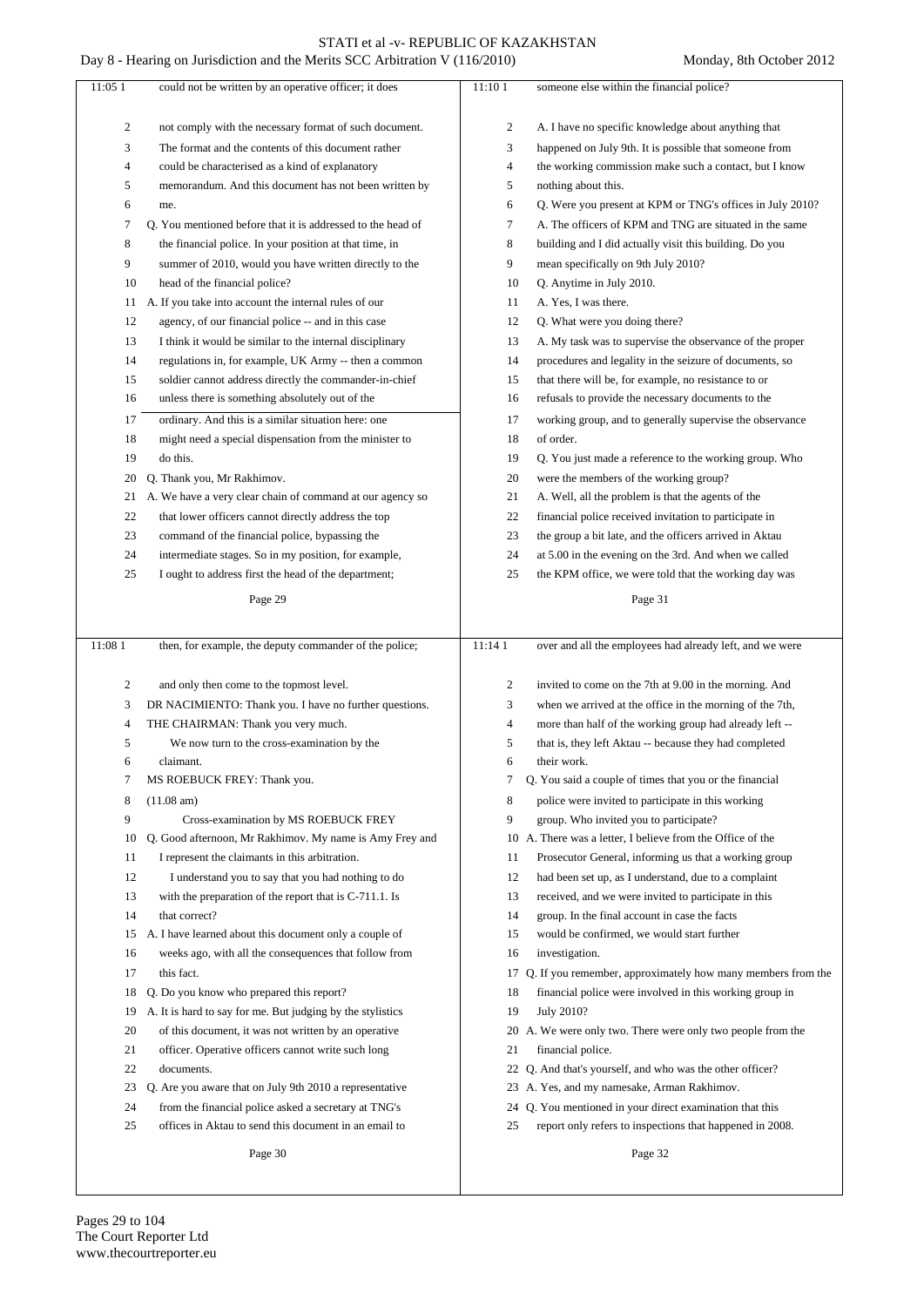| 11:17 1  | Did I understand you correctly?                                                                         | 11:39 1             | THE CHAIRMAN: Thank you very much, indeed. Respondent,                                                              |
|----------|---------------------------------------------------------------------------------------------------------|---------------------|---------------------------------------------------------------------------------------------------------------------|
| 2        | A. I don't remember exactly. With your permission, I will                                               | 2                   | please.                                                                                                             |
| 3        | check now. I don't remember correctly, but I believe                                                    | 3                   | DR NACIMIENTO: Thank you.                                                                                           |
| 4        | the document mentioned that there was a criminal case or                                                | 4                   | (11.39 am)                                                                                                          |
| 5        | investigation started in 2008.                                                                          | 5                   | Direct examination by DR NACIMIENTO                                                                                 |
| 6        | Q. Well, I would just refer you to the third paragraph of                                               | 6                   | Q. Mr Akhmetov, you submitted a witness statement in this                                                           |
| 7        | this report, which mentions: July 7th 2010, industrial                                                  | 7                   | arbitration. Is there anything you would like to add or                                                             |
| 8        | inspections that are being conducted by the Departments                                                 | 8                   | amend?                                                                                                              |
| 9        | of Emergency Situations, Labour and Social Protection,                                                  | 9                   | A. I confirm the witness statement, but I would like to                                                             |
| 10       | and the Department for the Environment.                                                                 | 10                  | make a clarification here that as of today there are 128 licences                                                   |
|          | 11 A. So this would be the last-but-one paragraph in Russian?                                           | 11                  | for operation of main pipelines; not 115, as is stated                                                              |
|          | 12 THE INTERPRETER: This is apparently third from top on the                                            | 12                  | here, but 128.                                                                                                      |
| 13       | first page.                                                                                             |                     | 13 THE CHAIRMAN: Where is it stated, so that we know where the                                                      |
| 14       | Q. That's correct.<br>15 A. Yes, I see it now. And so?                                                  | 14<br>15            | correction is? Where in the witness statement, do you<br>know?                                                      |
|          | 16 Q. I just wanted to confirm that the Russian version you                                             |                     | 16 A. Paragraph 3.3.                                                                                                |
|          |                                                                                                         |                     | 17 THE CHAIRMAN: Thank you. So the 115 is now 128. Thank you                                                        |
| 17<br>18 | have is the same as the English version I have been<br>reading from, so thank you.                      | 18                  | very much.                                                                                                          |
|          | A. Yes, it corresponds.                                                                                 |                     |                                                                                                                     |
| 19<br>20 | MS ROEBUCK FREY: Thank you. I have no further questions.                                                | 20                  | 19 DR NACIMIENTO: Mr Akhmetov, could you please describe your<br>professional background and your current position? |
|          | 21 THE CHAIRMAN: Questions from the respondent's side?                                                  |                     | 21 A. I studied law, and since I graduated from university                                                          |
|          | 22 DR NACIMIENTO: No further questions.                                                                 | 22                  | I have been working with state entities at different                                                                |
|          | 23 THE CHAIRMAN: Questions from my colleagues?                                                          | 23                  | positions. At the Agency for Regulation of Natural                                                                  |
|          | 24 MR HAIGH: No, thank you, Mr Chairman.                                                                | 24                  | Monopolies I have been working since May 2011 as the                                                                |
|          | 25 THE CHAIRMAN: Questions from the other colleague? No. No                                             | 25                  | executive secretary. The status, it corresponds to                                                                  |
|          |                                                                                                         |                     |                                                                                                                     |
|          | Page 33                                                                                                 |                     | Page 35                                                                                                             |
| 11:21 1  | questions from me.                                                                                      | 11:411              | first deputy head of this state body. And prior to                                                                  |
|          |                                                                                                         |                     |                                                                                                                     |
| 2<br>3   | Well, Mr Rakhimov, thank you very much. This<br>concludes your testimony. Thank you for being available | $\overline{c}$<br>3 | that, I had worked at the presidential office.                                                                      |
| 4        | in Kazakhstan and this is the end of the examination.                                                   | $\overline{4}$      | The position of executive secretary means that I am<br>guiding the staff of the agency working with human           |
| 5        | We can turn this off now.                                                                               | 5                   | resources, administrative issues, and also with legal                                                               |
| 6        | THE WITNESS: Thank you very much. Goodbye.                                                              | 6                   | and operational issues.                                                                                             |
| 7        | THE CHAIRMAN: Would that still be a time for a coffee                                                   | 7                   | Q. Could you please explain the functions of the Agency on                                                          |
| 8        | break? It would. And after that, we would then hear                                                     | 8                   | Regulation of Natural Monopolies?                                                                                   |
| 9        | Mr Akhmetov?                                                                                            | 9                   | A. The Agency of the Republic of Kazakhstan for Regulation                                                          |
| 10       | DR NACIMIENTO: That's right.                                                                            | 10                  | of Natural Monopolies is an executive body, a central                                                               |
|          | 11 THE CHAIRMAN: Okay.                                                                                  | 11                  | government executive body, which carries out the                                                                    |
|          | $12$ (11.22 am)                                                                                         | 12                  | functions of regulation of natural monopolies by                                                                    |
| 13       | (A short break)                                                                                         | 13                  | establishing tariffs, top rates and regulation of tariff                                                            |
|          | 14 (11.38 am)                                                                                           | 14                  | policies, also approving cost budget, and some other                                                                |
| 15       | MR RUSTAM NURLANOVICH AKHMETOV (called)                                                                 | 15                  | legal issues pertaining to natural monopolies.                                                                      |
| 16       | (Evidence interpreted)                                                                                  | 16                  | Currently the natural monopolies are those dealing                                                                  |
|          | 17 THE CHAIRMAN: We resume the hearing. Welcome, Mr                                                     | 17                  | with production/distribution of heat and electricity,                                                               |
| 18       | Akhmetov.<br>Mr Akhmetov, I think you have been here and know                                           | 18                  | the services of main railways, air communications, airfields,                                                       |
| 19       | what the procedure is. We would like you to read out                                                    | 19                  | seaports and other ports, transportation of oil and oil                                                             |
| 20       | the declaration for witnesses, which I hope you have in                                                 | 20                  | products through main pipelines. These are the key                                                                  |
| 21       | front of you also in Russian.                                                                           | 21                  | areas of natural monopolies.                                                                                        |
|          | 22 THE WITNESS: I am aware that in my testimony I have to tell                                          | 22                  | In addition to this, the agency works with licensing                                                                |
| 23       | the truth and nothing but the truth. I am also aware                                                    | 23                  | of certain kinds of activities. Currently two kinds of                                                              |
| 24       | that if I do not comply with this obligation, I may face                                                | 24                  | licences are in place: that is purchases of electricity                                                             |
| 25       | severe legal consequences.                                                                              | 25                  | to be distributed to the population, and licensing of                                                               |
|          |                                                                                                         |                     |                                                                                                                     |
|          | Page 34                                                                                                 |                     | Page 36                                                                                                             |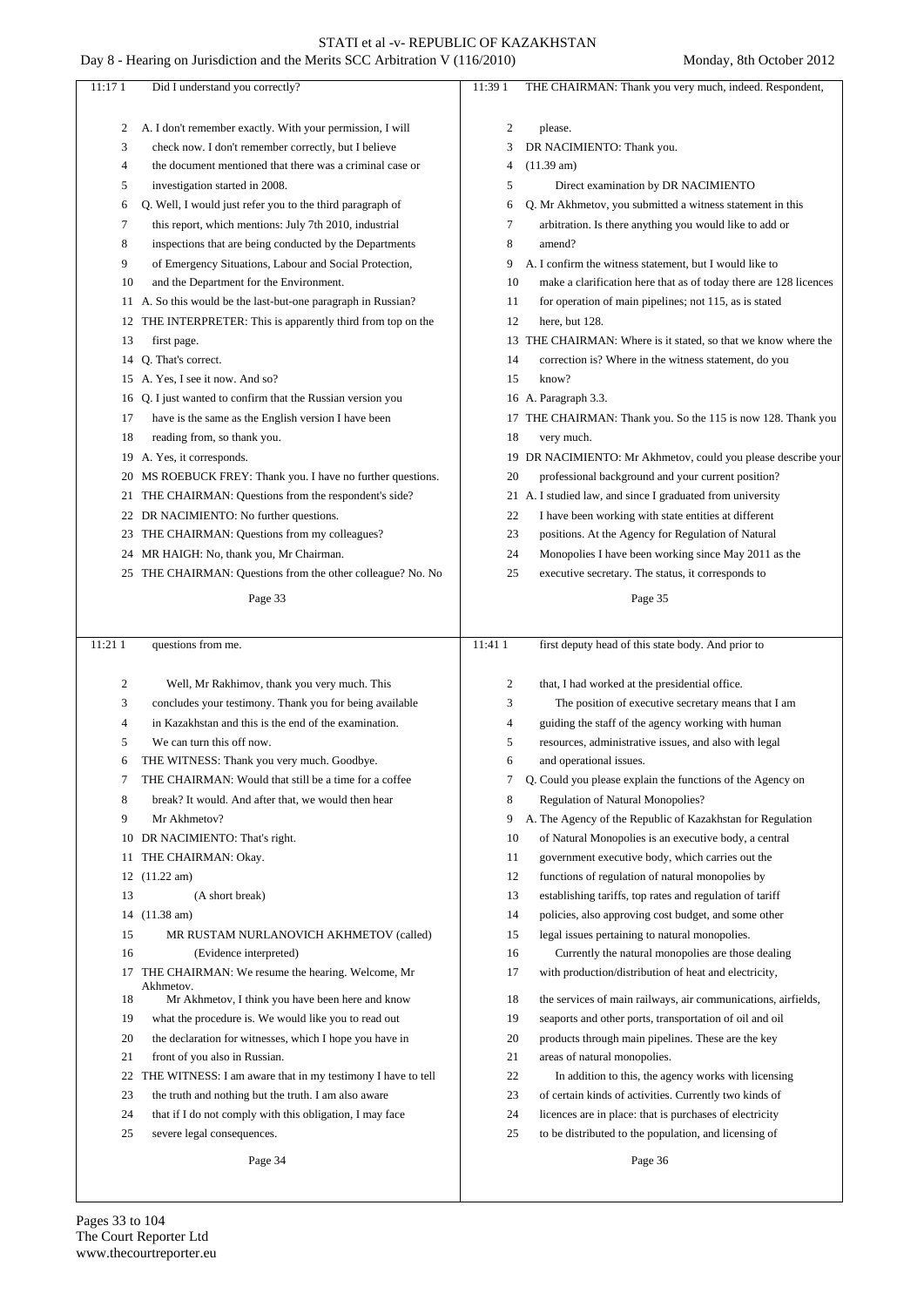|          | $Day$ o - Hearing on Jurisdiction and the Merris SCC Arbitration $\bf{v}$ (110/2010)                  |                  | MORAL OCTODEL 2012                                                                                       |
|----------|-------------------------------------------------------------------------------------------------------|------------------|----------------------------------------------------------------------------------------------------------|
| 11:43 1  | operation of main pipelines.                                                                          | 11:48 1          | A. Yes, that is the usual time, which covers all types of                                                |
| 2        | Q. With regard to the licensing of the main pipeline, could                                           | $\boldsymbol{2}$ | licensing, and actually envisaged in the Law on                                                          |
| 3        | you explain the procedure to apply for such a licence?                                                | 3                | Licensing.                                                                                               |
| 4        | A. As of today, the procedure for issuing a licence for                                               | 4                | Q. Does the agency check whether it is a main pipeline or                                                |
| 5        | operation of main oil and gas pipelines is established                                                | 5                | not?                                                                                                     |
| 6        | by the decision of the government in December 2007.                                                   | 6                | A. No, the agency is not authorised to determine whether                                                 |
| 7        | THE INTERPRETER: Says the witness; first it was mentioned                                             | $\tau$           | the pipeline is main or not. We check first of all the                                                   |
| 8        | 2008.                                                                                                 | 8                | completeness of the submitted documents, and we assume                                                   |
| 9        | A. The procedure envisages that the applicant submits                                                 | 9                | that when the documents were submitted, this person or                                                   |
| 10       | a request and a few documents: the charter of the legal                                               | 10               | entity has the title or other legal grounds to this                                                      |
| 11       | entity; the certificate of state registration of a legal                                              | 11               | pipeline. Currently, as of today, as I have mentioned                                                    |
| 12       | entity. For physical persons it would be an ID,                                                       | 12               | already, we have issued approximately 128 licences, but                                                  |
| 13       | personal; also certificate of registration as individual                                              | 13               | so far there have been no issues or questions concerning                                                 |
| 14       | entrepreneur; also a copy of payment of state taxes; the                                              | 14               | the classification of a pipeline.                                                                        |
| 15       | identity card of a taxpayer.                                                                          | 15               | Q. Mr Akhmetov, you described the procedure for obtaining                                                |
| 16       | Q. How long does it usually take to --                                                                | 16               | a licence for a main pipeline. Is there a different                                                      |
| 17       | THE INTERPRETER: I am sorry, the interpreter interrupted                                              | 17               | procedure for companies providing services?                                                              |
| 18       | the witness because there was a list; he was speaking                                                 | 18               | A. The fact is that the agency, our key area of activities                                               |
| 19       | too fast.                                                                                             | 19               | is regulation of natural monopolies, and out of such                                                     |
|          | 20 A. So for a physical person, what was required for                                                 | 20               | monopolies one of the kinds is providing services of                                                     |
| 21       | a physical person, it would be an ID card and also                                                    | 21               | transportation of oil and oil products and gas through                                                   |
| 22       | certificate of state registration as an individual                                                    | 22               | main pipelines.                                                                                          |
| 23       | entrepreneur; then also a certificate of registration as                                              | 23               | What is the difference? When services are provided,                                                      |
| 24       | a taxpayer; and also receipt of payment of the licence                                                | 24               | services of transportation of oil and oil products                                                       |
| 25       | duty; and also documents confirming that the person in                                                | 25               | through main pipelines, in addition to operation, there                                                  |
|          | Page 37                                                                                               |                  | Page 39                                                                                                  |
| 11:46 1  | question has the necessary qualifications.                                                            | 11:50 1          | are also services offered to third persons. Currently,                                                   |
|          |                                                                                                       |                  |                                                                                                          |
| 2        | And I can explain what the procedure envisages. The                                                   | $\overline{c}$   | in this area of natural monopolies, there are five                                                       |
| 3        | qualification requirements would be the existence of                                                  | 3                | companies working in this area of natural monopolies.                                                    |
| 4        | a pipeline, the title to this pipeline or other legal                                                 | $\overline{4}$   | In order to work in the area of natural monopolies,                                                      |
| 5        | grounds; also equipment necessary for operation of such                                               | 5                | the subject in question, before he is entitled to carry                                                  |
| 6        | pipeline, with the requisite legal documents; also the                                                | 6                | out such activities, he has to apply to be included into                                                 |
| $\tau$   | existence of services for operation of the pipeline and                                               | 7                | the register of natural monopolies. After this person                                                    |
| 8        | technical maintenance in support of this equipment, with                                              | 8                | has been included in the register of natural monopolies,                                                 |
| 9        | copies of documents establishing such services; the                                                   | 9                | he is subject to a number of obligations and                                                             |
| 10       | existence of qualified technical managerial personnel                                                 | 10               | restrictions, including the duty to provide financial                                                    |
| 11       | and specialists; also existence of plans of activities                                                | 11               | reporting twice a year, auditing, publishing of audit                                                    |
| 12       | and programmes for labour protection, for protection of                                               | 12               | reports, and the key element is to provide services in                                                   |
| 13       | the environment and industrial safety; as well as                                                     | 13               | compliance with the tariffs approved by the Agency for                                                   |
| 14       | certificates of inspections carried out by the<br>territorial authorities, fire safety and industrial | 14               | Natural Monopolies.                                                                                      |
| 15<br>16 | safety. This is the full package of documents.                                                        | 15<br>16         | DR NACIMIENTO: Thank you. I have no further questions.<br>THE CHAIRMAN: Thank you. We turn to claimants. |
| 17       | When such documents are submitted, our agency, as                                                     | 17               | $(11.52 \text{ am})$                                                                                     |
| 18       | the licensing authority, would review this package.                                                   | 18               | Cross-examination by MR SMITH                                                                            |
| 19       | Within 30 working days -- was the term established at                                                 | 19               | Q. Good morning, Mr Akhmetov. A couple of questions in                                                   |
| 20       | that time -- a licence would be issued or there will be                                               | 20               | follow-up to your testimony.                                                                             |
| 21       | a motivated refusal to issue a licence.                                                               | 21               | The first is: you indicated that there are presently                                                     |
| 22       | Q. Maybe you could slow down a little bit for the sake of                                             | 22               | 128 licences that have been issued by your agency for                                                    |
| 23       | the interpreter.                                                                                      | 23               | the operation of main pipelines. Does that number                                                        |
| 24       | You mentioned 30 working days. Is that the usual                                                      | 24               | include companies that are involved in the service of                                                    |
| 25       | time for obtaining a licence?                                                                         | 25               | maintaining main pipelines?                                                                              |
|          | Page 38                                                                                               |                  | Page 40                                                                                                  |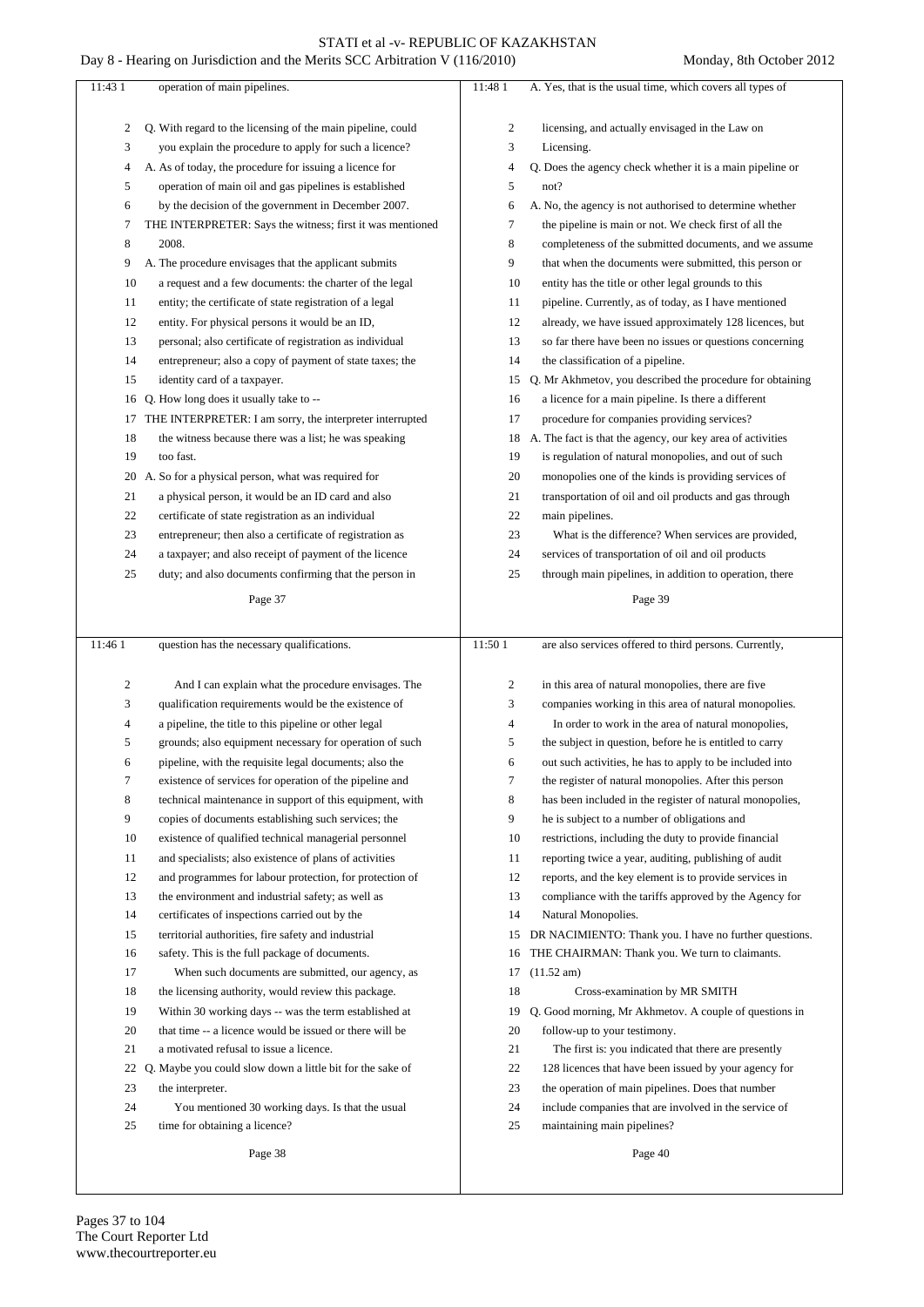| 11:52 1        | A. This list includes companies that work with technical                                        | 11:561           | pipelines?                                                                               |
|----------------|-------------------------------------------------------------------------------------------------|------------------|------------------------------------------------------------------------------------------|
|                |                                                                                                 |                  |                                                                                          |
| 2              | maintenance of main pipelines.                                                                  | 2                | A. I don't know details about the organisational work at                                 |
| 3              | Q. How many of the 128 companies, if you know, actually                                         | 3                | other state bodies.                                                                      |
| 4              | operate a main pipeline, rather than being in the                                               | 4                | Q. If an operator wanted to make an enquiry with the                                     |
| 5              | service of maintaining main pipelines?                                                          | 5                | Government of Kazakhstan as to whether it required                                       |
| 6              | A. I have a full list of entities which have licences for                                       | 6                | a licence for the operation of a main pipeline, to whom                                  |
| $\tau$         | operation of main pipelines, with subdivision into kinds                                        | 7                | should it direct that enquiry?                                                           |
| 8              | of activities, including operation proper, and another                                          | 8                | A. I am sorry, probably I didn't quite understand the                                    |
| 9              | subdivision is providing main technical maintenance of                                          | 9                | question. I forgot part of it. Can you repeat it?                                        |
| 10             | main pipelines. But it is difficult for me at the                                               | 10               | Q. Sure. You indicate, both in your testimony today as                                   |
| 11             | moment to identify the respective numbers of companies,                                         | 11               | well as in your witness statement, that when                                             |
| 12             | but I have the general list.                                                                    | 12               | an applicant makes an application for a licence to                                       |
| 13             | Q. Would it be fair to say, sir, based on your                                                  | 13               | conduct a main pipeline, one of the things that they                                     |
| 14             | recollection, that the majority of the companies of the                                         | 14               | must submit a document confirming is that they have                                      |
| 15             | 128 you have identified are in the maintenance business                                         | 15               | a main pipeline. And my question to you is: if the                                       |
| 16             | and not in the operatorship business of main pipelines?                                         | 16               | applicant has a question regarding whether it needs to                                   |
| 17             | A. Well, properly speaking, just glancing through this                                          | 17               | obtain a main pipeline licence for the operation of                                      |
| 18             | list, I can say that most companies are involved in<br>technical maintenance of main pipelines. | 18<br>19         | a pipeline, to whom within the Government of Kazakhstan<br>should it direct its enquiry? |
| 19<br>20       | Q. How much does a licence for a main pipeline cost?                                            | 20               | A. First of all, I would like to clarify that when this                                  |
| 21             | A. In order to obtain a licence, the entity has to pay ten                                      | 21               | entity submits the -- basically the fundamental                                          |
| 22             | monthly calculated indices. So altogether it would be                                           | 22               | documents and the key characteristics of the pipeline,                                   |
| 23             | 16,000 tenges, which is roughly equivalent to US\$110.                                          | 23               | as I mentioned, our agency is not qualified to classify                                  |
| 24             | Q. Thank you.                                                                                   | 24               | or to establish whether this pipeline is main or not.                                    |
| 25             | You indicated that one of the things that                                                       | 25               | But we assume that the legal entity, the operator,                                       |
|                | Page 41                                                                                         |                  | Page 43                                                                                  |
|                |                                                                                                 |                  |                                                                                          |
| 11:541         | an applicant must submit to your agency to obtain a main                                        | 11:591           | before -- and this is a common requirement -- before                                     |
|                |                                                                                                 |                  |                                                                                          |
| 2              | pipeline is a certificate of inspections. Who is                                                | $\boldsymbol{2}$ | they started their activities, is obliged, before they                                   |
| 3              | responsible in Kazakhstan for inspecting main pipelines?                                        | 3                | start the licensed activities, to obtain a licence.                                      |
| $\overline{4}$ | A. Under a regulation issued by the government establishing                                     | 4                | If there are questions confirming the qualification                                      |
| 5              | the qualification requirements, issuance of such acts is                                        | 5                | of a pipeline, they may turn to competent bodies for                                     |
| 6              | carried out by the bodies responsible for industrial                                            | 6                | explanations. Currently, the law -- there is a body                                      |
| $\tau$         | safety and environmental protection.                                                            | 7                | charged to explain, interpret laws, to explain laws, and                                 |
| 8              | Q. Is that body -- or at least one of those bodies -- known                                     | 8                | this is the General Prosecutor's Office.                                                 |
| 9              | as the Ministry of Emergency Situations?                                                        | 9                | Once again, I can repeat that 128 licences, mostly                                       |
| 10             | A. Yes, currently it is this ministry and its territorial                                       | 10               | issued to major large companies, and so far we have had                                  |
| 11             | structures.                                                                                     | 11               | no problems with classification of pipelines.                                            |
| 12             | Q. Would you think that the Ministry of Emergency                                               | 12               | Q. So is the answer to my question that the operator, if it                              |
| 13             | Situations and its territorial structures would know                                            | 13               | has a question regarding whether it requires a main                                      |
| 14             | whether a pipeline is or is not properly classified as                                          | 14               | pipeline licence, it should direct that question to the                                  |
| 15<br>16       | a main pipeline?<br>A. The Ministry of Emergency Situations, as far as                          | 15<br>16         | General Prosecutor's Office?<br>A. Yes, if they have such questions.                     |
| 17             | I understand, works with industrial safety, and                                                 | 17               | MR SMITH: I have nothing further.                                                        |
| 18             | accordingly classifying pipelines is outside their area                                         | 18               | THE CHAIRMAN: All right. That concludes the questioning.                                 |
| 19             | of competence, I believe. So they concentrate on safety                                         | 19               | Any questions from the respondent's side?                                                |
| 20             | issues.                                                                                         | 20               | DR NACIMIENTO: No questions.                                                             |
| 21             | Q. You know, do you not, sir, that the Ministry of                                              | 21               | THE CHAIRMAN: My colleagues?                                                             |
| 22             | Emergency Situations has different groups that are                                              | 22               | Well, that was short but interesting. Thank you                                          |
| 23             | responsible for conducting inspections of main                                                  | 23               | very much.                                                                               |
| 24             | pipelines, from groups within the same organisation that                                        | 24               | $(12.00 \text{ noon})$                                                                   |
| 25             | are responsible for conducting inspections of in-field                                          | 25               | THE CHAIRMAN: Alright. I am looking at our list of                                       |
|                | Page 42                                                                                         |                  | Page 44                                                                                  |
|                |                                                                                                 |                  |                                                                                          |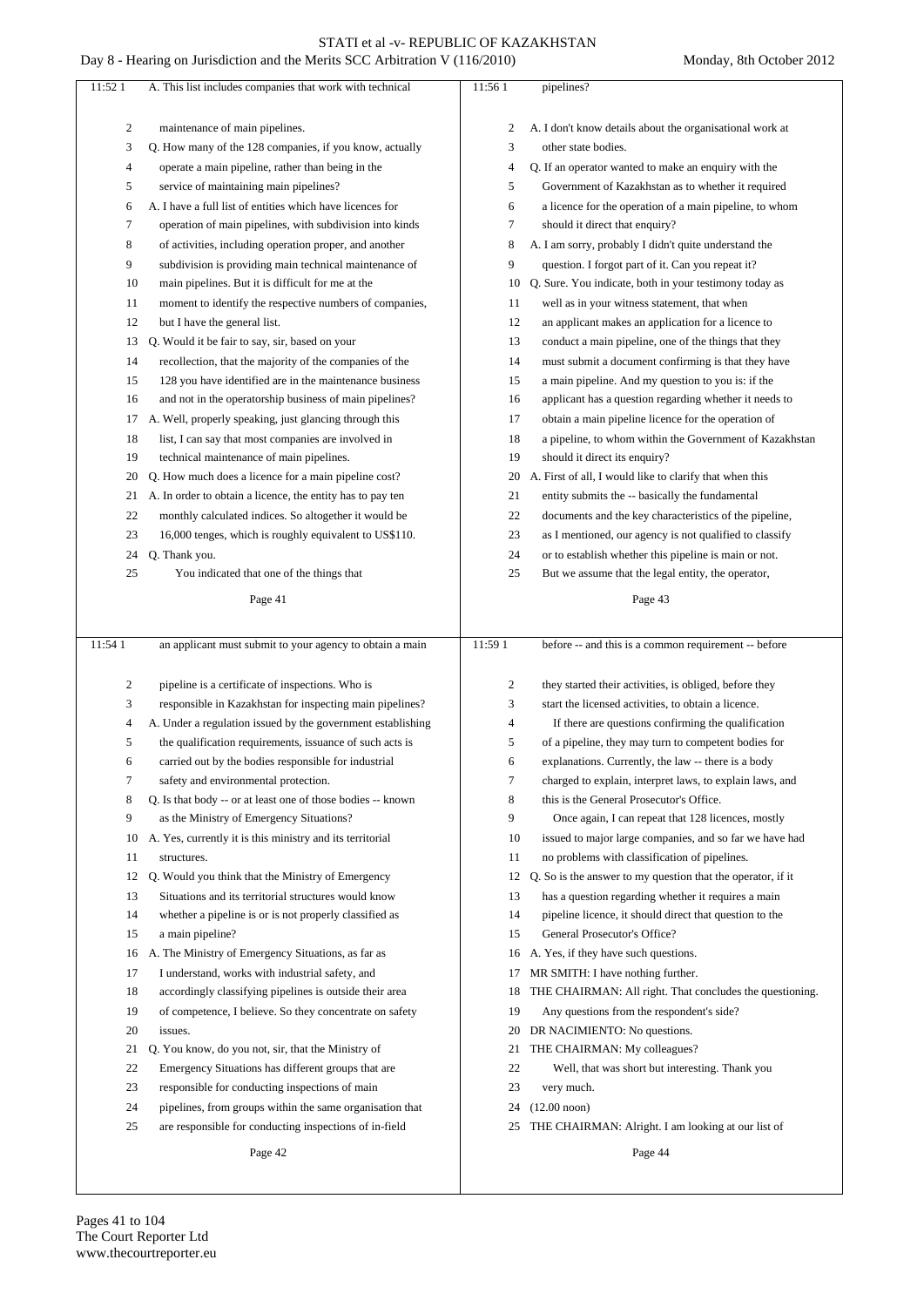| 12:01 1 | remaining witnesses, including Dr Nacimiento's email of           | 12:13 1 | the Department of Subsoil Use. At that department            |
|---------|-------------------------------------------------------------------|---------|--------------------------------------------------------------|
| 2       | two days ago, and I take it that Mr Ongarbaev and                 | 2       | I worked for a number of years, until 2012. The              |
| 3       | Baymaganbetov are the two remaining witnesses?                    | 3       | Department of Subsoil Use, being part of the State           |
| 4       | DR NACIMIENTO: That's right. Before we continue, could we         | 4       | Committee for Investments, was subsequently transferred      |
| 5       | have the timing?                                                  | 5       | to the Ministry of Energy and Mineral Resources and then     |
| 6       | THE CHAIRMAN: To make sure that we get the correct timing,        | 6       | the Ministry of Oil and Gas.                                 |
| 7       | I will ask the secretary to check it against the record           | 7       | The Department of Subsoil Use, at this department my         |
| 8       | of the transcript, because that is the only safe way to           | 8       | functions were monitoring and supervision of observance      |
| 9       | make it -- so she will tell you as soon as possible.              | 9       | of the obligations by the subsoil users. I participated      |
| 10      | But in the meanwhile, I think we can already prepare for          | 10      | in monitoring of the subsoil use, preparing analyses and     |
| 11      | the next witness. Five minutes' break for that?                   | 11      | inspections or control functions of our department.          |
|         | 12 DR NACIMIENTO: Yes, just a short break.                        | 12      | In 2012 I moved to work at the National Geological           |
|         | 13 THE CHAIRMAN: Okay, five minutes.                              | 13      | Survey Company, which works with regional geological         |
|         | 14 (12.01 pm)                                                     | 14      | prospecting and evaluation of mineral deposits.              |
| 15      | (A short break)                                                   | 15      | Q. Thank you. Could you describe the procedure for the       |
|         | 16 (12.10 pm)                                                     | 16      | extension of subsoil use contracts?                          |
| 17      | MR MIRBULAT ZARIFOVICH ONGARBAEV (called)                         | 17      | A. The procedure for extension on request of a subsoil user  |
| 18      | (Evidence interpreted)                                            | 18      | is regulated by a number of regulatory documents. When       |
|         | 19 THE CHAIRMAN: I welcome Mr Ongarbaev. Let me put this on       | 19      | such request is received at the ministry or a competent      |
| 20      | to make sure we understand each other.                            | 20      | body, it is reviewed by an expert commission of this         |
| 21      | Mr Ongarbaev, you know the procedure by now. Would                | 21      | competent body, which makes a decision on individual         |
| 22      | you be kind enough to read out the witness declaration            | 22      | contracts or on recommendation to extend or not extend       |
| 23      | that you have in front of you?                                    | 23      | for certain specific reasons.                                |
| 24      | THE WITNESS: I am aware that in my testimony, I have to           | 24      | When a decision to extend a contract is taken, the           |
| 25      | tell the truth and nothing but the truth. I am also               | 25      | subsoil user is notified about this and he is invited to     |
|         |                                                                   |         |                                                              |
|         | Page 45                                                           |         | Page 47                                                      |
| 12:10 1 | aware that if I do not comply with this obligation,               | 12:16 1 | draft an addendum to the contract which will be reviewed     |
|         |                                                                   |         |                                                              |
| 2       | I may face severe legal consequences.                             | 2       | by the ministry. After the draft addendum is reviewed,       |
| 3       | THE CHAIRMAN: Thank you very much indeed.                         | 3       | the subsoil user is invited to a joint session of            |
| 4       | Respondent, please.                                               | 4       | a working group reviewing the provisions of this             |
| 5       | $(12.11 \text{ pm})$                                              | 5       | addendum. At this joint meeting, a decision may be           |
| 6       | Direct examination by DR NACIMIENTO                               | 6       | taken to -- most often is taken the decision to direct       |
| $\tau$  | Q. Mr Ongarbaev, you submitted a witness statement in this        | 7       | this project document to this or that state body for         |
| 8       | arbitration. Is there anything that you would like to             | 8       | providing their reviews and conclusions, or expert           |
| 9       | add or amend?                                                     | 9       | examination.                                                 |
| 10      | A. No, I don't want to change anything.                           | 10      | After the expert report is received, if there are            |
| 11      | Q. Could you please describe your educational and                 | 11      | any remarks on the part of other state entities, the         |
| 12      | professional background and your current position?                | 12      | subsoil user is notified about this and invited to           |
| 13      | A. In 1977, after graduation from the Kazakh Polytechnical        | 13      | review the remarks and amend the draft addendum              |
| 14      | Institute, I graduated in the geological survey and               | 14      | accordingly. If such remarks are accepted, the subsoil       |
| 15      | prospecting for mineral resources. So I received my               | 15      | user redrafts the addendum and submits it for review by      |
| 16      | education in the subject of geological survey and                 | 16      | the ministry again.                                          |
| 17      | prospecting for resources, and I got the qualification            | 17      | The ministry or the competent body, having discussed         |
| 18      | of geologist and mining engineer.                                 | 18      | this draft document, recommends it for signing. After        |
| 19      | After completion of my studies I worked for many                  | 19      | the signature, when the draft is signed, this document       |
| 20      | years at geological entities and agencies of the                  | 20      | is registered by the same competent body. After the          |
| 21      | Republic of Kazakhstan, including the western areas, the          | 21      | registration at the competent body of this document, it      |
| 22      | central areas, in the south of Kazakhstan; I also worked          | 22      | is regarded to have entered into force.                      |
| 23      | in the north and east of the Republic.                            | 23      | In cases where the subsoil user cannot and does not          |
| 24      | In 1998 I entered state service, working for the                  | 24      | accept remarks made by other state entities in the           |
| 25      |                                                                   |         |                                                              |
|         | State Committee for Investments, and I worked there at<br>Page 46 | 25      | process of review of the document, the draft, the<br>Page 48 |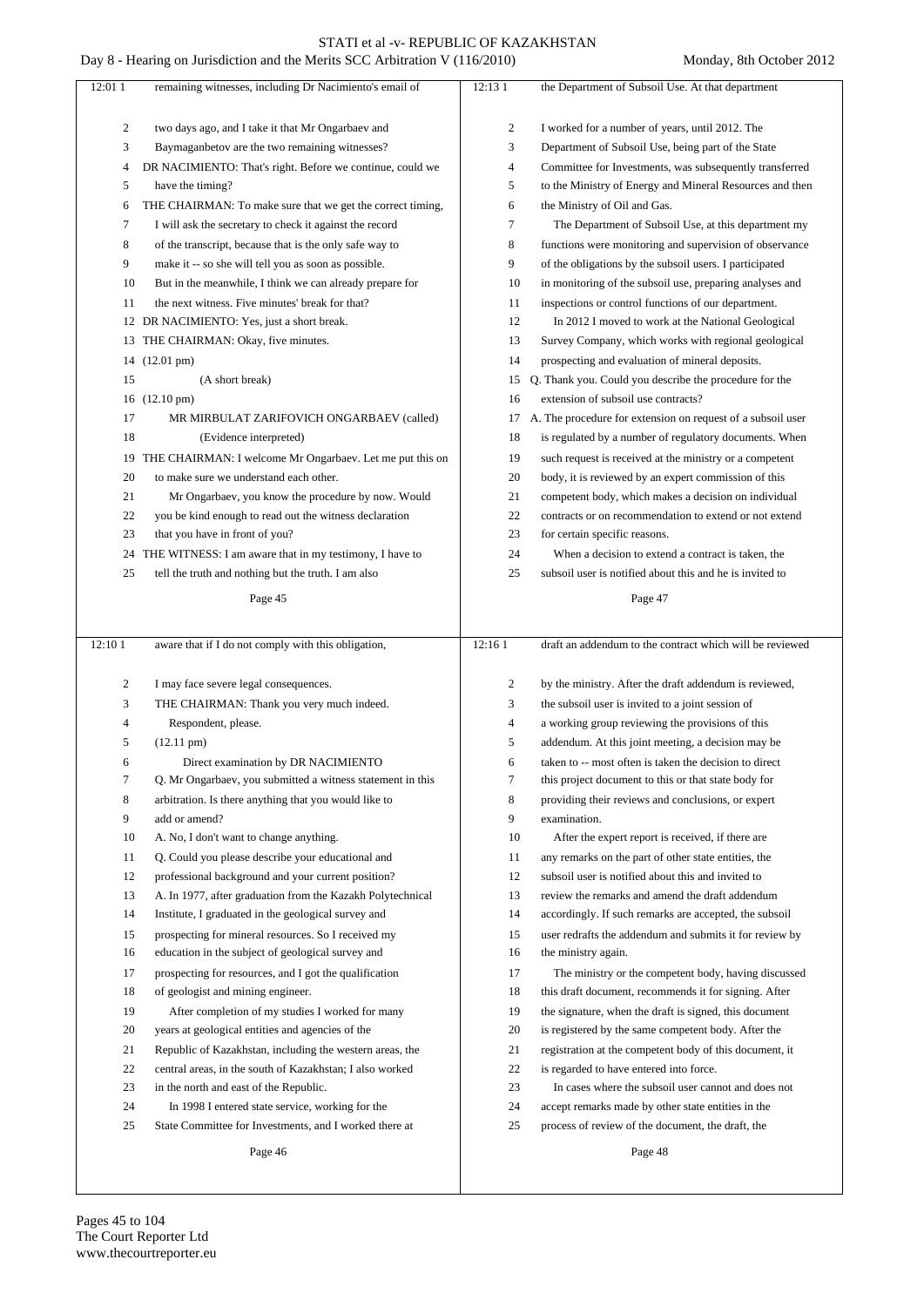| 12:18 1 | extension, may eventually not be granted because                                       | 12:23 1        | the witness is the one who should read out documents to        |
|---------|----------------------------------------------------------------------------------------|----------------|----------------------------------------------------------------|
| 2       | a priori a contract and all the addenda to it are                                      | 2              | us.                                                            |
| 3       | agreements.                                                                            | 3              | MR FLEURIET: You will see where this is headed in a moment,    |
| 4       | Well, this is essentially the procedure.                                               | $\overline{4}$ | Mr Chairman. There are material differences in the             |
| 5       | Q. Thank you.                                                                          | 5              | English translation.                                           |
| 6       | One last question regarding the Tolkyn fields.                                         | 6              | THE CHAIRMAN: Okay, go ahead.                                  |
| 7       | Could you describe the conditions of the Tolkyn fields                                 | 7              | MR FLEURIET: If you could please read paragraph 2.5 of your    |
| 8       | in the summer of 2010?                                                                 | 8              | witness statement, the first two sentences.                    |
| 9       | A. The condition of the field -- to describe the condition                             | 9              | THE CHAIRMAN: From the Russian text, I take it?                |
| 10      | of the field in simple terms would be difficult because                                | 10             | MR FLEURIET: From the Russian text, yes, sir.                  |
| 11      | a field is a dynamic environment, and in time with its                                 | 11             | I'm sorry we're not getting the English translation.           |
| 12      | operation the properties, the parameters may change, and                               | 12             | THE INTERPRETER: Sorry.                                        |
| 13      | in order to understand the status at a certain point in                                | 13             | A. "Inspections/audits conducted in July were not part of      |
| 14      | time, one has to compare it to the previous period's                                   | 14             | the audits that were routinely and regularly carried out       |
| 15      | stages.                                                                                | 15             | on subsoil users. It was prompted by the fact that the         |
| 16      | With respect to the Tolkyn field, as far as                                            | 16             | financial police had informed that KPM and TNG had been        |
| 17      | I remember, in 2008, already then an intensive                                         | 17             | in violation of the legislation of the Republic of             |
| 18      | development had started in 2008, as compared to the                                    | 18             | Kazakhstan."                                                   |
| 19      | previous stages; also flooding, watering of the elements                               | 19             | Q. I noticed you refer to the financial police in the          |
| 20      | of gas condensate and oil elements of the field. By way                                | 20             | second sentence of what you just read. Are you aware           |
| 21      | of comparison I can say that at the period prior to the                                | 21             | that the English translation of your witness statement         |
| 22      | production period, flooding or watering is a very                                      | 22             | omits any reference to the financial police?                   |
| 23      | serious thing. So the extent of watering was 9 or                                      | 23             | A. No.                                                         |
| 24      | 10 grams per cubic metre. In 2008, the watering                                        | 24             | Q. I am going to refer you now to the next -- I am not sure    |
| 25      | increased considerably: it was already not 10 but 60                                   | 25             | if it is the next page or not in the Russian, but it           |
|         | Page 49                                                                                |                | Page 51                                                        |
|         |                                                                                        |                |                                                                |
| 12:21 1 | approximately. In 2010, the watering of gas condensate                                 | 12:251         | should be about the next page in the Russian version.          |
|         |                                                                                        |                |                                                                |
|         |                                                                                        |                | I don't know if the Tribunal has the Russian version as        |
| 2<br>3  | elements was above 100 grams per cubic metre.                                          | 2<br>3         |                                                                |
|         | This is a very short period of time for such                                           |                | well. But on page 3 of the Russian version, do you see         |
| 4<br>5  | dynamics in the changes of the situation of the field,                                 | 4<br>5         | that your paragraphs are numbered on the left-hand side,       |
| 6       | so one could use this data to describe the general                                     |                | and it says paragraph 2.8, then 2.9, then 2.10, and then       |
| 7       | status of the field in 2010.<br>DR NACIMIENTO: I have no further questions. Thank you. | 6<br>7         | after 2.10 there is another paragraph 2.9? Do you see<br>that? |
| 8       | THE CHAIRMAN: Thank you.                                                               | 8              | A. Yes, I do.                                                  |
| 9       | We come to claimants, please.                                                          | 9              | Q. Could you please read out that second paragraph 2.9,        |
| 10      | $(12.21 \text{ pm})$                                                                   | 10             | which I think should be paragraph 2.11?                        |
| 11      | Cross-examination by MR FLEURIET                                                       | 11             | A. "The inspections conducted in July 2010 confirmed the       |
| 12      | Q. Mr Ongarbaev, good morning. My name is Ken Fleuriet and                             | 12             | fact that there were violations of licensing and               |
| 13      | I will be asking you questions on behalf of the                                        | 13             | contractual obligations on the part of Kazpolmunay and         |
| 14      | claimants in this arbitration.                                                         | 14             | Tolkynneftegaz identified as a result of permanent             |
| 15      | Before we turn to the binder you have just been                                        | 15             | continuous monitoring. Since there were no                     |
| 16      | handed, do you have your witness statement in front of                                 | 16             | well-substantiated explanations and intention to               |
| 17      | you?                                                                                   | 17             | eliminate the breaches, the Ministry of Oil and Gas was        |
|         | 18 A. Yes.                                                                             | 18             | forced to terminate the contracts."                            |
| 19      | Q. Could you look with me, please, at paragraph 2.5 of your                            | 19             | Q. Are you aware that that entire paragraph does not appear    |
| 20      | witness statement. Are you at paragraph 2.5?                                           | 20             | in the English translation of your witness statement?          |
|         | 21 A. Yes, I do.                                                                       | 21             | A. No. I haven't seen the English text, since I don't know     |
| 22      | Q. Can I ask you, please, to read the first two sentences                              | 22             | this language.                                                 |
| 23      | of paragraph 2.5 in your witness statement out loud.                                   | 23             | Q. Let me ask you to turn to paragraph 5.2 of the Russian      |
|         | 24 THE CHAIRMAN: I am sorry, my procedure is that if you want                          | 24             | version of your statement. Can you please read out that        |
| 25      | the text to be read, read it yourself. I don't think                                   | 25             | one-sentence paragraph?                                        |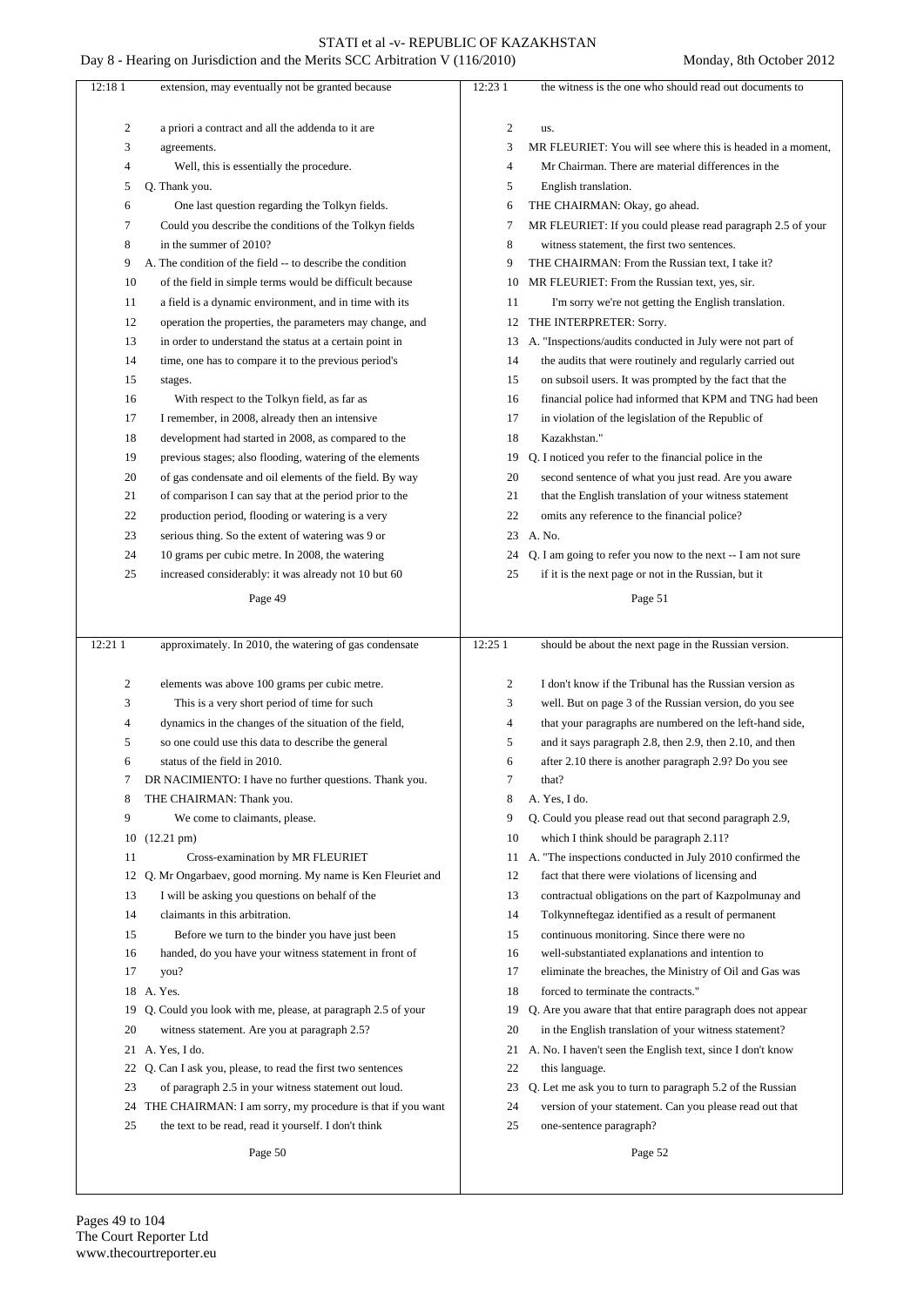|                  | A. "I personally know about this alleged revocation and                           | 12:33 1                 | my question? That sentence does not appear in the            |
|------------------|-----------------------------------------------------------------------------------|-------------------------|--------------------------------------------------------------|
|                  |                                                                                   |                         |                                                              |
| $\boldsymbol{2}$ | I think that the claimants confuse two very different                             | $\overline{\mathbf{c}}$ | Russian, does it, sir?                                       |
| 3                | issues."                                                                          | 3                       | A. There is no such sentence.                                |
| 4                | Q. You're not aware, sir, are you, that there is no                               | 4                       | Q. At the end of paragraph 6.4 of your statement, in the     |
| 5                | paragraph 5.2 in the English translation of your witness                          | 5                       | English version, there is a sentence at the very end of      |
| 6                | statement?                                                                        | 6                       | that paragraph that says:                                    |
| 7                | A. No, I don't know this.                                                         | 7                       | "This can be seen from requests to other subsoil             |
| 8                | Q. Let me ask you now just to go down two paragraphs in the                       | 8                       | users which I have attached in my witness statement as       |
| 9                | Russian version of your statement.                                                | 9                       | examples."                                                   |
| 10               | THE CHAIRMAN: I am terribly sorry to interrupt, but just to                       | 10                      | Can you confirm, sir, that that sentence does not            |
| 11               | make me understand. I do see a paragraph 5.2 in the                               | 11                      | appear in the Russian version of your statement?             |
| 12               | English, but it looks different. It is longer and it is                           | 12                      | A. There is no such sentence.                                |
| 13               | different.                                                                        | 13                      | Q. At the end of paragraph 7.2 of your witness statement,    |
| 14               | MR FLEURIET: It is different, and I believe all the                               | 14                      | where you go through the extension process that you          |
| 15               | paragraphs following on in section 5 should be                                    | 15                      | allege is required for extension of a contract, at the       |
| 16               | renumbered.                                                                       | 16                      | very end of that paragraph, just before 7.3, what is the     |
| 17               | THE CHAIRMAN: One further down?                                                   | 17                      | last sentence in 7.2 of the Russian version, just before     |
| 18               | MR FLEURIET: Yes.                                                                 | 18                      | 7.3?                                                         |
| 19               | THE CHAIRMAN: I see. Okay.                                                        | 19                      | A. "The extension is considered in force since the moment    |
| 20               | MR FLEURIET: I am just going to show you several more                             | 20                      | of its registration with the competent body."                |
| 21               | examples of this, sir. What is numbered as                                        | 21                      | Q. Are you aware, sir, that that sentence does not appear    |
| 22               | paragraph 5.4 of the Russian version of your witness                              | 22                      | at all in the English version of your statement?             |
| 23               | statement, there is a very short question at the end of                           | 23                      | A. No.                                                       |
| 24               | that paragraph. Could you please read that question                               | 24                      | Q. I am going to hand out to the Tribunal a corrected        |
| 25               | out.                                                                              | 25                      | English version of the witness's statement, which            |
|                  | Page 53                                                                           |                         | Page 55                                                      |
|                  |                                                                                   |                         |                                                              |
| 12:30 1          | A. "So was there a waiver?"                                                       | 12:35 1                 | I believe is called for under the circumstances. There       |
|                  |                                                                                   |                         |                                                              |
| $\boldsymbol{2}$ | "So the waiver was there after all."                                              | 2                       | are material differences between the Russian version of      |
| 3                | THE INTERPRETER: With different intonation.                                       | 3                       | his statement and the English version that has been          |
| 4                | Q. The question is: so was there a waiver, or did the                             | 4                       | submitted as evidence by the respondent in this              |
| 5                | waiver take place? That is the question, right?                                   |                         |                                                              |
|                  |                                                                                   | 5                       | proceeding.                                                  |
| 6                | A. I am sorry, I probably don't understand the question.                          | 6                       | THE CHAIRMAN: I have one question on what you asked, and     |
| 7                | Q. I am just asking what the question is there in Russian.                        | 7                       | that is with reference to 5.4 of the Russian version,        |
| 8                | I think you gave two different answers.                                           | 8                       | where you have this sentence with a question mark,           |
| 9                | My understanding is that the Russian says, "So did                                | 9                       | Mr Fleuriet.                                                 |
| 10               | the waiver take place?" And you are referring there to                            |                         | 10 MR FLEURIET: Yes, sir.                                    |
| 11               | the waiver of the state's preemptive right; correct?                              | 11.                     | THE CHAIRMAN: 5.4 of the Russian version, you pointed out    |
| 12               | A. Yes, this is my question.                                                      | 12                      | the last sentence with a question mark, but I am not         |
| 13               | Q. Let me ask you now to move down to paragraph 5.6 of the                        | 13                      | sure what you said about the English text in that            |
| 14               | Russian version of your statement. Could you just                                 | 14                      | regard. Is it missing?                                       |
| 15               | review that for a moment, please. (Pause)                                         |                         | 15 MR FLEURIET: We believe the entire text is missing in the |
| 16               | A. Yes, I have looked through it.                                                 | 16                      | English version, Mr Chairman.                                |
| 17               | Q. Now, in the English version of your witness statement                          |                         | 17 THE CHAIRMAN: I saw that there was no sentence with       |
| 18               | there is an entire sentence that I don't believe appears                          | 18                      | a question mark. But that entire sentence is missing,        |
| 19               | in the Russian version. It appears right before the                               | 19                      | you say?                                                     |
| 20<br>21         | last sentence, and it says:<br>"Therefore, the MEMR assumed that the Republic did | 21                      | 20 MR FLEURIET: Yes, sir.<br>THE CHAIRMAN: Okay.             |
| 22               | not have a preemptive right in line with what I had been                          | 22                      | MR FLEURIET: In a number of cases throughout this witness    |
| 23               | told by TNG."                                                                     | 23                      | statement, there are things in the Russian that do not       |
| 24               | That sentence does not appear in the Russian version                              | 24                      | appear in the English; and vice versa, there are             |
| 25               | of your statement, does it, sir? (Pause) Can you answer                           | 25                      | a number of things in the English that do not appear in      |
|                  |                                                                                   |                         |                                                              |
|                  | Page 54                                                                           |                         | Page 56                                                      |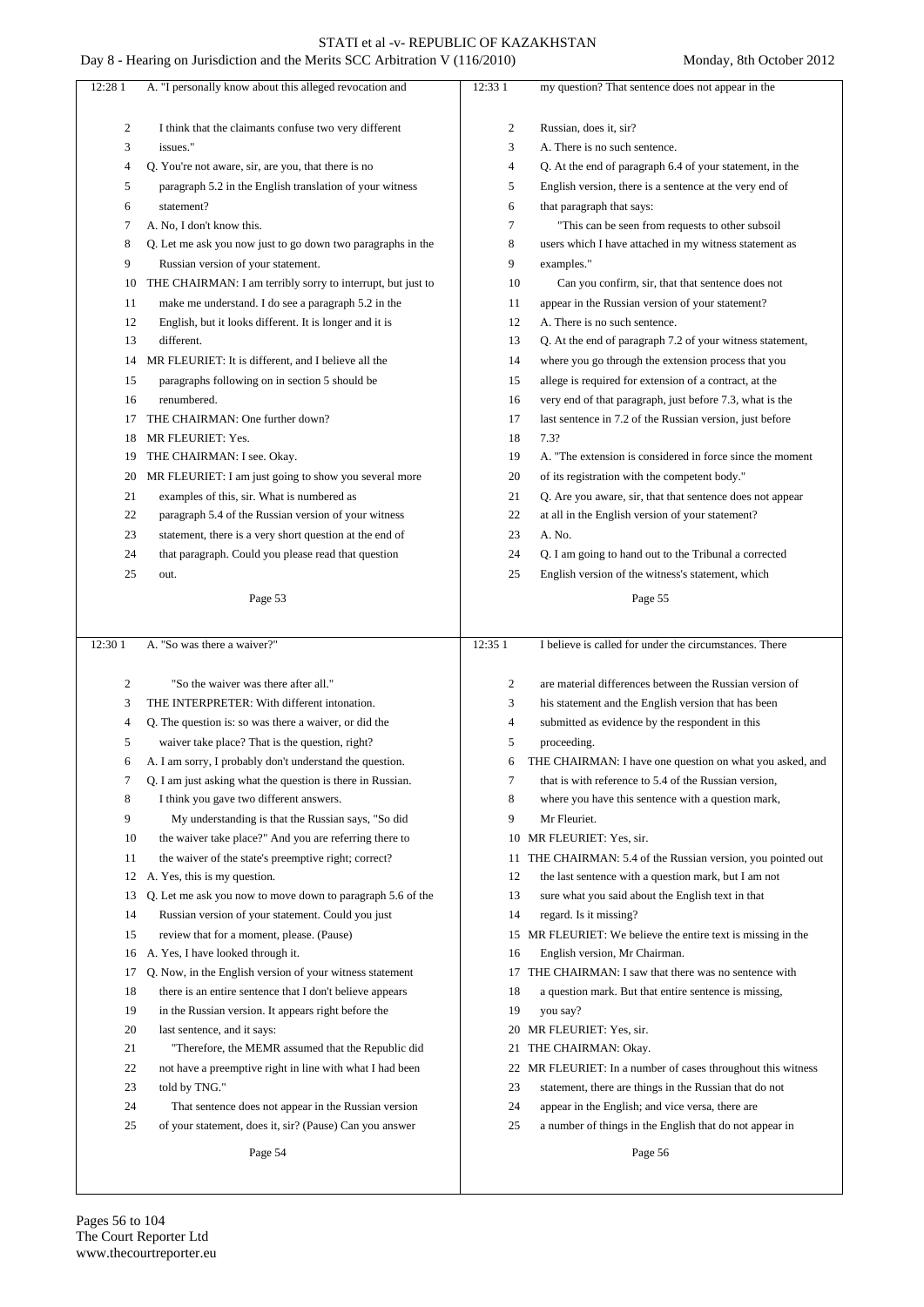| 12:36 1  | the Russian. Unfortunately, in a number of cases, they                                                      | 12:41 1  | A. I don't recall I was saying anything about preemptive                                                   |
|----------|-------------------------------------------------------------------------------------------------------------|----------|------------------------------------------------------------------------------------------------------------|
| 2        | go to critical issues in the case and about which this                                                      | 2        | rights.                                                                                                    |
| 3        | witness has testified.                                                                                      | 3        | Q. A moment ago I was asking you about section 5.1 of your                                                 |
| 4        | So with your permission, I am going to hand out                                                             | 4        | statement, you read out the Russian, and I believe in                                                      |
| 5        | a corrected English version of the statement for the                                                        | 5        | the Russian, the last sentence of 5.1 in the incorrect                                                     |
| 6        | Tribunal and for opposing counsel.                                                                          | 6        | English version, what should really be section 5.2 in                                                      |
| 7        | THE CHAIRMAN: Yes, please do. And obviously respondent                                                      | 7        | the Russian, if you want to look at section 5.2 in the                                                     |
| 8        | will be in a position to check that once they have it.                                                      | 8        | Russian, I believe that sentence says:                                                                     |
| 9        | (Handed)                                                                                                    | 9        | "I have personal knowledge of this alleged                                                                 |
| 10       | MR FLEURIET: Sir, do you have any familiarity with the                                                      | 10       | revocation and it seems to me that the claimants confuse                                                   |
| 11       | English language? I would be happy to show you a copy                                                       | 11       | two very different issues."                                                                                |
| 12       | of what I am handing out if you do.                                                                         | 12       | Do you remember that testimony of a moment ago?                                                            |
| 13       | A. Well, as usual, I know some English, I can say "hello",                                                  | 13       | Please say "yes".                                                                                          |
| 14       | "goodbye", but I can't read text.                                                                           | 14       | A. Yes, I read it.                                                                                         |
| 15       | Q. I have just handed to the Tribunal -- I will just                                                        | 15       | Q. Let me ask you to turn to Exhibit C-134, which is behind                                                |
| 16       | represent to you -- a copy of your witness statement in                                                     | 16       | tab 8 in your binder. It's correct, sir, is it not,                                                        |
| 17       | English which has literally dozens, if not hundreds, of                                                     | 17       | that this is the document by which the appraisal                                                           |
| 18       | words that are corrected. You can just look at the                                                          | 18       | commission of the MEMR expressly consented to the                                                          |
| 19       | scope of what I am talking about, even if you can't read                                                    | 19       | May 2003 transfer of shares from Gheso to Terra Raf?                                                       |
| 20       | the English. Why don't you flip through that document                                                       | 20       | And I would refer you to the decision that is at the                                                       |
| 21       | for just a moment, that was just handed to you. (Pause)                                                     | 21       | very end of the document. Is that correct?                                                                 |
| 22       | Do you know how this happened, sir?                                                                         | 22       | A. Yes, it is. I can see what this document says. But                                                      |
| 23       | A. Well, as it happens, I assume that there must be some                                                    | 23       | I did not really understand what you want me to testify                                                    |
| 24       | technical problems with translation. I can't really say                                                     | 24       | concerning this document.                                                                                  |
| 25       | what the corrections concern. I can't really say more                                                       | 25       | Q. But you can see there that there is an express consent                                                  |
|          | Page 57                                                                                                     |          | Page 59                                                                                                    |
|          |                                                                                                             |          |                                                                                                            |
|          |                                                                                                             |          |                                                                                                            |
| 12:39 1  | than that.                                                                                                  | 12:43 1  | to the transfer of shares that was concluded on                                                            |
|          |                                                                                                             |          |                                                                                                            |
| 2        | Q. Well, I am going to turn now to several of the issues in                                                 | 2        | May 12th 2003, right?                                                                                      |
| 3        | your statement. The only way I know to do this is to                                                        | 3        | A. I would rather read what this document says.                                                            |
| 4        | rely on the corrected version that I have just handed                                                       | 4        | Q. Please.                                                                                                 |
| 5        | out. Insofar as there are material differences in the                                                       | 5        | A. "[To allow] the transfer of 100% of the shares of                                                       |
| 6        | Russian, please feel free to explain those or point                                                         | 6        | Tolkynneftegaz  in favour of  Terra Raf                                                                    |
| 7        | those out.                                                                                                  | $\tau$   | [according to] the Contract for the sale [and] purchase                                                    |
| 8        | THE CHAIRMAN: My colleague's question was: do we mark this                                                  | 8        | of shares  [of] May 13, 2003."                                                                             |
| 9        | as an exhibit? I told him: for the time being as                                                            | 9        | Q. If you'll turn with me now to tab 14 in your binder,                                                    |
| 10       | a handout, but at some stage it may be good to give it                                                      | 10       | which is Exhibit C-415. This document is dated the very                                                    |
| 11       | an exhibit number, so that we know where to look at it                                                      | 11       | next day, February 21st 2007.                                                                              |
| 12       | in the record. But that may happen to other things as                                                       | 12       | This is the document by which the MEMR notified TNG                                                        |
| 13       | well.                                                                                                       | 13       | of its approval of the transfer of shares, and again                                                       |
| 14<br>15 | MR FLEURIET: Point well taken, yes. We will give you                                                        | 14<br>15 | notes that the transfer occurred on May 12th 2003;<br>correct?                                             |
| 16       | an exhibit number. Thank you.<br>As you testified, I believe, a moment ago --                               |          |                                                                                                            |
| 17       |                                                                                                             | 17       | 16 A. Yes, this is a confirmation that 100% of the shares were                                             |
|          | actually, let me refer you back now to section 5 of your                                                    |          | transferred in May 2003.                                                                                   |
| 18<br>19 | witness statement. As we know from the corrected<br>English version of your statement, and as you testified | 18<br>19 | Q. Thank you.                                                                                              |
| 20       | a moment ago, you say you have personal knowledge of the                                                    | 20       | Now, in paragraph 5.7, I believe it is, of the<br>Russian version of your statement, you say that in 2008, |
| 21       | preemptive rights issue in this case; correct?                                                              | 21       | "We", or the MEMR -- I believe the correct translation                                                     |
|          | 22 A. Yes. I described the process of extension, obtaining                                                  | 22       | is "We", but:                                                                                              |
| 23       | extension concerning preemptive [rights]. I don't                                                           | 23       | " found out that Terra Raf had become registered                                                           |
| 24       | recall                                                                                                      | 24       | as a shareholder in TNG in 2005."                                                                          |
| 25       | THE INTERPRETER: Just a second, sir.                                                                        | 25       | Correct?                                                                                                   |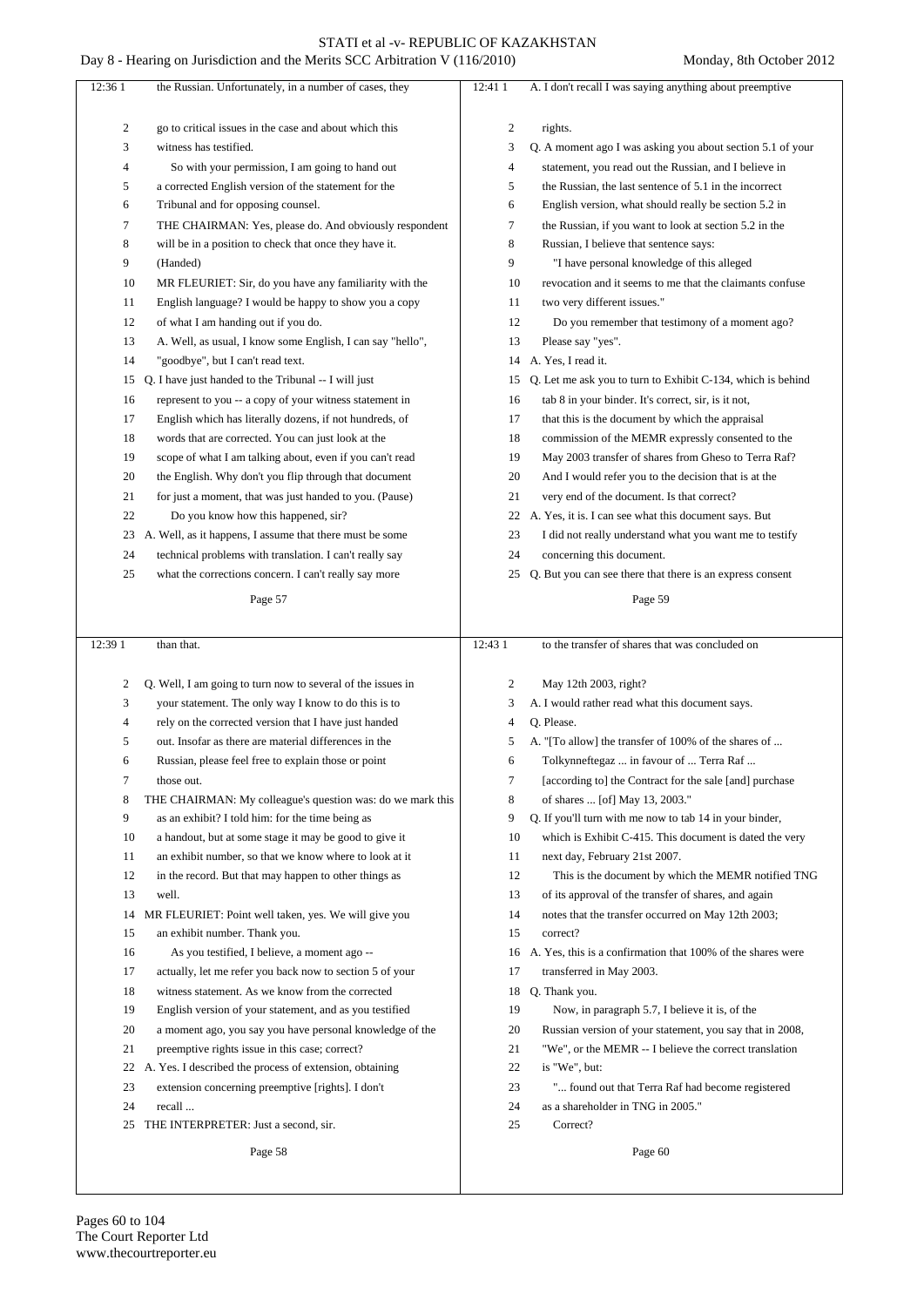| 12:46 1 | A. That's what it says.                                     | 12:51 1 | I believe is about on page 11. This is an extract from      |
|---------|-------------------------------------------------------------|---------|-------------------------------------------------------------|
| 2       | Q. If I could just quickly refer you to Exhibit C-140,      | 2       | the register of securities holders; it's dated              |
| 3       | which is behind tab 9 of your binder. This is what you      | 3       | 28th May 2003. Do you see that this also refers to the      |
| 4       | were referring to as occurring in 2008, right: this         | 4       | registration of Terra Raf Trans Traiding Limited?           |
| 5       | December 18th 2008 letter that informs TNG about the        | 5       | A. Yes, I do see.                                           |
| 6       | problem with this issue? Correct?                           | 6       | Q. On the very next page, at the back -- in the English     |
| 7       | A. I have to read it first.                                 | $\tau$  | version it's on the back of the same page -- do you see     |
| 8       | Q. Please do. I believe you'll find it in the first two     | 8       | again this is the registration of Terra Raf Trans           |
| 9       | sentences of the second paragraph.                          | 9       | Traiding as at 28th May 2003?                               |
| 10      | A. This document says that the ministry did not have the    | 10      | A. Yes, I do.                                               |
| 11      | information that the transfer of the shareholding in        | 11      | Q. Would you agree with me, sir, that this registration     |
| 12      | this company actually took place already in 2005.           | 12      | occurred in 2003, as reflected by these documents, which    |
| 13      | Q. That's right. The ministry is talking there about        | 13      | is well before the state gained the preemptive right in     |
|         |                                                             | 14      | its December 2004 law?                                      |
| 14      | May 16th 2005, right?<br>A. That's right.                   |         | A. I did not understand the question exactly.               |
| 15      |                                                             | 15      |                                                             |
| 16      | Q. Sir, in fact it is not true, is it, that Terra Raf had   | 16      | Q. Would you agree with me, sir, that this registration     |
| 17      | become registered as a shareholder in TNG in 2005, as       | 17      | occurred in 2003, as reflected by these documents, which    |
| 18      | you say in your witness statement, and as the MEMR says     | 18      | is well before the state gained the preemptive right        |
| 19      | here, is it?                                                | 19      | through its December 2004 law?                              |
| 20      | A. I am combining -- this document says that Tolkynneftegaz | 20      | A. The fact that the registration took place in 2003, yes.  |
| 21      | was registered in -- it says that the registration of       | 21      | Q. Let me refer you to Exhibit C-625, which is tab 19 in    |
| 22      | Tolkynneftegaz took place on 16th May 2005, and after       | 22      | your binder. Now, this document is dated December 18th      |
| 23      | that, among the shareholders you could already find         | 23      | 2008, which is the very same date as Exhibit C-140 that     |
| 24      | Terra Raf Trans Traiding Limited.                           | 24      | we looked at earlier, which was the letter from the MEMR    |
| 25      | Q. That's correct. That is what the document says, and      | 25      | to TNG revoking preemptive rights waiver; correct?          |
|         | Page 61                                                     |         | Page 63                                                     |
|         |                                                             |         |                                                             |
| 12:49 1 | that's what you say in your witness statement. And my       | 12:55 1 | A. Correct -- what shall I confirm as correct? I can see    |
| 2       | question to you, sir, is: is it true that Terra Raf         | 2       | this document. What is -- the correctness of what do        |
| 3       | became registered as a shareholder in TNG in 2005?          | 3       | you want me to confirm?                                     |
| 4       | A. Well, this is not a joint stock company, and that is why | 4       | Q. The point is, sir, that on December 18th 2008 the        |
| 5       | this is not correct.                                        | 5       | government not only notified my clients of the              |
| 6       | O. I want to make sure I understand your answer. I was not  | 6       | revocation of this waiver; there was also a press           |
| 7       | asking you about whether or not it is a joint stock         | $\tau$  | release that went out on the Interfax news wire on the      |
| 8       | company; I am asking you when Terra Raf became              | 8       | very same day. Correct?                                     |
| 9       | registered as a shareholder in TNG. It's not true, is       | 9       | A. I can see it, yes.                                       |
| 10      | it, that that occurred in 2005?                             | 10      | Q. It's talking here about the very same issue with regard  |
| 11      | A. This document says that the registration took place of   | 11      | to alleged violations in the procedure for registering      |
| 12      | Tolkynneftegaz in 2005. In 2005 the partnership with        | 12      | documents; do you see that? Do you see the title of         |
| 13      | limited liability called Tolkynneftegaz was registered.     | 13      | this article as well as the first paragraph?                |
| 14      | Q. Let me ask you to turn now to tab 22 of your binder,     | 14      | A. Yes, I do see it.                                        |
| 15      | which is Exhibit R-18. Unfortunately I don't believe        | 15      | Q. Then on what is the second page of the English version,  |
| 16      | there are page numbers on this document, but I have         | 16      | there's a paragraph that begins with "However", and then    |
| 17      | tried to mark a few of the pages I will be asking you       | 17      | the second sentence in English begins with "In              |
| 18      | about with red tabs.                                        | 18      | particular". Do you see there there is the specific         |
| 19      | On the second page of this document, do you see --          | 19      | allegation that "the registration of the  (LLP)             |
| 20      | it is a register of transactions, and at the very bottom    | 20      | Tolkynneftegaz took place on May 16, 2005"? This is the     |
| 21      | on the chart, under item number 13, it shows the            | 21      | same issue we've been looking at, isn't it?                 |
| $22\,$  | registration of the Gheso/Terra Raf transfer as of          | 22      | THE INTERPRETER: Just a second, sir. I have to identify     |
| 23      | May 28th 2003. Do you see that?                             | 23      | the relevant Russian text.                                  |
| 24      | A. I do see this line, yes.                                 | 24      | MR FLEURIET: It's just a question as to whether this is the |
| 25      | Q. Let me ask you to turn to the next red tab, which        | 25      | same preemptive rights waiver issue that we have been       |
|         |                                                             |         |                                                             |
|         | Page 62                                                     |         | Page 64                                                     |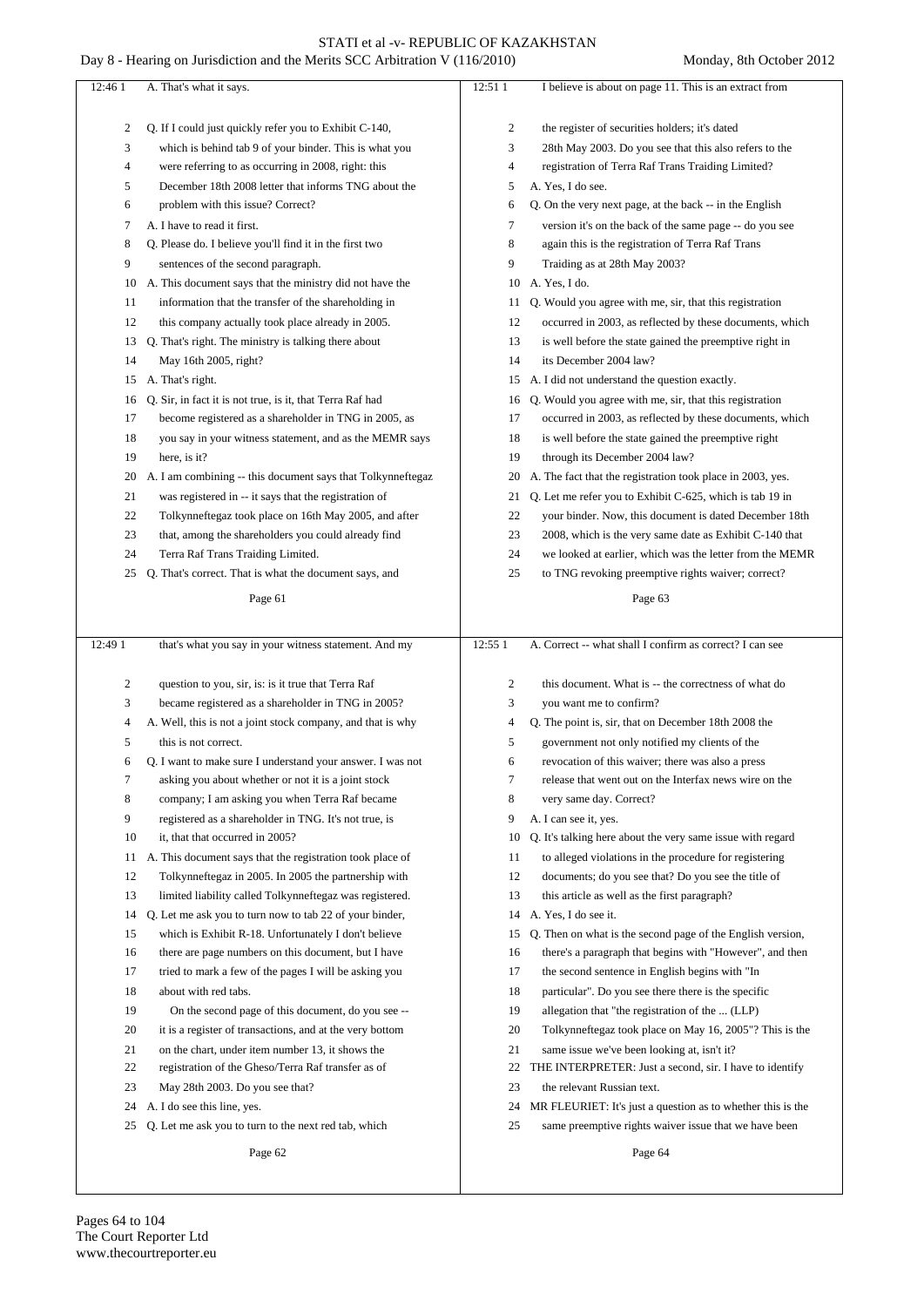| 12:57 1  | looking at.                                                                                                  | 13:04 1<br>enters into force after such document has been                                                                      |
|----------|--------------------------------------------------------------------------------------------------------------|--------------------------------------------------------------------------------------------------------------------------------|
| 2        | What is the basis for this press release?                                                                    | registered. And in this case there was a decision to<br>2                                                                      |
| 3        | A. There was no waiver of preemptive rights.                                                                 | 3<br>recommend: you said that this decision had recommending                                                                   |
| 4        | Q. Do you see in the next paragraph, after the one I was                                                     | 4<br>character, this decision by a competent body. And after                                                                   |
| 5        | just referring to, there is a quote that refers to the                                                       | 5<br>that, according to the process, the subsoil user must                                                                     |
| 6        | revocation of the state's waiver of preemptive rights?                                                       | 6<br>submit a draft addendum and this addendum shall be duly                                                                   |
| 7        | A. Yes, I am reading it. I can see that.                                                                     | 7<br>reviewed in the order established.                                                                                        |
| 8        | Q. Two paragraphs above the two I was just asking you                                                        | 8<br>But as I earlier said, not every addendum draft and                                                                       |
| 9        | about, there is an allegation of forgery in this letter                                                      | 9<br>not every proposal and not every decision, as well as                                                                     |
| 10       | as well, isn't there?                                                                                        | 10<br>any addendum to a contract, will be approved without                                                                     |
|          | 11 A. Yes, I have found this.                                                                                | 11<br>agreement by the parties.                                                                                                |
| 12       | Q. There's no evidence whatsoever for that allegation, is                                                    | Q. Can you show me in Exhibit R-163.1 where there is<br>12                                                                     |
| 13       | there?                                                                                                       | 13<br>anything to suggest that this notification only has                                                                      |
|          | 14 A. Well, this text by Interfax, I cannot be held liable or                                                | 14<br>a recommending character? Can you point me to the                                                                        |
|          |                                                                                                              |                                                                                                                                |
| 15       | I cannot be asked to comment on the text coming from                                                         | 15<br>specific language that indicates this is merely                                                                          |
| 16       | Interfax. This is not an official document.<br>Q. Alright. Let's move on.                                    | a recommendation?<br>16<br>17<br>A. This document does not contain the words "recommend" or                                    |
| 17       |                                                                                                              |                                                                                                                                |
| 18       | Let me refer you now to Exhibit C-67, which is                                                               | 18<br>"recommendation".                                                                                                        |
| 19       | behind tab number 6 in your binder. Do you recall, sir,                                                      | 19<br>Q. Nor does this document contain any description of that                                                                |
| 20       | that this is the October 14th 2008 application by TNG to                                                     | 20<br>further process that you allege was required, does it?                                                                   |
| 21       | the MEMR for a two-year extension of the exploration                                                         | A. That's correct; there is no description of such process.<br>21                                                              |
| 22       | period of contract 302?                                                                                      | 22<br>But whether this document makes any sense, as far as                                                                     |
| 23       | A. Yes, I can see it in front of me.                                                                         | 23<br>I know, Tolkynneftegaz/KPM by this time had already                                                                      |
| 24       | Q. TNG received a positive recommendation on that extension                                                  | 24<br>prepared a number of addenda drafts and -- a number of                                                                   |
| 25       | from the expert commission of the MEMR on                                                                    | 25<br>addenda. So the subsoil users did know about this                                                                        |
|          | Page 65                                                                                                      | Page 67                                                                                                                        |
|          |                                                                                                              |                                                                                                                                |
| 13:01 1  |                                                                                                              | procedure, and this procedure is also described in legislative<br>13:06 1                                                      |
|          |                                                                                                              |                                                                                                                                |
|          | April 2nd 2009; do you recall that?                                                                          | acts.                                                                                                                          |
|          | A. Yes.                                                                                                      |                                                                                                                                |
| 2<br>3   | Q. That is recorded, is it not, in Exhibit R-163.2, which                                                    | Q. Let me ask you now to turn to Exhibit C-7, behind tab 4<br>2<br>3<br>of your binder. This is the Ministry of Oil's          |
| 4        | is behind tab 24 of your binder? We've got a couple of                                                       | notification to TNG, dated July 14th 2010, of the<br>4                                                                         |
| 5        | different documents, I'm sorry, behind tab 24. I think                                                       | 5<br>infringement of obligations under contract number 302.                                                                    |
|          |                                                                                                              | 6                                                                                                                              |
| 6<br>7   | it is the second document you see in English. Those are<br>the minutes of the April 2nd meeting at which the | I would ask you to look at the first sentence, which<br>7<br>refers to the "unscheduled inspections" that were                 |
|          |                                                                                                              |                                                                                                                                |
| 8<br>9   | decision is taken, right?<br>A. That's right.                                                                | 8<br>carried out in relation to contract no. 302 that began<br>9<br>on or about June 24th 2010. Do you see that?               |
| 10       | Q. If you look back to the first document in English behind                                                  | 10<br>A. Yes, I do.                                                                                                            |
| 11       |                                                                                                              | 11                                                                                                                             |
| 12       | the same tab, R-163.1, you see that this is the                                                              | Q. Why is contract 302 being inspected and TNG being<br>notified of alleged infringements in July 2010 if the<br>12            |
|          | notification to Tolkynneftegaz that the MEMR has                                                             |                                                                                                                                |
| 13<br>14 | resolved to:                                                                                                 | 13<br>ministry did not consider that contract 302 had been<br>14                                                               |
| 15       | " Permit extension of the exploration period by                                                              | extended in the spring of 2009?<br>15                                                                                          |
| 16       | 2 years until [March 30th] 2011.<br>"Contract No. 302 dated [July 31] 1998, to be                            | A. In the spring of 2009 it was decided to allow the                                                                           |
|          |                                                                                                              | 16<br>extension. Accordingly, Tolkynneftegaz submitted                                                                         |
| 17<br>18 | amended accordingly by 02 July 2009 "                                                                        | 17<br>a draft addendum. And since this draft addendum by this<br>18<br>time had not been signed yet, and there was no order to |
| 19       | Right?<br>A. That's right.                                                                                   | 19<br>consider it void due to the expiration of the deadline,                                                                  |
|          |                                                                                                              | 20                                                                                                                             |
| 20<br>21 | Q. Would you agree with me, sir, that this represents                                                        | and since the commission which was carrying out the<br>21                                                                      |
| 22       | Kazakhstan's agreement to extend this contract?                                                              | inspection in July 2010, this commission carried out the<br>$22\,$                                                             |
|          | A. No. As I stated earlier, when I detailed the process                                                      | inspection of the activities of TNG, including its<br>23                                                                       |
| 23<br>24 | for amendments of contracts, all amendments, all<br>additions and agreed decisions shall be signed and       | activities under the other contract and this contract as<br>24                                                                 |
| 25       | registered with the competent body. Each document                                                            | well, and this notice was part of the general procedure<br>25<br>for monitoring and control of the subsoil user and            |
|          | Page 66                                                                                                      | Page 68                                                                                                                        |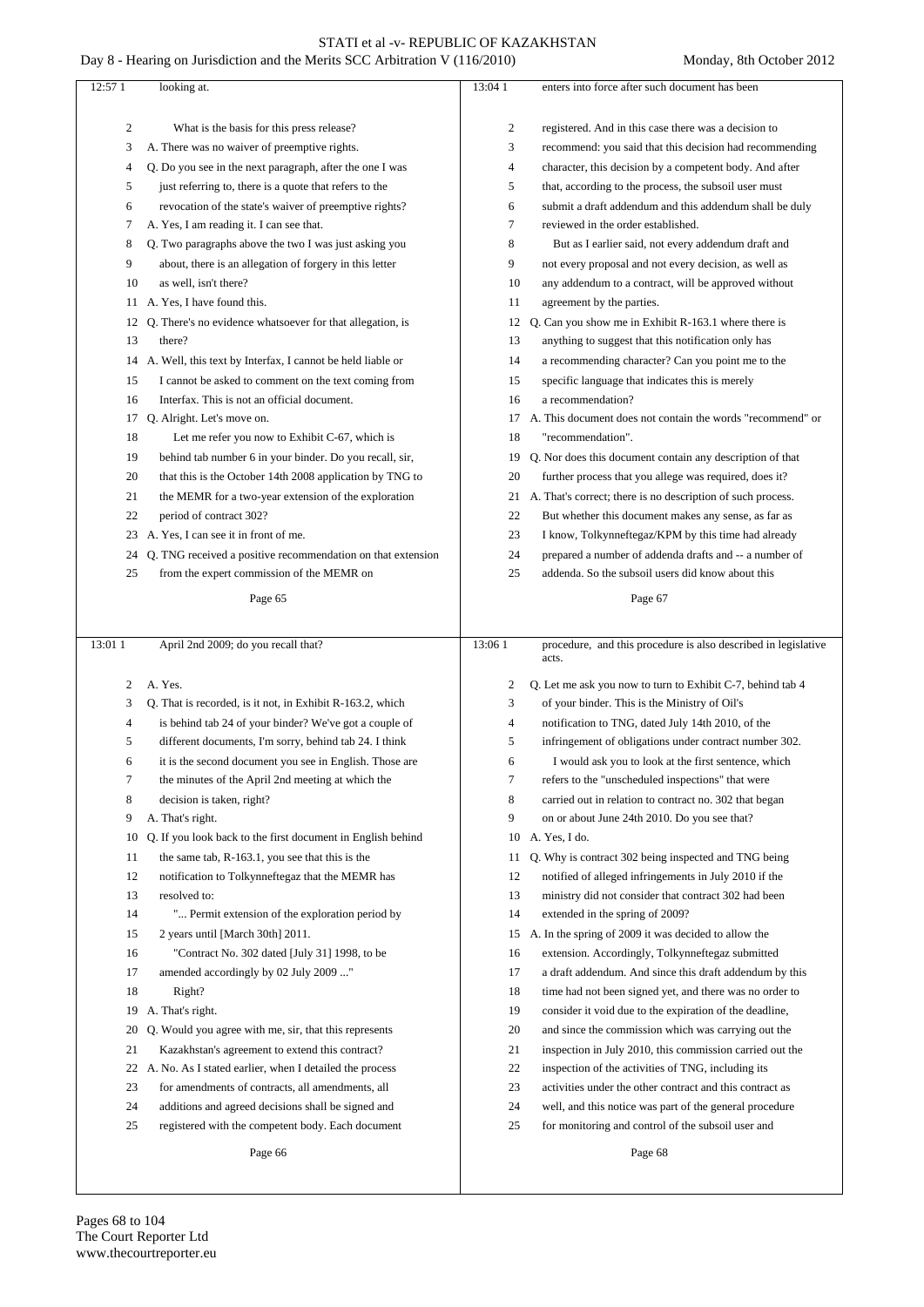Pages 69 to 104 The Court Reporter Ltd www.thecourtreporter.eu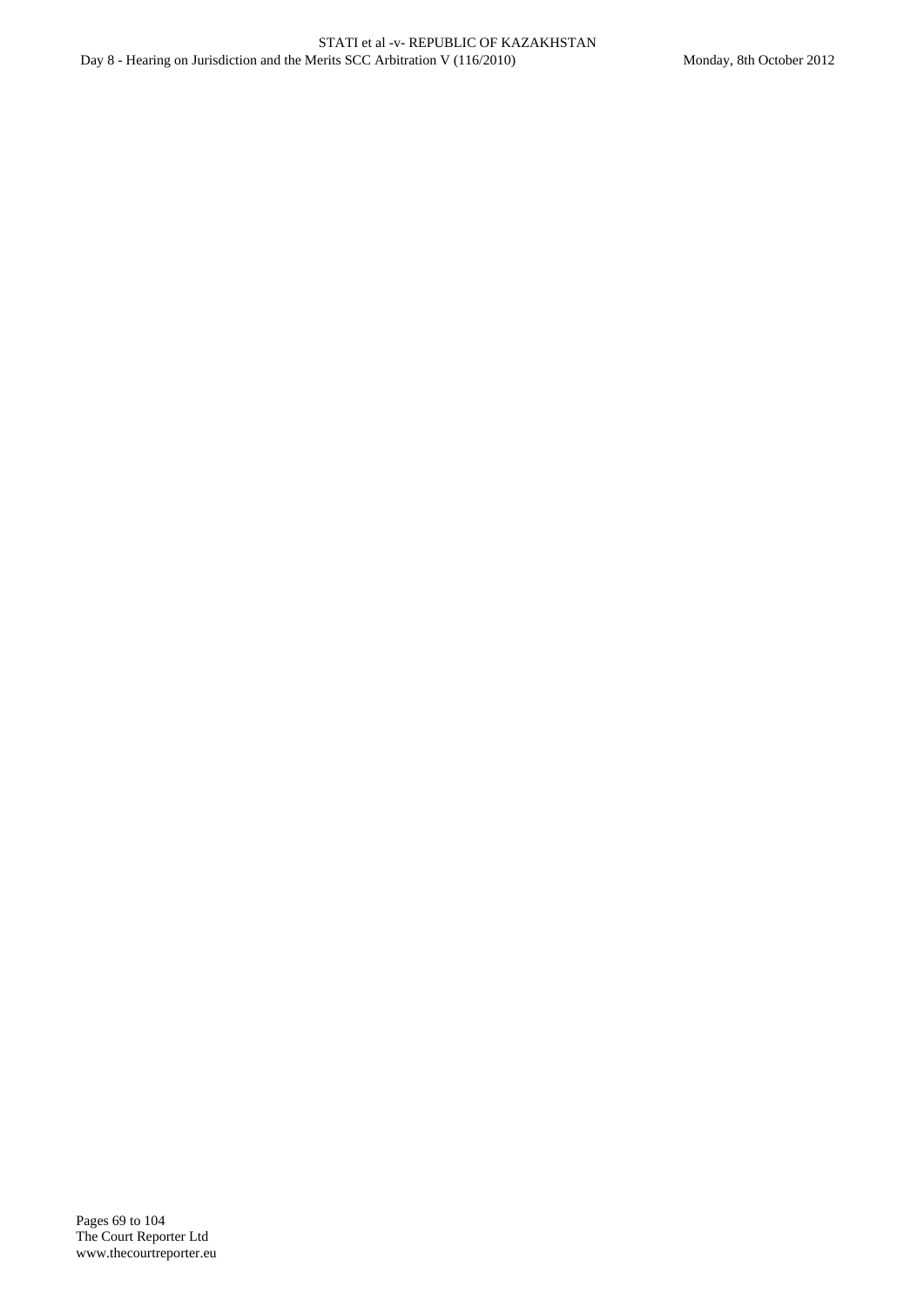| 13:09 1 | subsoil usage, subsoil use, as part of the whole                    | 13:13 1 | KazMunaiGas's subsidiary TenizMunaiGas, right?             |
|---------|---------------------------------------------------------------------|---------|------------------------------------------------------------|
|         |                                                                     |         |                                                            |
| 2       | procedure.                                                          | 2       | A. Yes, they concluded contracts with the trust manager,   |
| 3       | Q. Well, if it's not void and it's not extended, what is            | 3       | the company which is carrying out trust management.        |
| 4       | it?                                                                 | 4       | Q. Why did the transfer of territories need to take place  |
| 5       | A. What is it in respect of the contract validity? Well,            | 5       | swiftly in order to maintain the fields if all the same    |
| 6       | the matter of its extension was not completely resolved             | 6       | people, all the same workers just stayed there? That       |
| 7       | at this time. So it's not important for the inspection.             | 7       | doesn't make a lot of sense, does it? Nothing changed      |
| 8       | At the time of the inspection, it was not important.                | 8       | on the field, did it?                                      |
| 9       | The status of the contract was not important for those              | 9       | A. I'm sorry, I didn't understand the question. Can you    |
| 10      | carrying out the inspection. They were inspecting the               | 10      | say it again?                                              |
| 11      | activities of the company during the timeframe or during            | 11      | Q. All that happened was the change in ownership, with the |
| 12      | the period not only 2009 and 2010; they also looked at              | 12      | transfer to trust management, but all the employees        |
| 13      | the company's activities in 2008 and 2007. We are                   | 13      | stayed on the field and kept working. So I'm having        |
| 14      | speaking about violations which took place not after                | 14      | trouble understanding why you say that the transfer        |
| 15      | 30th March 2009.                                                    | 15      | needed to take place swiftly in order to maintain the      |
| 16      | Q. If you will turn with me now to tab 5 in your binder,            | 16      | fields. All the same people stayed there and kept          |
| 17      | which is Exhibit C-40. This is the notification of the              | 17      | working, right?                                            |
| 18      | termination of contract 302. And again the point, sir,              | 18      | A. Yes.                                                    |
| 19      | is Kazakhstan is certainly acting here, in July 2010, as            | 19      | Q. With respect to technological problems and the flooding |
| 20      | if contract 302 had been extended and was still                     | 20      | you referred to earlier, I think you say here, in          |
| 21      | an operative agreement; correct?                                    | 21      | paragraph 4.2, that there was "intensive flooding"         |
| 22      | A. I do not have this order.                                        | 22      | during the initial phase. Do you see that?                 |
| 23      | Q. I believe it's behind tab 5 in your binder,                      | 23      | A. Yes. The flooding started in 2008.                      |
| 24      | Exhibit C-40.                                                       | 24      | Q. What do you mean by "intensive" -- I'm sorry, I was     |
| 25      | Would you agree with me, sir, that the Government of                | 25      | referring to -- in the English it says "intensive          |
|         | Page 69                                                             |         | Page 71                                                    |
|         |                                                                     |         |                                                            |
| 13:11 1 | Kazakhstan is here acting as if the contract had been               | 13:16 1 | extraction of hydrocarbons", which led to "intensive       |
|         |                                                                     |         |                                                            |
|         |                                                                     |         |                                                            |
| 2       | extended? Sorry, it is Exhibit C-40.                                | 2       | flooding of the field".                                    |
| 3       | A. C-40 is a certificate of registration from 2005,                 | 3       | My question is: what do you mean by "intensive"            |
| 4       | isn't it?                                                           | 4       | extraction of hydrocarbons"? Are you comparing the         |
| 5       | Q. I'm sorry. It is behind tab 2 in your binder and it is           | 5       | production levels to the development plan that was         |
| 6       | Exhibit C-5. I stand corrected.                                     | 6       | approved by the ministry?                                  |
| 7       | Here the government is terminating contract 302 in                  | 7       | A. No, in this case I am not comparing, just observing the |
| 8       | July 2010, right?                                                   | 8       | fact that there was initially an intensive extraction      |
| 9       | A. That's right. This is notification of termination of             | 9       | from the very start of production. And as it becomes       |
| 10      | the contract.                                                       | 10      | clear to me now, this was incorrect, barbaric, I would     |
| 11      | Q. Now, in your witness statement and in your direct                | 11      | say, treatment of the field.                               |
| 12      | examination you talk some about the condition of the                | 12      | Q. What was happening at the field was approved by the     |
| 13      | fields and -- actually, let me give you a specific                  | 13      | ministry and in fact was less intensive production than    |
| 14      | reference. If you'll look at paragraph 4.2 of your                  | 14      | was agreed with the ministry; isn't that right?            |
| 15      | statement, the first sentence, you say:                             | 15      | A. I know that the project was reviewed by the Central     |
| 16      | "The transfer of the territories needed to take                     | 16      | Commission for Development of Hydrocarbon Deposits, and    |
| 17      | place swiftly in order to maintain the fields."                     | 17      | with your permission I would like to explain the           |
| 18      | Correct?                                                            | 18      | situation with these projects, their approval, with your   |
| 19      | A. Yes.                                                             | 19      | permission.                                                |
| 20      | Q. Are you aware that about 99% of the personnel on the             | 20      | Q. Well, your counsel can come back to it on re-direct.    |
| 21      | fields were Kazakh, who had no intention to and in fact             | 21      | Let me ask you this: TenizMunaiGas has not done            |
| 22      | did not leave their jobs?                                           | 22      | anything to address any of these issues since taking       |
| 23      | A. I know that the personnel of the company still is                | 23      | over, has it?                                              |
| 24      | working there.                                                      | 24      | A. How should I understand this question? To resolve these |
| 25      | Q. Right. They simply resigned their work contracts with<br>Page 70 | 25      | issues? To address, to correct the situation?<br>Page 72   |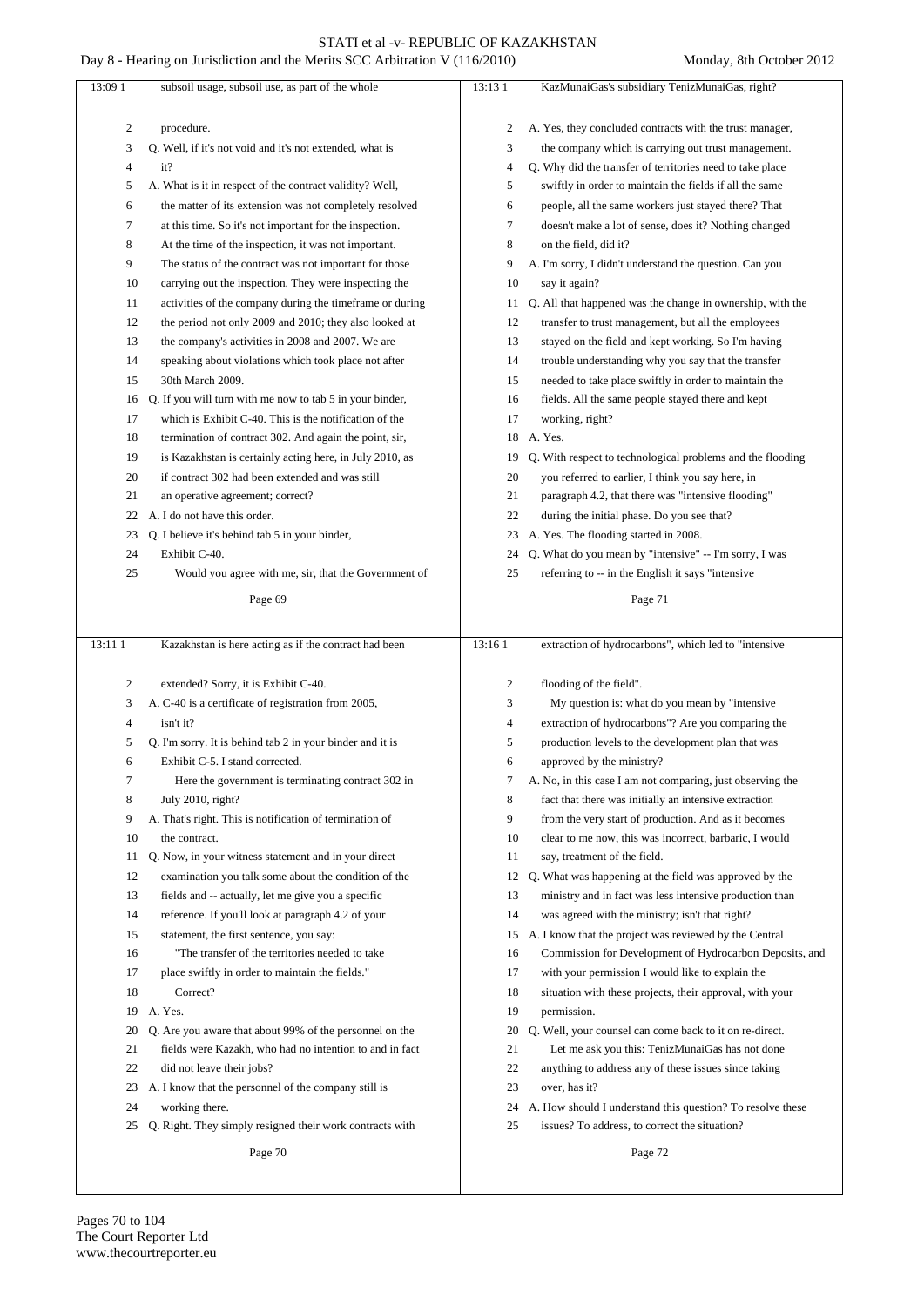| 13:19 1          | Q. I just would like an answer to my question. I mean, you          | 13:23 1                  | project.                                                            |
|------------------|---------------------------------------------------------------------|--------------------------|---------------------------------------------------------------------|
|                  |                                                                     |                          |                                                                     |
| $\boldsymbol{2}$ | seem to make a big point of needing new ownership here.             | 2                        | After this project is reviewed by the subsoil user,                 |
| 3                | But my question to you is: TenizMunaiGas has not done               | 3                        | it is submitted for review by the Central Commission for            |
| $\overline{4}$   | anything to address any of these issues since taking                | $\overline{\mathcal{L}}$ | Development. The commission itself reviews the project              |
| 5                | over, has it?                                                       | 5                        | as such, as it is, with regards to its technical                    |
| 6                | A. What issues? Do you mean the flooding?                           | 6                        | elements, and not more than that. The members of the                |
| 7                | Q. The flooding or any other operational issues that you            | 7                        | Central Commission may not have the entire information              |
| $\,8\,$          | claim existed in the middle of 2010.                                | 8                        | concerning the field and its status, geological status.             |
| 9                | A. I can't say exactly what is currently being done by              | 9                        | So I think that in this case TNG is confusing                       |
| 10               | KazMunaiTeniz because I am no longer working at the                 | 10                       | everyone by not providing the exhaustive information.               |
| 11               | ministry. But since it had been handed over to trust                | 11                       | And the situation of 2008 now becomes more clear to me              |
| 12               | management, the essence was to maintain the field in its            | 12                       | because 2008 was the year of high prices for                        |
| 13               | condition as it was.                                                | 13                       | hydrocarbons and the company for a number of years has              |
| 14               | In order to correct the situation, to improve the                   | 14                       | made attempts to sell the assets of the field, and in this case the |
| 15               | situation with flooding and deterioration of the                    | 15                       | high yield, the high production with high prices, is                |
| 16               | quality, one has to do a lot of work, and major                     | 16                       | a good, attractive moment for potential buyers reviewing            |
| 17               | investments. Unfortunately I think the fact that this               | 17                       | acquisition of the assets. I think this is one element.             |
| 18               | question is not finally resolved prevents this.                     | 18                       | And then the company, its management did not take care              |
| 19               | The field, I can also add, why it was essential to                  | 19                       | of the field. So we are not talking about this; this                |
| 20               | transfer it promptly, the prompt transfer -- we have                | 20                       | was probably something done in the last resort.                     |
| 21               | been talking about this -- depending on the situation of            | 21                       | So I think this was the situation at the field.                     |
| 22               | development, production, the hydrocarbons and the field cannot      | 22                       | After transfer to the trust management, it is much more             |
| 23               | be<br>just stopped as it is and resume production in a year or      | 23                       | difficult to address the situation than to prevent it.              |
| 24               | two - there will be different quality already; the field itself, in | 24                       | -And the developers do understand it.- so to correct the situation  |
|                  | simplified terms,                                                   |                          | at the                                                              |
| 25               | geologically.                                                       | 25                       | field is much more difficult than to prevent it. These              |
|                  | Page 73                                                             |                          | Page 75                                                             |
|                  |                                                                     |                          |                                                                     |
| 13:21 1          | Now, you have mentioned already that there is                       | 13:26 1                  | are natural geological processes that not always can be             |
|                  |                                                                     |                          |                                                                     |
| 2                | a workforce and there are social issues --                          | 2                        | managed.                                                            |
| 3                | MR FLEURIET: Can I stop you there, because my time is very          | 3                        | Q. Earlier in your testimony you described the treatment of         |
| $\overline{4}$   | limited. Your counsel can take that up with you on                  | 4                        | the field as "barbaric". What do you mean by this?                  |
| 5                | re-direct. I have no further questions.                             |                          |                                                                     |
| 6                |                                                                     | 5                        | A. The ignoring of the field in its entirety. Barbaric              |
|                  | THE CHAIRMAN: How many questions would you have? Because            | 6                        | treatment was manifested in inefficient use, because                |
| 7                | we are coming close to --                                           | 7                        | this is a complex hydrodynamic system and one can't                 |
| 8                | DR NACIMIENTO: Not many.                                            | 8                        | treat them in this way. They require gradual                        |
| 9                | THE CHAIRMAN: Okay. Go ahead.                                       | 9                        | extraction, production of hydrocarbons.                             |
|                  | $10(1.22 \text{ pm})$                                               | 10                       | The flooding takes place because this is                            |
| 11               | Re-direct examination by DR NACIMIENTO                              | 11                       | an environment which cannot be separated; there is only             |
|                  | 12 Q. Mr Ongarbaev, one of the questions referred to the            | 12                       | a provisional borderline between water and oil that can             |
| 13               | increase of production and the subsequent flooding                  | 13                       | be drawn. If oil is extracted, water comes to the                   |
| 14               | caused by this increase. You were just cut off when you             | 14                       | surface and it closes access for the hydrocarbons to the            |
| 15               | were going to explain that the project was reviewed by              | 15                       | wells, roughly in this way, since water is heavier than             |
| 16               | the Central Commission for Development, and I believe               | 16                       | oil.                                                                |
| 17               | you were going to explain the allowed level of                      | 17                       | And barbaric treatment in the sense that the subsoil                |
| 18               | production. Can you elaborate on this?                              | 18                       | user, this company would sell the field and they don't              |
|                  | 19 A. Yes. The fact is that development projects are                | 19                       | care about its future; whereas our competent bodies, as             |
| 20               | developed by project companies. The project itself was              | 20                       | the owners of the subsoil, of course should be worried              |
| 21               | not prepared by TNG. In this case the designer may not              | 21                       | about this.                                                         |
| 22               | have the entire information of the field, and he                    | 22                       | Q. Last question: do you confirm your Russian version of            |
| 23               | prepares a project proceeding from the technical                    | 23                       | the witness statement as the true version of your                   |
| 24               | specifications provided by the subsoil user. On the basis           | 24                       | written statement?                                                  |
| 25               | of such specifications, the designer prepares the                   | 25                       | A. Yes. I confirmed it at the start.                                |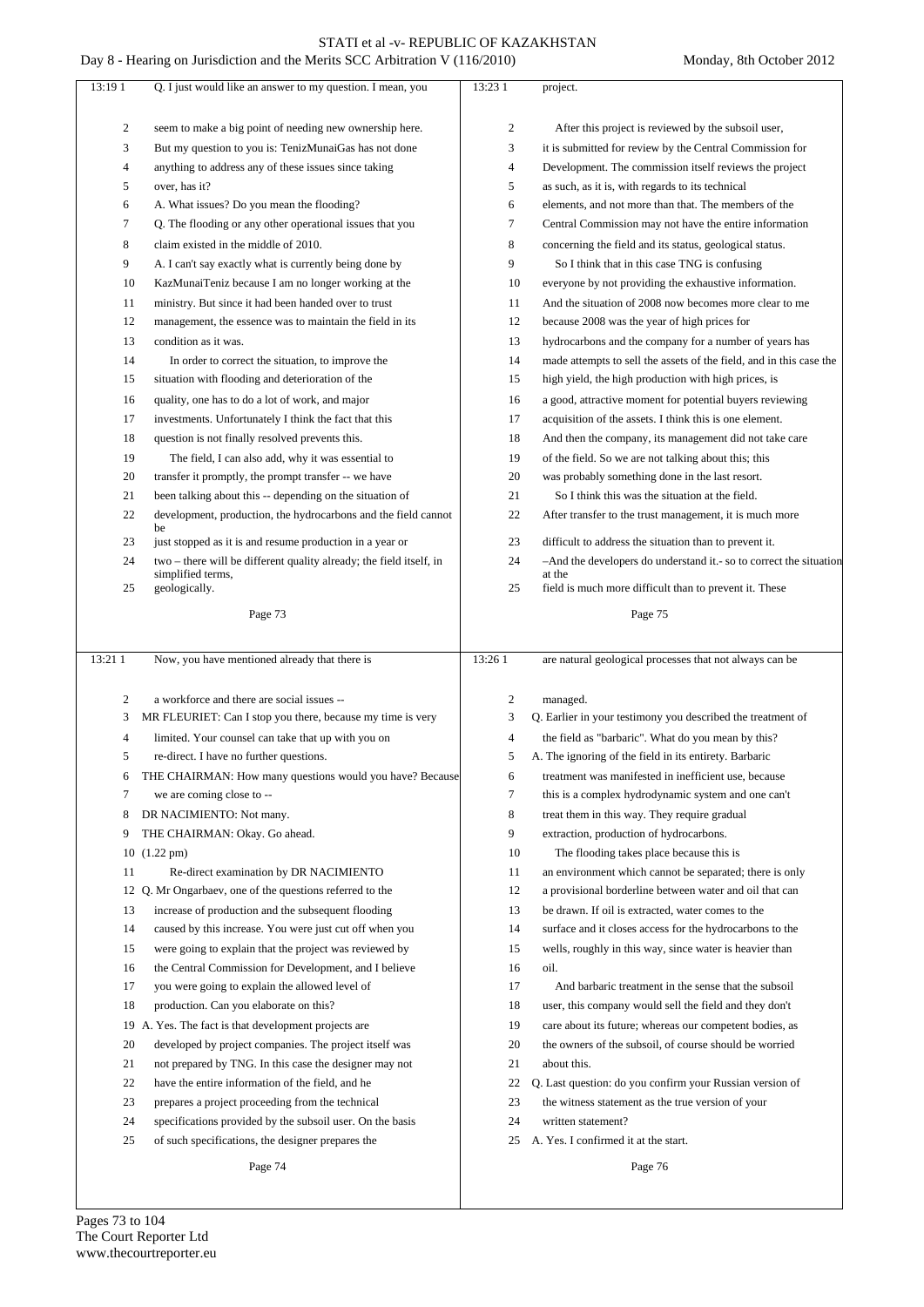|                  | Day 8 - Hearing on Jurisdiction and the Merits SCC Arbitration V (116/2010) |                | Monday, 8th October 2012                                       |
|------------------|-----------------------------------------------------------------------------|----------------|----------------------------------------------------------------|
| 13:28 1          | DR NACIMIENTO: Mr Chairman, I have no further questions to                  | 14:43 1        | severe legal consequences.                                     |
| $\boldsymbol{2}$ | the witness but I have one comment regarding the amended                    | 2              | THE CHAIRMAN: Thank you very much.                             |
| 3                | translation, and it is a very brief one.                                    | 3              | Respondent, please.                                            |
| 4                | THE CHAIRMAN: Go ahead.                                                     | 4              | DR NACIMIENTO: Thank you.                                      |
| 5                | DR NACIMIENTO: So we have had just a quick scan through the                 | 5              | $(2.43 \text{ pm})$                                            |
| 6                | document, and we will come back to this in more detail,                     | 6              | Direct examination by DR NACIMIENTO                            |
| 7                | but what I can say right now is that many of the alleged                    | 7              | Q. Mr Baymaganbetov, you have submitted a witness statement    |
| 8                | differences are simply differences in translation. It                       | 8              | in this arbitration. Is there anything that you would          |
| 9                | might be a translation of dubious quality, yes, but                         | 9              | like to add or amend?                                          |
| 10               | I submit that there are no significant differences                          |                | 10 A. No, I fully agree to -- I fully support what I have      |
| 11               | between the Russian and the English version.                                | 11             | written in this document. No changes.                          |
| 12               | THE CHAIRMAN: I think we had taken note of that. There is                   |                | 12 Q. Could you please describe the function of the department |
| 13               | sufficient time in this procedure to perhaps even try to                    | 13             | of forensic examination of the Ministry of Justice?            |
| 14               | agree on an English translation. On the other hand, you                     |                | 14 A. The department, centre of forensic examination, was      |
| 15               | may want -- for instance, in the post-hearing brief --                      | 15             | built based on the decree of the Government of                 |
| 16               | to point out what is wrong in the corrections, if there                     | 16             | Kazakhstan and is authorised as the body within                |
| 17               | are faults again. We are not the experts here to really                     | 17             | Ministry of Justice, and the Ministry of Justice in its        |
| 18               | find that out right now. But we take note of that.                          | 18             | turn is an executive body in the Government of                 |
|                  | 19 MR FLEURIET: I believe the document speaks for itself in                 | 19             | Kazakhstan.                                                    |
| 20               | terms of everything that is missing in the various                          | 20             | And the laboratory of forensic expert examination              |
| 21               | versions. But I will just note, in answer to your                           | 21             | for Astana territory-wise is the regional centre or            |
| 22               | question earlier, that will become Exhibit C-720.                           | 22             | regional body of this centre of expert examinations, and       |
|                  | 23 THE CHAIRMAN: Okay, thank you.                                           | 23             | the centre of expert examinations has the following            |
| 24               | Alright. I still have to ask my colleagues: do they                         | 24             | functions: carrying out expert examinations for the            |
| 25               | want to ask any questions?                                                  | 25             | purpose of civil, criminal and administrative                  |
|                  | Page 77                                                                     |                | Page 79                                                        |
|                  |                                                                             |                |                                                                |
| 13:30 1          | MR HAIGH: No, thank you.                                                    | 14:45 1        | litigation.                                                    |
| 2                | THE CHAIRMAN: Shaking head. Shaking head as well, Sergey?                   | $\overline{c}$ | Anything more you wanted me to detail?                         |
| 3                | I will shake my head as well.                                               | 3              | Q. No, that is fine. Could you describe your educational       |
| 4                | Alright. That brings us to the still proper lunch                           | 4              | and professional background?                                   |
|                  | break. We will have the usual one hour. Then we have                        | 5              | A. In 2000 I graduated from European Asian National            |
| 6                | one more witness to go, as we know. And on the agenda                       | 6              | University in the city of Astana, and the diploma I have       |
| 7                | still, the discussion of the further procedure, which                       | 7              | is in the field of forensic examination and construction       |
| 8                | should not take very long, but whatever you have in that                    | 8              | trade analysis, and I became a construction engineer.          |
| 9                | regard. It will be regarding post-hearing briefs                            | 9              | Prior to that, I also worked for construction companies.       |
| 10               | particularly.                                                               | 10             | In 2002 I started work at the centre of forensic               |
| 11               | Alright. Have a good lunch. See you at 2.30.                                | 11             | expert examinations, initially as a trainee, and after         |
|                  | $12 \quad (1.30 \text{ pm})$                                                | 12             | taking the internship between three and nine months --         |
| 13               | (The short adjournment)                                                     | 13             | that is what it normally takes -- I qualified, I passed        |
|                  | 14 (2.40 pm)                                                                | 14             | the exams and qualified in the field of the basic              |
| 15               | MR SALAMAT SARTEVICH BAYMAGANBETOV (called)                                 | 15             | knowledge of law concerning the judicial expert                |
| 16               | (Evidence interpreted)                                                      | 16             | examinations, and in my own field, expert of                   |
| 17               | THE CHAIRMAN: We come to our last session of this hearing,                  | 17             | construction field.                                            |
| 18               | I take it, and we welcome Mr Baymaganbetov. I'm sorry,                      | 18             | Having passed these exams, I have obtained the title           |
| 19               | I am struggling with your name. It is even more                             | 19             | with the degree of forensic expert, and I have the             |
| 20               | complicated than Bockstiegel for Russians, I suppose.                       | 20             | rights to carry out forensic expert [examinations] in          |
| 21               | Welcome, sir. You know how things work here. So                             | 21             | the judicial field, in the construction field, expert          |
| 22               | would you be kind enough to read out the declaration?                       | 22             | examinations of buildings and constructions in the             |
| 23               | THE WITNESS: I am aware that in my testimony I have to tell                 | 23             | judicial field, expert examinations of the goods -- of         |
| 24               | the truth and nothing but the truth. I am also aware                        | 24             | the constructions and buildings as goods, and the third        |
| 25               | that if I do not comply with this obligation, I may face                    | 25             | kind of [examinations] that I can carry out is                 |
|                  | Page 78                                                                     |                | Page 80                                                        |

Pages 77 to 104 The Court Reporter Ltd www.thecourtreporter.eu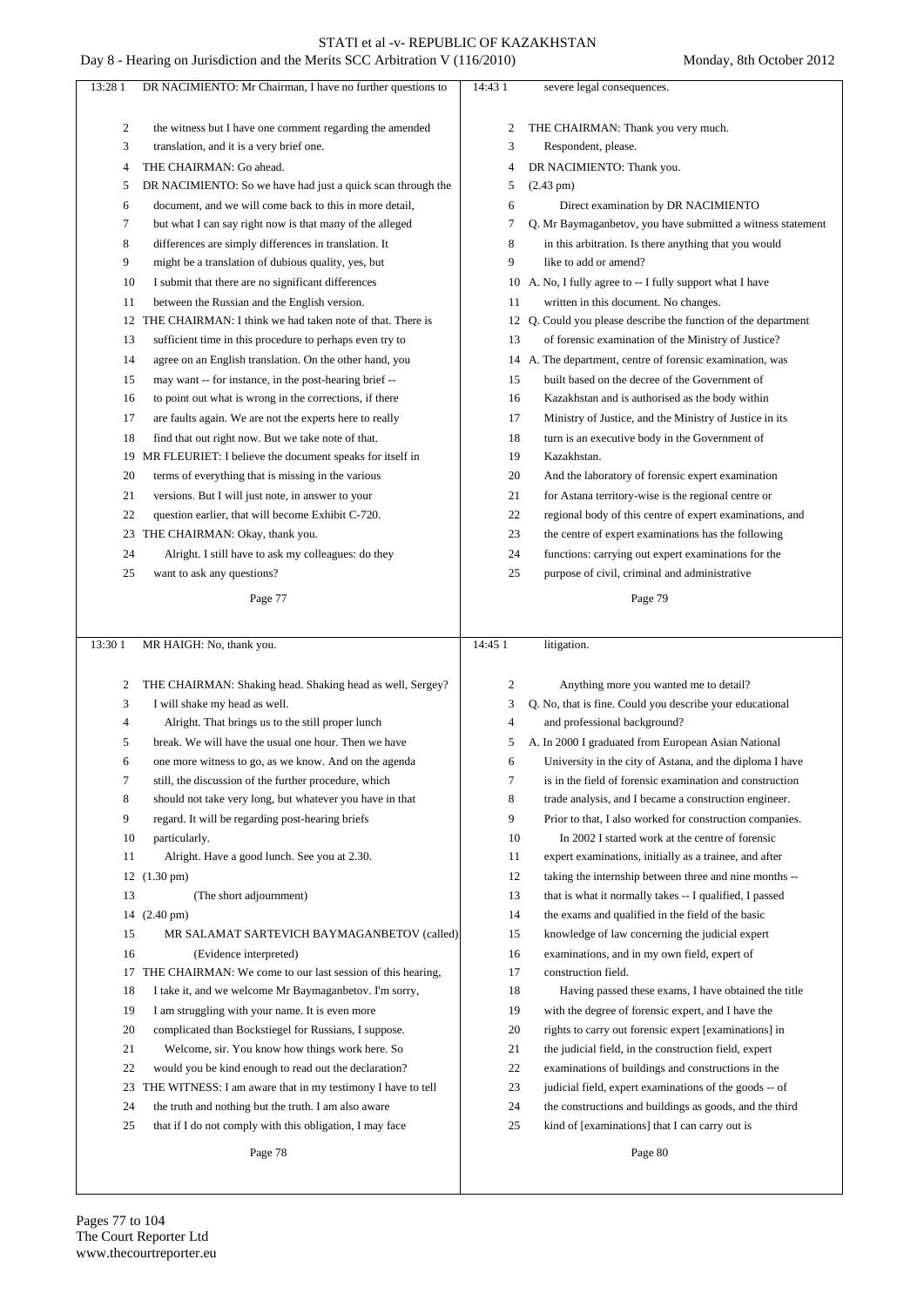| 14:47 1  | construction and economic expert examinations.                                                                 | 14:51 1  | the field.                                                                                                         |
|----------|----------------------------------------------------------------------------------------------------------------|----------|--------------------------------------------------------------------------------------------------------------------|
|          |                                                                                                                |          |                                                                                                                    |
| 2        | Having passed these exams, I became -- having passed                                                           | 2        | So I made a documentary expert review because I had                                                                |
| 3        | exams for a degree, I became the senior expert and was                                                         | 3        | the design project; I also had the act of acceptance for                                                           |
| 4        | registered as one of the forensic experts of the                                                               | 4        | this oil pipeline for operation. And the acceptance                                                                |
| 5        | Republic of Kazakhstan in the register. And several                                                            | 5        | commission confirmed in this document that this pipeline                                                           |
| 6        | years later, which is what it takes, certain experience,                                                       | 6        | was to be considered accepted for                                                                                  |
| 7        | two or three years, in the course of my work, after                                                            | 7        | operation, and it was executed in accordance with the                                                              |
| 8        | additional training that I obtained, I was appointed as                                                        | 8        | design for such pipeline, and therefore it was clear                                                               |
| 9        | a leading expert, and in 2006 I became the head expert                                                         | 9        | that there were no deviations from the design. And                                                                 |
| 10       | or chief expert.                                                                                               | 10       | accordingly, I used these documents as the basis.                                                                  |
| 11       | That is about it.                                                                                              | 11<br>12 | Q. Thank you.                                                                                                      |
| 12       | Q. Thank you.<br>We heard last week claimant's witness Mr Romanosov                                            | 13       | We note that in your expert report -- and that is                                                                  |
| 13<br>14 | say with reference to you -- and I am quoting here from                                                        | 14       | Exhibit C-110 in this case -- you rely on two SNiPs: it<br>is SNiP 2.05.06-85 and SNiP III-42/80. Why did you rely |
| 15       | the transcript; this is Day 2, page 101, lines 5-11:                                                           | 15       | on these particular SNiPs for the classification of this                                                           |
| 16       | "He made his report on the basis of some educational                                                           | 16       | pipeline?                                                                                                          |
| 17       | literature that he read, and he did not even take the                                                          | 17       | A. Since the pipeline is an engineering construction, it                                                           |
| 18       | trouble to visit the field itself before producing such                                                        | 18       | means that it was built according to standards in the                                                              |
| 19       | an important document as an expert report. He did not                                                          | 19       | construction field, and the main documents governing the                                                           |
| 20       | deem it necessary to visit the field and see it with his                                                       | 20       | design and construction of pipelines are so-called                                                                 |
| 21       | own eyes."                                                                                                     | 21       | SNiPs. And SNiP number III, [III-42/80] and SNiP                                                                   |
| 22       | Why did you not visit the field, Mr Baymaganbetov?                                                             | 22       | 2.05.06-85, these were two SNiPs which were valid at the                                                           |
| 23       | A. I believe we are speaking about the expert report,                                                          | 23       | moment and had the governance accordingly.                                                                         |
| 24       | [aren't] you?                                                                                                  | 24       | I also want to clarify that it was not only these                                                                  |
| 25       | Q. That's right.                                                                                               | 25       | SNiPs but also other SNiPs developed in all areas of                                                               |
|          |                                                                                                                |          |                                                                                                                    |
|          | Page 81                                                                                                        |          | Page 83                                                                                                            |
|          |                                                                                                                |          |                                                                                                                    |
| 14:49 1  | A. Well, the expert report has been executed by myself                                                         | 14:54 1  | industry for construction of administrative buildings,                                                             |
|          |                                                                                                                |          |                                                                                                                    |
| 2        | based on the resolution of a judicial body, of                                                                 | 2        | civil purpose buildings. These SNiPs belong to the                                                                 |
| 3        | an enforcement authority, financial police in this case,                                                       | 3        | state governance regulatory acts and, according to the                                                             |
| 4        | Inspector Investigator Rakhimov. And based on the                                                              | 4        | Law on Architectural Activities of Kazakhstan, these                                                               |
| 5        | questions that he posed in front of me whether the                                                             | 5        | SNiPs are among the regulatory acts or normative acts of                                                           |
| 6        | pipeline between treatment facility Borankol until                                                             | 6        | Kazakhstan and thus are mandatory: they have to be                                                                 |
| 7<br>8   | commodity and raw material base at Opornaya railway<br>station -- the question was about this pipeline, and he | 7<br>8   | applied by all the operators, regardless of the type of<br>property, when constructions are carried out for        |
| 9        | produced certain documentations: the order about the                                                           | 9        | buildings or facilities of civil, administrative,                                                                  |
| 10       | expert inspection; the design project, Borankol TSB; the                                                       | 10       | industrial kind of facilities, and any deviations and                                                              |
| 11       | act of the working commission on acceptance for                                                                | 11       | any failure to observe these regulations in SNiPs, they                                                            |
| 12       | production of the oil pipeline of the length of                                                                | 12       | will result in corresponding liabilities.                                                                          |
| 13       | 17 kilometres between Borankol until the commodities and                                                       | 13       | I used these SNiPs as the basis in my expert review,                                                               |
| 14       | raw materials base; and two SNiPs for trunk pipelines,                                                         | 14       | and having compared the technical specifications and the                                                           |
| 15       | as hard copies.                                                                                                | 15       | features of this particular working design, Borankol to                                                            |
| 16       | Having studied, having reviewed all the documents                                                              | 16       | commodities base, I concluded that this particular                                                                 |
| 17       | that I had in front of me, I produced an expert report                                                         | 17       | working design, and the pipeline itself, fall under the                                                            |
| 18       | and concluded accordingly that this pipeline, Borankol                                                         | 18       | scope of a trunk pipeline according to these SNiPs                                                                 |
| 19       | Opornaya until commodities base, is a trunk pipeline.                                                          | 19       | I just named.                                                                                                      |
| 20       | Yes, and Mr Romanosov is correct saying that I never                                                           | 20       | Q. Are SNiPs part of the available information?                                                                    |
| 21       | visited the field, because the documents provided to me                                                        | 21       | A. Yes, they are publicly available. They are developed by                                                         |
| 22       | were fully sufficient in order to make an expert report.                                                       | 22       | scientific research institutes, and they are                                                                       |
| 23       | And this was a pipeline, as you know, and a pipeline is                                                        | 23       | approved -- earlier they were approved by the committee                                                            |
| 24       | a linear construction of a certain length, of certain                                                          | 24       | for construction, and nowadays it is by the Agency for                                                             |
| 25       | technical specifications, and there was no need to go to                                                       | 25       | Construction.                                                                                                      |
|          | Page 82                                                                                                        |          | Page 84                                                                                                            |
|          |                                                                                                                |          |                                                                                                                    |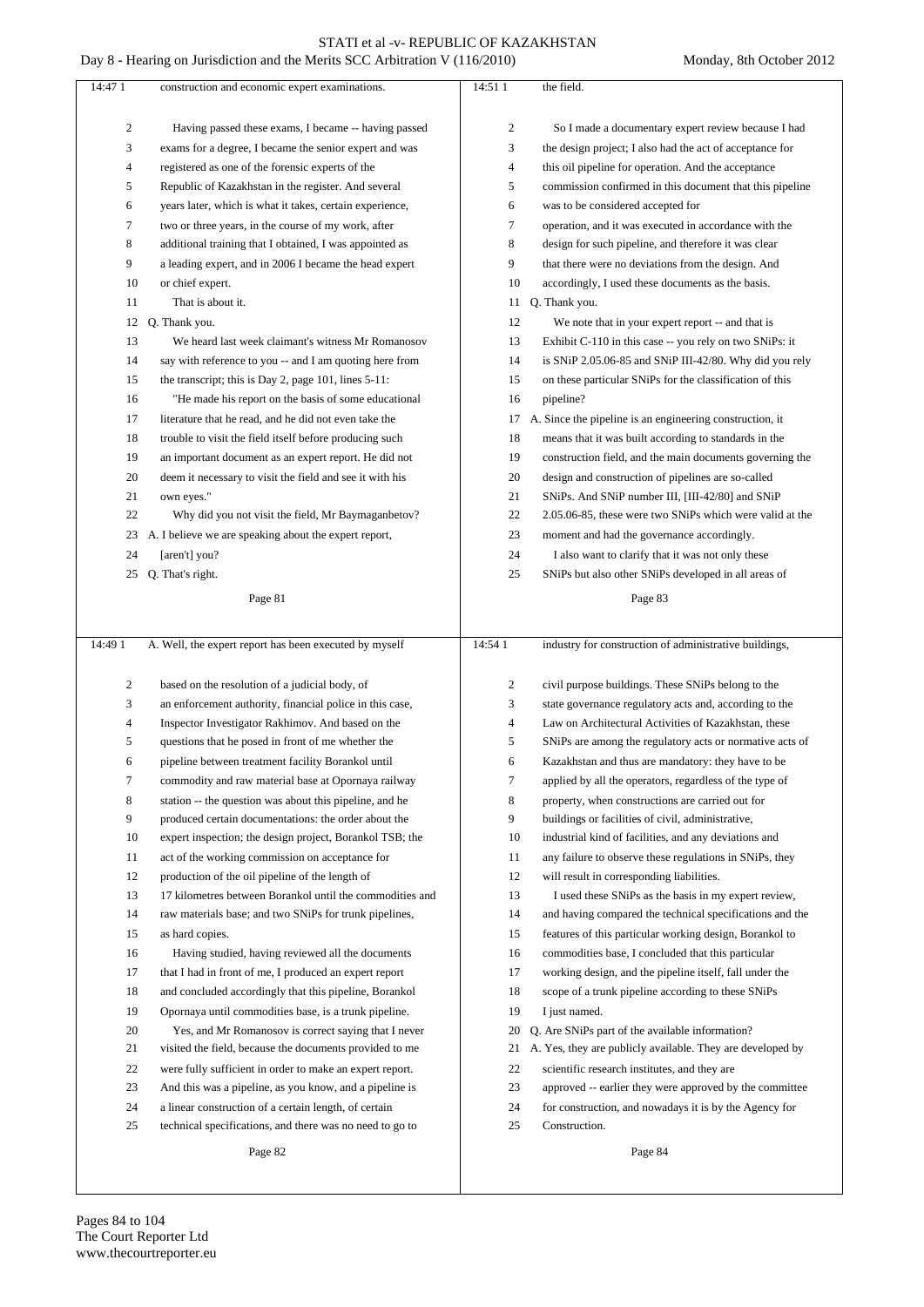Pages 85 to 104 The Court Reporter Ltd www.thecourtreporter.eu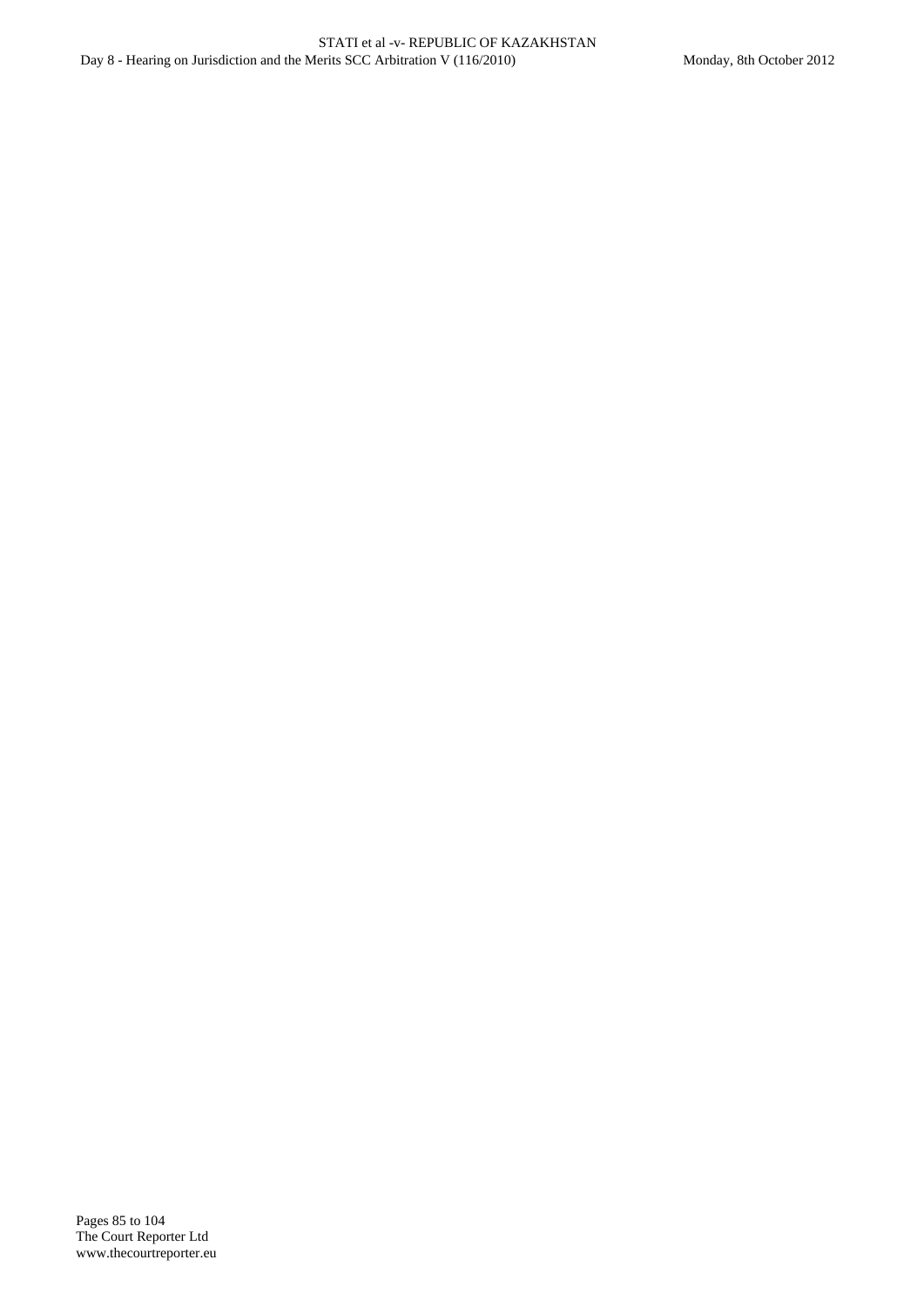| 14:56 1        | I also want to add that these SNiPs have been                                        | 15:01 1          | statement?                                                  |
|----------------|--------------------------------------------------------------------------------------|------------------|-------------------------------------------------------------|
| 2              | developed and they apply as mandatory regulations to                                 | 2                | A. I can't say that. It's not -- it's beyond my functions.  |
| 3              | everyone because they ensure and they safeguard the                                  | 3                | Q. Let me ask you if you'll look at tab 8 of the binder     |
| 4              | safety of life and of the environment of people, and the                             | 4                | that we put in front of you. You'll see behind each tab     |
| 5              | environment safety as well. So SNiPs have been                                       | 5                | an English translation and then the Russian version of      |
| 6              | developed for all fields of industry.                                                | 6                | the document. So if you would refer to the Russian.         |
| $\tau$         | Q. Regarding the SNiP for trunk pipelines, is there any                              | 7                | This is claimant's Exhibit 110, which is your expert        |
| 8              | minimum diameter or length requirement?                                              | 8                | evidence examination of the KPM pipeline segment which      |
| 9              | A. In these SNiPs on main pipelines, there are                                       | 9                | has been produced in the case.                              |
| 10             | no minimum requirements, but there is a fourth type of                               | 10               | I will just ask you, sir, to confirm that your              |
| 11             | pipelines which are 300 millimetres or less. And the maximum                         | 11               | forensic examination was solely based on research that      |
| 12             | size, up to 1,400, this is for the main pipelines. So                                | 12               | you carried out based on construction norms, and on the     |
| 13             | these largest would be qualified as the first type or                                | 13               | basis of technical specifications; correct?                 |
| 14             | first class of pipelines. As for the smallest, the                                   | 14               | A. This report was prepared by me.                          |
| 15             | tiniest, the sizes are reflected in the state standard for main                      | 15               | Q. My question to you, if you'll look at the last paragraph |
| 16             | pipelines<br>called "Steel Pipes and Trunk Pipelines". And in these SNiPs            | 16               | on the last page before "Conclusions", I simply want you    |
|                | they are not mentioned.<br>17 DR NACIMIENTO: Thank you. I have no further questions. | 17               | to confirm that your analysis was solely based on -- and    |
| 18             | I am sorry, you wanted to add something?                                             | 18               | I'm quoting:                                                |
| 19             | A. These particular SNiPs did not -- just a last sentence.                           | 19               | " on the basis of the research carried out                  |
| 20             | These particular SNiPs did not contain minimum diameter.                             | 20               | according to construction norms, on the basis of            |
| 21             | DR NACIMIENTO: Thank you. No further questions.                                      | 21               | technical specification of the pipeline "                   |
| 22             | THE CHAIRMAN: Thank you very much.                                                   | 22               | Correct?                                                    |
| 23             | We come to cross-examination by the claimant,                                        | 23               | A. This was page number 5, yes. Yes, proceeding from the    |
| 24             | please.                                                                              | 24               | construction norms and technical specifications --          |
| 25             | $(2.58 \text{ pm})$                                                                  | 25               | Q. You were not aware, correct --                           |
|                | Page 85                                                                              |                  | Page 87                                                     |
|                |                                                                                      |                  |                                                             |
|                |                                                                                      |                  |                                                             |
|                |                                                                                      |                  |                                                             |
| 14:58 1        | Cross-examination by MR SMITH                                                        | 15:03 1          | THE CHAIRMAN: I am sorry, you have to wait a little bit.    |
| $\overline{c}$ | Q. I would like to confirm that prior to your forensic                               | $\boldsymbol{2}$ | Go ahead.                                                   |
| 3              | examination of the KPM pipeline, you had never before in                             | 3                | A.  that the pipeline to the commodity and raw material     |
| 4              | your career classified a pipeline; correct?                                          | 4                | base of Opornaya station is                                 |
| 5              | A. Before KPM, there were pipelines of Tolkynneftegaz. So                            | 5                | MR SMITH: Can I have a direct answer to my question? My     |
| 6              | I carried out expert examinations -- that is,                                        | 6                | question was: the forensic expert report that you           |
| $\tau$         | I conducted or had conducted an expert examination of                                | 7                | prepared was based solely on research carried out           |
| 8              | the pipelines of TNG.                                                                | 8                | according to construction norms, on the basis of            |
| 9              | Q. When did you conduct that examination?                                            | 9                | technical specifications for the pipeline under             |
| 10             | A. The expert examination that I had carried out, that was                           | 10               | examination; correct?                                       |
| 11             | in December 2008 for the gas pipelines, there were two                               | 11               | A. No, no. The expert report was carried out on the basis   |
| 12             | expert reports, and one expert report on condensate                                  | 12               | of a study of the working project for construction, and     |
| 13             | pipeline, also situated at the examined fields, Borankol                             | 13               | I checked this against the existing construction            |
| 14             | and $\dots$                                                                          | 14               | regulations and norms and the act on commissioning of       |
| 15             | Q. Who asked you to conduct those forensic examinations?                             | 15               | the facility. So the specifications that I used were        |
| 16             | A. Not asked actually. First of all, there was a decision                            | 16               | taken from the project and from the act of the working      |
| 17             | made by the body of financial police, and such decision                              | 17               | commission which accepted this pipeline into operation.     |
| 18             | made by such a body under the existing legislation is                                | 18               | Q. Look, if you would, then, based on that answer, at       |
| 19             | mandatory for performance by the expert examination                                  | 19               | tab 9, which is the design specifications for the KPM       |
| 20             | body. The decision was made, as far as I remember, at                                | 20               | pipeline segment. It's Exhibit C-465.                       |
| 21             | the [pre-investigation] examination by Mr Turganbayev.                               | 21               | I'll ask specifically if you would look with me in          |
| 22             | Q. If you know the answer, do you know why the forensic                              | 22               | the Russian version at page 73 -- the page number is in     |
| 23             | examinations that you have just testified about with                                 | 23               | the upper right-hand corner of the Russian -- under         |
| 24             | respect to TNG have not been produced by the respondent                              | 24               | section 4.3.5. Are you with me? It's highlighted.           |
| 25             | in this case and are nowhere referred to in your witness                             | 25               | It's 4.3.5 at page 73 of the Russian. Each page has         |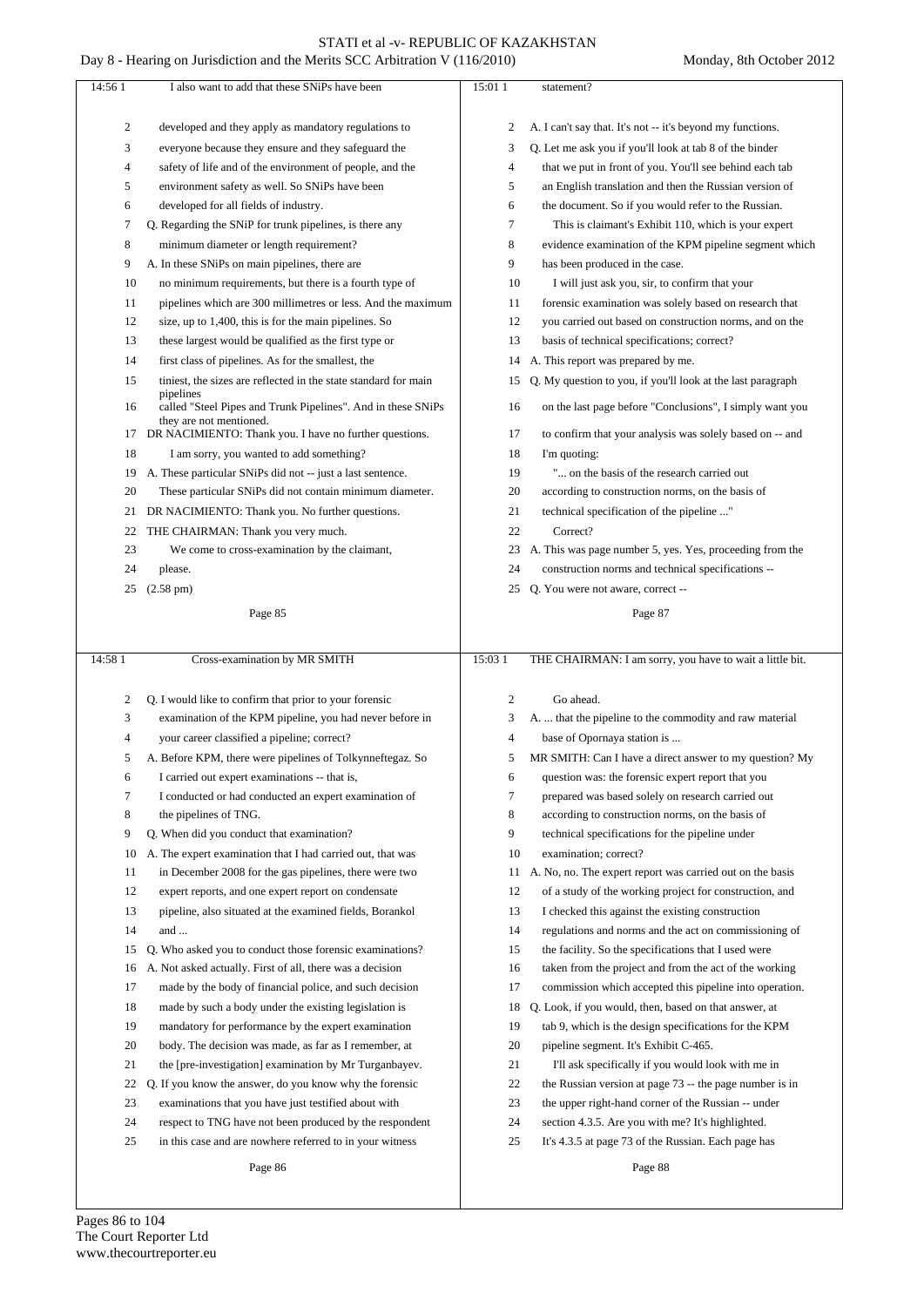| 15:06 1  | a page number. Do you see that?                                                                       | 15:10 1        | was developed in compliance with this VSN. However,                                                                                                          |
|----------|-------------------------------------------------------------------------------------------------------|----------------|--------------------------------------------------------------------------------------------------------------------------------------------------------------|
|          |                                                                                                       |                |                                                                                                                                                              |
| 2        | A. Yes, I see it.                                                                                     | $\overline{c}$ | have you seen the VSN data yourself?                                                                                                                         |
| 3        | Q. And you understand that this was one of the items of                                               | 3              | Q. Sir, I'm asking the questions here.                                                                                                                       |
| 4        | evidence that you reviewed for the KPM pipeline segment                                               | 4              | My question to you is: do you know whether these                                                                                                             |
| 5        | that was the subject of your report; correct?                                                         | 5              | design criteria are design criteria for an in-field                                                                                                          |
| 6        | A. You mean what has been highlighted here?                                                           | 6              | pipeline? If you don't know the answer, then the answer                                                                                                      |
| 7        | Q. Yes.                                                                                               | 7              | is "no". If you do know the answer, then the answer is                                                                                                       |
| 8        | A. I reviewed the entire working project, including this                                              | 8              | "yes".                                                                                                                                                       |
| 9        | part, and it is said further on something about the                                                   | 9              | A. In this VSN there are mentioned criteria and arrangements in<br>compliance with construction norms and rules. -- In this VSN there                        |
| 10       | pipeline, and these are its parameters; other parts of                                                | 10             | are references, in construction of a pipeline, to the                                                                                                        |
| 11<br>12 | the text which you have not highlighted.<br>Q. Look, if you would, with me at the highlighted portion | 11<br>12       | SNiPs that I have mentioned. All the measures in this VSN with<br>regard to design and construction of this pipeline in question<br>are taken from the SNiPs |
| 13       | in the last paragraph, which states:                                                                  | 13             | covering main pipelines.                                                                                                                                     |
| 14       | "The design of the Borankol -- RMB oil pipeline, is                                                   | 14             | Q. Okay. Let me ask you this, sir. Do you recall                                                                                                             |
| 15       | made in accordance with VSN 2.38-85 'Design of                                                        | 15             | testifying in the trial of Mr Cornegruta that in fact                                                                                                        |
| 16       | commercial steel pipes' and SN 527-80 'Instruction for                                                | 16             | you did not know according to what regulations and rules                                                                                                     |
| 17       | design of technological steel pipes'."                                                                | 17             | the work project was designed? You were asked that                                                                                                           |
|          |                                                                                                       |                |                                                                                                                                                              |
| 18       | Do you see that?<br>A. Can you give me the page, please? Because I opened                             | 18             | question at the trial, and your answer was you cannot                                                                                                        |
| 19       | something else.                                                                                       | 19             | say.                                                                                                                                                         |
| 20       |                                                                                                       | 20             | If you need to refer to the trial transcript, please                                                                                                         |
| 21       | Q. The page has been in front of you, sir. Let's move                                                 | 21<br>22       | look at tab 11 in your binder. It is C-704. In                                                                                                               |
| 22       | along. If you would look at page 73, you see that --                                                  |                | particular, in the Russian, I would ask that you look at                                                                                                     |
| 23       | A. Yes, I see it now.                                                                                 | 23             | page 10. We have numbered the pages in the upper                                                                                                             |
| 24       | Q. -- in this working programme document, which was the                                               | 24             | left-hand and right-hand corner. If you'll look at                                                                                                           |
| 25       | basis for the design of the pipeline at issue, you see                                                | 25             | page 10 at the top of the page. Are we together?                                                                                                             |
|          | Page 89                                                                                               |                | Page 91                                                                                                                                                      |
|          |                                                                                                       |                |                                                                                                                                                              |
| 15:07 1  | two construction norms; correct? VSN 2.38-85 and                                                      | 15:12 1        | You are being asked a question by Mr Cornegruta's                                                                                                            |
| 2        | SN 527-80; correct? Do you see that?                                                                  | 2              | defence counsel:                                                                                                                                             |
| 3        | A. Yes, it is written correctly. This was written by the                                              | 3              | "- Could you please tell me according to what                                                                                                                |
| 4        | designers.                                                                                            | 4              | regulations and rules was 'The oil pipeline from the                                                                                                         |
| 5        | Q. Yes, and in fact --                                                                                | 5              | deposit Borankol up to OSF at Opornaya station'                                                                                                              |
| 6        | A. The design company, NIPI Neftegaz, oil and gas.                                                    | 6              | designed, pursuant to such Work Project?"                                                                                                                    |
| 7        | However, I can say that the --                                                                        | 7              | And what was your answer? It was you "Cannot say".                                                                                                           |
| 8        | Q. Thank you, you have answered my question. You can do                                               | 8              | Correct? Is that correct?                                                                                                                                    |
| 9        | this on counsel's time.                                                                               | 9              | A. I did not say I cannot reply. I say I have difficulties                                                                                                   |
| 10       | THE CHAIRMAN: Just answer the questions, please.                                                      | 10             | in answering this question. At that time I probably did                                                                                                      |
| 11       | MR SMITH: Okay. My next question to you, sir, is: you                                                 | 11             | not remember, but now I have looked into these matters                                                                                                       |
| 12       | understand that the design criteria set out behind tab                                                | 12             | I see and I say in compliance with what SNiPs this VSN                                                                                                       |
| 13       | number 9, these were design criteria that were used by                                                | 13             | was developed.                                                                                                                                               |
| 14       | NIPI Neftegaz to design the pipeline at issue? Do you                                                 | 14             | Q. Okay. Let me ask you this, sir. Is it your testimony                                                                                                      |
| 15       | understand that; yes or no?                                                                           | 15             | that your memory is better today, near the end of 2012,                                                                                                      |
|          | 16 A. Yes, I understand what you mean to tell me: that this                                           | 16             | than it was at the time you testified at Mr Cornegruta's                                                                                                     |
| 17       | design was developed on the basis of VSN.                                                             | 17             | trial that you could not tell the court according to                                                                                                         |
| 18       | Q. Yes. And you understand that the VSN citations                                                     | 18             | what regulations and rules the pipeline was designed?                                                                                                        |
| 19       | contained in the working project are citations for the                                                | 19             | Is that right?                                                                                                                                               |
| 20       | design of an in-field pipeline; correct?                                                              | 20             | A. That's true. I had problems at that time to answer the                                                                                                    |
| 21       | A. I can explain.                                                                                     | 21             | question.                                                                                                                                                    |
| 22       | Q. No, I have simply asked you: do you understand that                                                | 22             | Q. Let me ask you the next question. You were then asked:                                                                                                    |
| 23       | these design criteria are design criteria for                                                         | 23             | "- [At] page 74 of the Work Project."                                                                                                                        |
| 24       | an in-field pipeline; yes or no?                                                                      | 24             | That is what we have just been looking at. The                                                                                                               |
|          | 25 A. All right, I can explain. This VSN, the working project                                         | 25             | question was:                                                                                                                                                |
|          | Page 90                                                                                               |                | Page 92                                                                                                                                                      |
|          |                                                                                                       |                |                                                                                                                                                              |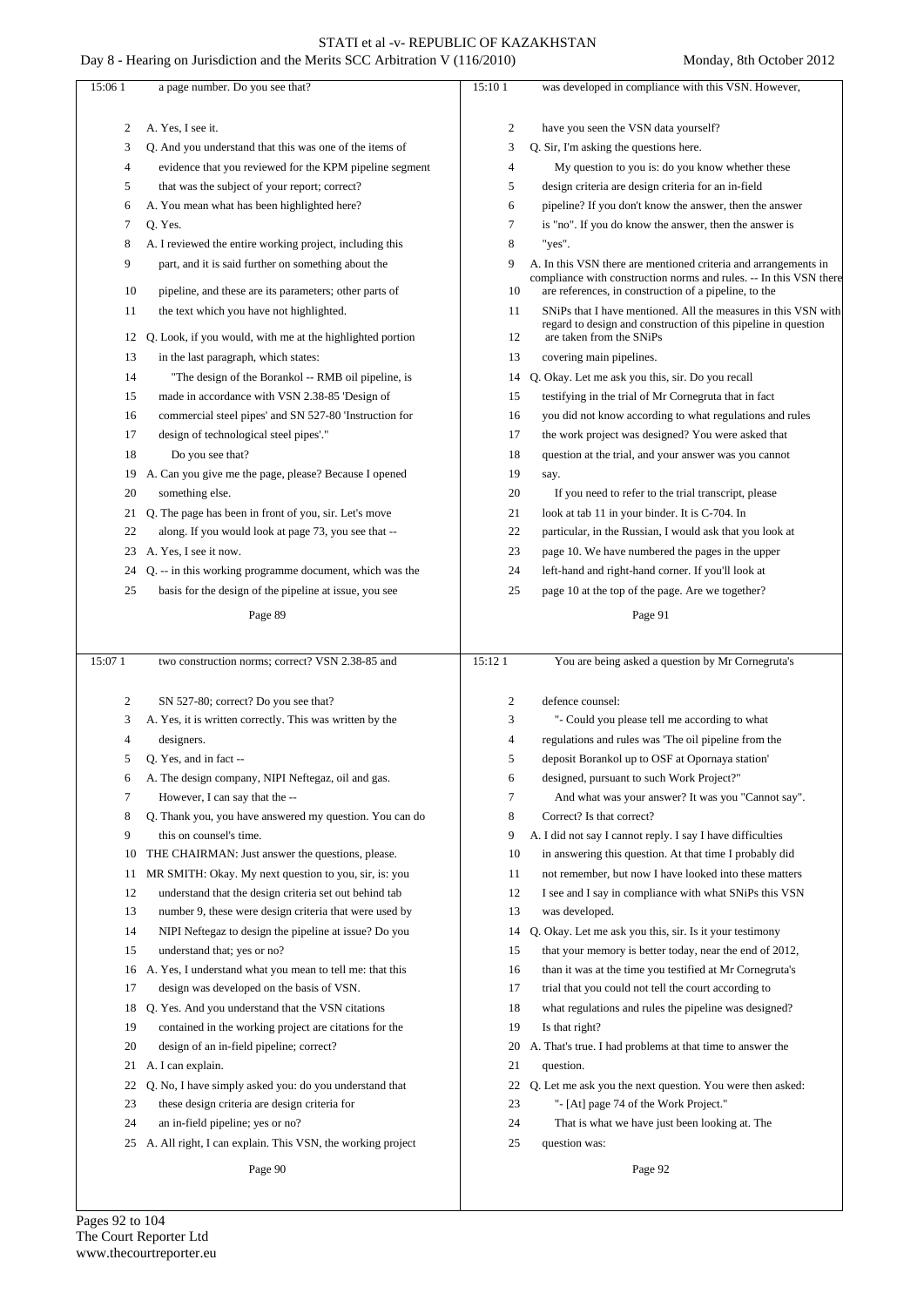Pages 93 to 104 The Court Reporter Ltd www.thecourtreporter.eu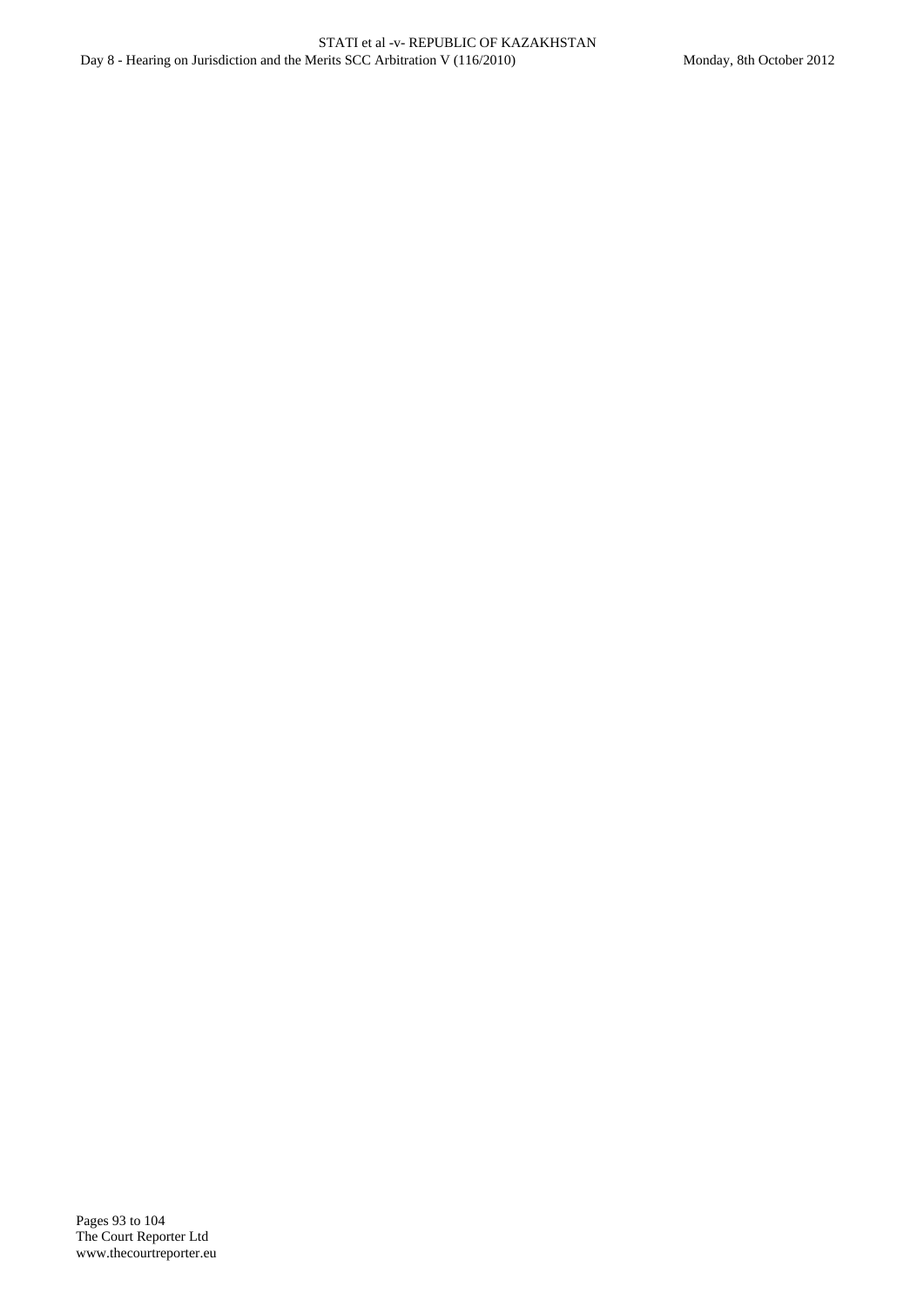| 15:13 1        | "It says the design of the oil pipeline 'Borankol --         | 15:17 1<br>states:                                                 |  |
|----------------|--------------------------------------------------------------|--------------------------------------------------------------------|--|
| $\overline{2}$ | OSF' was carried out according to VSN 2.38-85  and           | 2<br>"In accordance with the Departmental Construction             |  |
| 3              | SN 527-80 "                                                  | 3<br>Norms 51-3-85 'Design of steel upstream pipelines',           |  |
| 4              | Then you were asked the question:                            | 4<br>these upstream pipelines consist of the following  "          |  |
| 5              | "Did you study these construction regulations?"              | 5<br>Then there are various criteria.                              |  |
| 6              | And your answer was, "No"; correct?                          | 6<br>You understand, do you not, sir, that an "upstream            |  |
| 7              | Sir, why are you moving the pages? We're looking at          | 7<br>pipeline" is also known as a "gathering manifold" or          |  |
| 8              | your trial transcript.                                       | 8<br>a "field pipeline" in the business; correct?                  |  |
| 9              | You were asked the question: did you look at the             | A. I'm sorry, I do not understand the question.<br>9               |  |
| 10             | specific design criteria that are set forth in the work      | Q. My question to you is: do you understand that what<br>10        |  |
|                | programme that you were provided by the financial            |                                                                    |  |
| 11             |                                                              | 11<br>respondent's expert Latifov is referring to as               |  |
| 12             | police? And your answer to that question was: no, you        | 12<br>an "upstream pipeline", according to these construction      |  |
| 13             | did not even look at the design criteria set forth in        | 13<br>norms -- and you will recall, these were the                 |  |
| 14             | that plan; correct?                                          | 14<br>construction norms by which the KPM pipeline segment at      |  |
| 15             | A. I can reply like this. SNiPs are higher in the            | 15<br>issue were designed -- an "upstream pipeline" is             |  |
| 16             | hierarchy than VSN, and all the parameters of this           | 16<br>otherwise known as a "field pipeline" or a "gathering        |  |
| 17             | working project must comply with the construction norms      | 17<br>pipeline" or a "gathering manifold"? Do you know that        |  |
| 18             | and rules, which are regulatory documents in the             | 18<br>or not?                                                      |  |
| 19             | Republic of Kazakhstan, whereas industrial or                | A. I see that the expert Latifov provides certain<br>19            |  |
| 20             | agency-specific norms are produced proceeding from the       | 20<br>quotations from VSN, but he does not assert or say anything. |  |
| 21             | construction norms and rules as direct guidelines for        | Q. Yes, and then he differently describes -- that is the<br>21     |  |
| 22             | design work.                                                 | 22<br>VSN for trunk pipelines. He then describes, in               |  |
| 23             | Q. Okay, I have your answer.                                 | section 4.2, construction norms for the design of<br>23            |  |
| 24             | Sir, let me ask you this question. Just to confirm,          | 24<br>gathering lines or upstream pipelines; correct? And          |  |
| 25             | you made no reference whatsoever, as part of your            | 25<br>that is the highlighted portion. These are the criteria      |  |
|                | Page 93                                                      | Page 95                                                            |  |
|                |                                                              |                                                                    |  |
|                |                                                              |                                                                    |  |
| 15:15 1        | forensic examination work that led to Mr Cornegruta's        | you did not examine; correct?<br>15:191                            |  |
|                |                                                              |                                                                    |  |
| $\overline{2}$ | conviction, [to] the design criteria that were actually      | A. I'm sorry, where does he say this? Is it page 5?<br>2           |  |
| 3              | set forth in the design working document that you were       | Q. The same page we have been on for the last two minutes.<br>3    |  |
| 4              | provided by the financial police? You never looked at        | 4<br>It is on page 5, section 4.2, where respondent's expert       |  |
| 5              | those design criteria at all; is that correct?               | 5<br>Latifov indicates what the construction norms are for         |  |
| 6              | A. I have studied design criteria and all the design         | 6<br>an upstream pipeline, and those are the construction          |  |
| 7              | criteria comply with the functions -- comply with the        | 7<br>norms 51-3-85, which were the construction norms that         |  |
| 8              | values in the construction norms and rules. So if there      | 8<br>were used in the design of the KPM pipeline segment at        |  |
| 9              | are specific construction norms and rules, there may be      | 9<br>issue. Correct?                                               |  |
| 10             | no other requirements. In fact, the design itself is         | A. Yes, these excerpts quoted by Mr Latifov are contained<br>10    |  |
| 11             | based and must be in compliance with the construction        | in the working design project and they also comply with<br>11      |  |
| 12             | norms and rules.                                             | 12<br>the relevant sections of the SNiP on main pipelines.         |  |
| 13             | Q. Let me ask you to turn -- Mr Chairman, I have very        | 13<br>Q. If you look at the criteria under section 4.2 for what    |  |
| 14             | limited time, and I really need answers to my questions.     | 14<br>Mr Latifov refers to as an upstream pipeline, if you'll      |  |
|                | 15 THE CHAIRMAN: You will just have to answer the questions. | 15<br>look at the fourth bullet under section 4.2, it              |  |
| 16             | We understand that you may want to explain further, but      | 16<br>describes that an upstream pipeline "consists of the         |  |
| 17             | then counsel on the other side may ask you for that.         | 17<br>following", and the fourth bullet states:                    |  |
|                | 18 MR SMITH: Thank you.                                      | 18<br>"- oil pipelines for transportation of gasified or           |  |
| 19             | Look, if you would, at tab 14 in your binder. This           | 19<br>degasified, hydrated or dehydrated oil from field            |  |
| 20             | is the expert report submitted by Kazakhstan from            | $20\,$<br>storage and booster stations to central storage          |  |
| 21             | a Mr KA Latifov. I would ask if you would look, please,      | 21<br>facilities "                                                 |  |
| 22             | at page 5 in the Russian of Mr Latifov's expert report       | $22\,$<br>Do you see that?                                         |  |
| 23             | on behalf of the respondent. In particular, it is the        | A. Do you mean 4.1? Could you please give me the page<br>23        |  |
| 24             | highlighted section appearing on page 5 at section 4.2.      | 24<br>again?                                                       |  |
| 25             | You will see that expert Latifov for the respondent          | 25<br>Q. It is page -- well, it is the highlighted portion that    |  |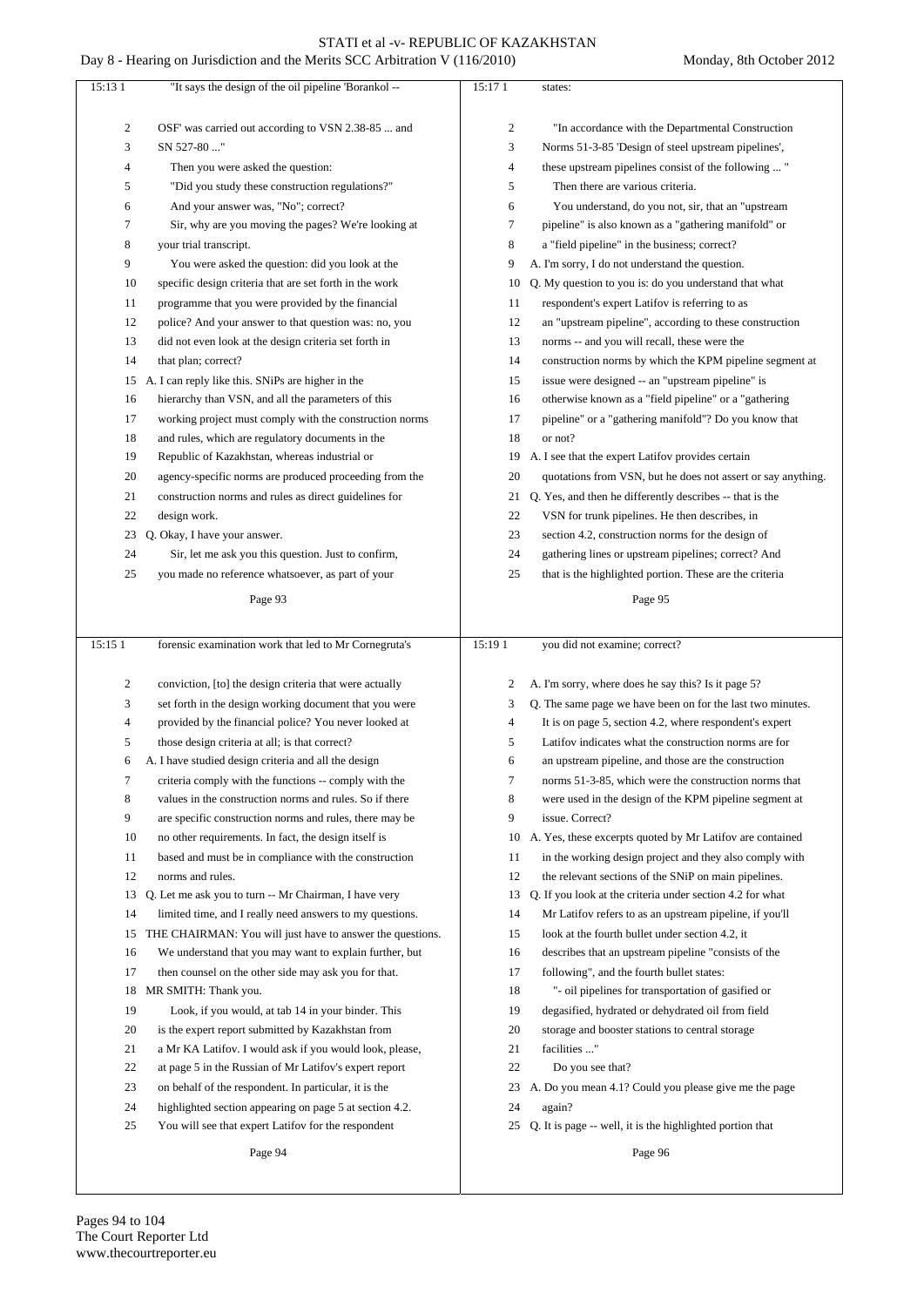| 15:21 1          | is in front of you that we have been talking about, sir.                                                 | 15:25 1  | you didn't have an opportunity to review this in your                                                                                                                                       |
|------------------|----------------------------------------------------------------------------------------------------------|----------|---------------------------------------------------------------------------------------------------------------------------------------------------------------------------------------------|
|                  |                                                                                                          |          |                                                                                                                                                                                             |
| $\boldsymbol{2}$ | It is 4.2, it is the fourth bullet point, it is                                                          | 2        | work. But you will see under section 1.3 it is                                                                                                                                              |
| 3                | highlighted for you, and it says:                                                                        | 3        | highlighted:                                                                                                                                                                                |
| 4                | "- oil pipelines for transportation "                                                                    | 4        | "The makeup of oilfield pipelines shall include "                                                                                                                                           |
| 5                | Do you see that?                                                                                         | 5        | Look at section (h). It says:                                                                                                                                                               |
| 6                | A. Yes, I can see it.                                                                                    | 6        | "h) the oil pipelines "                                                                                                                                                                     |
| 7                | Q. "- oil pipelines for transportation of gasified or                                                    | 7        | And this is Latifov Exhibit 2, for the record. It                                                                                                                                           |
| 8                | degasified, hydrated or dehydrated oil from field                                                        | 8        | says:                                                                                                                                                                                       |
| 9                | storage and booster stations to central storage                                                          | 9        | "h) the oil pipelines for transporting commercial                                                                                                                                           |
| 10               | facilities "                                                                                             | 10       | oil from central gathering plants to trunk                                                                                                                                                  |
| 11               | My question to you, sir, is: that is precisely what                                                      | 11       | transportation facilities "                                                                                                                                                                 |
| 12               | the KPM pipeline segment at issue was; is that correct?                                                  | 12       | So your prior answer is not correct, is it, sir? In                                                                                                                                         |
| 13               | A. I want to say that this transportation is carried out                                                 | 13       | fact an oilfield pipeline can include a pipeline,                                                                                                                                           |
| 14               | from the oil treatment centre to the commodity and raw                                                   | 14       | according to the design criteria that were used for this                                                                                                                                    |
| 15               | material base, with the diameter -- with diameter                                                        | 15       | pipeline, for transporting commercial oil from central                                                                                                                                      |
| 16               | The diameter is 159 millimetres and the thickness of the                                                 | 16       | gathering plants to trunk transportation facilities.                                                                                                                                        |
| 17               | wall 6 millimetres. For this --                                                                          | 17       | My question to you, sir, is: isn't that precisely                                                                                                                                           |
| 18               | THE CHAIRMAN: I'm sorry, I think you forgot the question                                                 | 18       | the KPM pipeline segment at issue? It was transporting                                                                                                                                      |
| 19               | that was asked. We were not asking about the diameters                                                   | 19       | commercial oil, in your view, from a central gathering                                                                                                                                      |
| 20               | and so on. So perhaps I will pass it back to you.                                                        | 20       | plant, the oil treatment facility, to trunk                                                                                                                                                 |
| 21               | A. These criteria -- this criterion also complies with the                                               | 21       | transportation facilities.                                                                                                                                                                  |
| 22               | provisions of the SNiP on main pipelines.                                                                | 22       | A. According to the working project and also to rules and SNIPs,<br>from the oil treatment center to the commodity and raw material<br>base KPM transported commercial oil – end production |
| 23               | MR SMITH: Let's follow up on that.                                                                       | 23       |                                                                                                                                                                                             |
| 24               | Look, if you would, at tab 13, please, sir. Behind                                                       | 24       | It was stored at the commodity and raw base centre                                                                                                                                          |
| 25               | tab 13 is an excerpt from the expert opinion again of                                                    | 25       | for subsequent transportation through the export                                                                                                                                            |
|                  | Page 97                                                                                                  |          | Page 99                                                                                                                                                                                     |
|                  |                                                                                                          |          |                                                                                                                                                                                             |
| 15:23 1          | an expert retained by Kazakhstan in this matter,                                                         | 15:271   | pipeline, which is also mentioned in the design. So it                                                                                                                                      |
|                  |                                                                                                          |          |                                                                                                                                                                                             |
| 2                | Professor Didenko, and we have only excerpted a portion                                                  | 2        | was the ready commercial oil that was being pumped.                                                                                                                                         |
| 3                | of that. I will ask if you will look at the Russian and                                                  | 3        | Q. And that ready commercial oil fits neatly within the                                                                                                                                     |
| 4                | I just want to see if you agree with Professor Didenko,                                                  | 4        | definition contained in VSN 51-3-85 for the services                                                                                                                                        |
| 5                | where he states in the highlighted portion (page 20):                                                    | 5        | provided by an in-field pipeline; correct? That we have                                                                                                                                     |
| 6                | "Thus, from a technical point of view, it's                                                              | 6        | just looked at.                                                                                                                                                                             |
| 7                | difficult to define a clear distinction between the                                                      | 7        | A. It doesn't say that commercial oil is transported in                                                                                                                                     |
| 8                | concepts of trunk pipeline and non-trunk pipeline, so                                                    | 8        | your VSN.                                                                                                                                                                                   |
| 9                | for the legal assessment of use of pipeline as the trunk                                                 | 9        | Q. We'll move on. Just a couple more questions.                                                                                                                                             |
| 10               | one, the following should be considered "                                                                | 10       | DR NACIMIENTO: I believe the time is up.                                                                                                                                                    |
| 11               | And he sets forth what in his view are four                                                              | 11       | THE CHAIRMAN: I won't argue about a few minutes, after five                                                                                                                                 |
| 12               | criteria.                                                                                                | 12       | or six days.                                                                                                                                                                                |
| 13               | Do you agree with Kazakhstan's expert in this matter                                                     |          | 13 DR NACIMIENTO: How many minutes? We already had one                                                                                                                                      |
| 14<br>15         | that, from a technical viewpoint, it's difficult to<br>define a clear distinction between the concept of | 14<br>15 | additional hour for respondent.<br>THE CHAIRMAN: I hear he has a couple more questions;                                                                                                     |
| 16               | a trunk and a non-trunk pipeline?                                                                        | 16       | I think that is quite in order. Let's not count                                                                                                                                             |
|                  | 17 A. Technically speaking, yes, they may coincide. However,                                             | 17       | minutes, after six days.                                                                                                                                                                    |
| 18               | the fact that commercial oil is being pumped, and this                                                   |          | 18 MR SMITH: Sir, literally just a few more questions.                                                                                                                                      |
| 19               | pipeline -- and there is a distinction with respect to                                                   | 19       | My first one is: you agree that as a forensic                                                                                                                                               |
| 20               | SNiP and the VSN that you mentioned earlier: according to VSN                                            | 20       | examiner with the Ministry of Justice, you had                                                                                                                                              |
| 21               | transportation of commercial oil is not carried out.                                                     | 21       | an obligation to conduct a comprehensive, full and                                                                                                                                          |
| 22               | Q. Let's look then at tab 16, which is VSN 51-3-85. This                                                 | 22       | objective investigation; correct?                                                                                                                                                           |
| 23               | again is the industry specific construction standard for                                                 |          | 23 A. In compliance with my duties, I must provide an expert                                                                                                                                |
| 24               | in-field pipelines. If you will look at -- it is the                                                     | 24       | opinion in reply to questions put to me by law                                                                                                                                              |
| 25               | last tab in the document. I believe we have established                                                  | 25       | enforcement bodies, courts, investigation bodies and prosecuting                                                                                                                            |
|                  | Page 98                                                                                                  |          | Page 100                                                                                                                                                                                    |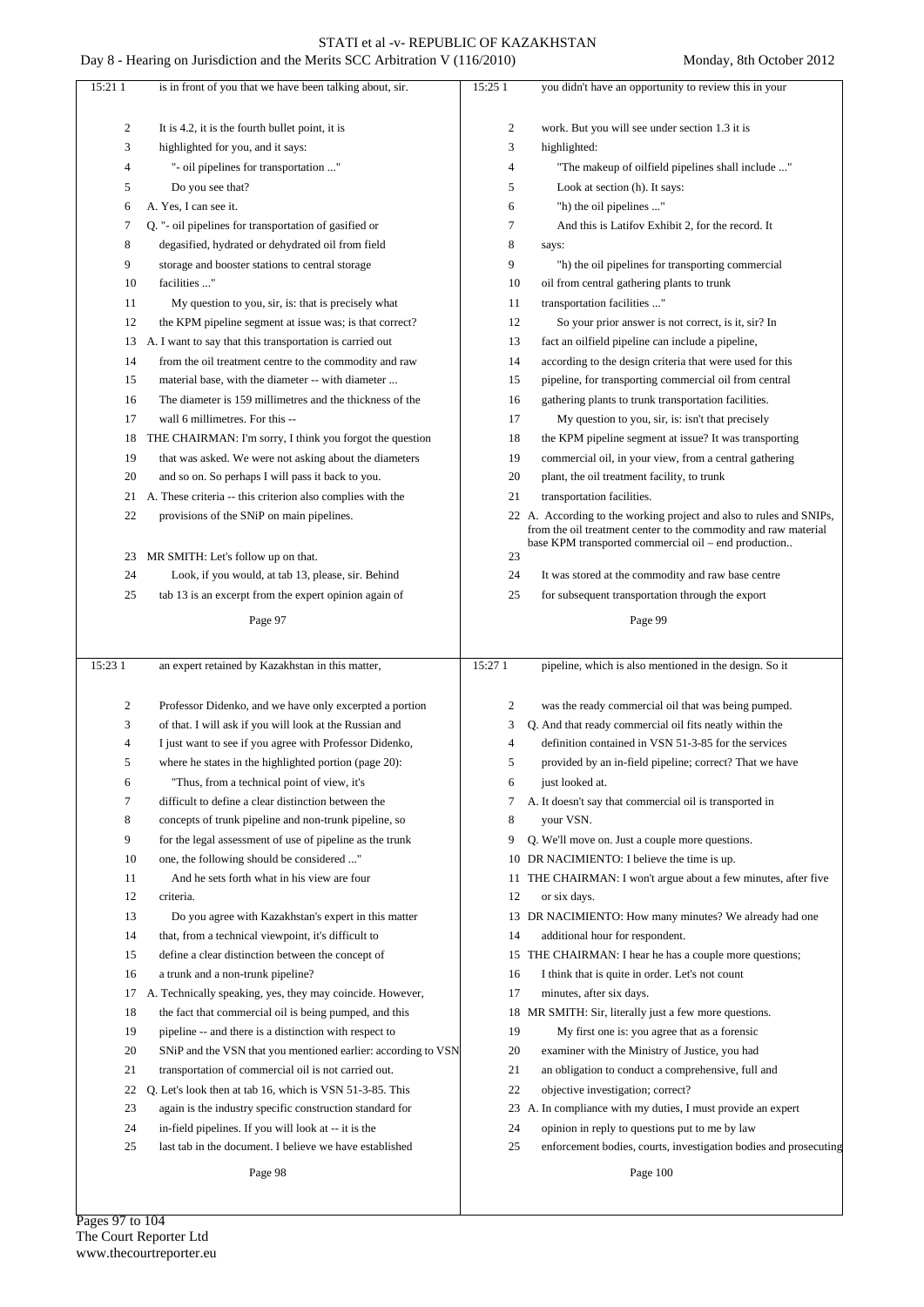| 15:29 1 | bodies.                                                     | 15:32 1 | the financial police in advance of your report, which is      |
|---------|-------------------------------------------------------------|---------|---------------------------------------------------------------|
|         |                                                             |         |                                                               |
| 2       | Q. That must be a comprehensive, full and objective         | 2       | C-110 in the record, that was provided in response to         |
| 3       | investigation; correct?                                     | 3       | Mr Rakhimov's request; correct?                               |
| 4       | A. Yes, naturally.                                          | 4       | A. What tab, please?                                          |
| 5       | Q. You also are entitled, as part of that investigation, to | 5       | Q. Tab 8.                                                     |
| 6       | request any additional materials if required for you to     | 6       | A. And the question is, sir?                                  |
| 7       | enter an opinion; correct?                                  | 7       | Q. My question to you is: you were not provided by the        |
| 8       | A. I can request it. I can apply for -- in case the         | 8       | financial police, prior to rendering the report that is       |
| 9       | materials submitted to me are not sufficient to provide     | 9       | at [C-110], which you are looking at, you were not            |
| 10      | an opinion, I can apply to receive additional materials.    | 10      | provided by the financial police with contrary opinions       |
| 11      | In this expert examination there was no such need; the      | 11      | that had been reached by experts at the national oil          |
| 12      | materials were sufficient to conduct expert examination     | 12      | company, KazMunaiGas, at NIPI Neftegaz and at the             |
| 13      | and to produce a report.                                    | 13      | Ministry of Emergency Situations, all of which concluded      |
| 14      | Q. Thank you.                                               | 14      | that the KPM pipeline at issue was not in fact a main         |
| 15      | Then you also, would agree -- I think you say this          | 15      | pipeline but was in fact a gathering line?                    |
| 16      | in your witness statement at paragraph 3.1 -- that you      |         | 16 A. At the moment when I produced my report, except for the |
| 17      | were instructed by Chief Investigator Rakhimov to           | 17      | documents described here, I had not received by this          |
| 18      | complete your examination, in your words, "in the           | 18      | time any other documents.                                     |
| 19      | shortest time possible"; correct?                           | 19      | MR SMITH: No further questions.                               |
| 20      | A. Mr Rakhimov did not instruct me in any way. There was    | 20      | THE CHAIRMAN: Do you have any further questions from your     |
| 21      | a legitimately made decision to carry out forensic          | 21      | side?                                                         |
| 22      | examination, which was obligatory for me, and the words     |         | 22 DR NACIMIENTO: No questions, thank you.                    |
| 23      | that you refer to are taken from a cover letter from the    | 23      | THE CHAIRMAN: Last opportunity for my colleagues to ask       |
| 24      | head of department of financial police. This is common      | 24      | questions. But I don't encourage you!                         |
| 25      | practice.                                                   |         | 25 MR HAIGH: No, thank you.                                   |
|         |                                                             |         |                                                               |
|         | Page 101                                                    |         | Page 103                                                      |
|         |                                                             |         |                                                               |
| 15:31 1 | Q. In fact you completed your examination -- I believe you  | 15:35 1 | THE CHAIRMAN: Any questions from you? No, I don't             |
|         |                                                             |         |                                                               |
| 2       | have in your witness statement that it took you a grand     | 2       | encourage myself either.                                      |
| 3       | total of three days, but in fact you told the trial         | 3       | All right. Thank you very much for your testimony,            |
| 4       | court, in connection with Mr Cornegruta's trial, that it    | 4       | you were very patient, and that concludes your                |
| 5       | took you two days.                                          | 5       | testimony, thank you. You can now leave.                      |
| 6       | Do you recall it took you only two days to complete         | 6       | Can we go on right away to the procedural                     |
| 7       | your examination?                                           | 7       | discussion?                                                   |
| 8       | A. Yes, two or three days.                                  | 8       | $(3.35 \text{ pm})$                                           |
| 9       | Q. It was two days. That's what you testified to under      | 9       | Discussion re procedural matters                              |
| 10      | oath in the criminal proceeding; correct?                   | 10      | THE CHAIRMAN: What we have before us now is the usual final   |
| 11      | A. Yes, I said two days: the 11th and the 12th.             | 11      | task of a hearing of that kind: to see how we go on in        |
| 12      | Q. One last question, and I believe you confirmed this in   | 12      | the further procedure. In this case, this is not the          |
| 13      | your report at paragraph 9.4, but I want to make sure       | 13      | final step, as we all know; we have another hearing on        |
| 14      | the record is clear: that other than the materials set      | 14      | quantum in January, the dates are set, and it will be         |
| 15      | out in your expert examination report that were provided    | 15      | here, as you all know. So all we have to do is discuss        |
| 16      | to you by the financial police, you were not provided       | 16      | what at this moment right now we can do.                      |
| 17      | with access to -- nor were you aware of -- contrary         | 17      | We promised you, as you I am sure will recall, in             |
| 18      | opinions regarding whether KPM operated a main pipeline     | 18      | the preparation up to this hearing that you would have        |
| 19      | that had been provided by the national oil company, KMG,    | 19      | two rounds of post-hearing briefs, including the              |
| 20      | NIPI Neftegaz, the Ministry of Emergency Situations?        | 20      | possibility to submit further comments by your experts        |
| 21      | You were not aware of that each of those three bodies       | 21      | in reply to expert comments that had been received in         |
| 22      | had reached expert conclusions that were contrary to the    | 22      | between, and of course that still stands. The only            |
| 23      | conclusion that you reached; correct?                       | 23      | question that we would raise now with you -- and one of       |
| 24      | A. When didn't I know?                                      | 24      | the parties, I don't remember which one, raised that          |
| 25      | Q. You cannot know that those opinions had been provided to | 25      | question as well in the correspondence before this            |
|         | Page 102                                                    |         | Page 104                                                      |
|         |                                                             |         |                                                               |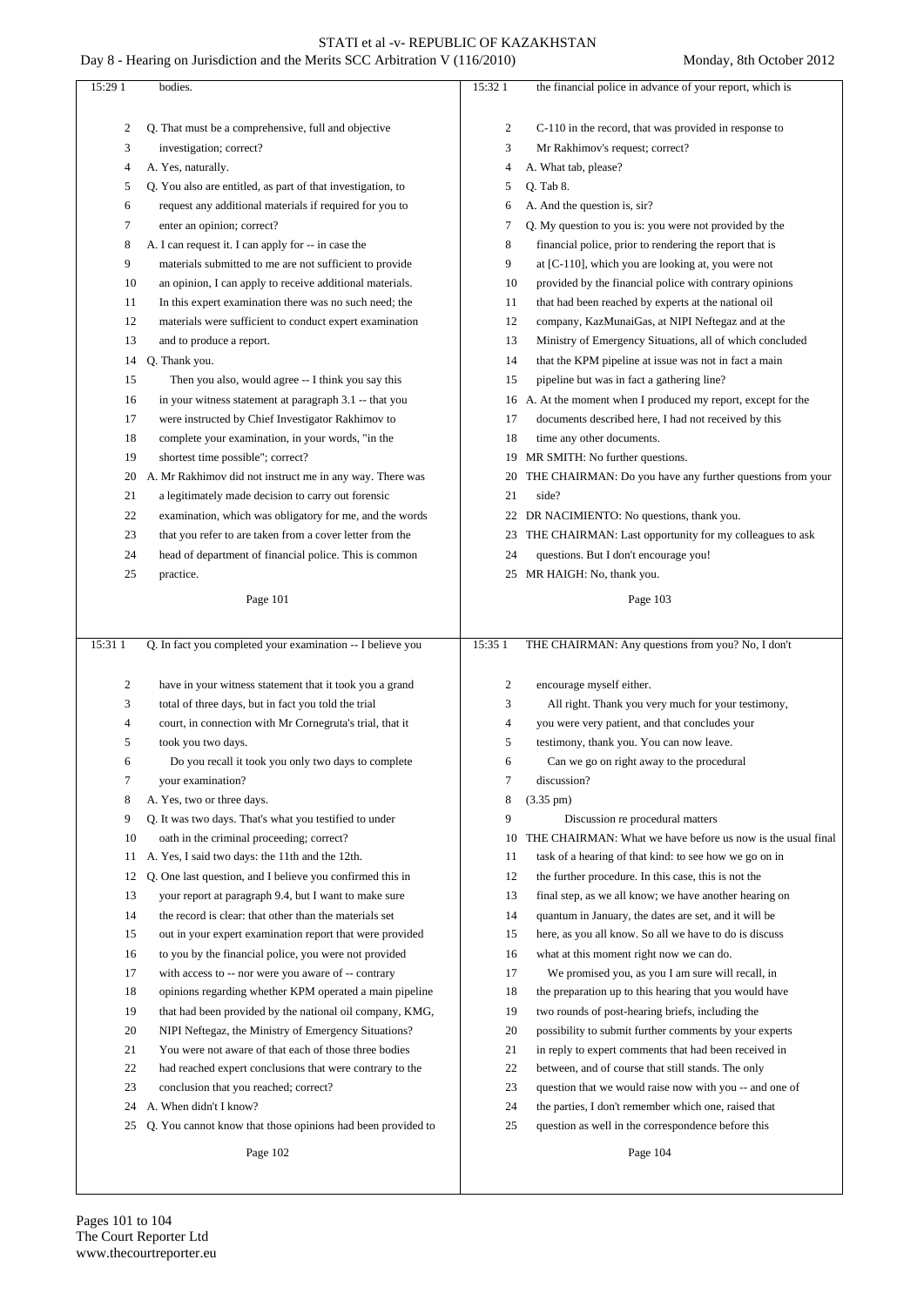| 15:37 1          | hearing -- is: at which time should we have those           | 15:40 1 | simply not sufficient.                                      |
|------------------|-------------------------------------------------------------|---------|-------------------------------------------------------------|
|                  |                                                             |         |                                                             |
| $\boldsymbol{2}$ | post-hearing briefs?                                        | 2       | THE CHAIRMAN: I am sorry?                                   |
| 3                | We discussed it in the Tribunal and I can tell you,         | 3       | DR NACIMIENTO: 30 days are not sufficient: that is my       |
| 4                | subject to what we hear from you, that we find it might     | 4       | initial reaction to that. I would have requested at         |
| 5                | be more helpful to have post-hearing briefs covering        | 5       | least five weeks.                                           |
| 6                | everything after the January hearing, rather than have      | 6       | THE CHAIRMAN: Well, what we could do is have a slightly     |
| 7                | now a first stage of post-hearing briefs on what we have    | 7       | longer period for the first round and then a slightly       |
| 8                | done here, and then another one after the January           | 8       | shorter period for the second, because that would only      |
| 9                | hearing. That obviously would have the advantage for        | 9       | be in rebuttal, and that would then meet your concern.      |
| 10               | the parties that they can now concentrate on the quantum    | 10      | We could call it basically five weeks for the first         |
| 11               | phase for that hearing, and it would have the advantage     | 11      | round -- we will look at dates in a minute -- and then      |
| 12               | for us that we get a final document which covers it all,    | 12      | have something like three weeks for the second round,       |
| 13               | as far as the post-hearing briefs are concerned.            | 13      | because that will be much more limited. The second          |
| 14               | So let me first ask whether that would be fine with         | 14      | round will obviously be limited to rebuttal of what was     |
| 15               | you?                                                        | 15      | submitted in the first round, so it will be a much more     |
| 16               | MR SMITH: Yes, that would be fine with the claimants.       | 16      | limited scope.                                              |
| 17               | DR NACIMIENTO: Also from respondent's side.                 | 17      | Would that be then agreeable to the claimants as            |
| 18               | THE CHAIRMAN: Very good. So we proceed that way: no         | 18      | well?                                                       |
| 19               | post-hearing briefs right now. Of course, you can           | 19      | MR SMITH: Yes.                                              |
| 20               | already start preparing that, and that may not be a bad     | 20      | THE CHAIRMAN: Then let's try to make dates of that. You     |
| 21               | idea, because now you still have a good memory of what      | 21      | will, of course, get a short procedural order confirming    |
| 22               | happened here; but then you can keep it on and you can      | 22      | that, but obviously it is good for all of us to know        |
| 23               | update it then after the January hearing.                   | 23      | that right away.                                            |
| 24               | So we will have two post-hearing briefs. The common         | 24      | The hearing stops on 31st January, if I see it              |
| 25               | understanding from our side -- I suppose also from your     | 25      | correctly. If we take five weeks from that, so              |
|                  | Page 105                                                    |         | Page 107                                                    |
|                  |                                                             |         |                                                             |
| 15:38 1          | side -- was that they would be simultaneous, two rounds     | 15:42 1 | 8th March would be the date for the first round; that is    |
|                  |                                                             |         |                                                             |
| 2                | simultaneously, and the question is: how much time do       | 2       | the five weeks. That is a Friday. And then we would         |
| 3                | the parties need?                                           | 3       | count three: now, that is Easter.                           |
| 4                | MR SMITH: From the claimants' perspective, we would be      | 4       | Do you want to have your date before Easter or after        |
| 5                | ready 30 days after the conclusion of the damages           | 5       | Easter? Maybe if we tell you before Easter, that saves      |
| 6                | hearing.                                                    | 6       | your Easter time. Shall we call it 29th March?              |
| 7                | THE CHAIRMAN: I am glad to hear that, because we were       | 7       | DR NACIMIENTO: That is after or before Easter?              |
| 8                | looking at our own planning for deliberations: we have      | 8       | THE CHAIRMAN: 29th March is the Friday before Easter. That  |
| 9                | until July, from the Stockholm Chamber, for our award,      | 9       | still saves your Easter Sunday.                             |
| 10               | and we would like to stick to that if possible and get      | 10      | MR SMITH: I think it is entirely appropriate that we submit |
| 11               | the award out by that time, next summer. But in order       | 11      | on Good Friday.                                             |
| 12               | to do that, we have to start deliberating, of course, at    | 12      | THE CHAIRMAN: Shall we call it that? So it is 29th March    |
| 13               | some stage, in such a complex case, and I can tell you      | 13      | for the second round.                                       |
| 14               | frankly we picked a date very early in May, and of          | 14      | Obviously after that we will still need cost claims         |
| 15               | course we would need about a month to digest whatever       | 15      | at some stage, but that is something we can discuss at      |
| 16               | you sent to us.                                             | 16      | the January hearing. We don't need those necessarily        |
| 17               | So our suggestion was going to be -- I will ask you         | 17      | for our first deliberations. So we can give you some        |
| 18               | in a minute whether that is okay with you as well --        | 18      | time for that, and you will probably need some time,        |
| 19               | that the hearing in January is the end of January, so if    | 19      | because you want to calculate all the work you have done    |
| 20               | by the end of February we could get the first round, and    | 20      | up to the second round of post-hearing briefs. So           |
| 21               | then by the end of March the second round of                | 21      | normally I would think you need another three weeks or      |
| $22\,$           | post-hearing briefs, that would give us the one month we    | 22      | something to do the cost claims.                            |
| 23               | need to digest things.                                      | 23      | What I normally do is also give the parties a chance        |
| 24               | How would the respondent feel about that?                   | 24      | for a short comment on the cost claims of the other         |
| 25               | DR NACIMIENTO: My initial reaction would be that 30 days is | 25      | side. If you don't do that, they want to do it anyway.      |
|                  | Page 106                                                    |         | Page 108                                                    |
|                  |                                                             |         |                                                             |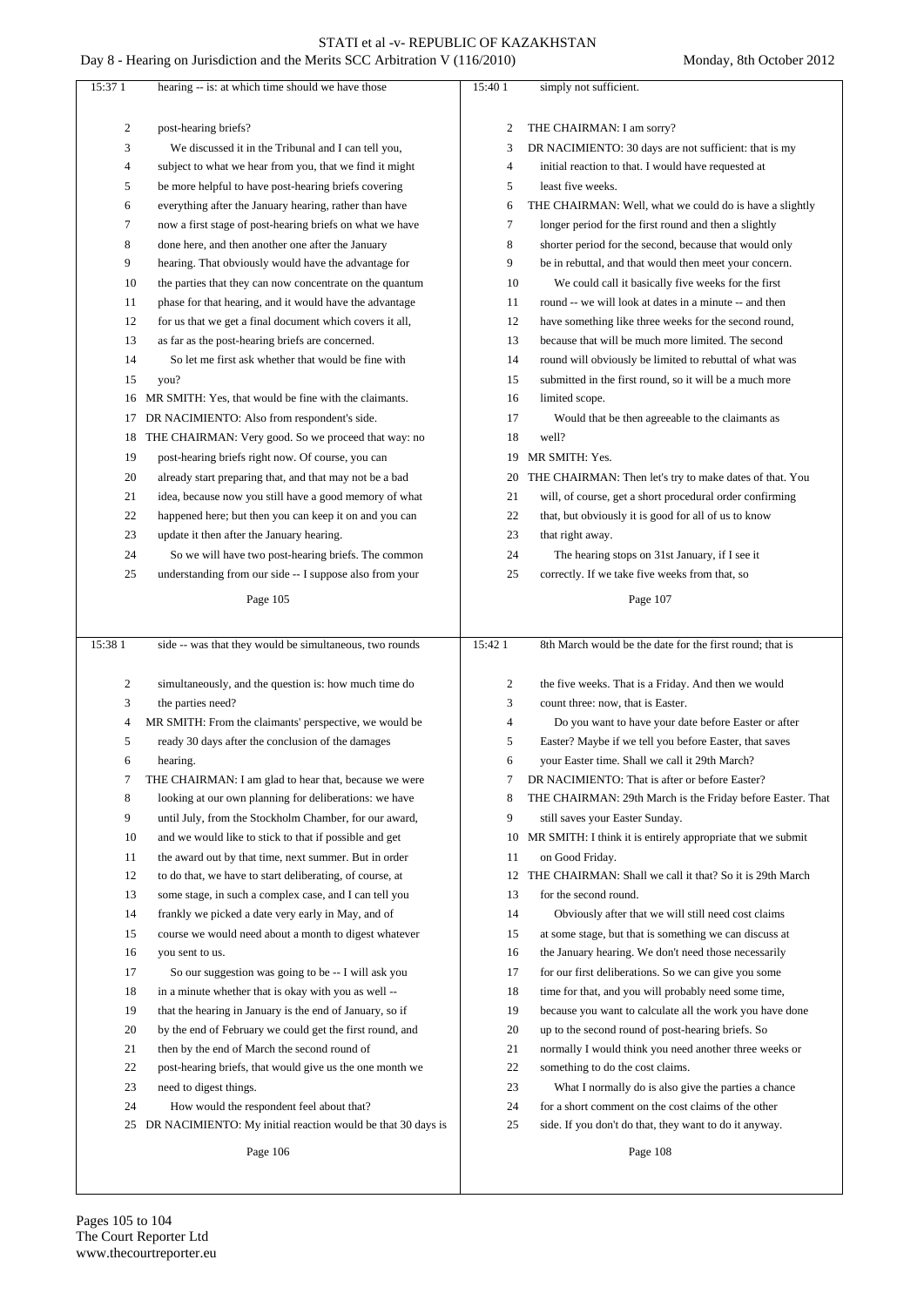| 15:43 1  | So we will have a very short second round on cost                                                                | 15:46 1        | important to us as well.                                                   |
|----------|------------------------------------------------------------------------------------------------------------------|----------------|----------------------------------------------------------------------------|
| 2        | claims. But that does not really affect our                                                                      | 2              | So that is all. Thank you very much for all this,                          |
| 3        | deliberations so much because that is later.                                                                     | 3              | and I wish you a good journey home                                         |
| 4        | Alright. Well, wonderful. That's all we have to do                                                               | 4              | $(3.46 \text{ pm})$                                                        |
| 5        | right now, I think. Any further questions before I come                                                          | 5              | (The hearing concluded)                                                    |
| 6        |                                                                                                                  | 6              |                                                                            |
| 7        | to my normal last words?<br>MR SMITH: Nothing from claimants.                                                    | 7              |                                                                            |
| 8        | DR NACIMIENTO: Not from our side.                                                                                | 8              |                                                                            |
| 9        | THE CHAIRMAN: The usual question, of course, is again: have                                                      | 9              |                                                                            |
| 10       | the parties any objections to the procedure as we have                                                           | 10             |                                                                            |
| 11       | done it up to now, as we have conducted it up to now?                                                            | 11             |                                                                            |
| 12       | Because it would be good for us to know. Claimants?                                                              | 12             |                                                                            |
|          | 13 MR SMITH: None from the claimants.                                                                            | 13             |                                                                            |
|          | 14 DR NACIMIENTO: No objections.                                                                                 | 14             |                                                                            |
|          | 15 THE CHAIRMAN: Thank you very much.                                                                            | 15             |                                                                            |
| 16       | Then I come to the pleasant duty of thanking                                                                     | 16             |                                                                            |
| 17       | everybody: first, the parties. I know it is                                                                      | 17             |                                                                            |
| 18       | a complicated and tough fight that we have here before                                                           | 18             |                                                                            |
| 19       | us, and the case is very complex. Taking that into                                                               | 19             |                                                                            |
| 20       | account, I think we can be very grateful that counsel                                                            | 20             |                                                                            |
| 21       | were conducting themselves in such a civilised way.                                                              | 21             |                                                                            |
| 22       | Obviously there were disputes and different opinions;                                                            | 22             |                                                                            |
| 23       | that is normal. I would be astonished if that would not                                                          | 23             |                                                                            |
| 24       | occur. But it is helpful -- I don't have to tell you,                                                            | 24             |                                                                            |
| 25       | but I will tell you -- for a tribunal, it is very                                                                | 25             |                                                                            |
|          |                                                                                                                  |                |                                                                            |
|          | Page 109                                                                                                         |                | Page 111                                                                   |
| 15:45 1  | helpful if you have on both sides experienced counsel.                                                           | 1              | <b>INDEX</b>                                                               |
|          |                                                                                                                  |                |                                                                            |
| 2        | Once in a while I don't have that, and then things                                                               | $\mathfrak{2}$ | PAGE                                                                       |
| 3        | become much more complicated. So I am grateful for that                                                          | 4              | 3 DR SEONG HOON KIM (called)1<br>Direct examination by DR NACIMIENTO<br>3  |
| 4        | as well, for the help that we get from you.                                                                      | 5              | Cross-examination by MR MOHR  9                                            |
| 5        | I expressly again, as I mostly do -- if I don't                                                                  | 6              | Re-direct examination by DR NACIMIENTO<br>21                               |
|          |                                                                                                                  | 7              | Further cross-examination by MR MOHR<br>23                                 |
| 6        | forget -- extend my thanks to the support staff, the                                                             |                | 8 MR SERIK DOSYMOVICH RAKHIMOV<br>26                                       |
| 7<br>8   | paralegals and to all the others. I know that full<br>teams are behind all that, otherwise that couldn't         | 9              | (called)<br>Direct examination by DR NACIMIENTO<br>27                      |
|          |                                                                                                                  |                |                                                                            |
| 9        | function. And I am not saying they are more important                                                            | 10             |                                                                            |
| 10       | than the lawyers, but they are very important, so                                                                |                | 30<br>Cross-examination by MS ROEBUCK FREY                                 |
| 11       | I expressly extend my thanks to them.                                                                            | 11             | 34                                                                         |
|          |                                                                                                                  |                | MR RUSTAM NURLANOVICH<br>AKHMETOV                                          |
| 12       | Let me thank the interpreters: they have had a very                                                              | 12             | (called)                                                                   |
| 13       | difficult job to do, I am quite aware, in various                                                                | 13             | Direct examination by DR NACIMIENTO<br>35                                  |
| 14       | languages. Some are not here anymore, but they will                                                              | 14             | Cross-examination by MR SMITH 40<br>15 MR MIRBULAT ZARIFOVICH ONGARBAEV    |
| 15       | hear about it, I take it. We thank you very much for                                                             |                | (called)                                                                   |
| 16       | also reacting when we started waving our hands and all                                                           | 16             |                                                                            |
|          |                                                                                                                  |                | Direct examination by DR NACIMIENTO<br>46                                  |
| 17<br>18 | this. So we had an interesting way to communicate, but<br>it did work out somehow.                               | 17             | Cross-examination by MR FLEURIET50                                         |
| 19       | The court reporter: the first court reporter isn't                                                               | 18             | Re-direct examination by DR NACIMIENTO<br>74                               |
| 20       | here, but his colleague is here, and they have done                                                              | 19             |                                                                            |
| 21       | a very good job -- as usual, because I know the firm --                                                          |                | MR SALAMAT SARTEVICH BAYMAGANBETOV  78                                     |
| 22       | so let me thank them as well.                                                                                    | 20             | 79<br>(called)                                                             |
|          |                                                                                                                  | 21             | Direct examination by DR NACIMIENTO                                        |
| 23<br>24 | Of course, we also, from the Tribunal, thank the                                                                 | 22             | Cross-examination by MR SMITH86<br>23 Discussion re procedural matters 104 |
| 25       | Secretary of the Tribunal behind us. I am not going to<br>say she is more important than we are, but she is very | 24             |                                                                            |
|          |                                                                                                                  | 25             |                                                                            |
|          | Page 110                                                                                                         |                | Page 112                                                                   |
|          |                                                                                                                  |                |                                                                            |
|          |                                                                                                                  |                |                                                                            |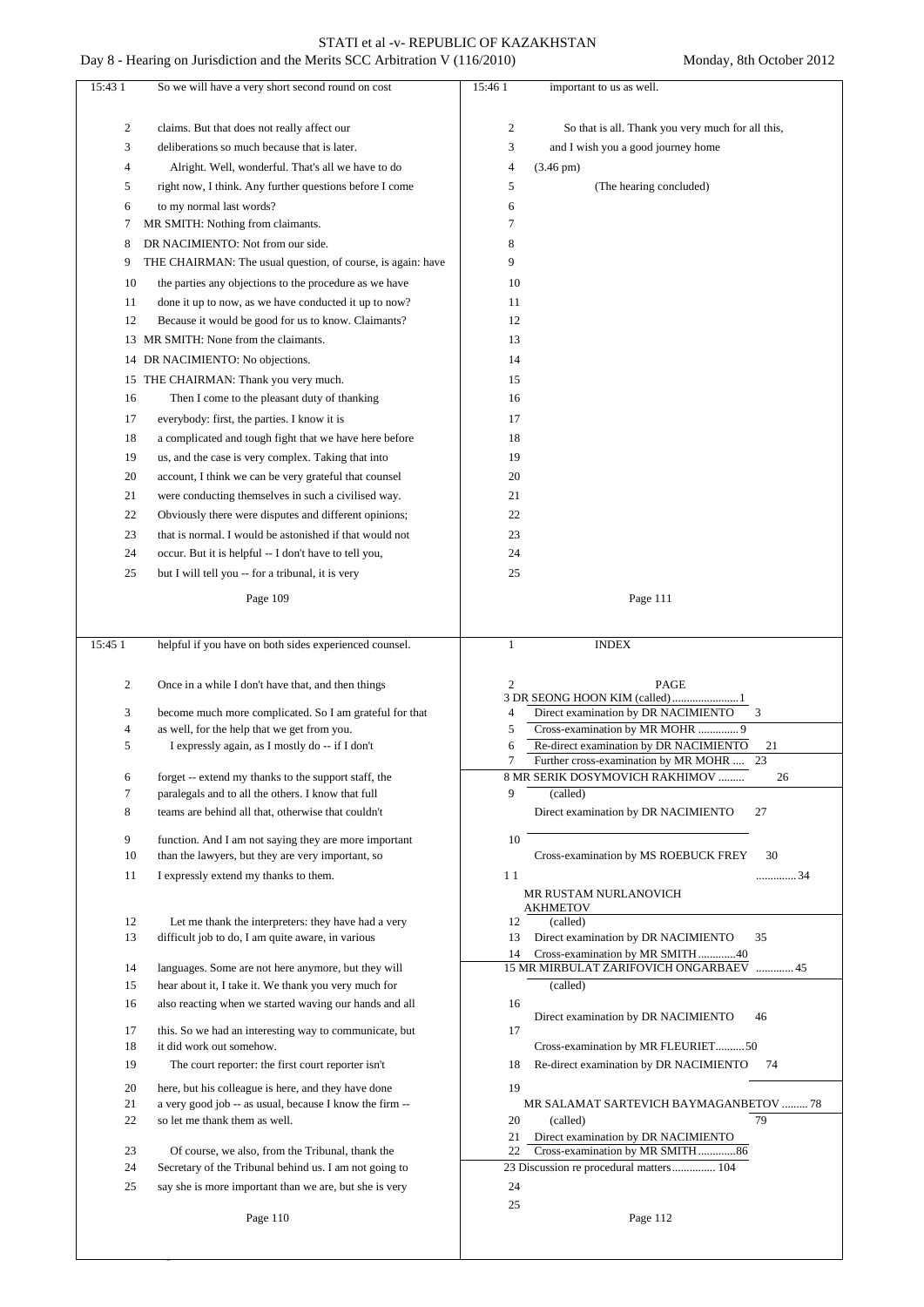#### Monday, 8th October 2012 STATI et al -v- REPUBLIC OF KAZAKHSTAN Day 8 - Hearing on Jurisdiction and the Merits SCC Arbitration V (116/2010)

 **\_\_\_\_\_\_\_\_ A \_\_\_\_\_\_\_\_ abbreviated** 28:8 **abbreviations** 28:23 **able** 7:3 11:12 12:24 22:16 **absolutely** 29:16 **abstract** 28:22 **accept** 7:10 8:4 48:24 **acceptance** 82:11 83:3 83:4 **accepted** 4:9 6:24 48:14 83:6 88:17 **access** 76:14 102:17 **account** 29:11 32:14 109:20 **accurate** 7:4 **acquired** 17:3.9 **acquisition** 12:7 15:15 16:1 17:25 75:17 **act** 82:11 83:3 88:14 88:16 **acting** 69:19 70:1 **activities** 36:23 38:11 39:18 40:6 41:8 44:2,3 68:22,23 69:11,13 84:4 **activity** 14:8 **acts** 42:5 84:3,5,5 **actual** 8:7 10:19 **add** 27:12 35:7 46:9 73:19 79:9 85:1,18 **addenda** 49:2 67:24 67:25 **addendum** 48:1,2,5 48:13,15 67:6,6,8 67:10 68:17,17 **addition** 36:22 39:25 **additional** 4:12 81:8  $100 \cdot 14$ 101:6,10 **additions** 66:24 **address** 29:15,22,25 72:22,25 73:4 75:23 **addressed** 29:7 **adjournment** 78:13 **administrative** 36:5 79:25 84:1,4,9 **advance** 103:1 **advantage** 105:9,11 **advise** 26:14 **adviser** 4:2 10:19 **Advocates** 1:22 **affect** 109:2 **afternoon** 3:39:11 27:10 30:10 **agencies** 46:20 **agency** 25:21 28:6 29:12,21 35:23 36:4 36:7,9,22 38:17 39:4,6,18 40:13,22 42:1 43:23 84:24 **agency-specific** 93:20 **agenda** 78:6 **agents** 31:21 **ago** 19:17 28:2,20 30:16 45:2

58:16,20 59:3,12 **agree** 2:21 63:11,16 66:20 69:25 77:14 79:10 98:4,13 100:19 101:15 **agreeable** 107:17 **agreed** 66:24 72:14 **agreement** 19:5 22:4 23:3 66:21 67:11 69:21 **agreements** 22:3,6,12  $22:15$  23:19 49:3 **agrees** 1:20 **ahead** 2:11 51:6 74:9 77:4 88:2 **air** 36:18 **airfields** 36:18 **Akhmetov** 25:2,16,18 26:5 34:9,15,17,18 35:6,19 39:15 40:19 112:11 **Aktau** 30:25  $31.23$ 32:5 **ALAN** 2:11 **ALEXANDRA** 1:18 **ALEXANDRE** 2:23 **allegation** 64:19 65:9 65:12 **allege** 55:15 67:20 **alleged** 53:1 59:9 64:11 68:12 77:7 **allocation** 9:22 **allow** 8:6 18:1 60:5 68:15 **allowed** 74:17 **Alright** 2:12 9:8 44:25 65:17 77:24 78:4,11 109:4 **altogether** 22:8 41:22 **AMAN** 2:13 **amend** 27:12 35:8 46:9 48:13 79:9 **amended** 66:17 77:2 **amendments** 66:23,23 **ammonia** 23:15 **amount** 10:20 12:5,10 **Amy** 1:18 30:10 **analyses** 47:10 **analysing** 10:17 **analysis** 10:23 18:25 80:8 87:17 **ANASTASIA** 2:8 **ANATOLIE** 1:12 **annex** 9:23 **answer** 4:14 7:20 19:19 21:18 23:13 25:22 44:12 54:25 62:6 73:1 77:21 86:22 88:5,18 90:10 91:6,6,7,7,18 92:7 92:20 93:6,12,23 94:15 99:12 **answered** 90:8 **answering** 92:10 **answers** 2:13 54:8 94:14 **anticipation** 21:23 **anymore** 26:4 110:14 **Anytime** 31:10 **anyway** 2:2 26:10

108:25 **apologise** 9:15 **apparently** 33:12 **appear** 52:19 54:24 55:1,11,21 56:24,25 **appeared** 1:19,22 **appearing** 2:1 94:24 **appears** 4:13 54:18,19 **applicant** 37:9 42:1 43:12,16 **application**  $43.12$ 65:20 **applied** 84:7 **apply** 37:3 40:6 85:2 101:8,10 **appointed** 81:8 **appraisal** 59:17 **appropriate** 108:10 **approval** 60:13 72:18 **approved** 40:13 67:10 72:6,12 84:23,23 **approving** 36:14 **approximate** 16:17 **approximately** 16:21 20:2 32:17 39:12 50:1 **April** 66:1,7 **arbitration** 1:1,1,2 4:17 27:11,23 30:11 35:7 46:8 50:14 79:8 **area** 39:18 40:2,3,4 42:18 **areas** 36:21  $46.21,22$ 83:25 **argue** 100:11 **arising** 25:21 **Arman** 32:23 **Army** 29:14 **arrest** 14:14 **arrested** 14:7 **arrived** 25:19 31:23 32:3 **article** 64:13 **Artur** 15:2 **Ascom** 1:13 2:5 **Ashti** 17:20,23 18:5 **Asian** 80:5 **aside** 5:20,25 6:5 **asked** 2:9 3:18 4:9 25:7 28:13 30:24 56:6 65:15 86:15,16 90:22 91:17 92:1,22 93:4,9 97:19 **asking** 5:16 6:6 50:13 54:7 59:3 62:7,8,17 65:8 91:3 97:19 **asks** 12:7 **aspects** 18:16 **assessment** 98:9 **assets** 4:1 6:16 9:20 10:8 14:5 19:4,6,7 75:17 **assume**  $11 \cdot 1 \cdot 39 \cdot 8$ 43:25 57:23 **assumed** 54:21

**assuming 5:8 assumption 10:11 Astana 79:21 80:6 astonished 109:23 attached 55:8 attempts 75:14 attend 7:13 attended 14:15 attorney-client 20:4 attractive 75:16 audit 40:11 auditing 40:11 audits 51:14 August 3:11 4:19,24**  11:25 28:18 **author** 28:8 **authorised** 39:6 79:16 **authorities** 8:22,25 38:15 **authority** 38:18 82:3 **available** 8:16 34:3 84:20,21 **avenue** 1:4 **award** 106:9,11 **aware** 2:6,17,18 13:24 14:5,13 17:4 18:13 30:23 34:22,23 45:24 46:1 51:20 52:19 53:4 55:21 70:20 78:23,24 87:25 102:17,21 110:13  **\_\_\_\_\_\_\_\_ B \_\_\_\_\_\_\_\_ back** 9:6 18:18 58:17 63:6,7 66:10 72:20 77:6 97:20 **background** 35:20 46:12 80:4 **bad** 105:20 **bank** 3:24 4:2 6:15 **barbaric** 72:10 76:4,5 76:17 **base** 6:23 82:7,14,19 84:16 88:4 97:15 99:23,24 **based** 6:11,12 9:3 10:8 10:11 19:1841:13 79:15 82:2,4 87:11 87:12,17 88:7,18 94:11 **basic** 80:14 **basically** 11:13  $43.21$ 107:10 **basis** 20:15 65:2 74:24 81:16 83:10 84:13 87:13,19,20 88:8,11 89:25 90:17 **Baymaganbetov** 45:3 78:15,18 79:7 81:22 112:19 **bear** 26:15 **began** 68:8 **begins** 18:10 64:16,17 **behalf** 1:19,22 50:13  $94.23$ **BEKETAYEV** 2:9 **believe** 6:19 9:12,15

20:14 23:9 32:10 33:3 42:19 53:14 54:18 56:1,15 58:16 59:4,8 60:19,21 61:8 62:15 63:1 69:23 74:16 77:19 81:23 98:25 100:10 102:1,12 **belong** 84:2 **best** 19:24 24:3 **better** 92:15 **beyond** 20:25 26:7 87:2 **bid** 4:10,24 7:21 8:10 9:2 11:16 18:3 **bidder** 7:25 **bidders** 7:25 **big** 73:2 **bilaterally** 21:9 **billion** 10:3 11:5 12:12 **binder** 6:5 50:15 59:16 60:9 61:3 62:14 63:22 65:19 66:4 68:3 69:16,23 70:5 87:3 91:21 94:19 **binders** 14:22 **binding** 7:17 21:18 **bit** 28:12 31:23 38:22 88:1 **BITENOV** 2:16 **bodies** 42:6,8 43:3 44:5 76:19 100:25 100:25 101:1 102:21 **body** 36:1,10,11 42:8 44:6 47:20,21 48:7 48:17,20,21 55:20 66:25 67:4 79:16,18 79:22 82:2 86:17,18 86:20 **booster** 96:20 97:9 **Borankol** 10:3 82:6,10 82:13,18 84:15 86:13 89:14 92:5 93:1 **borderline** 76:12 **bottom** 62:20 **breaches** 52:17 **break** 24:23 26:13,19 34:8,13 45:11,12,15 78:5 **brief** 21:10 77:3,15 **briefly** 25:15 **briefs** 78:9 104:19 105:2,5,7,13,19,24 106:22 108:20 **BRILL** 2:17 **brings** 78:4 **broken** 9:22 10:2 **Bucharest** 7:13 8:12 8:15 9:6 14:16 15:3 15:8,13 22:6,18 **budget** 22:21 23:2 26:1 36:14 **building** 31:8,8 **buildings** 80:22,24 84:1,2,9 **built** 79:15 83:18 **bullet** 96:15,17 97:2 **business** 41:15,16 95:8

11:25 14:25 15:1,2

**busy 12:23 19:20 buyers 75:16 buying 9:1 bypassing 29:23 Bocksteigel 1:14 Bockstiegel 78:20 BOCKSTIEGE L 1:9** 

 **\_\_\_\_\_\_\_\_ C \_\_\_\_\_\_\_\_ calculate** 108:19 **calculated** 41:22 **call** 16:2 25:12 107:10 108:6,12 **called** 1:3 17:2,11 25:2 25:19 26:21 31:24 34:15 45:17 56:1 62:13 78:15 85:16 112:3,8,12,15,20 **Canada** 23:1 **Capital** 3:25 4:5,8,22 4:25 5:3  $6:157.9107.238.4$ 10:12 12:16 13:21 22:1 **card** 37:15,21 **care** 75:18 76:19 **career** 86:4 **Carnegie** 2:17 **carried** 28:16 38:14 42:6 51:14 68:8,21 84:8 86:6,10 87:12 87:19 88:7,11 91:12 93:2 97:13 98:21 **carries** 36:11 **carry** 22:24 40:5 80:20,25 101:21 **carrying** 68:20 69:10 71:3 79:24 **case** 7:16 19:16 20:21 29:12 32:14 33:4 57:2 58:21 67:2 72:7 74:21 75:9,14 82:3 83:13 85:9 86:25 87:9 101:8 104:12 106:13 109:19 **cases** 28:11,15 48:23 56:22 57:1 **caused** 11:24 74:14 **central** 36:10 46:22 72:15 74:16 75:3,7 80:5 96:20 97:9 99:10,15,19 **centre** 1:4 79:14,21,22 79:23 80:10 97:14 99:22,24 **certain** 20:25 28:19 36:23 47:23 49:13 81:6 82:9,24,24 95:19 **certainly** 69:19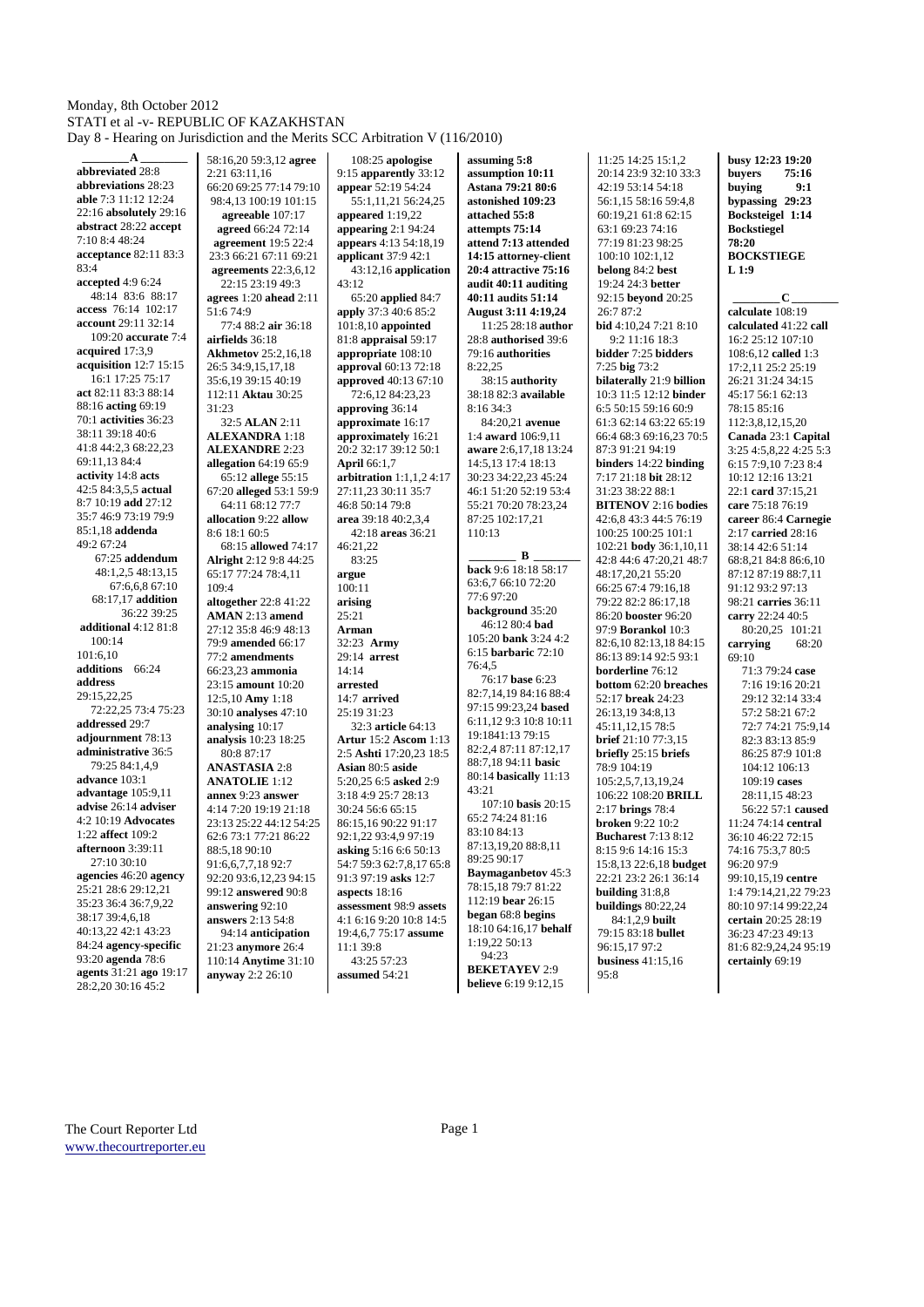#### STATI et al -v- REPUBLIC OF KAZAKHSTAN Day 8 - Hearing on Jurisdiction and the Merits SCC Arbitration V (116/2010) Monday, 8th October 2012

| certificate 37:11,13,22             | 21:16 35:10                        | 39:17 40:3,24 41:1                      | condition-based 10:15                 | 47:24 48:1 49:2                      | 92:2 94:17 109:20                |
|-------------------------------------|------------------------------------|-----------------------------------------|---------------------------------------|--------------------------------------|----------------------------------|
| 37:23 42:2 70:3                     | clarify 43:20 83:24                | 41:3,11,14,18 44:10                     | conduct 43:13 86:9,15                 | 55:15 60:7 65:22                     | 110:1                            |
| certificates 38:14                  | class 85:14                        | 74:20 80:9                              | 100:21 101:12                         | 66:16,21 67:10 68:5                  | counsels 3:8                     |
| chain 29:21                         | classification 39:14               | company 8:21 11:6                       | conducted 18:25 33:8                  | 68:8,11,13,23,23                     | counsel's 90:9                   |
| chairman $1:6,14,23$                | 44:11 83:15                        | 12:16,17,21 14:4                        | 51:13 52:11 86:7,7                    | 69:5,9,18,20 70:1,7                  | count 100:16 108:3               |
| 2:2,8,11,16,22,25                   | classified 42:14 86:4              | 15:24 16:10 17:2,2                      | 109:11                                | 70:10                                | couple 1:8 28:1,20               |
| 4:13 6:1 9:8 20:5,11                | classify 43:23                     | 17:24 20:8.14 23:1                      | conducting 42:23,25                   | contracts 7:2 19:7                   | 30:15 32:7 40:19                 |
| 20:17 21:2,3,13                     | classifying 42:18                  | 47:13 61:12 62:4,8                      | 109:21                                | 21:24 23:19 47:16                    | 66:4 100:9,15                    |
| 23:8,22,25 24:6,8                   | clear 11:1 29:21 72:10             | 69:11 70:23 71:3                        | conference 1:4,9 5:6                  | 47:22 52:18 66:23                    | course 8:8 10:9 13:13            |
| 24:16,19 25:14,15                   | 75:11 83:8 98:7,15                 | 75:13,18 76:18 90:6                     | 24:9,12 26:22                         | 70:25 71:2                           | 24:9,25 25:25 76:20              |
| 26:3,10,12,24 27:6                  | 102:14                             | 102:19 103:12                           | conferences 19:22                     | contractual 52:13                    | 81:7 104:22 105:19               |
| 28:6 30:4 33:21,23                  | clients 64:5                       | company's 10:7 12:4                     | confidential 5:1 6:13                 | contrary 102:17,22                   | 106:12,15 107:21                 |
| 33:24,25 34:7,11,17                 | close 17:5 74:7                    | 17:1 69:13                              | 11:14 12:6,6                          | 103:10                               | 109:9 110:23                     |
| 35:1,13,17 40:16                    | closed 7:16 8:9 23:5               | compare 49:14                           | confirm 5:12 27:2,5                   | control 47:11 68:25                  | court 1:25 92:17                 |
| 44:18,21,25 45:6,13                 | closer 1:23                        | compared 49:18 84:14                    | 33:16 35:9 55:10                      | conversation 20:1.2                  | 102:4 110:19,19                  |
| 45:19 46:3 50:8,24                  | closes 76:14                       | comparing 72:4,7                        | 64:1,3 76:22 86:2                     | conviction 94:2                      | cover 101:23                     |
| 51:4,6,9 53:10,17                   | coffee 34:7                        | comparison 49:21                        | 87:10,17 93:24                        | Cooperation 2:10                     | covering 91:13 105:5             |
| 53:19 56:6,11,16,17                 | coincide 98:17                     | competence 42:19                        | confirmation 5:18                     | copies 4:16 11:9 18:21               | covers 39:1 105:12               |
| 56:21 57:7 58:8                     | colleague 33:25                    | competent 44:5 47:19                    | 12:13 60:16                           | 38:9 82:15                           | create 6:23                      |
| 74:6,9 77:1,4,12,23                 | 110:20                             | 47:21 48:17,20,21                       | confirmed 19:21                       | copy 4:21 37:14 57:11                | created 3:14 6:12                |
| 78:2,17 79:2 85:22                  | colleagues 20:18                   | 55:20 66:25 67:4                        | 32:15 52:11 76:25                     | 57:16                                | crimes 27:19 28:7                |
| 88:1 90:10 94:13,15                 | 23:22 33:23 44:21                  | 76:19                                   | 83:5 102:12                           | Cornegruta 91:15                     | criminal $28:10,15$              |
| 97:18 100:11,15                     | 77:24 103:23                       | complaint 32:12                         | confirming 37:25                      | Cornegruta's 92:1,16                 | 33:4 79:25 102:10                |
| 103:20,23 104:1,10                  | colleague's 58:8                   | complete 5:11,17                        | 43:14 44:4 107:21                     | 94:1 102:4                           | criteria 10:14,22                |
| 105:18 106:7 107:2                  | Collegium 1:22                     | 101:18 102:6                            | confuse 53:2 59:10                    | corner 88:23 91:24                   | 90:12,13,23,23 91:5              |
| 107:6,20 108:8,12                   | colonel 28:24                      | completed 32:5 102:1                    | confusing 75:9                        | Corporation 3:6                      | 91:5,9 93:10,13                  |
| 109:9.15                            | combining 61:20                    | completely 69:6                         | connection 1:10 102:4                 | correct 5:8,9 9:20,21                | 94:2,5,6,7 95:5,25               |
| <b>Chamber</b> 1:2 106:9            | come 10:14 22:4,21                 | completeness 39:8                       | consecutively 24:17                   | 9:25 10:1,5,6,13,18                  | 96:13 97:21 98:12                |
| chance 108:23<br>change 46:10 49:12 | 30:2 32:2 50:9<br>72:20 77:6 78:17 | completion 46:19<br>complex 76:7 106:13 | consent 59:25                         | 12:19 13:5 14:1,2                    | 99:14                            |
| 71:11                               | 85:23 109:5,16                     | 109:19                                  | consented 59:18                       | 14:17 17:7 18:22<br>30:14 33:14 45:6 | criterion 97:21<br>critical 57:2 |
| changed 71:7                        | comes 76:13                        | compliance 2:12,12,14                   | consequences 2:20<br>30:16 34:25 46:2 | 54:11 58:21 59:16                    | crossing 20:4                    |
| changes 50:4 79:11                  | coming 24:9 65:15                  | 2:1440:13 91:1                          | 79:1                                  | 59:21 60:15,21,25                    | cross-examination                |
| character 67:4,14                   | 74:7                               | 92:12 94:11 100:23                      | consider 6:17 68:13                   | 61:6,25 62:5 63:25                   | 9:10 23:11 25:6                  |
| characterised 29:4                  | command 29:21,23                   | complicated 78:20                       | 68:19                                 | 64:1,1,8 67:21                       | 30:5,9 40:18 50:11               |
| characteristics 43:22               | commander 30:1                     | 109:18 110:3                            | considerably 49:25                    | 69:21 70:18 72:25                    | 85:23 86:1 112:5,7               |
| charged 44:7                        | commander-in-chief                 | complies 97:21                          | considered 55:19 83:6                 | 73:14 75:24 82:20                    | 112:10,14,17,22                  |
| charges 14:7                        | 29:15                              | comply 2:19 29:2                        | 98:10                                 | 86:4 87:13,22,25                     | cross-examine 25:13              |
| chart 62:21                         | comment 8:11 65:15                 | 34:24 46:1 78:25                        | consist 95:4                          | 88:10 89:5 90:1,2                    | 26:5                             |
| charter 37:10                       | 77:2 108:24                        | 93:17 94:7,7 96:11                      | consists 96:16                        | 90:20 92:8,8 93:6                    | crude 22:10                      |
| check 33:3 39:4,7 45:7              | comments 104:20,21                 | comprehensive                           | construction 80:7,8,9                 | 93:14 94:5 95:8,24                   | cubic 49:24 50:2                 |
| 57:8                                | <b>Commerce 1:2</b>                | 100:21 101:2                            | 80:17,21 81:1 82:24                   | 96:1,9 97:12 99:12                   | current 35:20 46:12              |
| checked 88:13                       | commercial 15:18                   | compulsory 11:18                        | 83:17,19,20 84:1,24                   | 100:5,22 101:3,7,19                  | currently $16:12,15$             |
| chief 2:16 81:10                    | 18:16 19:10,13                     | concentrate 42:19                       | 84:25 87:12,20,24                     | 102:10,23 103:3                      | 36:16,23 39:11 40:1              |
| 101:17                              | 21:20 89:16 98:18                  | 105:10                                  | 88:8,12,13 90:1                       | corrected 55:24 57:5                 | 42:10 44:6 73:9                  |
| circumstances 3:13,19               | 98:21 99:9,15,19,23                | concept 21:3 98:15                      | 91:10 93:5,17,21                      | 57:18 58:4,18 70:6                   | cut 74:14                        |
| 56:1                                | 100:2,3,7                          | concepts 98:8                           | 94:8,9,11 95:2,12                     | correction 14:9 35:14                | $C-108$ 4:20                     |
| citations 90:18,19                  | commission 31:4                    | concern 57:25 107:9                     | 95:14,23 96:5,6,7                     | corrections 57:25                    | C-110 83:13 103:2,9              |
| city $80:6$                         | 47:20 59:18 65:25                  | concerned 28:5                          | 98:23                                 | 77:16                                | $C-13459:15$                     |
| civil 79:25 84:2,9                  | 68:20,21 72:16                     | 105:13                                  | constructions 80:22                   | correctly 33:1,3 90:3                | $C-140$ 61:2 63:23               |
| civilised 109:21<br>claim $73:8$    | 74:16 75:3,4,7<br>82:11 83:5 88:17 | concerning 39:13<br>58:23 59:24 75:8    | 80:24 84:8<br>consulting 19:25        | 107:25<br>correctness 64:2           | $C-189:11,16$<br>$C-3034:23$     |
| claimant 6:6 23:8 30:6              | commissioning 88:14                | 80:15                                   | Consults 28:13                        | correspond 28:25                     | $C-40$ 69:17,24 70:2,3           |
| 85:23                               | committee 46:25 47:4               | concluded 19:12 60:1                    | contact 19:15 31:4                    | correspondence 5:13                  | $C-41560:10$                     |
| claimants $1:14,19$ 2:2             | 84:23                              | 71:2 82:18 84:16                        | contacted 12:16 13:21                 | 11:10 104:25                         | $C-46588:20$                     |
| 21:17 24:25 25:3,5                  | commodities 82:13,19               | 103:13 111:5                            | contain 67:17,19                      | corresponding 84:12                  | $C-570:6$                        |
| 25:17 26:4 27:22                    | 84:16                              | <b>concludes</b> 24:2,8 34:3            | 85:20                                 | corresponds 33:19                    | $C-538$ 16:23                    |
| 30:11 40:16 50:9,14                 | commodity 82:7 88:3                | 44:18 104:4                             | contained 6:13 25:8                   | 35:25                                | $C-625$ 18:7 63:21               |
| 53:2 59:10 105:16                   | 97:14 99:22,24                     | conclusion 21:24                        | 90:19 96:10 100:4                     | <b>Corruption 28:7</b>               | $C-6765:18$                      |
| 106:4 107:17 109:7                  | common 29:14 44:1                  | 102:23 106:5                            | contains 28:15                        | cost 36:14 41:20                     | $C-768:2$                        |
| 109:12,13                           | 101:24 105:24                      | conclusions 48:8                        | content 28:10                         | 108:14,22,24 109:1                   | $C-70$ 5:1 23:17                 |
| claimant's 9:9 20:11                | communicate 110:17                 | 87:16 102:22                            | contents 29:3                         | costs 19:12                          | $C-70491:21$                     |
| 81:13 87:7                          | communications                     | condensate 49:20 50:1                   | context 21:17                         | counsel 1:7 2:24 6:5                 | $C-709$ 14:21 18:18              |
| claims 108:14,22,24                 | 15:20 20:16 21:8                   | 86:12                                   | continue 5:16,22 9:8                  | 13:1 19:15, 19, 21, 23               | $C-711.127:2330:13$              |
| 109:2                               | 36:18                              | condition 49:9,9 70:12                  | 45:4                                  | 19:25 20:3,12,24                     | $C-72077:22$                     |
| Claire 1:24                         | companies 8:23 9:1                 | 73:13                                   | continuous 52:15                      | 21:9,17 24:22 25:17                  |                                  |
| clarification 4:14                  | 16:8 17:25 19:1                    | conditions 10:10 49:7                   | contract 23:12,13,18                  | 57:6 72:20 74:4                      | D                                |

Page 2 The Court Reporter Ltd www.thecourtreporter.eu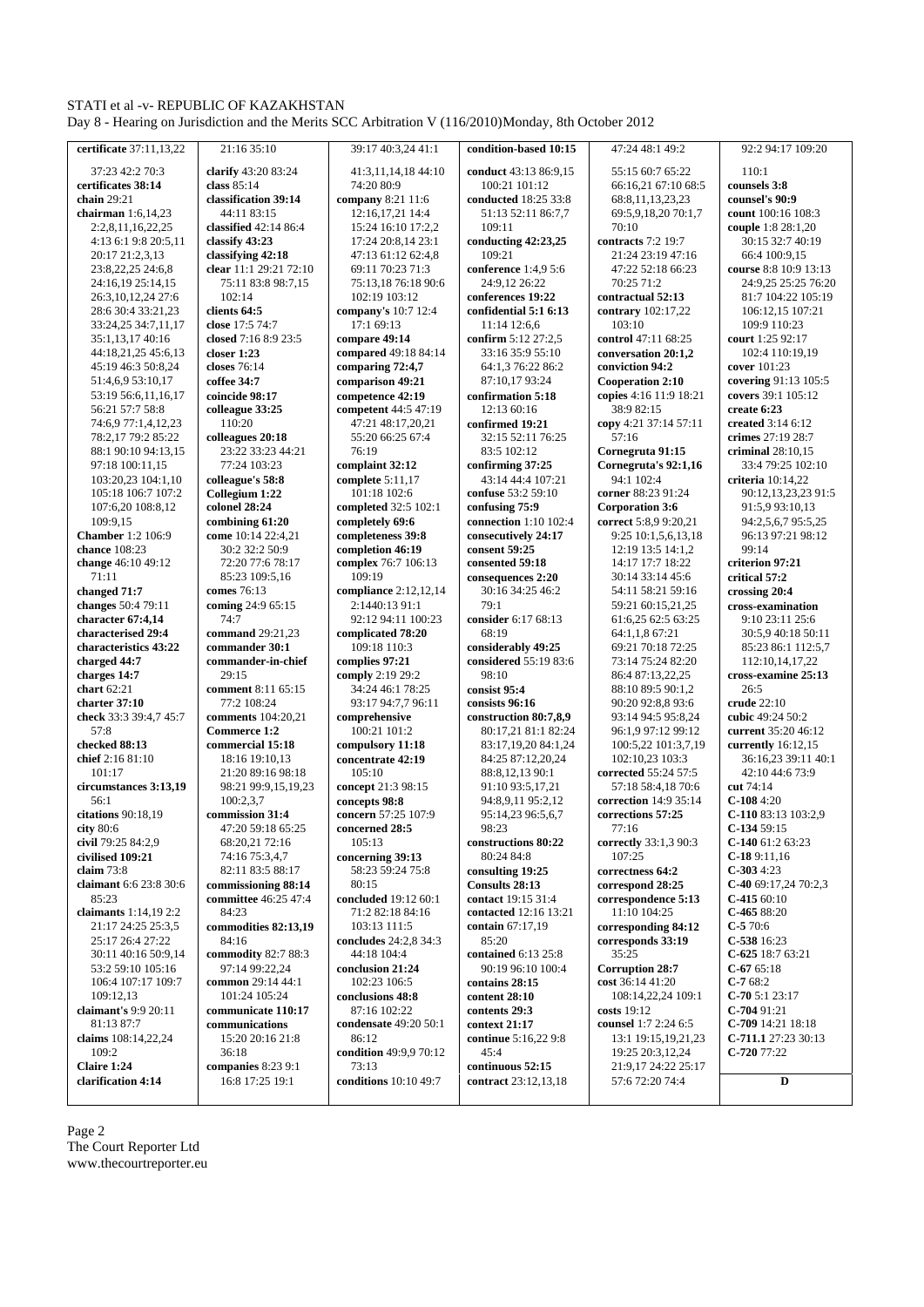Day 8 - Hearing on Jurisdiction and the Merits SCC Arbitration V (116/2010) Monday, 8th October 2012

| damages 106:5                              | describe 3:13,21 5:22                     | 29:22                                    | 45:1,4,12 46:6 50:7                       | engineering 83:17                          | 70:12 74:11 79:6,13                       |
|--------------------------------------------|-------------------------------------------|------------------------------------------|-------------------------------------------|--------------------------------------------|-------------------------------------------|
| data 7:1 28:9 50:5                         | 21:20 27:14,24 28:4                       | director 2:10 13:3                       | 74:8,11 77:1,5 79:4                       | English 1:17 33:17                         | 79:14,20 80:7 86:3                        |
| 91:2                                       | 35:19 46:11 47:15                         | disciplinary 29:13                       | 79:6 85:17,21                             | 51:5, 11, 21 52: 20, 21                    | 86:7,9,10,19,21                           |
| date 7:8 63:23 106:14                      | 49:7,9 50:5 79:12                         | disclose 11:20                           | 100:10,13 103:22                          | 53:5,12 54:17 55:5                         | 87:8,11 88:10 94:1                        |
| 108:1.4                                    | 80:3<br>described 39:15 58:22             | disclosing $11:15$ $21:5$                | 105:17 106:25<br>107:3 108:7 109:8        | 55:22,25 56:3,13,16                        | 101:11,12,18,22                           |
| dated 3:11,16 4:7,19<br>4:22.24 11:24 15:2 | 76:3 103:17                               | discourage 8:25<br>discovered 8:18 15:17 | 109:14 112:3,4,6,9                        | 56:24,25 57:5,11,13<br>57:17,20 58:19 59:6 | 102:1,7,15 112:4,6<br>112:9,13,16,18,21   |
| 18:8,10 60:10 63:2                         | describes 28:19 95:21                     | 16:20                                    | 112:13,16,18,21                           | 63:6 64:15,17 66:6                         | examinations 79:22                        |
| 63:22 66:16 68:4                           | 95:22 96:16                               | discuss 1:11 24:21                       | draft 48:1,2,13,18,19                     | 66:10 71:25 77:11                          | 79:23,24 80:11,16                         |
| dates 104:14 107:11                        | description 28:10,15                      | 104:15 108:15                            | 48:25 67:6.8 68:17                        | 77:14 87:5                                 | 80:20,22,23,25 81:1                       |
| 107:20                                     | 67:19,21                                  | discussed 21:6 48:17                     | 68:17                                     | enquire 12:17                              | 86:6.15.23                                |
| <b>DAVID</b> 1:10                          | design 82:10 83:3,8,9                     | 105:3                                    | drafts $67:24$                            | enquired 3:17                              | examine 26:7 96:1                         |
| day 1:6 14:15 31:25                        | 83:20 84:15,17                            | discussion $21:178:7$                    | drawn 76:13                               | enquiry 43:4,7,19                          | examined 86:13                            |
| 60:11 64:8 81:15                           | 88:19 89:14,15,17                         | 104:7.9 112:23                           | drop 16:1                                 | ensure 85:3                                | examiner 100:20                           |
| days 14:18 19:17                           | 89:25 90:6,12,13,14                       | discussions $16:6$ 17:23                 | dubious 77:9                              | enter 101:7                                | example 29:14,24 30:1                     |
| 38:19,24 45:2                              | 90:17,20,23,23 91:5<br>91:5 93:1,10,13,22 | 18:4 20:24<br>dispensation 29:18         | due 6:25 7:3 32:12<br>68:19               | entered 46:24 48:22<br>enters 67:1         | 31:15<br>examples 53:21 55:9              |
| 100:12,17 102:3,5,6<br>102:8,9,11 106:5,25 | 94:2,3,5,6,6,10 95:3                      | dispute 20:17 26:3                       | duly 67:6                                 | entire 5:4 52:19 54:18                     | exams 80:14,18 81:2,3                     |
| 107:3                                      | 95:23 96:8,11 99:14                       | disputed 26:3                            | duties 100:23                             | 56:15,18 74:22 75:7                        | excerpt 97:25                             |
| deadline 7:22 68:19                        | 100:1                                     | disputes 109:22                          | duty 37:25 40:10                          | 89:8                                       | excerpted 98:2                            |
| deal 3:17 4:12 8:9                         | designation 28:8                          | disregard 18:8                           | 109:16                                    | entirely 108:10                            | excerpts 96:10                            |
| 17:8,8 18:16 19:11                         | designed 91:17 92:6                       | distinction $98:7,15,19$                 | dynamic 49:11                             | entirety 76:5                              | executed 82:1 83:7                        |
| 19:13 22:16,17,19                          | 92:18 95:15                               | distributed 36:25                        | dynamics 50:4                             | entities 35:22 41:6                        | executive $3:5$ 11:23                     |
| 23:4.5                                     | designer $74:21,25$                       | distribution 22:14                       |                                           | 46:20 48:11,24                             | 35:25 36:3,10,11                          |
| dealing 22:9 36:16                         | designers 90:4                            | division 2:11,13 13:9                    | Е                                         | entitled 40:5 101:5                        | 79:18                                     |
| dealt 5:7                                  | detail 77:6 80:2                          | <b>document</b> 4:17,20,23               | earlier 7:7 8:2 10:16                     | entity 37:11,12 39:10                      | exhaustive 75:10                          |
| <b>December</b> 17:5 18:8                  | detailed 66:22                            | 15:1 17:1,8 27:22                        | 18:19 19:10 20:23                         | 41:21 43:21.25                             | exhibit 3:10 4:20 5:1                     |
| 18:10 37:6 61:5                            | details 1:16 18:2                         | 27:25 28:1,4,5,18                        | 63:24 66:22 67:8                          | entrepreneur 37:14                         | 9:11,16 14:21 16:23<br>18:7.18 23:17 58:9 |
| 63:14,19,22 64:4<br>86:11                  | 21:21 23:16 43:2<br>deterioration 73:15   | 28:24 29:2,3,5<br>30:15,20,25 33:4       | 71:20 76:3 77:22<br>84:23 98:20           | 37:23<br>entrepreneurial 14:7              | 58:11,15 59:15                            |
| decided 18:2 22:7                          | determine 39:6                            | 43:14 48:7,18,19,21                      | early 28:17 106:14                        | entrusted 22:23                            | 60:10 61:2 62:15                          |
| 68:15                                      | determined 10:21                          | 48:25 57:20 59:17                        | east 46:23                                | environment 33:10                          | 63:21,23 65:18 66:3                       |
| decision 9:2,3 37:6                        | developed 74:20 83:25                     | 59:21,22,24 60:3,10                      | Easter 108:3,4,5,5,6,7                    | 38:13 49:11 76:11                          | 67:12 68:2 69:17,24                       |
| 47:21,24 48:5,6                            | 84:21 85:2,6 90:17                        | 60:12 61:10,20,25                        | 108:8.9                                   | 85:4,5                                     | 70:2,6 77:22 83:13                        |
| 59:20 66:8 67:2,3,4                        | 91:1 92:13                                | 62:11,16,19 63:22                        | easy 22:10                                | environmental 2:12                         | 87:7 88:20 99:7                           |
| 67:9 86:16,17,20                           | development 49:18                         | 64:2 65:16 66:6,10                       | economic 11:4 27:19                       | 2:1442:7                                   | existed 73:8                              |
| 101:21                                     | 72:5,16 73:22 74:16                       | 66:25 67:1,17,19,22                      | 28:681:1                                  | envisaged 39:2                             | existence 22:4 38:3,7                     |
| decisions 66:24                            | 74:19 75:4                                | 77:6,19 79:11 81:19                      | education 46:16                           | envisages 37:9 38:2                        | 38:10,11                                  |
| decision-making                            | deviations 83:9 84:10                     | 83:5 87:6 89:24                          | educational 46:11                         | equipment 38:5,8                           | existing 86:18 88:13                      |
| 11:17<br>declaration 1:17 2:4              | diameter 85:8,20<br>97:15,15,16           | 94:3 98:25 105:12<br>documentary 83:2    | 80:3 81:16<br>effect 23:18                | equivalent 41:23<br>essence 73:12          | expected 22:4<br>experience 81:6          |
| 2:12,16 27:1,3,4                           | diameters 97:19                           | documentations 82:9                      | either 11:10 13:11,21                     | essential 73:19                            | experienced 110:1                         |
| 34:20 45:22 78:22                          | <b>Didenko</b> 98:2,4                     | documents 4:15,16                        | 21:4 22:7 104:2                           | essentially 49:4                           | expert 2:16 47:20 48:8                    |
| decree 79:15                               | <b>difference</b> 24:12 39:23             | 5:8,9,12,19,22 6:2,5                     | elaborate 6:20 74:18                      | establish 19:6 43:24                       | 48:10 65:25 79:20                         |
| deem 81:20                                 | differences 51:4 56:2                     | 9:13 10:24 11:9,13                       | electricity 36:17,24                      | established 37:5 38:19                     | 79:22,23,24 80:11                         |
| defence 92:2                               | 58:5 77:8,8,10                            | 11:14 12:21,25                           | element 40:12 75:17                       | 67:7 98:25                                 | 80:15,16,19,20,21                         |
| define 98:7,15                             | different 16:10 17:22                     | 14:20 30:22 31:14                        | <b>elements</b> 49:19,20                  | establishing 36:13                         | 80:23 81:1,3,9,9,10                       |
| definition 100:4                           | 21:6 35:22 39:16                          | 31:16 37:10,25 38:6                      | 50:2 75:6                                 | 38:9 42:4                                  | 81:19,23 82:1,10,17                       |
| definitive 22:6,22                         | 42:22 53:2,12,13,14                       | 38:9,16,17 39:8,9                        | eliminate 52:17                           | <b>EuGene</b> 13:4,9                       | 82:22 83:2,12 84:13                       |
| degasified 96:19 97:8<br>degree 80:19 81:3 | 54:3,8 59:11 66:5<br>109:22               | 43:22 47:18 51:1<br>63:12,17 64:12 66:5  | email 15:1,4,6 16:2<br>18:8,21 30:25 45:1 | European 80:5<br>evaluation 11:4 47:14     | 86:6,7,10,12,12,19<br>87:7 88:6,11 94:20  |
| dehydrated 96:19                           | differently 95:21                         | 82:16,21 83:10,19                        | emails 14:23 18:19                        | evening 31:24                              | 94:22,25 95:11,19                         |
| 97:8                                       | difficult $1:24$ 41:10                    | 93:18 103:17,18                          | <b>Emergency</b> 33:9 42:9                | events 13:13                               | 96:4 97:25 98:1,13                        |
| deliberating 106:12                        | 49:10 75:23,25 98:7                       | doing $31:12$                            | 42:12,16,22 102:20                        | eventually 49:1                            | 100:23 101:11,12                          |
| deliberations 106:8                        | 98:14 110:13                              | <b>DOSYMOVICH</b>                        | 103:13                                    | everybody 1:6 109:17                       | 102:15,22 104:21                          |
| 108:17 109:3                               | difficulties 92:9                         | 26:21 112:8                              | employees 32:1 71:12                      | evidence 1:5 26:23                         | experts 77:17 81:4                        |
| department 2:10,12                         | digest 106:15,23                          | dozens 57:17                             | encourage 103:24                          | 34:16 45:18 56:4                           | 103:11 104:20                             |
| 2:14,16 27:19 29:25                        | diligence $6:257:3$                       | Dr 1:21 1:3,13 2:25                      | 104:2                                     | 65:12 78:16 87:8                           | expiration 68:19                          |
| 33:10 47:1,1,3,7,7                         | dimensions 18:17                          | 3:2,3,10 4:15 5:7,8                      | ended 7:11                                | 89:4                                       | explain 7:19 8:6 19:3                     |
| 47:11 79:12,14                             | diploma 80:6                              | 5:14,20,24,24 6:4,4                      | <b>Endowment 2:17</b>                     | evidentiary 4:16                           | 36:7 37:3 38:2 44:7                       |
| 101:24<br><b>Departmental 95:2</b>         | direct 2:23 3:2 25:2,7                    | 6:9 9:7,11 11:22                         | energy 13:8 22:14<br>23:1 47:5            | 12:25<br>exactly 33:2 63:15                | 44:7 58:6 72:17<br>74:15,17 90:21,25      |
| Departments 33:8                           | 25:12,24 27:9 32:24<br>35:5 43:7,19 44:14 | 17:20,23 18:5 20:3<br>20:7 21:15,16 23:7 | enforcement 82:3                          | 73:9                                       | 94:16                                     |
| depending 73:21                            | 46:6 48:6 70:11                           | 24:11,17 25:15 26:9                      | 100:25                                    | examination 2:23 3:2                       | explanations 44:6                         |
| deposit 92:5                               | 79:6 88:5 93:21                           | 26:11 27:9 30:3                          | engaged 10:16                             | 21:15 25:12,25                             | 52:16                                     |
| deposits 47:14 72:16                       | 112:4,9,13,16,21                          | 33:22 34:10 35:3,5                       | engaging 4:1                              | 26:16 27:7,9 32:24                         | explanatory 29:4                          |
| deputy 2:9 30:1 36:1                       | directly 26:7 29:9,15                     | 35:19 40:15 44:20                        | engineer 46:18 80:8                       | 34:4 35:5 46:6 48:9                        | exploration 13:8                          |

Page 3

The Court Reporter Ltd www.thecourtreporter.eu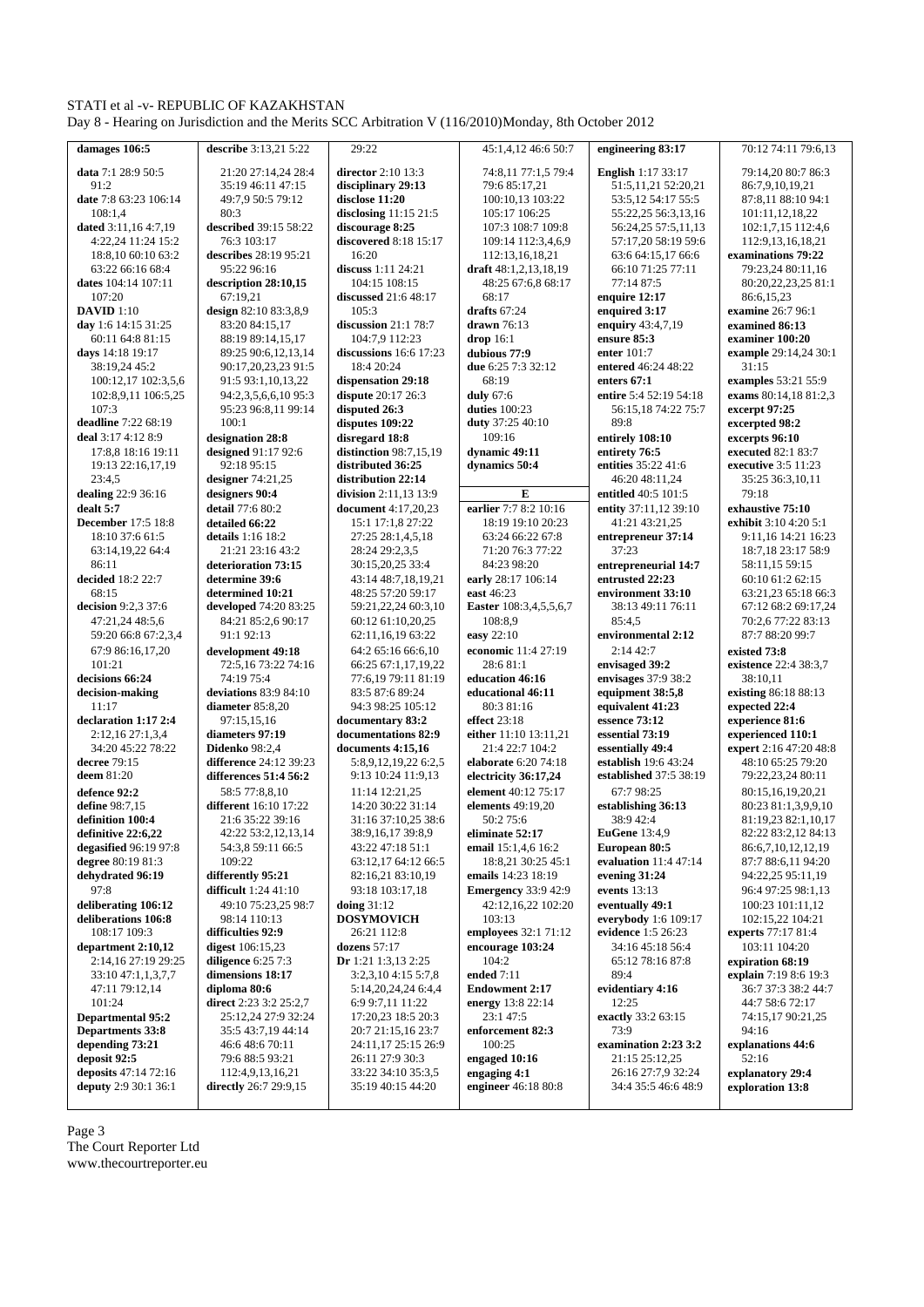#### Monday, 8th October 2012 STATI et al -v- REPUBLIC OF KAZAKHSTAN Day 8 - Hearing on Jurisdiction and the Merits SCC Arbitration V (116/2010)

65:21 66:14 **explorative** 16:18,19 **export** 99:25 **express** 59:25 **expressly** 59:18 110:5 110:11 **extend** 47:22,22,24 66:21 110:6,11 **extended** 68:14 69:3 69:20 70:2 **extension** 47:16,17 49:1 55:14,15,19 58:22,23 65:21,24 66:14 68:16 69:6 **extent** 49:23 **extract** 63: 1 **extracted** 76:13 **extraction**  $72:1,4,8$ 76:9 **eyes**  $81.21$  **\_\_\_\_\_\_\_\_ F \_\_\_\_\_\_\_\_ face** 2:19 34:24 46:2 78:25 **faced**  $19.1$ **facilities** 84:9,10 96:21  $97.10$ 99:11,16,21 **facility** 82:6 88:15 99:20 **fact** 13:24 14:15 17:22 30:1739:18 51:15 52:12 61:16 63:20 70:21 72:8,13 73:17 74:19 90:5 91:15 94:10 98:18 99:13 102:1,3 103:14,15 **factors** 11:17 **facts** 28:19,25 32:14 **factual** 3:18 **failure** 84:11 **fair** 6:1841:13 **fall** 23:12 84:17 **familiar** 23:16 **familiarity** 57:10 **far** 5:10 28:5 39:13 42:16 44:10 49:16 67:22 86:20 105:13 **fast** 37:19 **faults** 77:17 **favour** 60:6 **features** 84:15 **February** 12:17 60:11 106:20 **feel** 25:12 58:6 106:24 **fees** 19:14 **fellow** 13:17 **field** 10:4 49:9,10,11 49:16,20 50:4,6 71:8,13 72:2,11,12 73:12,19,22,24 74:22 75:8,14,19,21 75:25 76:4,5,18 80:7,14,16,17,21,21 80:23 81:18,20,22 82:21 83:1,19 95:8 95:16 96:19 97:8 **fields** 49:6,7 70:13,17 70:21 71:5,16 85:6 86:13 **fifth** 14:25 **fight** 109:18 **files** 12:21 **final** 32:14 104:10,13 105:12 **finally** 73:18 **financial** 2:10 27:20

29:8,10,12,23 30:24 31:1,22 32:7,18,21 40:10 51:16,19,22 82:3 86:17 93:11 94:4 101:24 102:16 103:1,8,10 **find** 61:8,23 77:18 105:4 **fine** 5:21 6:8 80:3 105:14,16 **finished** 26:16 **fire** 38:15 **firm** 20:22 110:21 **first** 1:9 3:3 4:17 10:11 14:13 18:9 24:12 27:7,24 29:25 33:13 36:1 37:7 39:7 40:21 43:20 50:22  $51.861.7864.13$ 66:10 68:6 70:15 85:13,14 86:16 100:19 105:7 105:14 106:20 107:7,10,15 108:1 108:17 109:17 110:19 **fits** 100:3 **five** 16:16 26:7,15 40:2 45:11,13 100:11 107:5,10,25  $108.2$ **Fleuriet** 1:18 50:11,12 51:3,7,10 53:14,18 53:20 56:9,10,15,20 56:22 57:10 58:14 64:24 74:3 77:19 112:17 **flip** 57:20 **flooding** 49:19,22 71:19,21,23 72:2 73:6,7,15 74:13 76:10 **focus** 18:9 **follow** 30:16 97:23 **following** 53:15 79:23 95:4 96:17 98:10 **follows** 2:16 **follow-up** 23:9 40:20 **force** 48:22 55:19 67:1 **forced** 52:18 **forensic** 79:13,14,20 80:7,10,19,20 81:4 86:2,15,22 87:11 88:6 94:1 100:19 101:21 **forgery** 65:9 **forget** 110:6 **forgot** 43:9 97:18 **form** 28:5 **format** 29:2,3 **formulate** 7:4 19:8 **forth** 93:10,13 94:3 98:11 **forward** 15:14 17:24 **found** 60:23 65:11 **foundational** 20:6 **four** 98:11 **fourth** 85:10 96:15,17 97:2 **frankly** 106:14 **free** 21:5 58:6 **Frey** 1:18 30:7,9,10 33:20 112:10 **Friday** 25:18 108:2,8 108:11 **front** 3:10 5:5,17,23 6:3 34:21 45:23 50:16 65:23

82:5,17 87:4 89:21 97:1 **fulfil** 23:2 **full** 38:16 41:6 100:21 101:2 110:7 **fully** 79:10,10 82:22 **function** 79:12 110:9 **functions** 36:7,12 47:8 47:11 79:24 87:2 94:7 **fundamental** 43:21 **further** 4:10 7:11,15 8:5,19 9:7 15:20 19:11 22:18 23:7,11 25:14 30:3 32:15 33:20,22 40:15 44:17 50:7 53:17 67:20 74:5 77:1 78:7 85:17,21 89:9 94:16  $103.19,20$ 104:12,20 109:5 112:7 **future** 76:19  **\_\_\_\_\_\_\_\_ G \_\_\_\_\_\_\_\_ GABRIEL** 1:13 **gained** 63:13,18 **GANI** 2:16 **gas** 3:12 11:24 21:24 22:3,6,11,12,15 23:12,14,18 37:5 39:21 47:6 49:20 50:1 52:17 86:11 90:6 **gasfield** 23:5 **gasfields** 19:4,4 22:2 **gasified** 96:18 97:7 **gathering** 95:7,16,17 95:24 99:10,16,19 103:15 **general** 2:13,15 4:24 14:6 28:7 32:11 41:12 44:8,15 50:5 68:24 **generally** 31:17 **General's** 28:3 **geological** 46:14,16,20 47:12,13 75:8 76:1 **geologically** 73:25 **geologist** 46:18 **getting** 4:3 20:3 51:11 **Gheso** 59:19 **Gheso/Terra** 62:22 **give** 18:1 25:14 58:10 58:14 70:13 89:19 96:23 106:22 108:17,23 **given** 5:2 22:24 25:8 **glad** 106:7 **glancing** 41:17 **go** 2:11 5:4 7:25 51:6 53:8 55:14 57:2 74:9 77:4 78:6 82:25 88:2 104:6,11 **going** 51:24 53:20 55:24 57:4 58:2 74:15,17 106:17 110:24 **good** 3:3 9:11 13:16 15:9 26:14 27:10 30:10 40:19 50:12 58:10 75:16 78:11 105:18,21 107:22 108:11 109:12 110:21 111:3 **goodbye** 24:6  $34.6$ 57:14 **goods** 80:23,24

84:3 **governing** 83:19 **government** 14:8 18:13 22:20,24 23:2 36:11 37:6 42:4 43:5,18 64:5 69:25 70:7 79:15,18 **gradual** 76:8 **graduated** 13:18 35:21 46:14 80:5 **graduation** 46:13 **grams** 49:24 50:2 **grand** 102:2 **granted** 49:1 **grateful** 109:20 110:3 **great** 13:17 **grounds** 38:5 39:10 **group** 1:13 2:5 3:24 31:17,19,20,23 32:4 32:9,11,14,18 48:4 **groups** 42:22,24 **guess** 25:11 **guidelines** 93:21 **guiding** 36:4  **\_\_\_\_\_\_\_\_ H \_\_\_\_\_\_\_\_ h** 99:5,6,9 **Haigh** 1:10 2:9 21:3 23:22,23 33:24 78:1 103:25 **half** 18:9 32:4 **hand** 55:24 57:4 77:14 **handed** 28:2 50:16 57:9,15,21 58:4 73:11 **handing** 57:12 **handout** 58:10 **hands** 110:16 **happen** 58:12 **happened** 7:6 8:6 13:25 14:2 31:3 32:25 57:22 71:11 105:22 **happening** 72:12 **happens** 57:23 **happy** 11:19 57:11 **hard** 30:19 82:15 **Harvest** 22:25 **Hawrami** 17:20,23 18:5 **head** 2:11 13:8 29:7 29:10,25 36:1 78:2 78:2,3 81:9 101:24 **headed** 51:3 **headphones** 24:18 **hear** 1:19,22,24,25,25 2:2 25:24 26:2 34:8 100:15 105:4 106:7 110:15 **heard** 1:19 25:16 27:3 81:13 **hearing** 1:4,7 1:7,15 20:23 26:24 34:17 78:17 104:11,13,18 105:1,6,9,11,23 106:6,19 107:24 108:16111:5 **heat** 36:17 **heavier** 76:15 **held** 65:14 **hello** 57:13 **help** 21:3 110:4 **helpful** 5:11 17:15 26:2 105:5 109:24 110:1 **HERVE** 1:18 **hierarchy** 93:16 **high** 13:19 75:12,15

**governance** 83:23

75:15,15 **higher** 93:15 **highlighted** 88:24 89:6,11,12 94:24 95:25 96:25 97:3 98:5 99:3 **Hill** 1:24 **hiring** 19:11 **holders** 63:2 **holdings** 16:10,17 **HOLM** 2:23 **home** 111:3 **Hoon** 1:3 3:5 112:3 **hope** 15:9 34:20 **hospitality** 15:7 **hour** 78:5 100:14 **human** 36:4 **hundreds** 57:17 **hydrated** 96:19 97:8 **Hydrocarbon** 72:16 **hydrocarbons** 72:1,4 73:22 75:13 76:9,14 **hydrodynamic** 76:7 **HELOISE** 1:18  **\_\_\_\_\_\_\_\_ I \_\_\_\_\_\_\_\_ ICC** 1:4 **ID** 37:12,21 **idea** 105:21 **identified** 41:15 52:14 **identify** 3:4 41:11 64:22 **identity** 37:15 **ignoring** 76:5 **IGOR** 1:22 **III** 83:21 **III-42/80** 83:14,21 **illegal** 14:7 **immediately** 24:11 **important** 69:7,8,9 81:19 110:9,10,25 111:1 **impossible** 19:8 **improve** 73:14 **inclination** 20:19 **include** 40:24 99:4,13 **included** 40:6,8 **includes** 41:1 **including** 7:1 40:10 41:8 45:1 46:21 68:22 89:8 104:19 **incorrect** 59:5 72:10 **increase** 4:10 74:13,14 **increased** 49:25 **INDEX** 112:1 **indicate** 28:23 43:10 **indicated** 40:21 41:25 **indicates** 67:15 96:5 **indicative** 4:6,21 6:9 6:11,12,17,23,24 7:9,23,24 8:3 11:5 12:12 21:22 **indices** 41:22 **individual** 37:13,22 47:21 **individuals** 13:12 **industrial** 33:7 38:13 38:15 42:6,17 84:10 93:19 **industry** 84:1 85:6 98:23 **inefficient** 76:6 **information** 3:23 4:3 4:4,24 5:2  $6:11,13,6:13,22$ 7:21,22 9:4 9:24

10:8,12,13 11:16,20 12:5,14 13:16,18 21:25 25:14 61:11 74:22 75:7,10 84:20 **informed** 4:8 51:16 **informing** 32:11 **informs** 61:5 **infringement** 68:5 **infringements** 68:12 **initial** 71:22 106:25 107:4 **initially** 72:8 80:11 **Insofar** 58:5 **inspected** 68:11 **inspecting** 42:3 69:10 **inspection** 68:21,22 69:7,8,10 82:10 **inspections** 28:16 32:25 33:8 38:14 42:2,23,25 47:11 52:11 68:7 **Inspections/audits** 51:13 **inspector** 28:23 82:4 **instance** 77:15 **institute** 1:2 46:14 84:22 **instruct** 101:20 **instructed** 101:17 **Instruction** 89:16 **intensive** 49:17 71:21 71:24,25 72:1,3,8 72:13 **intention** 52:16 70:21 **interest** 18:17 **interested** 12:18 15:14 18:16 **interesting** 44:22 110:17 **interests** 21:11 **Interfax** 18:10 64:7 65:14,16 **intermediate** 29:24 **internal** 7:4 10:14,22<br>11:14 17 29:11 13  $29:11.13$ **internally** 10:21 11:10 **international** 2:10,17 17:17,18 22:13 **internship** 80:12 **interpret** 1:18 44:7 **interpreted** 1:5 26:23 34:16 45:18 78:16 **interpreter** 2:23,23 1:18,21,22,25 2:1,7 3:7 24:13 27:1,4 28:12,13 33:12 37:7 37:17,17 38:23 51:12 54:3 58:25 64:22 **interpreters** 2:22 110:12 **interrupt** 1:10 53:10 **interrupted** 37:17 **Interruption** 5:6 **interview** 21:5 **intonation** 54:3 **investigating** 27:19 **investigation** 32:16 33:5 100:22,25 101:3,5 **investigator** 27:18

The Court Reporter Ltd Page 4 www.thecourtreporter.eu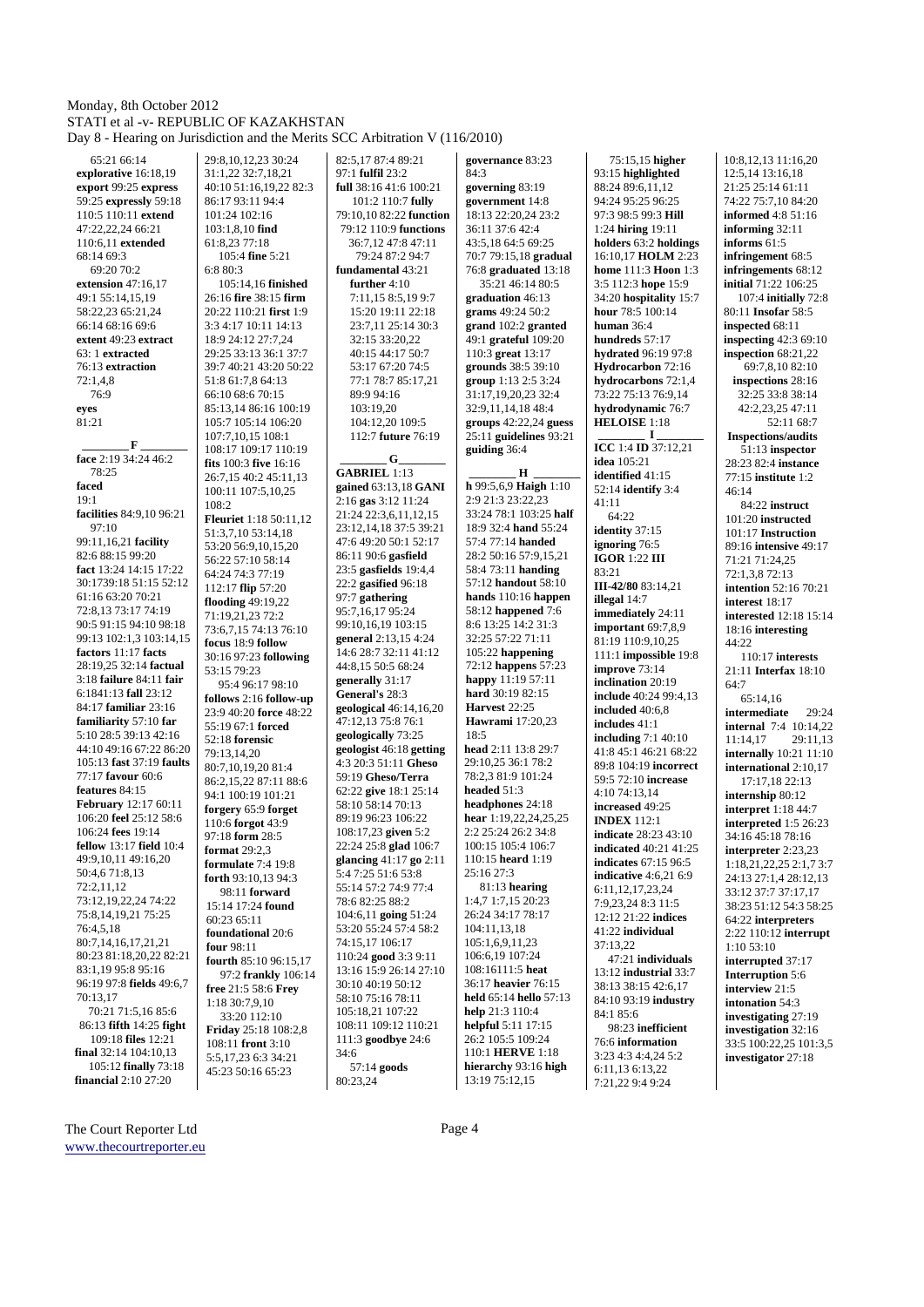#### Monday, 8th October 2012 STATI et al -v- REPUBLIC OF KAZAKHSTAN Day 8 - Hearing on Jurisdiction and the Merits SCC Arbitration V (116/2010)

82:4 101:17 **investment** 3:24 4:2 6:15 **investments 46:25**  47:4 73:17 **invitation** 31:22 **invited** 8:11 32:2,8,9 32:13 47:25 48:3,12 **involved** 23:14 32:18 40:24 41:18 **involvement** 3:21 **involves** 6:25 **involving** 3:17 6:21  $23.4$ **in-field** 42:25 90:20 90:24 91:5 98:24 100:5 **in-house** 19:21 **Iraq** 17:20 **issuance** 42:5 **issue** 18:5 38:21 58:21 61:6 64:10,21,25 89:25 90:14 95:15 96:9 97:12 99:18 103:14 **issued** 38:20 39:12 40:22 42:4 44:10 **issues** 18:25 19:1 36:5 36:6,15 39:13 42:20 53:3 57:2 58:2 59:11 72:22,25 73:4 73:6,7 74:2 **issuing** 37:4 **item** 62:21 **items** 89:3  **J \_\_\_\_\_ January** 12:17 104:14

105:6,8,23 106:19 106:19 107:24 108:16 **January/February** 13:22 **job** 110:13,21 **jobs** 70:22 **joint** 48:3,5 62:4,7 **Jong** 13:6,10 **JOSEPH** 1:21 **journey** 111:3 **judging** 30:19 **judicial** 80:15,21,23  $82:2$ **July** 7:12 8:7 9:6 14:4 14:10,15,23 15:2 16:13 18:13,21 22:5 22:18 27:16,18 28:17,18 30:23 31:3 31:6,9,10 32:19 33:7 51:13 52:11 66:16,17 68:4,12,21 69:19 70:8 106:9 **June** 68:9 **Jurisdiction** 1:7 **Justice** 2:9,9,16 79:13 79:17,17 100:20  $\mathbf{K}$ **KA** 94:21 **Karl** 1:14 **KARL-HEINZ** 1:9 **KATHERINE** 2:20 **Kazakh** 8:22,25 17:9 17:10 18:13 46:13 70:21 **Kazakhstan** 1:16 3:12 14:8 16:8,11 17:2 17:25 19:23 23:1 34:4 36:9 42:3 43:5  $43.1846.2122$ 51:18 69:19 70:1 79:16,19 81:5 84:4 84:6 93:19 94:20  $98.1$ **Kazakhstan's 19:15 66:21 98:13 KazAzot 23:15 KazMunaiGas 103:12 KazMunaiGas's 71:1 KazMunaiTeniz**  73:10 **Kazpolmunay** 14:6 52:13 **keep** 105:22 **Ken** 50:12 **KENNETH** 1:18 **kept** 71:13,16 **Kernhem** 17:11,14,17 **KEVIN** 1:18 **key** 36:20 39:18 40:12 43:22 **kilometres** 82:13 **Kim** 1:3,13,19 3:3,5 3:10 4:15 5:8,24 6:4 6:9 9:11 11:22 13:6 13:10,22 20:7 21:16 24:1 112:3 **kind** 2:4 19:8 29:4 45:22 78:22 80:25 84:10 104:11 **kindly** 2:20 27:2 **kinds** 36:23,23 39:20

41:7 **King** 1:19 2:4,4 **Kleber** 1:4 **KMG** 102:19 **KNOC** 4:21,25 7:8 8:11 10:21

34:18 35:13,15 41:3 42:13,21 43:2 45:21 52:2,21 53:1,7 57:13,22 58:3,11,18 67:23,25 70:23 72:15 78:6,21 82:23 86:22,22 91:4,6,7 91:16 95:17 102:24 102:25 104:13,15 107:22 109:12,17 110:7,21 **knowledge** 12:10  $31.2$ 58:20 59:9 80:15 **known** 42:8 95:7,16 **Korea** 1:13 3:6 13:20 22:20,25 24:3 **Korean** 1:19 2:5 8:21  $20:7,13$ **KOTLYACHKOVA**  1:18 **Kozhamzharov 28:7 KPM** 3:18 8:23 31:6,7 31:25 51:16 86:3,5 87:8 88:19 89:4 95:14 96:8 97:12 99:18 102:18 103:14 **Kulibayev** 16:4,7,7 **Kurdistan** 17:20 **K-E-R-N-H-E-M** 17:17  **\_\_\_\_\_\_\_\_ L \_\_\_\_\_\_\_\_ laboratory** 79:20 **labour** 33:9 38:12 **LANGE** 1:21 **language** 52:22 57:11 67:15 **languages** 110:14 **large** 44:10 **largest** 85:13 **last-but-one** 33:11 **late** 31:23 **Latifov**

94:21,25 95:11,19 96:5,10,14 99:7 **Latifov's** 94:22 **law**

11:3 13:17 14:10 21:18 22:21 **KNOC's** 3:21 9:3,19 19:21 **know** 1:8,15,15 13:2 13:25 14:2 16:4,5 16:17 17:19,21 24:20 30:18 31:4

20:22 35:21 39:2 44:6 63:14,19 80:15 84:4 100:24 **laws** 44:7,7 **lawyers** 19:12 110:10 **leader** 13:6 **leading** 81:9 **learned** 27:24 28:1 30:15 **learnt** 28:19 **leave** 70:22 104:5 **LEBEDEV** 1:9 23:24 **led** 11:5 72:1 94:1 **left** 32:1,4,5 **left-hand** 52:4 91:24 **legal** 2:10 2:19 3:8 12:1 13:1 18:25 19:14,21 34:25 36:5 36:15 37:10,11 38:4 38:6 39:10 43:25 46:2 79:1 98:9 **legality** 31:14 **legislation** 2:12,12,14 2:15 51:17 86:18 **legitimately** 101:21 **length** 21:1 82:12,24  $85.8$ **letter** 3:11,14,15,15,16 3:19 4:18 9:12,14 9:15,17,19,23 10:10 11:24 12:8,8,10 32:10 61:5 63:24 65:9 101:23 **let's** 26:3 65:17 89:21 97:23 98:22 100:16 107:20 **level** 30:2 74:17 **levels** 72:5 **liabilities** 84:12 **liability** 62:13 **liable** 65:14 **licence** 37:3,4,24 38:20,21,25 39:16 41:20,21 43:6,12,17 44:3,14 **licences** 35:10 36:24 39:12 40:22 41:6 44:9 **licensed** 44:3 **licensing** 36:22,25 37:2 38:18 39:2,3 52:12 **lieutenant** 28:24 **life** 85:4 **limit** 20:25 **limited** 1:14 61:24 62:13 63:4 74:4 94:14 107:13,14,16 **line** 20:4

103:15 **linear** 82:24 **lines** 81:15 95:24 **list** 5:4,11,17  $37.18$ 41:1,6,12,18 44:25 **listening** 14:11,18  $15.16$ **literally** 57:17 100:18 **literature** 81:17 **litigation** 21:4,10 80:1 **little** 24:20 38:22 88:1 **LLP** 1:22 2:8,8 3:17 64:19 **long** 20:2 30:21 37:16 78:8 **longer** 22:18 23:4 53:12 73:10 107:7 **look** 12:8,24 18:23 23:16 50:19 57:18 58:11 59:7 66:10 68:6 70:14 87:3,15 88:18,21 89:12,22 91:21,22,24 93:9,13 94:19,21 96:13,15 97:24 98:3,22,24 99:5 107:11 **looked** 14:12 18:19 54:16 63:24 69:12 92:11 94:4 100:6 **looking** 9:16,18 14:19 14:24 15:5 16:25 18:12 44:25 64:21 65:1 92:24 93:7 103:9 106:8 **looks** 53:12 **lose** 24:23 **lot** 71:7 73:16 **loud** 50:23 **lower** 29:22 **LPG** 10:4 **lunch** 78:4,11 **Lungu** 15:2,11 **Lynch** 4:2,4 10:17,19 10:23 11:2,10 18:22 18:23,25  $\mathbf{M}$ **main** 35:11 36:20 37:1 37:2,5 39:4,7,16,22 39:25 40:23,25 41:2 41:4,5,7,9,10,16,19

> $41:20$   $42:1,3,15,23$ 43:6,13,15,17,24 44:13 83:19 85:9,12 91:13 96:12 97:22 102:18 103:14 **maintain** 70:17 71:5

71:15 73:12 **maintaining** 40:25  $41.5$ **maintenance 38:8**  41:2,9,15,19 **major** 44:10 73:16 **majority** 41:14 **makeup** 99:4 **MALTSEVA** 2:8 **managed** 76:2 **management** 8:12 9:4 14:11,16,19 15:16 15:25 71:3,12 73:12 75:18,22 **manager** 14:6 71:2 **managerial** 38:10 **managing** 13:3 **mandatory** 11:19 84:6 85:2 86:19 **manifested** 76:6 **manifold** 95:7,17 **MARAT** 2:9 **March** 66:15 69:15 106:21 108:1,6,8,12 **mark** 56:8,12,18 58:8 62:17 **market** 6:18 19:6,9,9 **MARTHA** 2:17 **MASON** 2:4 **material** 4:12 7:14 9:5 12:24 14:13 21:25 51:4 56:2 58:5 82:7 88:3 97:15 99:23 **materials** 7:1 8:14,16 8:17 15:17 82:14 101:6,9,10,12 102:14 **matter** 1:1 16:1,7 20:21 25:9 69:6 98:1,13 **matters** 1:8,11 92:11 104:9 112:23 **MAX** 1:21 **maximum** 85:11 **McGowan** 1:24 **mean** 27:16 31:9 71:24 72:3 73:1,6 76:4 89:6 90:16 96:23 **means** 36:3 83:18 **measures** 91:11 **meet** 13:15 107:9 **meeting** 14:16 15:3,13  $15.2548.5667$ 

**members** 31:20 32:17 75:6 **memorandum 4:5 5:2**  6:14,22 10:13 29:5

**meetings** 19:22

54:22 62:24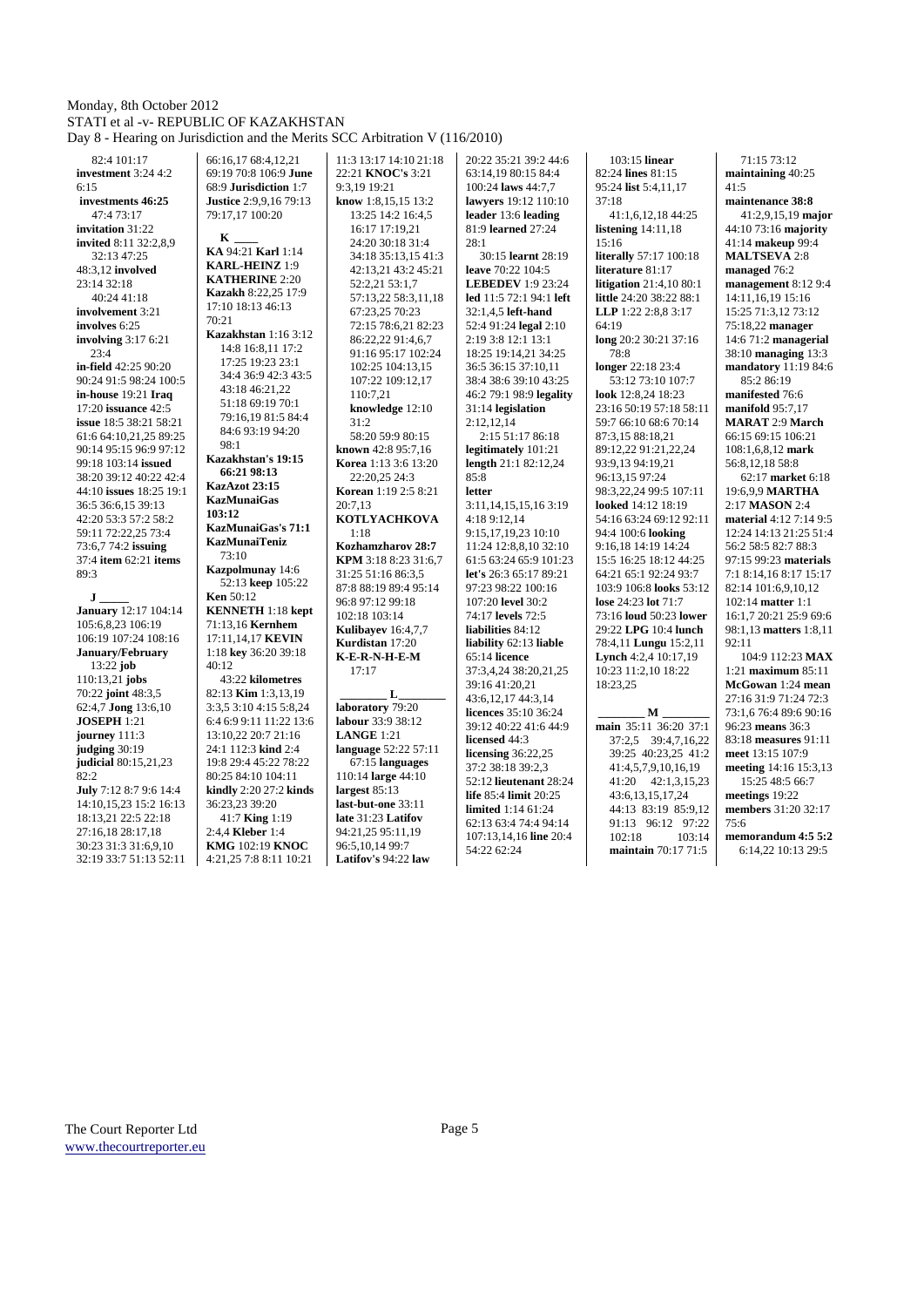Day 8 - Hearing on Jurisdiction and the Merits SCC Arbitration V (116/2010) Monday, 8th October 2012

| memory 13:16,17                       | monthly 41:22                                | Nevertheless 24:19                      | 43:17 44:3                                     | 37:5 38:5,7 39:25                        | Paris 1:5                                                              |
|---------------------------------------|----------------------------------------------|-----------------------------------------|------------------------------------------------|------------------------------------------|------------------------------------------------------------------------|
| 92:15 105:21                          | months 80:12                                 | 26:1                                    | <b>obtained</b> 80:18 81:8                     | 40:23 41:7,8 43:6                        | part 4:6 8:3 14:9 21:2                                                 |
| <b>MEMR</b> 54:21 59:18               | morning 32:2,3 40:19                         | new 13:8,8 25:10 73:2                   | obtaining 38:25 39:15                          | 43:17 49:12 88:17                        | 21:10 23:2 43:9                                                        |
| 60:12,21 61:18                        | 50:12                                        | news 18:10 64:7                         | 58:22                                          | operational 36:6 73:7                    | 47:3 48:11 51:13                                                       |
| 63:24 65:21,25                        | Moscow 1:22                                  | nice 15:7                               | obvious 26:5                                   | operations 83:7                          | 52:13 68:24 69:1                                                       |
| 66:12                                 | motivated 38:21                              | <b>NIKIFOROVA 2:8</b>                   | obviously 24:8 25:3                            | <b>operative</b> 29:1 30:20              | 84:20 89:9 93:25                                                       |
| mentioned 7:7 8:2                     | move 6:24 8:1 17:24                          | nine 80:12                              | 25:13 57:7 105:9                               | 30:21 69:21                              | 101:5                                                                  |
| 19:10 29:7 32:24                      | 54:13 65:17 89:21                            | <b>NIPI</b> 90:6,14 102:20              | 107:14,22 108:14                               | operator $43:4,25$                       | participate 8:10 31:22                                                 |
| 33:4 37:7 38:24                       | 100:9                                        | 103:12                                  | 109:22                                         | 44:12                                    | 32:8,9,13                                                              |
| 39:11 43:23 74:1                      | moved 47:12                                  | non-trunk 98:8,16                       | occur 21:8 109:24                              | operators 84:7                           | participated 47:9                                                      |
| 91:11 98:20 100:1                     | moving 15:14 93:7                            | noon 44:24                              | occurred 13:13 24:23                           | operatorship 41:16                       | particular 64:18                                                       |
| mentions 23:17 33:7                   | Mueller 18:22                                | normal 12:4 15:24                       | 26:8 60:14 62:10                               | opinion 97:25 100:24                     | 83:15 84:15,16 85:9                                                    |
| merely $67:15$                        | $\mathbf N$                                  | 109:6.23                                | 63:12,17                                       | 101:7,10                                 | 85:19,20 91:22                                                         |
| Merits 1:7                            |                                              | normally 80:13                          | occurring 61:4                                 | opinions 102:18,25                       | 94:23                                                                  |
| Merrill 4:2,4 10:17,19                | <b>NACIMIENTO 1:21</b><br>2:25 3:2 5:7,14,20 | 108:21,23<br>normative 84:5             | October 1:6 1:1 65:20<br>offer 6:9,11,17,23,24 | 103:10 109:22<br><b>Opornaya</b> 82:7,19 | particularly 78:10<br>parties 67:11 104:24                             |
| 10:23 11:2,10 18:22<br>18:23,25       | 5:24 6:4 9:7 20:3                            | norms 22:13 87:12,20                    | 7:9,10,17,23,24 8:3                            | 88:4 92:5                                | 105:10 106:3                                                           |
| metre 49:24 50:2                      | 21:15 23:7 24:11,17                          | 87:24 88:8,14 90:1                      | 8:4 9:12,17,19,20                              | opportunity 8:10,13                      | 108:23 109:10,17                                                       |
| microphone 1:23                       | 25:15 26:9,11 27:9                           | 93:17,20,21 94:8,9                      | 9:22 10:2 11:5                                 | 99:1 103:23                              | partner 17:9,10,11                                                     |
| middle 73:8                           | 30:3 33:22 34:10                             | 94:12 95:3,13,14,23                     | 12:12 21:18,22                                 | opposing 57:6                            | partners 17:13                                                         |
| mid-2010 28:18                        | 35:3,5,19 40:15                              | 96:5,7,7                                | <b>offered</b> 12:5 40:1                       | order 19:5 31:18 40:4                    | partnership 62:12                                                      |
| <b>MIHAIL 2:5</b>                     | 44:20 45:4,12 46:6                           | north 46:23                             | office 2:13,15 28:3                            | 41:21 49:13 67:7                         | parts 89:10                                                            |
| millimetres 85:11                     | 50:7 74:8,11 77:1,5                          | Norton 1:21 2:8,8                       | 31:25 32:3,10 36:2                             | 68:18 69:22 70:17                        | <b>party</b> 20:13 21:5                                                |
| 97:16,17                              | 79:4,6 85:17,21                              | 20:7,21                                 | 44:8,15                                        | 71:5,15 73:14 82:9                       | pass 21:11 97:20                                                       |
| million 9:20 10:3,4                   | 100:10,13 103:22                             | note 77:12,18,21                        | officer 29:1 30:21                             | 82:22 100:16                             | passed 80:13,18 81:2                                                   |
| 16:22<br>mineral 46:15 47:5,14        | 105:17 106:25<br>107:3 108:7 109:8           | 83:12<br>notes 5:12,18 60:14            | 32:22<br>officers 29:22 30:21                  | 106:11 107:21<br>ordinary 29:17          | 81:2<br>patient 104:4                                                  |
| minimum $85:8,10,20$                  | 109:14 112:4,6,9,13                          | notice 68:24                            | 31:7.23                                        | organisation 13:7                        | <b>PATRICIA 1:21</b>                                                   |
| mining $46:18$                        | 112:16,18,21                                 | noticed 51:19                           | offices 30:25 31:6                             | 42:24                                    | Pause 2:11 54:15,25                                                    |
| minister 2:9 17:19                    | Nacimiento's 45:1                            | notification 66:12                      | official 65:16                                 | organisational 43:2                      | 57:21                                                                  |
| 29:18                                 | name 1:13 17:13                              | 67:13 68:4 69:17                        | <b>Oh</b> 2:11                                 | <b>OSF</b> 92:5 93:2                     | pay 41:21                                                              |
| ministry $2:9,163:12$                 | 23:15 30:10 50:12                            | 70:9                                    | oil 3:6,12 8:21 11:23                          | ought 29:25                              | payment 37:14,24                                                       |
| 11:23 42:9,10,12,16                   | 78:19                                        | notified 47:25 48:12                    | 16:20 20:8,14 22:9                             | outside 12:24 42:18                      | <b>Peace 2:17</b>                                                      |
| 42:21 47:5,6,19                       | named 84:19                                  | 60:12 64:5 68:12                        | 22:10 36:19,19 37:5                            | owner 8:7                                | people 3:4,7 32:20                                                     |
|                                       |                                              |                                         |                                                |                                          |                                                                        |
| 48:2,16,17 52:17                      | namesake 32:23                               | November 4:8                            | 39:21,21,24,24 47:6                            | owners 76:20                             | 71:6,16 85:4                                                           |
| 61:10,13 68:3,13                      | <b>NATALIA 2:8</b>                           | nowadays 84:24                          | 49:20 52:17 76:12                              | ownership 71:11 73:2                     | performance 86:19                                                      |
| 72:6,13,14 73:11                      | <b>NATALY 2:23</b>                           | number 4:20,23 5:1                      | 76:13,16 82:12 83:4                            |                                          | <b>period</b> 28:11,12,14                                              |
| 79:13,17,17 100:20                    | national 3:6 8:21 20:8                       | 7:21 40:9,23 47:2                       | 89:14 90:6 92:4                                | $\mathbf{P}$                             |                                                                        |
| 102:20 103:13                         | 20:14 22:21 47:12                            | 47:18 56:22,25 57:1                     | 93:1 96:18,19 97:4                             | package 38:16,18                         | 49:21,22 50:3 65:22<br>66:14 69:12 107:7,8                             |
| minute 106:18 107:11                  | 102:19 103:11                                | 58:11,15 62:21                          | 97:7,8,14 98:18,21                             | page 9:23,24 14:25                       | period's 49:14                                                         |
| minutes 26:7,15 45:11                 | natural 17:19 25:22                          | 65:19 67:24,24 68:5                     | 99:6,9,10,15,19,20                             | 18:9,11 23:1733:13                       | permanent 52:14                                                        |
| 45:13 66:7 96:3                       | 35:23 36:8,10,12,15                          | 75:13 83:21 87:23                       | 99:22,23 100:2,3,7<br>102:19 103:11            | 51:25 52:1,3 62:16                       | permission 33:2 57:4                                                   |
| 100:11,13,17<br><b>MIRBULAT 45:17</b> | 36:16,21 39:19 40:2<br>40:3,4,7,8,14 76:1    | 88:22 89:1 90:13<br>numbered 52:4 53:21 | oilfield 6:21 10:3 99:4                        | 62:19 63:1,6,7<br>64:15 81:15 87:16      | 72:17,19<br><b>Permit 66:14</b>                                        |
| 112:15                                | naturally 22:4 101:4                         | 91:23                                   | 99:13                                          | 87:23 88:22,22,25                        | person 22:23 24:13                                                     |
| missing 56:14,15,18                   | near 92:15                                   | numbers 41:11 62:16                     | oilfields 8:7 22:9                             | 88:25 89:1,19,21,22                      | 37:20,21,25 39:9                                                       |
| 77:20                                 | neatly $100:3$                               | <b>NURLANOVICH</b>                      | <b>Oil's 68:3</b>                              | 91:23,25,25 92:23                        | 40:7                                                                   |
| mission 22:22,24 23:2                 | necessarily 108:16                           | 34:15 112:11                            | okay 1:12,12,13 2:3                            | 94:22,24 96:2,3,4                        | personal 37:13 58:20                                                   |
| <b>model</b> 11:5                     | necessary 29:2 31:16                         |                                         | 2:13,16 34:11 45:13                            | 96:23,25 98:5 112:2                      | 59:9                                                                   |
| <b>MOHR</b> 1:18 4:13 5:9             | 38:1,5 81:20                                 | $\bf{0}$                                | 51:6 53:19 56:21                               | pages 62:17 91:23                        | personally 53:1                                                        |
| 5:16 6:2 9:10 20:6                    | need 5:17 25:12 29:18                        | oath 102:10                             | 74:9 77:23 90:11                               | 93:7                                     |                                                                        |
| 20:11 21:1,11 23:9                    | 71:4 82:25 91:20                             | objection 20:15                         | 91:14 92:14 93:23                              | <b>Panel 11:21</b>                       | 70:23                                                                  |
| 23:11,21 112:5,7                      | 94:14 101:11 106:3                           | objections $109:10,14$                  | 106:18                                         | paragraph 9:19 33:6                      | persons 37:12 40:1                                                     |
| moment 7:7 41:11<br>51:3 54:15 55:19  | 106:15,23 108:14<br>108:16,18,21             | objective 100:22<br>101:2               | OLCOTT 2:17<br>omits 51:22                     | 33:11 35:16 50:19<br>50:20,23 51:7 52:5  | perspective 15:19<br>21:20 106:4                                       |
| 57:21 58:16,20 59:3                   | needed 7:23 70:16                            | obligation 2:19 12:1                    | once 6:5 44:9 57:8                             | 52:6,9,10,19,23,25                       | pertaining 36:15                                                       |
| 59:12 75:16 83:23                     | 71:15                                        | 34:24 46:1 78:25                        | 110:2                                          | 53:5, 11, 22, 24 54: 13                  | pertinent 7:1                                                          |
| 103:16 104:16                         | needing 73:2                                 | 100:21                                  | one-sentence 52:25                             | 55:4,6,13,16 60:19                       |                                                                        |
| <b>Monday</b> 1:6 1:1                 | needs $43:16$                                | obligations 11:19 40:9                  | <b>Ongarbaev</b> 45:2,17,19                    | 61:9 64:13,16 65:4                       | 7:11 8:2,3 12:18                                                       |
| money 19:12,14                        | <b>Neftegaz</b> 90:6,14                      | 47:9 52:13 68:5                         | 45:21 46:7 50:12                               | 70:14 71:21 87:15                        | 71:22 105:11                                                           |
| monitoring 47:8,10                    | 102:20 103:12                                | obligatory 101:22                       | 74:12 112:15                                   | 89:13 101:16                             | phone $16:2$                                                           |
| 52:15 68:25                           | negotiation 23:14                            | obliged 44:2                            | on-site 7:2                                    | 102:13                                   | physical 37:12,20,21                                                   |
| monopolies 25:22                      | negotiations 12:6,7                          | observance 31:13,17                     | open $8:10$                                    | paragraphs 52:4 53:8                     | picked 106:14                                                          |
| 35:24 36:8,10,12,15                   | 14:4,10 22:2 23:18                           | 47:8                                    | opened 89:19                                   | 53:15 65:8                               | pipeline 37:2 38:4,4,6                                                 |
| 36:16,21 39:19,20<br>40:2,3,4,7,8,14  | neither 18:24<br>never 21:18 82:20           | observe $84:11$<br>observing 72:7       | operate 41:4<br>operated 102:18                | paralegals 110:7<br>parameters 49:12     | 38:7 39:4,7,11,14<br>39:16 41:4,20 42:2                                |
| month 106:15,22                       | 86:3 94:4                                    | obtain 4:14 41:21 42:1                  | operation 35:11 37:1                           | 89:10 93:16                              | personnel 38:10 70:20<br>phase 3:22,23 6:10 7:6<br>42:14,15 43:6,13,15 |

Page 6

The Court Reporter Ltd www.thecourtreporter.eu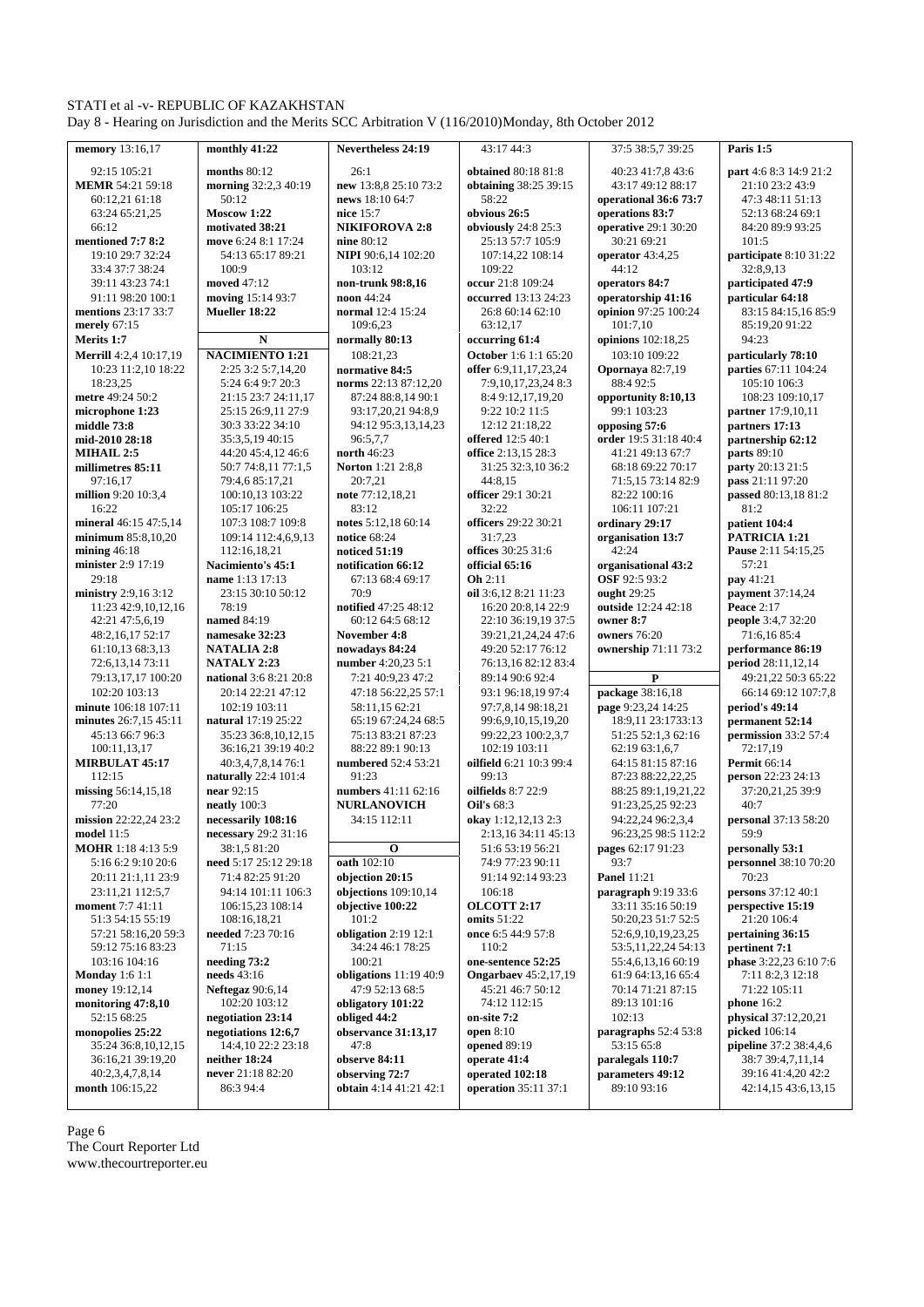Day 8 - Hearing on Jurisdiction and the Merits SCC Arbitration V (116/2010) Monday, 8th October 2012

| 43:17,18,22,24 44:5             | political 18:17 19:1        | probably 28:17,20                                | proper 31:13 41:8                       | 73:18 76:22 77:22                  | 65:7                                  |
|---------------------------------|-----------------------------|--------------------------------------------------|-----------------------------------------|------------------------------------|---------------------------------------|
| 44:14 82:6,8,12,18              | Polytechnical 46:13         | 43:8 54:6 75:20                                  | 78:4                                    | 82:8 87:15 88:5,6                  | <b>Reads</b> 27:4                     |
| 82:19.23.23 83:4.5              | POPOVICI 2:5                | 92:10 108:18                                     | properly 41:17 42:14                    | 90:8,11 91:4,18                    | ready 26:4 100:2,3                    |
| 83:8, 16, 17 84: 17, 18         | population 36:25            | problem 31:21 61:6                               | properties 49:12                        | 92:1, 10, 21, 22, 25               | 106:5                                 |
| 86:3,4,13 87:8,21               | portion 89:12 95:25         | problems 15:18 21:19                             | property $2:1621:8$                     | 93:4.9.12.24 95:9                  | really 20:3,20 57:24                  |
| 88:3.9.17.20 89:4               | 96:25 98:2,5                | 44:11 57:24 71:19                                | 84:8                                    | 95:10 97:11,18                     | 57:25 59:6,23 77:17                   |
| 89:10,14,25 90:14               | ports 36:19                 | 92:20                                            | proposal 4:7,9,21 6:12                  | 99:17 102:12 103:6                 | 94:14 109:2                           |
| 90:20,24 91:6,10                | posed 82:5                  | procedural 1:8,11                                | 67:9                                    | 103:7 104:23,25                    | reason $19:10$                        |
| 92:4,18 93:1 95:7,8             | position 20:11 27:14        | 24:22 104:6,9                                    | prosecuting 100:25                      | 106:2 109:9                        | reasons 17:24 47:23                   |
| 95:12,14,15,16,17               | 29:8,24 35:20 36:3          | 107:21 112:23                                    | <b>Prosecutor 2:13 28:3</b>             | questioning 9:9 44:18              | rebuttal 107:9,14                     |
| 96:6,8,14,16 97:12              | 46:12 57:8                  | procedure 26:25                                  | 32:11                                   | questions 3:20 5:15,16             | recall 16:14 19:17                    |
| 98:8,8,9,16,19                  | positions 35:23             | 34:19 37:3.4.9 38:2                              | Prosecutor's 2:13,15                    | 6:6 8:18 9:7 15:22                 | 23:15 58:24 59:1                      |
| 99:13,13,15,18                  | positive 65:24              | 39:15,17 45:21                                   | 44:8,15                                 | 18:14 20:6 21:13                   | 65:19 66:1 91:14                      |
| 100:1,5 102:18                  | possibility 104:20          | 47:15,17 49:4 50:24                              | prospecting 46:15,17                    | 23:7,8,22,25 24:22                 | 95:13 102:6 104:17                    |
| 103:14,15                       | possible 13:21 31:3         | 64:11 68:1,24 69:2                               | 47:14                                   | 25:21,23 30:3 33:20                | receipt 37:24                         |
| pipelines 35:11 36:20           | 45:9 101:19 106:10          | 77:13 78:7 104:12                                | protection 2:16 33:9                    | 33:21,22,23,25 34:1                | receive 101:10                        |
| 37:1,5 39:22,25                 | post-hearing 77:15          | 109:10                                           | 38:12,12 42:7                           | 39:13 40:15,19 44:4                | received 3:23 11:22                   |
| 40:23,25 41:2,5,7               | 78:9 104:19 105:2,5         | procedures 31:14                                 | provide 7:20 10:23                      | 44:16,19,20 50:7,13                | 24:25 31:22 32:13                     |
| 41:10,16,19 42:3,18             | 105:7,13,19,24              | proceed 19:3,11 26:12                            | 11:9 12:4,1431:16                       | 74:5,6,12 77:1,25                  | 46:15 47:19 48:10                     |
| 42:24 43:1 44:11                | 106:22 108:20               | 105:18                                           | 40:10,12 100:23                         | 82:5 85:17,21 90:10                | 65:24 103:17                          |
| 82:14 83:20 85:7,9              | potential 10:17 15:25       | proceeding 12:18 56:5                            | 101:9                                   | 91:3 94:14,15 100:9                | 104:21                                |
| 85:12,14,16 86:5,8              | 75:16                       | 74:23 87:23 93:20                                | provided 7:22 9:5,13                    | 100:15,18,24                       | recollection 11:1                     |
| 86:11 91:13 95:3,4              | <b>practice</b> 7:5 12:4    | 102:10                                           | 10:12 15:17 19:19                       | 103:19,20,22,24                    | 12:20 13:12 19:18                     |
| 95:22,24 96:12,18               | 22:13 101:25                | process 7:25 8:1 9:3                             | 39:23 74:24 82:21                       | 104:1 109:5                        | 19:25 41:14                           |
| 97:4,7,22 98:24                 | precisely 97:11 99:17       | 11:18 18:3 48:25                                 | 93:11 94:4 100:5                        | quick 77:5                         | recommend 67:3,17                     |
| 99:4,6,9                        | preemptive 54:11,22         | 55:14 58:22 66:22                                | 102:15,16,19,25                         | quickly 61:2                       | recommendation                        |
| pipes 85:16 89:16,17            | 58:21,23 59:1 63:13         | 67:5,20,21                                       | 103:2.7.10                              | quite 28:1,19 43:8                 | 47:22 65:24 67:16                     |
| place 19:5 22:13,15,17          | 63:18,25 64:25 65:3         | processes 76:1                                   | provides 6:22 95:19                     | 100:16 110:13                      | 67:18                                 |
| 36:24 54:5,10 61:12             | 65:6                        | produce 101:13                                   | providing 19:16 39:17                   | quotations 95:20                   | recommending 67:3                     |
| 61:22 62:11 63:20               | preparation 30:13           | <b>produced</b> 1:24 82:9                        | 39:20 41:9 48:8                         | quote 65:5                         | 67:14                                 |
| 64:20 69:14 70:17               | 104:18                      | 82:17 86:24 87:9                                 | 75:10                                   | quoted 96:10                       | recommends 48:18                      |
| 71:4,15 76:10                   | prepare 11:4 45:10          | 93:20 103:16                                     | provisional 76:12                       | quoting 28:9 81:14                 | record 17:16 45:7                     |
| plan 72:5 93:14                 | prepared 14:12 30:18        | producing 81:18                                  | provisions 48:4 97:22                   | 87:18                              | 58:12 99:7 102:14                     |
| planning 106:8                  | 67:24 74:21 87:14           | product 99:23                                    | publicly 84:21                          |                                    | 103:2                                 |
|                                 |                             |                                                  |                                         |                                    |                                       |
| plans 38:11                     | 88:7                        | production 16:18,21                              | publishing 40:11                        | $\mathbf R$                        | recorded 66:3                         |
| plant 10:5 23:15 99:20          | prepares $74:23,25$         | 49:22 72:5,9,13                                  | pumped 98:18 100:2                      | R1:10                              | red 62:18,25                          |
| plants 99:10,16                 | preparing 47:10             | 73:23 74:13,18                                   | purchase 8:22 60:7                      | Raf 1:14 59:19 60:6                | redrafts 48:15                        |
| pleasant 109:16                 | 105:20                      | 75:15 76:9 82:12                                 | purchased 22:25                         | 60:23 61:16.24 62:2                | refer 6:6 27:21 33:6                  |
| please 2:11,13,24 3:3           | present 31:6                | 83:4,6                                           | purchases 36:24                         | 62:8,22 63:4,8                     | 51:19,24 58:17                        |
| 3:13,21 5:24 7:8 8:6            | presentation 7:13           | production/distribu                              | purely 9:3                              | railway 82:7                       | 59:20 61:2 63:21                      |
| 9:9,11 18:7 23:8                | 8:12,179:514:19             | 36:17                                            | purpose 79:25 84:2                      | railways 36:18                     | 65:18 87:6 91:20                      |
| 27:14,24 35:2,19                | 15:8,16                     | products $22:3,14$                               | pursuant 92:6                           | raise 104:23                       | 101:23                                |
| 36:7 46:4,11 50:9               | presentations 14:12         | 36:20 39:21,24                                   | put 5:20,25 6:5 16:20                   | raised 18:14 104:24                | reference 27:23 31:19                 |
| 50:19,22 51:7 52:9              | presently 20:19 40:21       | professional 35:20                               | 22:11 45:19 87:4                        | <b>Rakhimov</b> 26:21,24           | 51:22 56:7 70:14                      |
| 52:24 53:24 54:15               | president 3:6               | 46:12 80:4                                       | 100:24                                  | 27:6,10,14 28:21                   | 81:14 93:25                           |
| 57:7 58:6 59:13                 | presidential 36:2           | <b>Professor</b> 1:9,9,22                        |                                         | 29:20 30:10 32:23                  | referenced 23:13                      |
| 60:4 61:8 79:3,12               | press 64:6 65:2             | 2:17 23:24 98:2,4                                | $\mathbf Q$                             | 34:2 82:4 101:17,20                | references 91:10                      |
| 85:24 89:19 90:10               | pretty 7:11 22:5            | programme 89:24                                  | <b>OC</b> 1:10                          | 112:8                              | referred 15:21 71:20                  |
| 91:20 92:3 94:21                | <b>prevent</b> 75:23,25     | 93:11                                            | qualification 38:3                      | Rakhimov's 103:3                   | 74:12 86:25                           |
| 96:23 97:24 103:4               | prevents 73:18              | programmes 38:12                                 | 42:5 44:4 46:17                         | <b>RAMSDEN 1:21</b>                | referring $6:99:24$                   |
| pm 45:14,16 46:5                | previous $49:14,19$         | progress 4:11 7:12,15                            | qualifications 38:1                     | <b>rates</b> 36:13                 | 54:10 61:4 65:5                       |
| 50:10 74:10 78:12               | pre-established 22:12       | 8:5,20                                           | qualified 38:10 43:23<br>80:13,14 85:13 | raw 82:7,14 88:3<br>97:14 99:22,24 | 71:25 95:11                           |
| 78:14 79:5 85:25<br>104:8 111:4 | pre-investigation<br>86:21  | progressed 22:18<br><b>project</b> 3:22 5:3 6:10 | quality 73:16 77:9                      | reach $15:9$                       | refers 17:1,8 32:25<br>63:3 65:5 68:7 |
| point 15:13 49:13 58:6          | price 4:10 10:15 11:16      | 8:19 12:19 13:2,3,6                              | quantum $104:14$                        | reached 102:22,23                  | 96:14                                 |
| 58:14 64:4 67:14                | 12:12,14 19:9 22:11         | 15:10,18,22 17:11                                | 105:10                                  | 103:11                             | reflect 10:7                          |
| 69:18 73:2 77:16                | <b>prices</b> 75:12,15      | 17:13 21:19 48:7                                 | question 4:1 14:9                       | reacting 110:16                    | reflected $63:12,17$                  |
| 97:2 98:6                       | pricing 7:4                 | 72:15 74:15,20,20                                | 17:22 18:4 19:4,8                       | reaction 24:24 25:4                | 85:15                                 |
| pointed 56:11                   | prime 19:10                 | 74:23 75:1,2,4                                   | 20:23 21:16,17                          | 106:25 107:4                       | reflection 6:17                       |
| police 2:11 27:20 29:8          | prior 12:9,22 13:11         | 82:10 83:3 88:12,16                              | 22:16 25:3,11 26:5                      | read 1:17 2:4,5,12,13              | refresh 13:12                         |
| 29:10,12,23 30:1,24             | 19:5,23 36:1 49:21          | 89:8 90:19,25 91:17                              | 38:1 40:5 43:9,15                       | 26:25 27:1 34:19                   | refusal 38:21                         |
| 31:1,22 32:8,18,21              | 80:9 86:2 99:12             | 92:6,23 93:17 96:11                              | 43:16 44:12,13,14                       | 45:22 50:22,25,25                  | refusals 31:16                        |
| 51:16,19,22 82:3                | 103:8                       | <b>projects</b> 72:18 74:19                      | 49:6 53:23,24 54:4                      | 51:1,7,20 52:9,24                  | regard 3:25 5:3 8:19                  |
| 86:17 93:12 94:4                | priori 49:2                 | promised 104:17                                  | 54:5,6,7,12 55:1                        | 53:24 57:14,19 59:4                | 16:19 19:7 20:20                      |
| 101:24 102:16                   | <b>privilege</b> 20:4,12,15 | prompt 73:20                                     | 56:6,8,12,18 58:8                       | 59:14 60:3 61:7                    | 21:23 22:1,14,16                      |
| 103:1,8,10                      | 20:20 21:4                  | prompted 51:15                                   | 62:2 63:15 64:24                        | 78:22 81:17                        | 25:21 37:2 56:14                      |
| policies 36:14                  | privileged 20:25            | promptly 73:20                                   | 71:9 72:3,24 73:1,3                     | reading 4:14 33:18                 | 64:10 78:9                            |

Page 7

The Court Reporter Ltd www.thecourtreporter.eu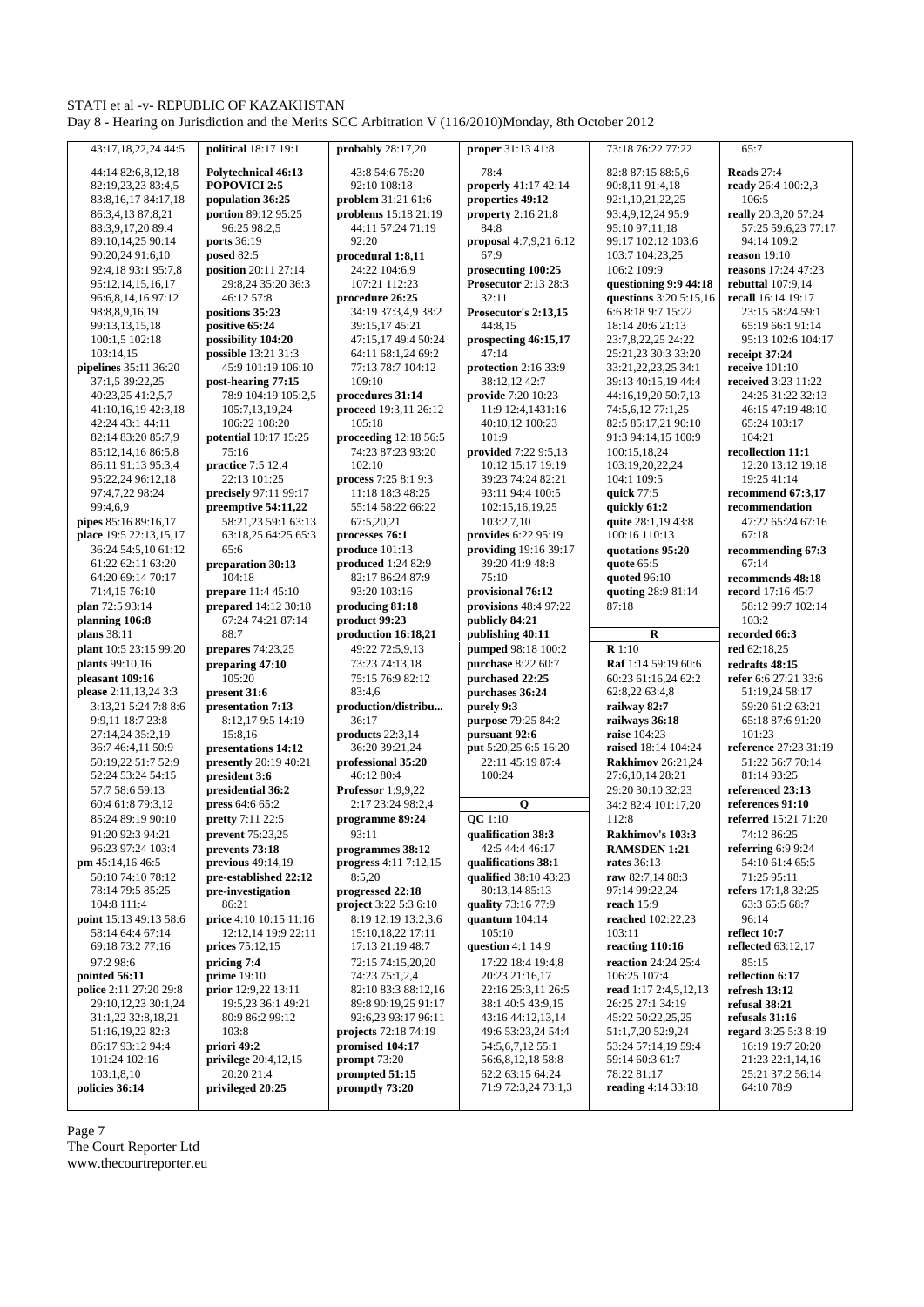STATI et al -v- REPUBLIC OF KAZAKHSTAN Day 8 - Hearing on Jurisdiction and the Merits SCC Arbitration V (116/2010) Monday, 8th October 2012

Page 8 The Court Reporter Ltd www.thecourtreporter.eu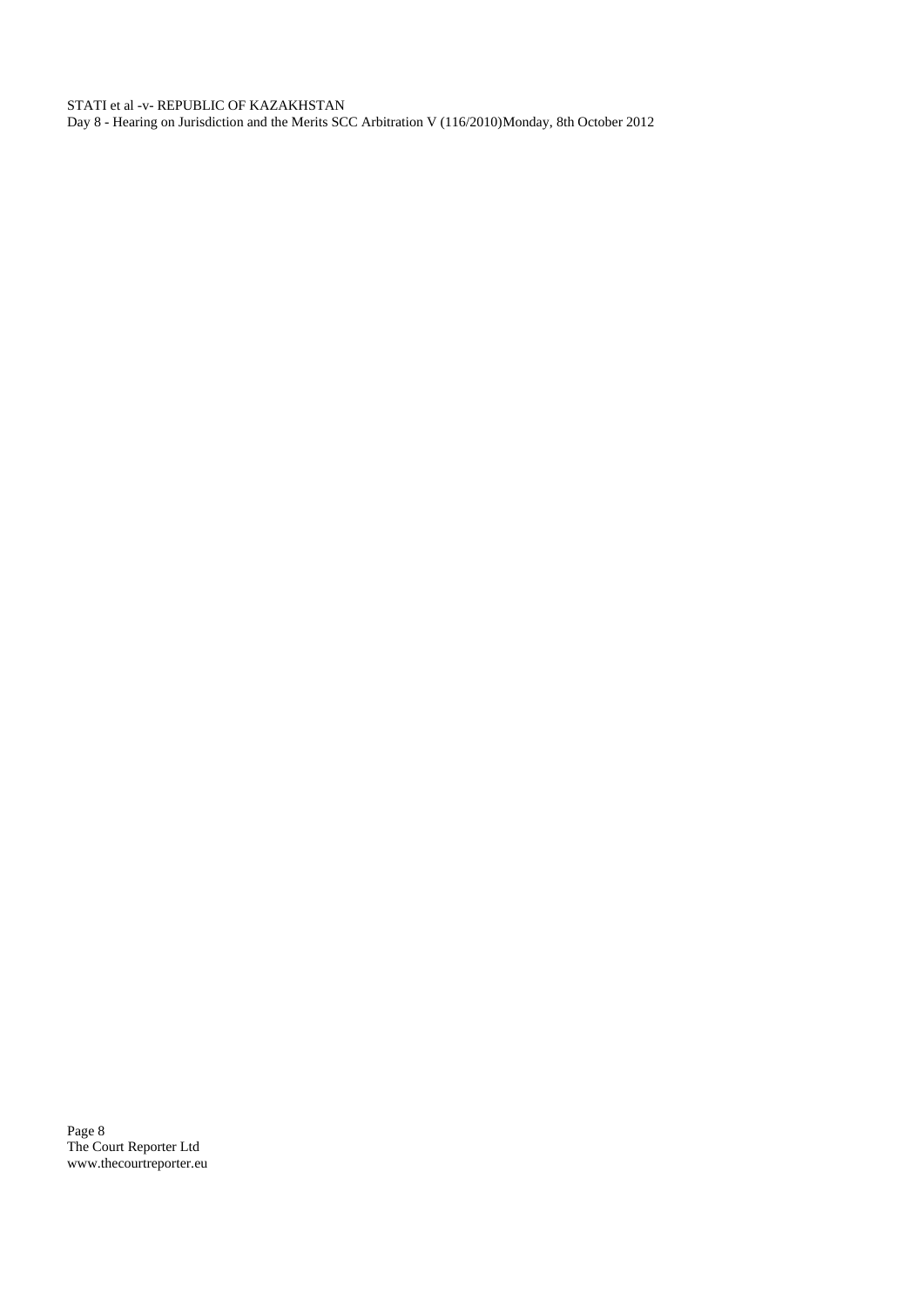Day 8 - Hearing on Jurisdiction and the Merits SCC Arbitration V (116/2010) Monday, 8th October 2012

| regarded 48:22              | reporter 1:25 110:19       | restrictions 40:10                       | 56:23 57:1 58:6                        | 33:15 51:3 52:3.6                 | shareholders 61:23                         |
|-----------------------------|----------------------------|------------------------------------------|----------------------------------------|-----------------------------------|--------------------------------------------|
| regarding $12:5$ 14:5       | 110:19                     | result 15:9 52:14                        | 59:4,5,7,8 60:20                       | 53:11,19 59:22,25                 | shareholding 61:11                         |
| 15:22.25 17:23 18:5         | reporting 40:11            | 84:12                                    | 64:23 76:22 77:11                      | 62:19,23,24 63:3,5                | shares 59:19 60:1,5,8                      |
| 43:16 44:13 49:6            | reports 10:24 40:12        | resume 1:7 26:24                         | 87:5,6 88:22,23,25                     | 63:7 64:1,9,12,12                 | 60:13,16                                   |
| 77:2 78:9 85:7              | 86:12                      | 34:17 73:23                              | 91:22 94:22 98:3                       | 64:14,18 65:4,7,23                | ship $22:10$                               |
| 102:18                      | represent 20:7 30:11       | resumed 14:4                             | <b>Russians 78:20</b>                  | 66:6.11 68:9 71:22                | short 26:1,10,19 34:13                     |
| regardless 84:7             | 57:16                      | retained 98:1                            | <b>Russian-English 2:23</b>            | 78:11 81:20 87:4                  | 44:22 45:12,15 50:3                        |
| regards 75:5                | representative 20:13       | review 7:1,2,14,24                       | 2:23                                   | 89:1,2,18,22,23,25                | 53:23 78:13 107:21                         |
| <b>REGINALD 1:18</b>        | 30:23                      | 8:13,179:412:21                          | <b>RUSTAM 34:15</b>                    | 90:2 92:12 94:25                  | 108:24 109:1                               |
| region $17:20$              | representatives 16:6       | 28:3 38:18 48:13,15                      | 112:11                                 | 95:19 96:22 97:5,6                | shorter 107:8                              |
| regional 1:22 47:13         | representing 3:24          | 48:25 54:15 75:3                         | R-163.1 66:11 67:12                    | 98:4 99:2 104:11                  | shortest 101:19                            |
| 79:21,22                    | 6:15 20:22                 | 83:2 84:13 99:1                          | R-163.2 66:3                           | 107:24                            | show 53:20 57:11                           |
| register 40:7,8 62:20       | represents 66:20           | reviewed 4:4,11 25:20                    | $R-1862:15$                            | seen 52:21 55:7 91:2              | 67:12                                      |
| 63:2 81:5                   | <b>Republic</b> 1:16 22:20 | 47:20 48:1,2 67:7                        | R-41.2 3:10                            | segment 87:8 88:20                | shows $62:21$                              |
| registered 48:20 60:23      | 22:25 36:9 46:21.23        | 72:15 74:15 75:2                         |                                        | 89:4 95:14 96:8                   | side 9:9 33:21 44:19                       |
| 61:17,21 62:3,9,13          | 51:17 54:21 81:5           | 82:16 89:4,8                             | S                                      | 97:12 99:18                       | 52:4 94:17 103:21                          |
| 66:25 67:2 81:4             | 93:19                      | reviewing 48:4 75:16                     | SA 1:13 2:5                            | seizure 31:14                     | 105:17,25 106:1                            |
|                             | request 11:22 12:2,13      | reviews 48:8 75:4                        | safe 45:8                              |                                   | 108:25 109:8                               |
| registering 64:11           |                            | revocation 53:1 59:10                    |                                        | selected 8:1                      | sides 110:1                                |
| registration 37:11,13       | 25:1,5,24 37:10            |                                          | safeguard 85:3                         | selection 7:25                    |                                            |
| 37:22,23 48:21              | 47:17,19 101:6,8           | 64:6 65:6                                | safety 38:13,15,16                     | sell 75:14 76:18                  | signature 28:9 48:19                       |
| 55:20 61:21 62:11           | 103:3                      | revoking 63:25                           | 42:7,17,19 85:4,5                      | seller 6:16,22,24 7:24            | signed 22:7 23:20                          |
| 62:22 63:4,8,11,16          | requested 11:8 107:4       | re-direct 21:13,15                       | <b>Safinov</b> 3:12,16,17              | 16:2                              | 48:19 66:24 68:18                          |
| 63:20 64:19 70:3            | requests 55:7              | 72:20 74:5,11 112:6                      | 4:19 11:22 12:9,15                     | sellers 14:5.16 15:20             | significant $7:1577:10$                    |
| regularly 51:14             | require 19:5 76:8          | 112:18                                   | SAGATOV 2:13                           | seller's 18:14                    | signing $48:18$                            |
| regulated 47:18             | required 37:20 43:5        | re-enter 14:10                           | sake 38:22                             | send 30:25                        | <b>SILVERMAN 2:4</b>                       |
| regulation $35:2336:8$      | 55:15 67:20 101:6          | right 2:20 3:7 9:18,23                   | <b>SALAMAT 78:15</b>                   | senior 2:13 3:5 27:18             | similar $29:13.17$                         |
| 36:9,12,13 39:19            | requirement 44:1           | 14:24 23:5 24:19                         | 112:19                                 | 28:23 81:3                        | <b>SIMON</b> 1:21                          |
| 42:4                        | 85:8                       | 26:9,11 34:10 44:18                      | sale 3:25 6:21 60:7                    | sense 67:22 71:7 76:17            | simple $49:10$                             |
| regulations 29:14           | requirements 38:3          | 45:4 54:5,11,19,22                       | sales 19:5,7 21:24 22:2                | sensitive 11:15                   | simplified 73:24                           |
| 84:11 85:2 88:14            | 42:5 85:10 94:10           | 60:2 61:4,13,14,15                       | 22:6, 12, 15 23: 12, 18                | sent 3:15 4:18,21,25              | simply $13:25\,70:25$                      |
| 91:16 92:4,18 93:5          | requires 44:13             | 63:13,18 66:8,9,18                       | <b>SARTEVICH 78:15</b>                 | 5:8 106:16                        | 77:8 87:16 90:22                           |
| regulatory $47:1884:3$      | requisite 38:6             | 66:19 70:8,9,25                          | 112:19                                 | sentence 51:20 54:18              | 107:1                                      |
| 84:5 93:18                  | research 84:22 87:11       | 71:1,17 72:14 77:7                       | <b>SAURBEK 1:21</b>                    | 54:20,24 55:1,3,5                 | <b>SIMPSON 2:20</b>                        |
| related 11:11 28:7          | 87:19 88:7                 | 77:18 81:25 90:25                        | saves 108:5,9                          | 55:10,12,17,21 56:8               | simultaneous 106:1                         |
| relation 68:8               | reserves 22:9,22           | 92:19 104:3,6,16                         | saw 25:20 56:17                        | 56:12,17,18 59:5,8                | simultaneously 24:16                       |
| release 64:7 65:2           | resigned 70:25             | 105:19 107:23                            | saying 59:1 82:20                      | 64:17 68:6 70:15                  | 106:2                                      |
| relevant 7:2,14 8:13        | resistance 31:15           | 109:5                                    | 110.9                                  | 85:19                             | sir 41:13 42:21 51:10                      |
| 9:4 14:13,19 64:23          | resolution 82:2            | rights 2:16 58:21,23                     | says 37:7 52:5 54:9,20                 | sentences 50:22 51:8              | 53:4,21 54:25 55:2                         |
| 96:12                       |                            |                                          |                                        | 61:9                              |                                            |
|                             | resolve 15:21 72:24        | 59:2 63:25 64:25                         | 55:6 59:8,22 60:3                      |                                   | 55:10,21 56:10,20                          |
| rely 58:4 83:13,14          | resolved 66:13 69:6        | 65:3,6 80:20                             | 61:1, 10, 18, 20, 21, 25               | Seong 1:3 3:5 112:3               | 57:10,22 58:25                             |
| remaining 45:1,3            | 73:18                      | right-hand 88:23                         | 62:11 71:25 93:1                       | separated 76:11                   | 59:16 61:16 62:2                           |
| remains 8:9                 | <b>resort</b> 75:20        | 91:24                                    | 97:3 99:5,8                            | September 4:7,22 7:8              | 63:11,16 64:4,22                           |
| remarks 48:11.13.14         | resources 17:19 36:5       | risk 11:15                               | scan 77:5                              | 21:23                             | 65:19 66:20 69:18                          |
| 48:24                       | 46:15,17 47:5              | <b>RMB</b> 89:14                         | schedule 12:23 19:20                   | <b>SERGEI 1:9</b>                 | 69:25 78:21 87:10                          |
| remember 32:17 33:2         | respect 10:17,25 20:8      | <b>ROEBUCK 1:18 30:7</b>                 | school 13:19                           | Sergey 78:2                       | 89:21 90:11 91:3,14                        |
| 33:3 49:17 59:12            | 49:16 69:5 71:19           | 30:9 33:20 112:10                        | scientific 84:22                       | series 14:23                      | 92:14 93:7,24 95:6                         |
| 86:20 92:11 104:24          | 86:24 98:19                | Romanosov 81:13                          | scope 57:19 84:18                      | <b>SERIK 26:21 112:8</b>          | 97:1,11,24 99:12,17                        |
| remove 6:2                  | respectfully 25:24         | 82:20                                    | 107:16                                 | serious 15:18 20:17               | 100:18 103:6                               |
| Renaissance 3:25 4:5        | respective 41:11           | room $3:4,8$ 24:14,18                    | <b>Sean 18:22</b>                      | 21:19 49:23                       | sites 16:21                                |
| 4:8,22,25 5:2 6:14          | respond 12:1               | Rose 1:21 2:8,8 20:7                     | seaports 36:19                         | service 40:24 41:5                | sitting $24:14,18$                         |
| 7:9,10,22 8:4 10:12         | responded 3:19 12:13       | 20:21                                    | second 5:24 12:18                      | 46:24                             | situated 31:7 86:13                        |
| 12:16 13:21 22:1            | respondent 1:16,23         | roughly 41:23 76:15                      | 51:20 52:9 58:25                       | services 36:18 38:7,9             | situation 29:17 50:4                       |
| rendering 103:8             | 2:6 2:24 20:12,22          | <b>round</b> 106:20,21                   | 61:9 62:19 64:15,17                    | 39:17,20,23,24 40:1               | 72:18,25 73:14,15                          |
| renumbered 53:16            | 21:13 25:1,9,16            | 107:7,11,12,14,15                        | 64:22 66:6 106:21                      | 40:12 100:4                       | 73:21 75:11,21,23                          |
| repeat 1:16 17:12           | 27:7 35:1 46:4 56:4        | 108:1,13,20 109:1                        | 107:8, 12, 13 108:13                   | session 7:13 48:3                 | 75:24                                      |
| 18:15 43:9 44:9             | 57:7 79:3 86:24            | rounds 104:19 106:1                      | 108:20 109:1                           | 78:17                             | <b>Situations 33:9 42:9</b>                |
| reply 92:9 93:15            | 94:23,25 100:14            | routinely 51:14                          | secretary 2:9,20 11:23                 | set 24:10 32:12 90:12             | 42:13,16,22 102:20                         |
| 100:24 104:21               | 106:24                     | rules 1:1 29:11 91:16                    | 30:24 35:25 36:3                       | 93:10,13 94:3                     | 103:13                                     |
| report 18:10 28:6,21        | respondents 25:11          | 92:4,18 93:18,21                         | 45:7 110:24                            | 102:14 104:14                     | $\sin 100:12,17$                           |
| 28:25 30:13,18              | respondent's 25:25         | 94:8,9,12                                | section 24:8 53:15                     | sets 98:11                        | size 85:12                                 |
| 32:25 33:7 48:10            | 33:21 44:19 95:11          | run 11:15 12:23 26:17                    | 58:17 59:3,6,7                         | several-day 15:25                 | sizes $85:15$                              |
| 81:16,19,23 82:1,17         | 96:4 105:17                | <b>Russian</b> 24:13 27:2                | 88:24 94:24,24                         | severe 2:19 34:25 46:2            | slightly 107:6,7                           |
| 82:22 83:12 86:12           | responding 25:10           | 33:11,16 34:21 51:9                      | 95:23 96:4,13,15                       | 79:1                              | slow 38:22                                 |
| 87:14 88:6,11 89:5          | response 3:15 103:2        | 51:10,25 52:1,2,3                        | 99:2.5                                 | shake 78:3                        | slowly $2:6$                               |
| 94:20,22 101:13             | responsible 22:23          | 52:23 53:9,22 54:7                       | sections 96:12                         | Shaking $78:2,2$                  | smallest 85:14                             |
| 102:13,15 103:1,8<br>103:16 | 42:3,6,23,25<br>rest 28:24 | 54:9,14,19,24 55:2<br>55:11,17 56:2,7,11 | securities 63:2<br>see 15:3 17:3 18:23 | shareholder 60:24<br>61:17 62:3,9 | <b>SMITH</b> 1:18 25:5<br>40:18 44:17 86:1 |

Page 9

The Court Reporter Ltd www.thecourtreporter.eu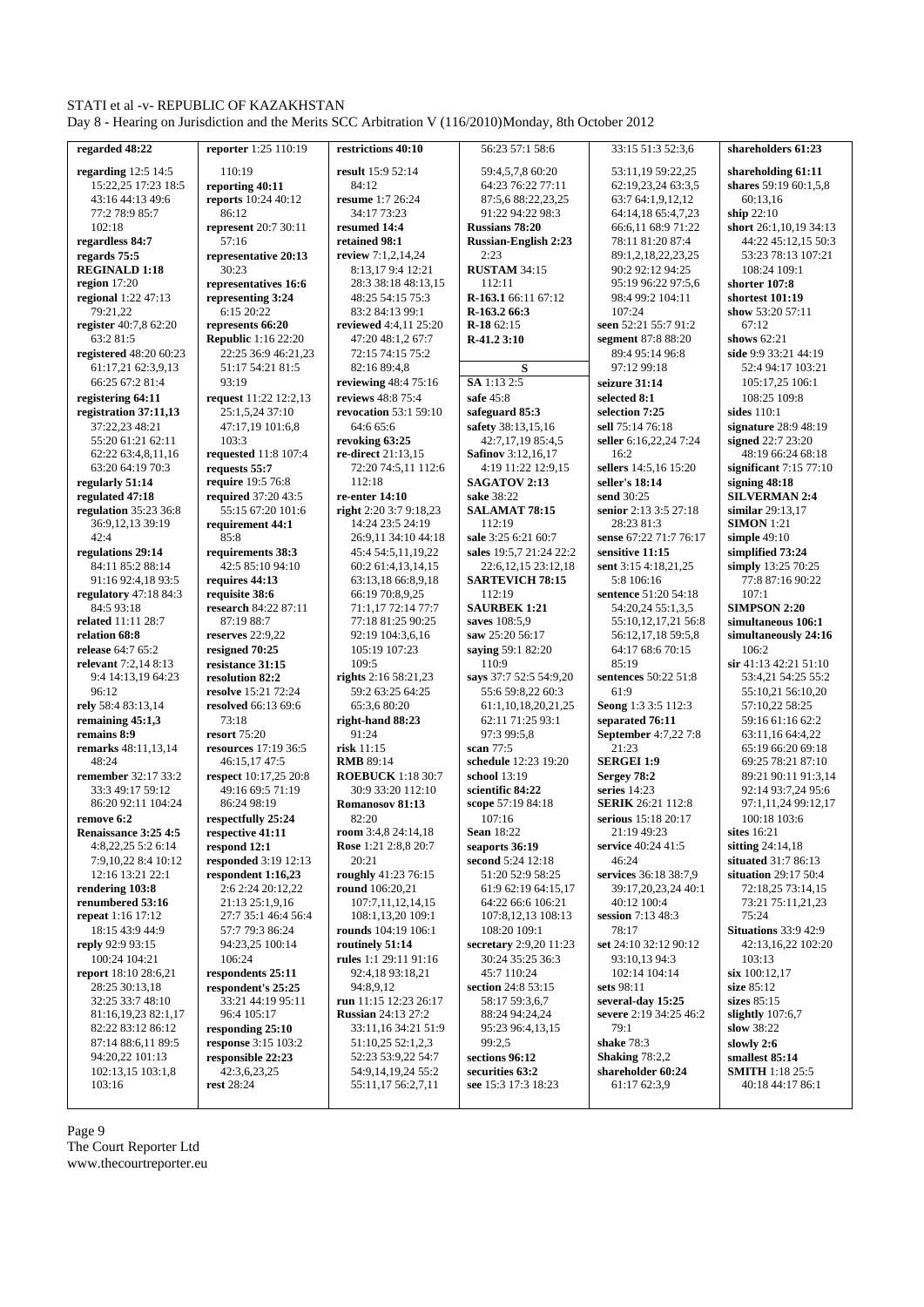STATI et al -v- REPUBLIC OF KAZAKHSTAN Day 8 - Hearing on Jurisdiction and the Merits SCC Arbitration V (116/2010) Monday, 8th October 2012

Page 10 The Court Reporter Ltd www.thecourtreporter.eu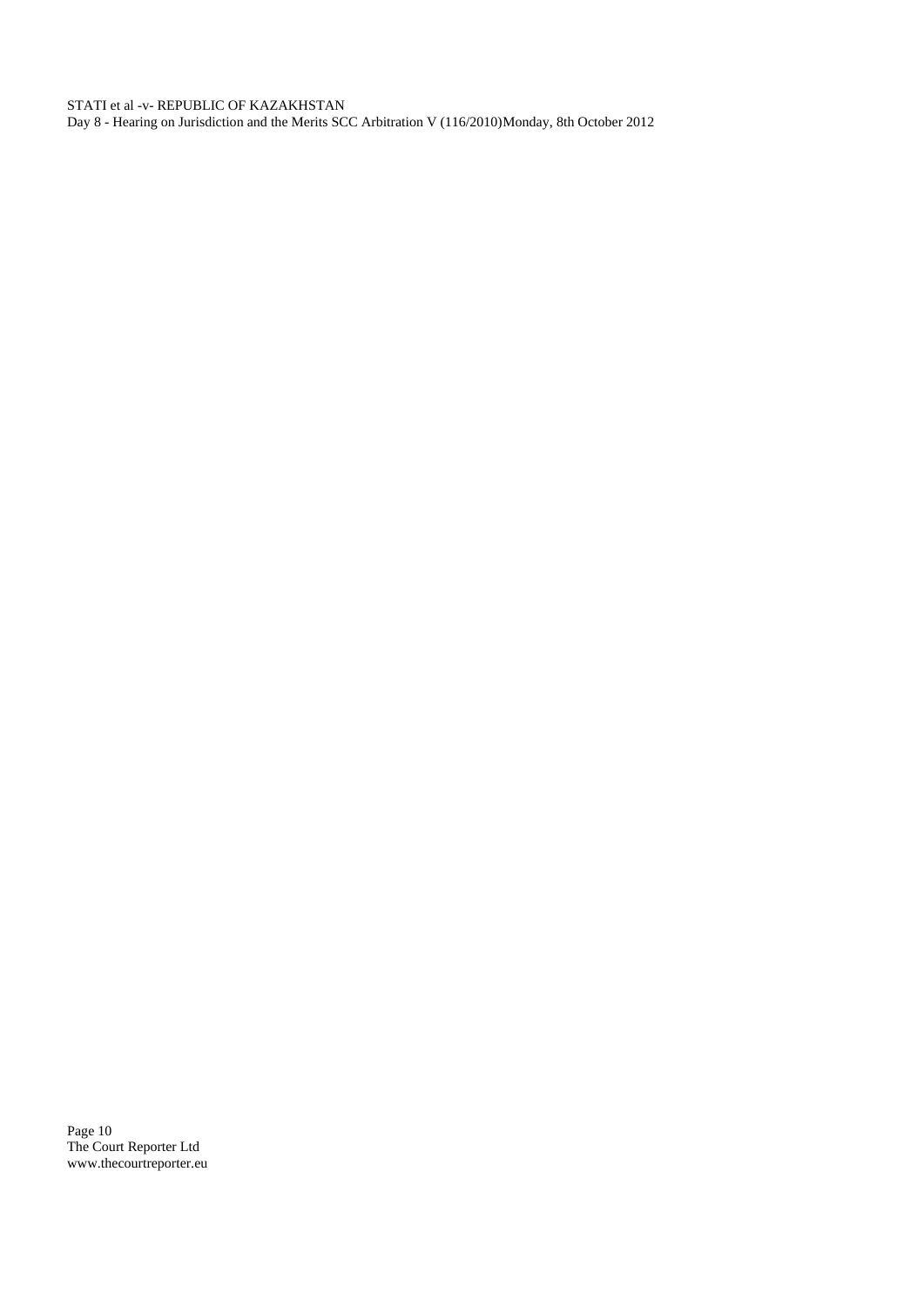#### STATI et al -v- REPUBLIC OF KAZAKHSTAN Day 8 - Hearing on Jurisdiction and the Merits SCC Arbitration V (116/2010) Monday, 8th October 2012

| 88:5 90:11 94:18                             | 49:18 71:23 80:10                           | submitted $4:5,6,17$                          | talking 8:8 57:19                         | 19:15 23:7,21,23,24                   | <b>TLENCHIEV 2:11</b>                         |
|----------------------------------------------|---------------------------------------------|-----------------------------------------------|-------------------------------------------|---------------------------------------|-----------------------------------------------|
| 97:23 100:18                                 | 110:16                                      | 6:14 7:9 8:3 12:25                            | 61:13 64:10 73:21                         | 24:1,3,5 27:6,21                      | TNG 3:17 8:23 18:14                           |
| 103:19 105:16                                | starts 6:6                                  | 21:18,22,25 27:10                             | 75:19 97:1                                | 28:21 29:20 30:3,4                    | 31:7 51:16 54:23                              |
| 106:4 107:19                                 | state 2:16 35:22 36:1                       | 27:22 35:6 38:17                              | tariff $36:13$                            | 30:7 33:18,20,24                      | 60:12,24 61:5,17                              |
| 108:10 109:7,13                              | 37:11,14,22 43:3                            | 39:8,9 46:7 56:4                              | tariffs 36:13 40:13                       | 34:2,3,6 35:1,3,17                    | 62:3,9 63:25 65:20                            |
| 112:14,22                                    | 46:24,25 47:3 48:7                          | 68:16 75:3 79:7                               | task 31:13 104:11                         | 35:17 40:15,16                        | 65:24 68:4,11,22                              |
| SN 89:16 90:2 93:3                           | 48:11,24 63:13,18                           | 94:20 101:9 107:15                            | taxes 37:14                               | 41:24 44:22 46:3                      | 74:21 75:9 86:8,24                            |
| SNiP 83:14,14,21,21                          | 84:3 85:15                                  | <b>SUBOCHEVA 1:19</b>                         | taxpayer 37:15,24                         | 47:15 49:5 50:7,8                     | TNG's 30:24 31:6                              |
| 85:7 96:12 97:22                             | stated 10:10 35:11,13                       | subsequent 74:13                              | <b>TCB 82:10</b>                          | 58:15 60:18 77:23                     | today 12:22 19:23                             |
| 98:20                                        | 66:22                                       | 99:25                                         | <b>TCHEKHOV 2:23</b>                      | 78:1 79:2,4 81:12                     | 20:9 37:4 39:11                               |
| SNiPs 82:14 83:13,15                         | statement 25:8 26:8                         | subsequently 47:4                             | team 8:12,15 13:6                         | 83:11 85:17,21,22                     | 43:10 92:15                                   |
| 83:21,22,25,25 84:2                          | 27:11,21 35:6,9,14                          | subsidiary 71:1                               | 14:15                                     | 90:8 94:18 101:14                     | told 8:8 31:25 54:23                          |
| 84:5,11,13,18,20                             | 43:11 46:7 50:16,20                         | subsoil 47:1,3,7,9,10                         | teams $110:8$                             | 103:22,25 104:3,5                     | 58:9 102:3                                    |
| 85:1,5,9,11,19,20                            | 50:23 51:8,21 52:20                         | 47:16,17,25 48:3,12                           | technical 14:17 38:8                      | 109:15 110:12,15                      | Tolkyn 10:4 22:1 23:5                         |
| 91:11,12 92:12                               | 52:24 53:6,9,23                             | 48:14,23 51:15 55:7                           | 38:10 41:1,9,19                           | 110:22,23 111:2                       | 49:6,7,16                                     |
| 93:15                                        | 54:14,17,25 55:4,8                          | 67:5,25 68:25 69:1                            | 57:24 74:23 75:5                          | thanking 109:16                       | Tolkynneftegaz 52:14                          |
| social 33:9 74:2                             | 55:11,13,22,25 56:3                         | 69:1 75:2 76:17,20                            | 82:25 84:14 87:13                         | thanks 110:6,11                       | 60:6 61:20,22 62:12                           |
| socio-economic 2:13                          | 56:23 57:5,16 58:3                          | sufficient 77:13 82:22                        | 87:21,24 88:9 98:6                        | thereon 8:5                           | 62:13 64:20 66:12                             |
| 2:15                                         | 58:18,19 59:4 60:20                         | 101:9,12 107:1,3                              | 98:14                                     | thickness 97:16                       | 68:16 86:5                                    |
| soil 74:24                                   | 61:18 62:1 70:11,15                         | suggest 1:7,9 67:13                           | <b>Technically 98:17</b>                  | thing $49:23$                         | Tolkynneftegaz/KPM                            |
| soldier 29:15                                | 76:23,24 79:7 87:1                          | suggestion 106:17                             | technological 71:19<br>89:17              | things 1:10 5:13 41:25                | 67:23                                         |
| solely 87:11,17 88:7<br>soon 22:5 45:9       | 101:16 102:2<br>states 9:19 89:13 95:1      | <b>Sumbe 17:2,9 23:1</b><br>summer 19:2 27:15 | telephone 19:22 20:1                      | 43:13 56:23,25<br>58:12 78:21 106:23  | top 13:19,19 18:9<br>29:22 33:12 36:13        |
| sorry 37:17 43:8                             | 96:17 98:5                                  | 29:9 49:8 106:11                              | tell 1:20 2:13,17 6:10                    | 110:2                                 | 91:25                                         |
| 50:24 51:11,12                               | state's 54:11 65:6                          | <b>Sunday 108:9</b>                           | 34:22 45:9,25 78:23                       | think 5:10,16 6:1                     | topmost 30:2                                  |
| 53:10 54:6 66:5                              | <b>Stati</b> 1:12,13 8:7 16:8               | supervise 31:13,17                            | 90:16 92:3,17 105:3                       | 11:12 12:3 15:21                      | total 102:3                                   |
| 70:2,5 71:9,24                               | station 82:8 88:4 92:5                      | supervision 2:11,12                           | 106:13 108:5                              | 18:8 20:3,5,24 21:2                   | tough 109:18                                  |
| 78:18 85:18 88:1                             | stations 96:20 97:9                         | 2:14,14 47:8                                  | 109:24,25                                 | 21:11 26:1,12,13                      | trade 80:8                                    |
| 95:9 96:2 97:18                              | status 12:6 35:25                           | supply $23:14$                                | ten 19:17 41:21                           | 29:13 34:18 42:12                     | <b>Traiding 1:14 61:24</b>                    |
| 107:2                                        | 49:13 50:6 69:9                             | support 2:10 38:8                             | tend 13:16                                | 45:10 50:25 52:10                     | 63:4.9                                        |
| south 46:22                                  | 75:8,8                                      | 79:10 110:6                                   | tenges $41:23$                            | 53:2 54:8 66:5                        | trainee 80:11                                 |
| so-called 83:20                              | stay $15:8$                                 | suppose 78:20 105:25                          | TenizMunaiGas 71:1                        | 71:20 73:17 75:9,17                   | training 81:8                                 |
| <b>Spalding 1:19 2:4,4</b>                   | stayed 71:6,13,16                           | sure 11:12 13:2 25:17                         | 72:21 73:3                                | 75:21 77:12 97:18                     | Trans 1:14 61:24 63:4                         |
| speak 8:21 13:11                             | steel 85:16 89:16,17                        | 26:17 43:10 45:6,20                           | term 38:19                                | 100:16 101:15                         | 63:8                                          |
| 24:13                                        | 95:3                                        | 51:24 56:13 62:6                              | terminate 52:18                           | 108:10,21 109:5,20                    | transaction 10:18,25                          |
| speaking 2:1 37:18                           | <b>STEIN 1:21</b>                           | 102:13 104:17                                 | terminating 70:7                          | third 20:13 33:6,12                   | 17:5                                          |
| 41:17 69:14 81:23<br>98:17                   | step 6:25 7:21 104:13<br>steps $7:20$       | surface 76:14<br>survey 46:14,16 47:13        | termination 69:18<br>70:9                 | 40:1 80:24<br>three 3:7 16:14,18      | transactions 62:20<br>transcript $1:24$ 25:20 |
| speaks 77:19                                 | stick 106:10                                | <b>SVEN</b> 1:21                              | terms 49:10 73:24                         | 26:15 80:12 81:7                      | 45:8 81:15 91:20                              |
| special 29:18                                | stock 62:4,7                                | swiftly 70:17 71:5,15                         | 77:20                                     | 102:3,8,21 107:12                     | 93:8                                          |
| specialists 38:11                            | <b>Stockholm</b> 1:2 106:9                  | switch 24:20                                  | Terra 1:14 59:19 60:6                     | 108:3,21                              | transfer 59:19 60:1,5                         |
| specific 31:2 47:23                          | stop $74:3$                                 | <b>Synn</b> 13:4,9,22                         | 60:23 61:16,24 62:2                       | three-minute 26:13                    | 60:13,1461:11                                 |
| 64:18 67:15 70:13                            | stopped 73:23                               | system 76:7                                   | 62:8 63:4,8                               | tight 12:23 19:20                     | 62:22 70:16 71:4,12                           |
| 93:10 94:9 98:23                             | stops 107:24                                |                                               | terribly 53:10                            | time 4:1 6:4 10:8                     | 71:14 73:20,20                                |
| specifically 31:9 88:21                      | storage 96:20,20 97:9                       | T                                             | territorial 38:15 42:10                   | 11:25 12:19 14:6,11                   | 75:22                                         |
| specification 87:21                          | 97:9                                        | tab 9:12,16 14:22                             | 42:13                                     | 15:13 16:12,13 17:6                   | transferred 47:4                              |
| specifications 74:24                         | store 22:10                                 | 16:24 18:7,18 59:16                           | territories 70:16 71:4                    | 18:1 21:1,11,22                       | 60:17                                         |
| 74:25 82:25 84:14                            | stored 99:24                                | 60:9 61:3 62:14,25                            | territory-wise 79:21                      | 22:20 23:4 24:1,10                    | translate $2:5,7,9,20$                        |
| 87:13,24 88:9,15,19                          | structured 13:7                             | 63:21 65:19 66:4,5                            | testified 10:16 57:3                      | 24:21,23 25:19,25                     | translating 24:15                             |
| spell 17:15                                  | structures 42:11,13                         | 66:11 68:2 69:16,23                           | 58:16,19 86:23                            | 27:18 28:16 29:8                      | translation $51:5,11,21$                      |
| spend 19:14                                  | struggling 78:19                            | 70:5 87:3,4 88:19                             | 92:16 102:9                               | 34:7 38:20,25 39:1                    | 52:20 53:5 57:24                              |
| spent $23:4$                                 | studied 35:21 82:16                         | 90:12 91:21 94:19                             | testify 19:24 25:2                        | 49:11,14 50:3 58:9                    | 60:21 77:3,8,9,14                             |
| sphere 2:13,15                               | 94:6                                        | 97:24,25 98:22,25<br>103:4,5                  | 59:23<br>testifying $12:22$ 13:11         | 67:23 68:18 69:7,8<br>74:3 77:13 90:9 | 87:5                                          |
| spring $68:14,15$<br>staff 11:2,4 14:17 24:3 | studies 46:19                               |                                               |                                           |                                       | transportation 36:19                          |
| 36:4 110:6                                   |                                             |                                               |                                           |                                       |                                               |
| stage 58:10 105:7                            | study 88:12 93:5                            | tabbed 14:22 16:23                            | 91:15                                     | 92:10,16,20 94:14                     | 39:21,24 96:18 97:4                           |
|                                              | stylistics 30:19                            | tabs $62:18$                                  | testimony 2:8,17                          | 100:10 101:19                         | 97:7,13 98:21 99:11                           |
|                                              | subdivision 41:7,9                          | take 7:7 18:23 24:19<br>29:11 37:16 45:2      | 18:24 19:16,23 20:8                       | 103:18 105:1 106:2                    | 99:16,21,25<br>transported 100:7              |
| 106:13 108:15<br>stages 29:24 49:15,19       | subject 10:9 15:3 21:7<br>40:5,9 46:16 89:5 | 51:9 54:5,10 70:16                            | 24:2,2 34:3,22<br>40:20 43:10 45:24       | 106:11 108:6,18,18<br>timeframe 13:23 | transporting 99:9,15                          |
| stand $70:6$                                 | 105:4                                       | 71:4,15 74:4 75:18                            | 59:12 76:3 78:23                          | 69:11                                 | 99:18                                         |
| standard 85:15 98:23                         | submission 25:9                             | 77:18 78:8,18 81:17                           | 92:14 104:3,5                             | times 32:7                            | treat $76:8$                                  |
| standards 83:18                              | submit 7:23 11:15,21                        | 107:25 110:15                                 | text 28:10,15 50:25                       | timing $45:5,6$                       | treatment 72:11 76:3                          |
| stands 104:22                                | 12:11 42:1 43:14                            | taken 47:24 48:6,6                            | 51:9,10 52:21 56:13                       | <b>Timur</b> 16:4                     | 76:6,17 82:6 97:14                            |
| start 24:11 32:15 44:3                       | 67:6 77:10 104:20                           | 58:14 66:8 77:12                              | 56:15 57:14 64:23                         | tiniest 85:15                         | 99:20,22                                      |
| 72:9 76:25 105:20<br>106:12                  | 108:10                                      | 88:16 91:12 101:23<br>takes 76:10 80:13 81:6  | 65:14,15 89:11                            | <b>TIRADO 1:21</b>                    | Trevor 1:24                                   |
| started 33:5 44:2                            | submits 37:9 43:21<br>48:15                 | talk 20:18 70:12                              | thank 2:22,25 3:9,21<br>7:6 8:21 9:7 15:7 | title 18:14 38:4 39:10<br>64:12 80:18 | trial 91:15,18,20<br>92:17 93:8 102:3,4       |

Page 11 The Court Reporter Ltd www.thecourtreporter.eu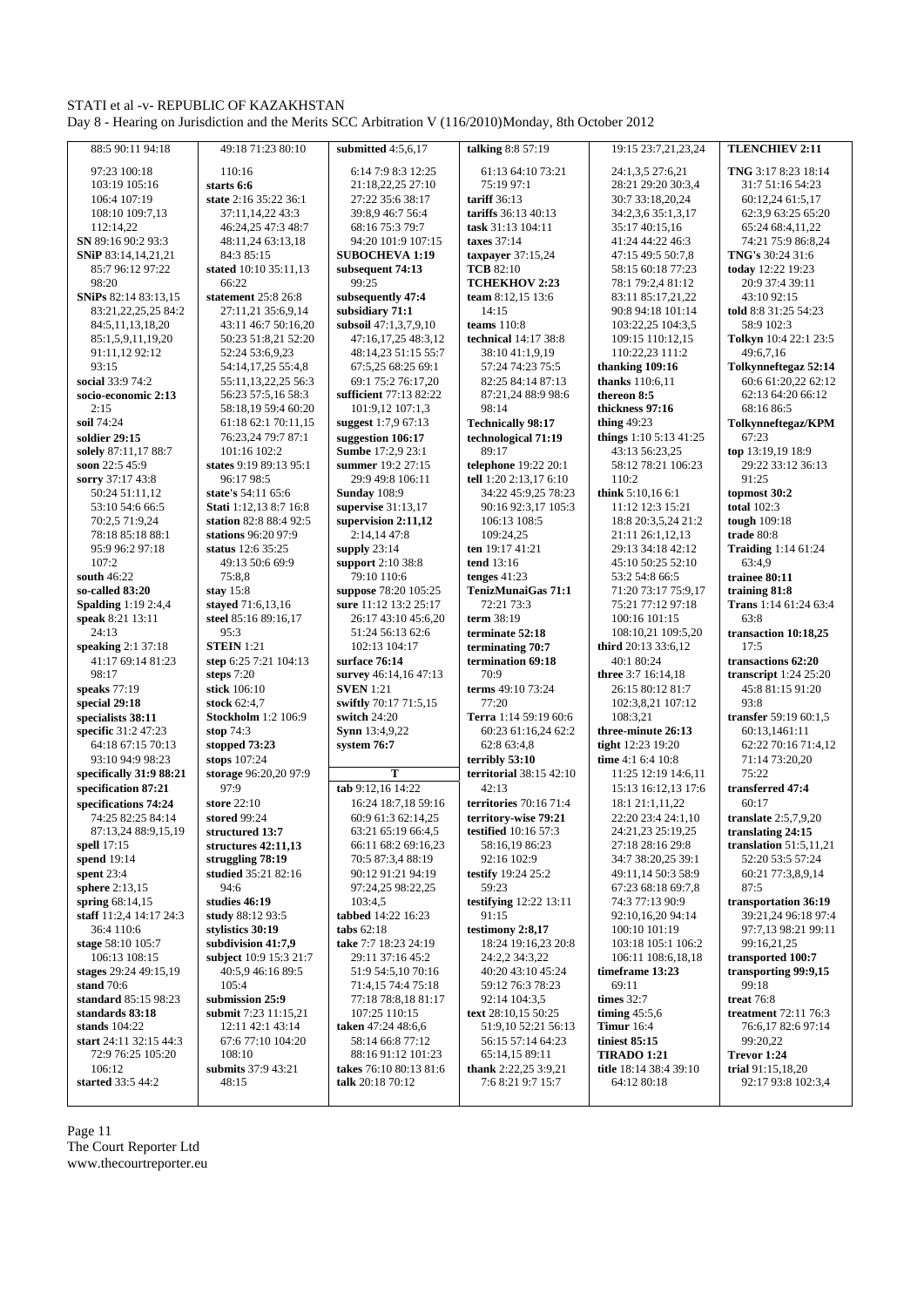#### Monday, 8th October 2012 STATI et al -v- REPUBLIC OF KAZAKHSTAN Day 8 - Hearing on Jurisdiction and the Merits SCC Arbitration V (116/2010)

**tribunal** 2:19,20 1:14 11:8 26:2 52:2 55:24 57:6,15 105:3 109:25 110:23,24 **tried** 62:17 **Tristan** 3:24 **trouble** 71:14 81:18 **true** 28:25,25 61:16 62:2,9 76:23 92:20 **trunk** 82:14,19 84:18 85:7,16 95:22 98:8 98:9,16 99:10,16,20 **trust** 71:2,3,12 73:11  $75.22$ **truth** 2:17,18 34:23,23 45:25,25 78:24,24 **try** 8:25 15:21 77:13  $107.20$ **Turganbayev** 86:21 **turn** 2:23 9:11 14:21 14:25 16:23 18:7,18 27:6 30:5 34:5 40:16 44:5 50:15 52:23 58:2 59:15 60:9 62:14,25 68:2 69:16 79:18 94:13 **turned** 9:14 **TUYAKBAYEV** 2:10 **twice** 40:11 **two** 7:20 8:22 13:12 14:18 16:18 32:20 32:20 36:23  $45.2,350.2251.8$ 53:2,8 54:8 59:11 61:8 65:8,8 73:24 81:7 82:14 83:13,22 86:11 90:1 96:3 102:5,6,8,9,11 104:19 105:24 106:1 **two-thirds** 18:11 **two-year** 65:21 **type** 84:7 85:10,13 **types** 39:1 **typically** 6:21  **\_\_\_\_\_\_\_\_ U \_\_\_\_\_\_\_\_ UK** 29:14 **unclear** 28:12 **understand** 1:21 17:12 21:4 26:4,6 30:12 32:12 33:1 42:17 43:8 45:20 49:13 53:11 54:6 59:23 62:6 63:15 71:9 72:24 75:24 89:3 90:12,15,16,18 90:22 94:16 95:6,9 95:10 **understanding** 54:9 71:14 105:25 **underway** 22:3 23:19 **Unfortunately** 57:1 62:15 73:17 **university** 13:19 35:21 80:6 **unscheduled 68:7** 

**unsolved** 8:18 15:22 **unsure** 25:7,10 **update** 105:23 **upper** 88:23 91:23 **upstream** 95:3,4,6,12 95:15,24

**3.46** 111:4 **30** 38:19,24 85:11<br>106:5.25 107:3  $106:5.25$  $112.10$ 

96:6,14,16 **usage** 69:1 **use** 47:1,3,7,10,16 50:5 69:1 76:6 98:9 **user** 47:17,25 48:3,12 48:15,23 67:5 68:25 74:24 75:2 76:18 **users** 47:9 51:15 55:8 67:25 **usual** 38:24 39:1 57:13 78:5 104:10 109:9 110:21 **usually** 6:22 37:16 **US\$1.55** 9:20 **US\$110** 41:23  **\_\_\_\_\_\_\_\_\_ V \_\_\_\_\_\_\_\_**   $\overline{v}$  1:3,15,22 **VALERYA** 1:18 **valid** 83:22 **validity** 69:5 **valuation** 10:7,14,20 10:2411:9 **value** 6:18 16:17,20 19:6,9 22:17 **values** 94:8 **various** 77:20  $95.5$ 110:13 **venture** 13:8 **verify** 3:18 7:7 12:11 **versa** 56:24 **version** 33:16,17 52:1 52:2,3,24 53:9,22 54:14,17,19,24 55:5 55:11,17,22,25 56:2 56:3,7,11,16 57:5 58:4,19 59:6 60:20 63:7 64:15 76:22,23 77:11 87:5 88:22 **versions** 77:21 **viability** 19:13 **vice** 3:6 56:24 **VICKI** 2:4 **video** 1:4,9 5:6 24:9 26:22 **view** 98:6,11 99:19 **viewpoint** 98:14 **violation** 51:17 **violations** 52:12 64:11 69:14 **visit** 8:12  $22.1731.8$ 81:18,20,22 **visited** 7:12 82:21 **visits** 7:2 **void** 68:19 69:3 **volunteer** 12:14 **VSN** 89:15 90:1,17,18 90:25 91:1,2,9,9,11 91:12 92:12 93:2,16 95:20,22 98:20,22 100:4,8  **\_\_\_\_\_\_\_\_ W \_\_\_\_\_\_\_\_ wait** 88:1 **waived** 25:6,16 **waiver** 54:1,2,4,5,10 54:11 63:25 64:6,25 65:3,6 **wall** 97:17 **want** 5:4 11:20 18:9 46:10 50:24 59:7,23 62:6 64:3 77:15,25 83:24 85:1 87:16 94:16 97:13 98:4

**30th** 66:15 69:15

102:13 108:4,19,25 **wanted** 33:16 43:4 80:2 85:18 **water** 76:12,13,15 **watering** 49:19,22,23 49:24 50:1 **waving** 110:16 **way** 13:25 18:11 26:12 45:8 49:20 58:3 76:8,15 101:20 105:18 109:21 110:17 **website** 17:1 **week** 25:17 81:13 **weekend** 25:1 **weeks** 28:2,20 30:16 107:5,10,12,25 108:2,21 **welcome** 1:13 26:24 34:17 45:19 78:18 78:21 **wells** 76:15 **well-substantiated** 52:16 **went** 8:15 22:5 64:7 **weren't** 15:15 22:15 **western** 46:21 **We'll** 100:9 **we're** 51:11 93:7 **we've** 64:21 66:4 **whatsoever** 65:12 93:25 **willing** 11:8 **wire** 64:7 **wish** 111:3 **withdraw** 9:2 18:2 20:18 22:7 **witness** 2:15,21 4:13 5:22 19:16 20:21 21:5,6,8,9,12 24:5 25:6,8 26:14,25 27:4,5,10,21 28:13 34:6,22 35:6,9,14 37:7,18 43:11 45:11 45:22,24 46:7 50:16 50:20,23 51:1,8,21 52:20 53:5,22 54:17 55:8,13 56:22 57:3 57:16 58:18 61:18 62:1 70:11 76:23 77:2 78:6,23 79:7 81:13 86:25 101:16 102:2 **witnesses** 20:24 34:20  $45.1,3$ **witness's** 55:25 **wonderful** 109:4 **Woo** 13:6,10 **words** 21:7 57:18 67:17 101:18,22 109:6 **work** 11:2 19:20 32:6 40:4 41:1 43:2 47:12 70:25 73:16 78:21 80:10 81:7 91:17 92:6,23 93:10 93:22 94:1 99:2 108:19 110:18 **worked** 13:2 36:2 46:19,22,25 47:2 80:9 **workers** 13:17 71:6 **workforce** 74:2 **working** 31:4,17,19,20

31:25 32:4,8,11,18 35:22,24 36:4 38:19 38:24 40:3 46:24 48:4 70:24 71:13,17 73:10 82:11 84:15 84:17 88:12,16 89:8 89:24 90:19,25 93:17 94:3 96:11 **works** 36:22  $42:17$ 47:13 **worried** 76:20 **write** 11:24 28:21 30:21 **written** 10:23,24 29:1 29:5,9 30:20 76:24 79:11 90:3,3 **wrong** 77:16 **wrote** 12:10 15:11 18:21 **www.thecourtrepor...**  1:25  $\mathbf{Y}$ **year** 40:11 73:23 75:12 **years** 46:20  $47.2$ 66:15 75:13 81:6,7 **YERLAN** 2:10 **yield** 75:15  **\_\_\_\_\_\_\_\_ Z \_\_\_\_\_\_\_\_ ZARIFOVICH 45 :17**  112:15 **Zenith** 3:22 5:3 6:10 12:19 **ZENKIN** 1:22 **ZHANIBEK** 1:21 **ZHENNIA** 2:4 **zones** 16:18,19,19  **\_\_\_\_\_\_\_\_ \$ \$1.067** 10:3 **\$1.55** 11:5 12:12 **\$1.55-billion** 10:2 **\$203** 10:3 **\$280** 10:4 **\$900** 16:22  **\_\_\_\_\_\_\_\_\_ 0 02** 66:17  **\_\_\_\_\_\_\_\_\_ 1 \_\_\_\_\_\_\_\_ I** 3:22,23 6:10 7:6,11  $7.21 \quad 8.3$  $9.12,19$ 112:3 **1,400** 85:12 **1.22** 74:10 **1.3** 99:2<br> $I = 30$  $78.12$ **10** 23:17 49:24,25 91:23,25 **10.37** 21:1 4 **10.43**  $23:10$ **10.45** 24:7 **10.50** 26:18 **10.55**

**10.58** 27:8 **100** 50:2 **100%**  $60.5,16$ **101** 81:15 **104** 112:23 **II** 63:1 91:21 **11th** 102:11 **II. 08** 30: 8 **11.22**  $34.12$ **11.38** 34:14 **11.39** 35: 4 **11.52** 40:17 **110** 87:7 **112** 1:4 **115** 35:11,17 **116/2010** 1:3 **12** 60:8 **12th** 3:11 4:19 11:25 60:2,14 102:11 **12.0** 44:24 **12.1** 45:14 **12.10** 45:16 **12.11** 46: 5 **12.21** 50:10 **128** 35:10,12,17 39:12 40:22 41:3,15  $44.9$ **13** 62:21 97:24,25 **14** 60:9 94:19 **14th** 65:20 68:4 **15th** 4:24 **15%** 17:9 **159** 97:16 **16** 64:20<br>98:22 98:22 **16th** 61:14,22 **16,000** 41:23 **17** 82:13 **18th** 18:8,10 61:5 63:22 64:4 **19** 63:21 **1977** 46:13 **1998** 46:24 66:16  **\_\_\_\_\_\_\_\_ 2 \_\_\_\_\_\_\_ 2** 4:20 8:2 9:16 66:15 70:5 81:15 99:7 **2nd** 66:1,7 **2.05.06-85** 83:14,22 **2.10** 52:5,6 **2.11** 52:10 **2.30** 78:11 **2.38-85** 89:15 90:1 93:2 **2.40** 78:14

**2.43** 79:5

26:20

**2.5** 50:19,20,23 51:7 **2.58** 85:25 **2.8** 52:5 **2.9** 52:5,6,9 **20** 98:5 **20th** 15:2 18:21 **2000** 80:5 **2002** 80:10 **2003** 59:19 60:2,8,14 60:17 62:23 63:3,9 63:12,17,20 **2004** 63:14,19 **2005** 60:24 61:12,14 61:17,22 62:3,10,12 62:12 64:20 70:3 **2006** 81:9 **2007** 37:6 60:11 69:13 **2008** 4:7,8,22,24 7:8 13:13 21:23 23:12 28:17 32:25 33:5 37:8 49:17,18,24 60:20 61:4,5 63:23 64:4 65:20 69:13  $71.23$   $75.1112$ 86:11 **2009** 4:11 7:12 8:7 9:6 12:17 13:14,22 14:4 14:10,15,23 15:2 16:13 17:5 18:13 19:2 22:5,18 28:17 66:1,17 68:14,15 69:12,15 **2010** 27:15,18 28:17 29:9 30:23 31:6,9 31:10 32:19 33:7 49:8 50:1,6 52:11 68:4,9,12,21 69:12 69:19 70:8 73:8 **2011** 3:11,16 4:19 11:25 35:24 66:15 **2012** 1:6 1:1 47:2,12  $92.15$ **21** 112:6 **21st** 60:11 **22** 62:14 **23** 112:7 24 66:4.5 **24th** 68:9 **26** 112:8 **26th** 4:7,22 7:8 **27** 112:9 **27th** 3:16 **28th** 62:23 63:3,9 **29th** 108:6,8,12  $3\frac{3}{5}$ **3** 4:23 52:3 112:4 **3rd** 31:24 **3.1** 101:16 **3.3** 35:16 **3.35** 104:8

The Court Reporter Ltd Page 12 www.thecourtreporter.eu